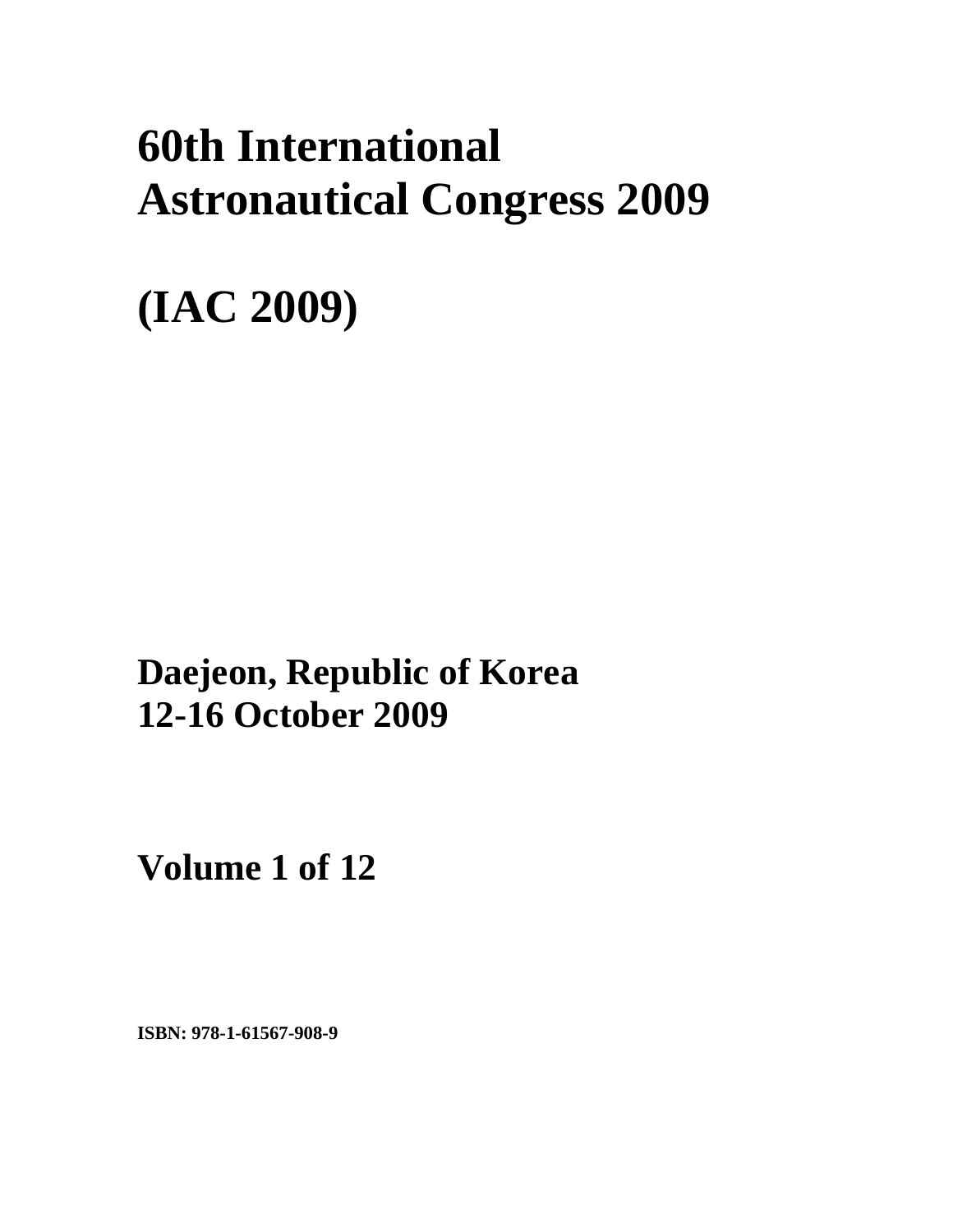**Printed from e-media with permission by:** 

Curran Associates, Inc. 57 Morehouse Lane Red Hook, NY 12571



**Some format issues inherent in the e-media version may also appear in this print version.** 

Copyright© (2009) by the International Astronautical Federation All rights reserved.

Printed by Curran Associates, Inc. (2010)

For permission requests, please contact the International Astronautical Federation at the address below.

International Astronautical Federation 94 bis, Avenue de Suffren 75015 PARIS - France

Phone: +33 1 45 67 42 60 Fax: +33 1 42 73 21 20

**S**ecretariat.iaf@iafastro.org

## **Additional copies of this publication are available from:**

Curran Associates, Inc. 57 Morehouse Lane Red Hook, NY 12571 USA Phone: 845-758-0400 Fax: 845-758-2634 Email: curran@proceedings.com Web: www.proceedings.com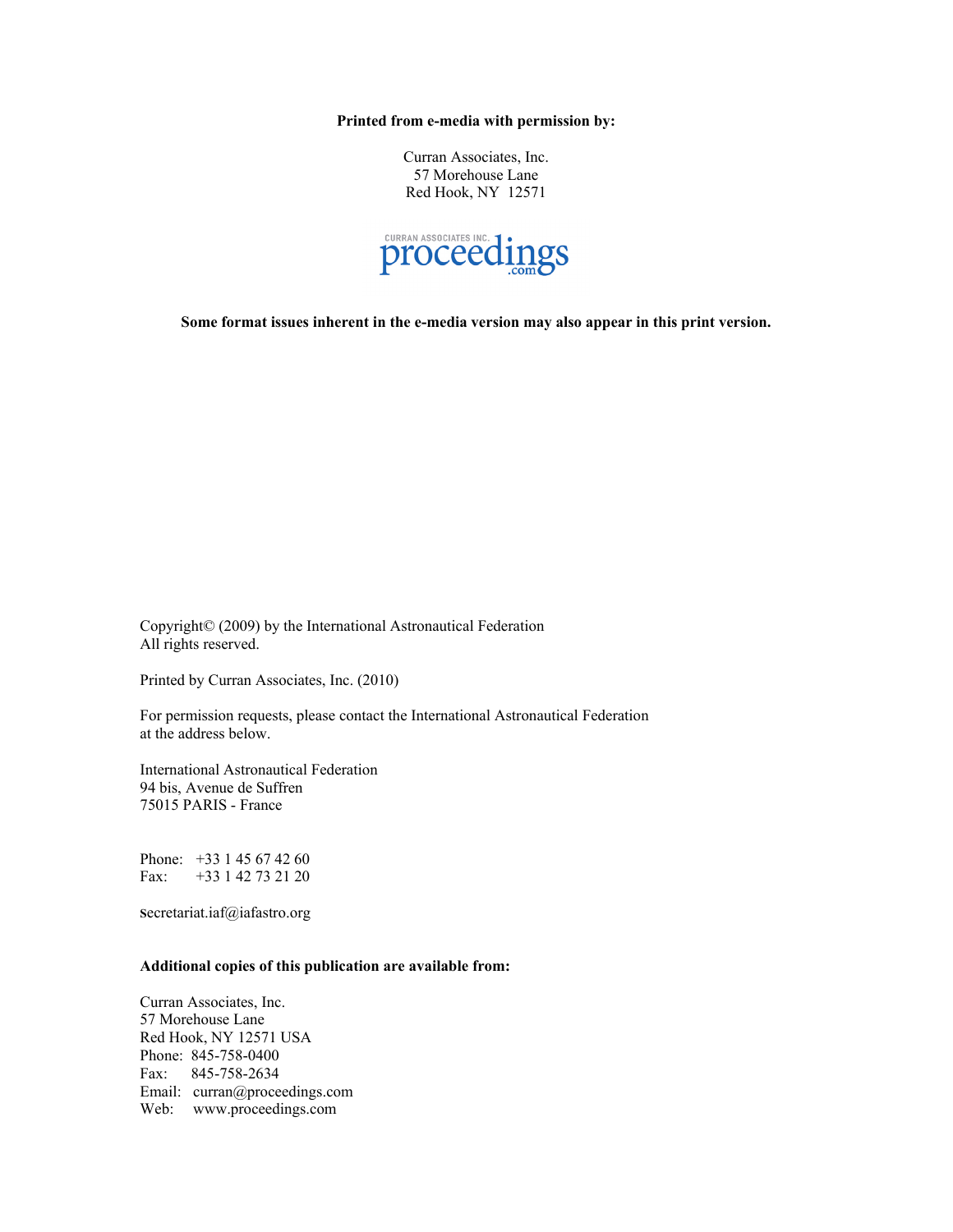# **TABLE OF CONTENTS**

#### **Volume 1**

## **A1. SPACE LIFE SCIENCES SYMPOSIUM**

## **A1.1. BEHAVIOR, PERFORMANCE AND PSYCHOSOCIAL ISSUES IN SPACE**

| Peter Suedfeld<br>Laurence R. Young<br>IAC-09.A1.1.4 Using a 'Distinguishable Phase Model' as a Pre-Mission Awareness Tool to Improve |  |
|---------------------------------------------------------------------------------------------------------------------------------------|--|
|                                                                                                                                       |  |
|                                                                                                                                       |  |
| Matthew Allner                                                                                                                        |  |
| Lisa Anderson-Antle                                                                                                                   |  |
| IAC-09.A1.1.6 From Summer to Winter at Concordia Station in Antarctica : A Pilot Ethological<br>Carole Tafforin                       |  |
| IAC-09.A1.1.7 High Versus Low Crewmember Autonomy in Space Simulation Environments 56<br>Nick Kanas                                   |  |
| IAC-09.A1.1.8 The Roles of NASA, Astronauts, and Astronauts' Families in Long-Duration Missions  64<br>Phyllis J. Johnson             |  |
| Berna van Baarsen                                                                                                                     |  |
| IAC-09.A1.1.10 Experimental Investigation of Noise Characteristic of the International Space Station<br>Ji Sung Jang                  |  |
| IAC-09.A1.1.11 Countermeasures for Psychological Issues: Soundscape Design for Confined<br>Avako Ono                                  |  |
| IAC-09.A1.1.12 Measuring Changes in Visual Function and its Applications for Improved Medical                                         |  |
| Daniela Petrova<br>Marvat Khaibullin                                                                                                  |  |
| Irene Lia Schlacht                                                                                                                    |  |
| IAC-09.A1.1.15 Influence of Long Stay in Space Conditions on Process of Storage and Acquisition of<br>Ludmila Prisniakova             |  |

## **A1.2. HUMAN HEALTH : COUNTERMEASURES**

| IAC-09.A1.2.1 A Critical Benefit Analysis of Artificial Gravity as a Microgravity Countermeasure 115<br>Justin Kaderka |  |
|------------------------------------------------------------------------------------------------------------------------|--|
| IAC-09.A1.2.2 Effectiveness of Daily Loading of Artificial Gravity and Ergometric Exercise as a                        |  |
|                                                                                                                        |  |
| Satoshi Iwase                                                                                                          |  |
|                                                                                                                        |  |
| Jack J. W. A. van Loon                                                                                                 |  |
|                                                                                                                        |  |
| Inessa Kozlovskava                                                                                                     |  |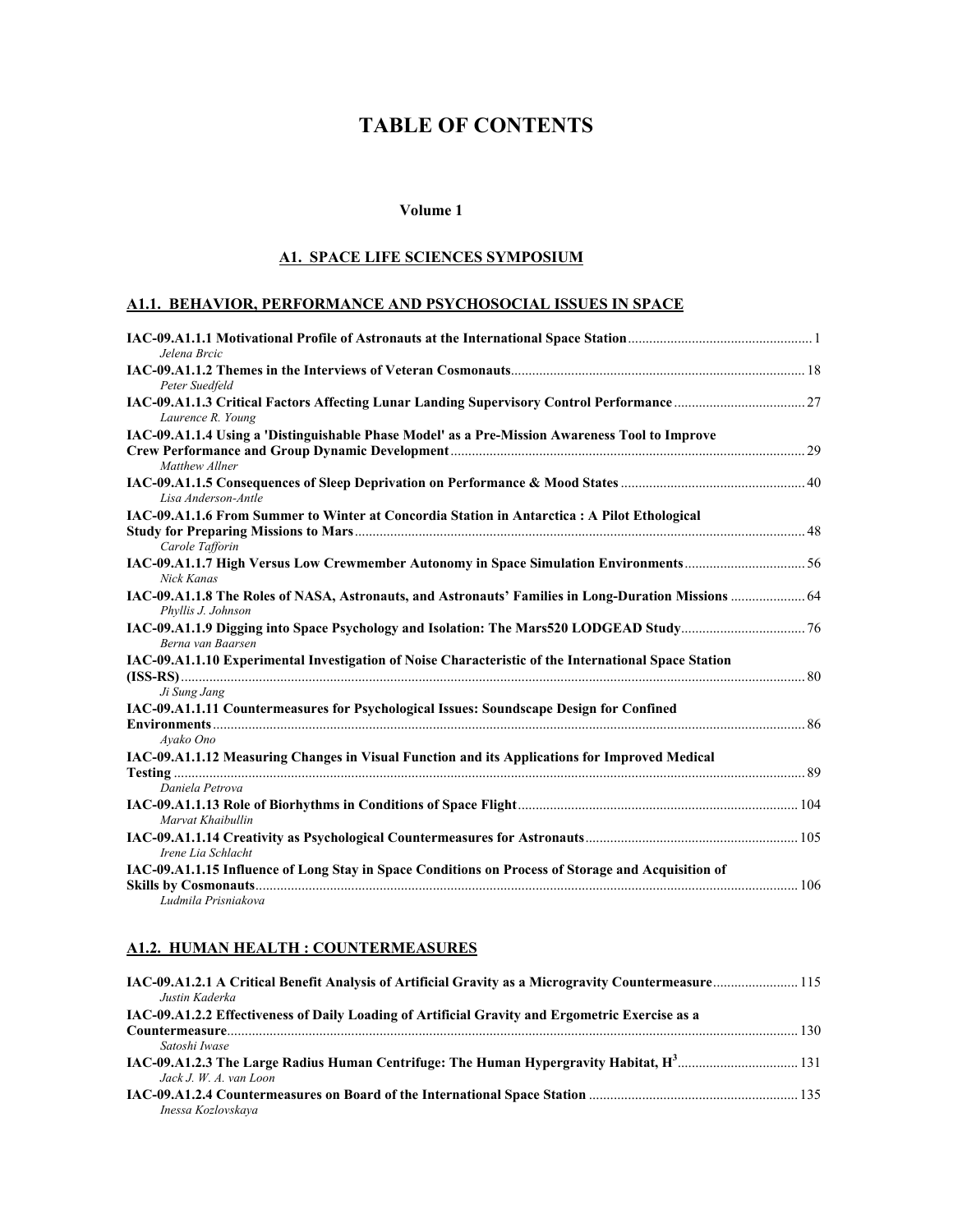| IAC-09.A1.2.5 Electroencephalographical, Electromyographical, and Biomechanical Investigation of |  |
|--------------------------------------------------------------------------------------------------|--|
|                                                                                                  |  |
| Matthias Lochmann                                                                                |  |
| IAC-09.A1.2.6 Effects of Leg Strength and Bicycle Ergometry Exercise Training on Cardiovascular  |  |
|                                                                                                  |  |
| Wu Bin                                                                                           |  |
| IAC-09.A1.2.7 Research Experiment "sonocard" Aboard the International Space Station:             |  |
|                                                                                                  |  |
| Anna Chernikova                                                                                  |  |
| IAC-09.A1.2.8 Effects of Low and High Frequency Electromyostimulation on the Strength-velocity   |  |
|                                                                                                  |  |
| Diliara Khusnutdinova                                                                            |  |
| IAC-09.A1.2.9 Dissociation of Peripheral and Central Cardiovascular Adaptation During Long Term  |  |
|                                                                                                  |  |
| Jens Tank                                                                                        |  |

#### **A1.3. APPLICATIONS OF SPACE MEDICINE TO EARTH-RELATED HEALTH ISSUES**

| IAC-09.A1.3.1 Experience in Clinical Rehabilitation Applications of Space Medicine Technologies  159<br><b>Anatoly Grigoriev</b> |  |
|----------------------------------------------------------------------------------------------------------------------------------|--|
| Marlene Grenon                                                                                                                   |  |
| IAC-09.A1.3.3 Tele-Skin Diagnosis Using High-Definition Video Camera On-board the International                                  |  |
| Ichiro Tavama                                                                                                                    |  |
| IAC-09.A1.3.4 The Study for the Relationship Between the Diurnal Variation of Intraocular Pressure                               |  |
|                                                                                                                                  |  |
| Ki-voung Chung                                                                                                                   |  |
| IAC-09.A1.3.5 Using Telecontrolled High-fidelity Human Patient Simulators to Evaluate and Educate                                |  |
| Healthcare Providers and Telemedical Consultants Delivering Acute Medical Care Under Extreme                                     |  |
|                                                                                                                                  |  |
| Matthew Turnock                                                                                                                  |  |
| Nicole Buckley                                                                                                                   |  |
| IAC-09.A1.3.7 Protection of Isorhamnetin and Luteolin Against Simulated Microgravity-induced                                     |  |
| Lina Ou                                                                                                                          |  |
| IAC-09.A1.3.8 Cryopreservation Protocols to Monitor Adhesion Molecule Expression on                                              |  |
| Polymorpho-Nuclear Leukocytes: A Useful Tool for Research in Space and Earthbound Analogues? 191<br>Matthias Feuerecker          |  |
| IAC-09.A1.3.9 Up-regulation of the Adenosine-induced Inhibition of $H_2O_2$ Production in Ex Vivo                                |  |
| Ines Kaufmann                                                                                                                    |  |
| IAC-09.A1.3.10 On Improvements of Heart Rate Variability Technology for Express Diagnostics of                                   |  |
|                                                                                                                                  |  |
| Aliaksei Maistrou                                                                                                                |  |
| Shawna Pandva                                                                                                                    |  |

## **A1.4. RADIATION EFFECTS AND RISKS IN HUMAN SPACE MISSIONS**

| Günther Reitz                                                                               |  |
|---------------------------------------------------------------------------------------------|--|
| IAC-09.A1.4.2 Models of the Moon Radiation Environment and a Comparison with the RADOM      |  |
|                                                                                             |  |
| Giovanni De Angelis                                                                         |  |
| IAC-09.A1.4.3 Radiation Model Calculations and GCR Particle Flux Variations: Assessment for |  |
|                                                                                             |  |
| Premkumar Saganti                                                                           |  |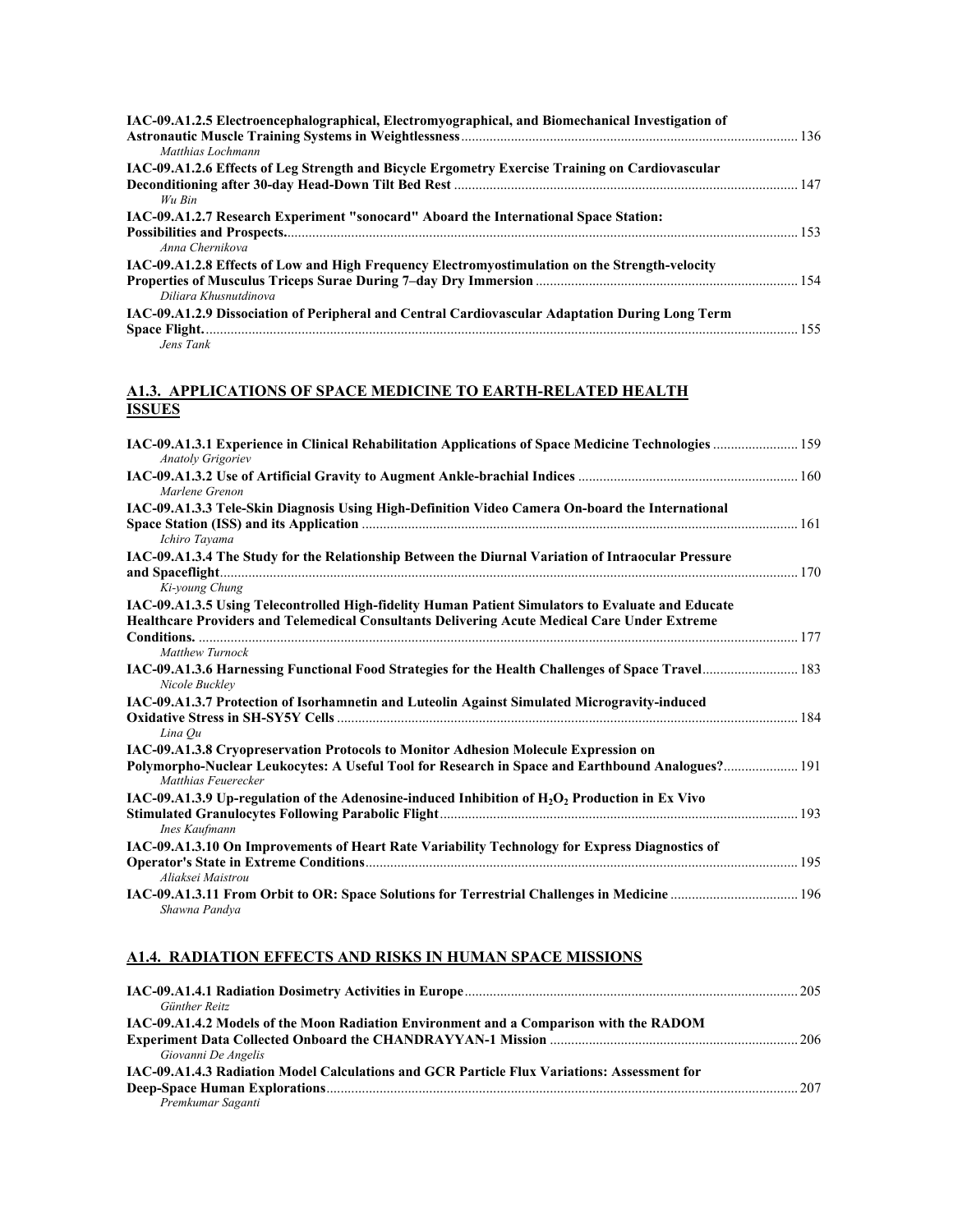| IAC-09.A1.4.4 Radiation Environment Modeling for the LIULIN-PHOBOS Investigation of the                                | 208  |
|------------------------------------------------------------------------------------------------------------------------|------|
| Giovanni De Angelis                                                                                                    |      |
| IAC-09.A1.4.5 Estimation of Energy Equation Correlate of CMEs with X-Ray Flares during Solar                           |      |
|                                                                                                                        |      |
| Mosalam Shaltout                                                                                                       |      |
| Mosalam Shaltout                                                                                                       |      |
| IAC-09.A1.4.7 TL Dose Measurements on Board the Russian Segment of the ISS by the "Pille"                              |      |
| Attila Hirn                                                                                                            | 211  |
| IAC-09.A1.4.8 Radiation Shielding Strategies for Lunar Minimal Functionality Habitability Element  220<br>Olga Bannova |      |
| Myung-Hee Y. Kim                                                                                                       |      |
| IAC-09.A1.4.10 Some Key Issues of Radiation Physiology Pertaining to Planning Remote Long-                             |      |
| Igor B. Ushakov                                                                                                        | 237  |
| Chantal Cappelletti                                                                                                    | .246 |
| Juana Maria Rodrigo Rodrigo                                                                                            |      |
| IAC-09.A1.4.13 Research on Assessment Model of Influence of Electromagnetic Environment to                             | 253  |
| Guo Jing                                                                                                               |      |

# **A1.5. ASTROBIOLOGY**

| Alvaro Giménez                                                                                                  |     |
|-----------------------------------------------------------------------------------------------------------------|-----|
| Otto Koudelka                                                                                                   |     |
| IAC-09.A1.5.3 PolAres Mars Analogue Research Programme - Using Fluorescent Microspherules as                    |     |
| Gernot E. Groemer                                                                                               |     |
| IAC-09.A1.5.4 Integrated Ray Tracing Simulation of Disk Averaged Spectral Signatures from Full 3D<br>Dongok Ryu |     |
| IAC-09.A1.5.5 AstroHab-0 – A Modular Research Payload for LEO Purposes as Pre-stage of a Later                  | 269 |
| Matthias Dünne<br>Pascale Ehrenfreund                                                                           | 273 |
| <b>Ed Chester</b>                                                                                               |     |
| Catharine A. Conley                                                                                             |     |
| Satadal Das                                                                                                     |     |
| IAC-09.A1.5.10 Recent Development on Controversial View of Terrestria and Extraterrestrial                      |     |
| Brij Tewari                                                                                                     |     |

## **A1.6. ENVIRONMENTAL CONTROL, LIFE SUPPORT AND EVA SYSTEMS**

| <b>Thomas Bouvet</b>                                                                       |     |
|--------------------------------------------------------------------------------------------|-----|
| IAC-09.A1.6.2 Development and Certification of Korean Space Foods by Collaboration Between |     |
|                                                                                            | 292 |
| Beom-Seok Song                                                                             |     |
|                                                                                            |     |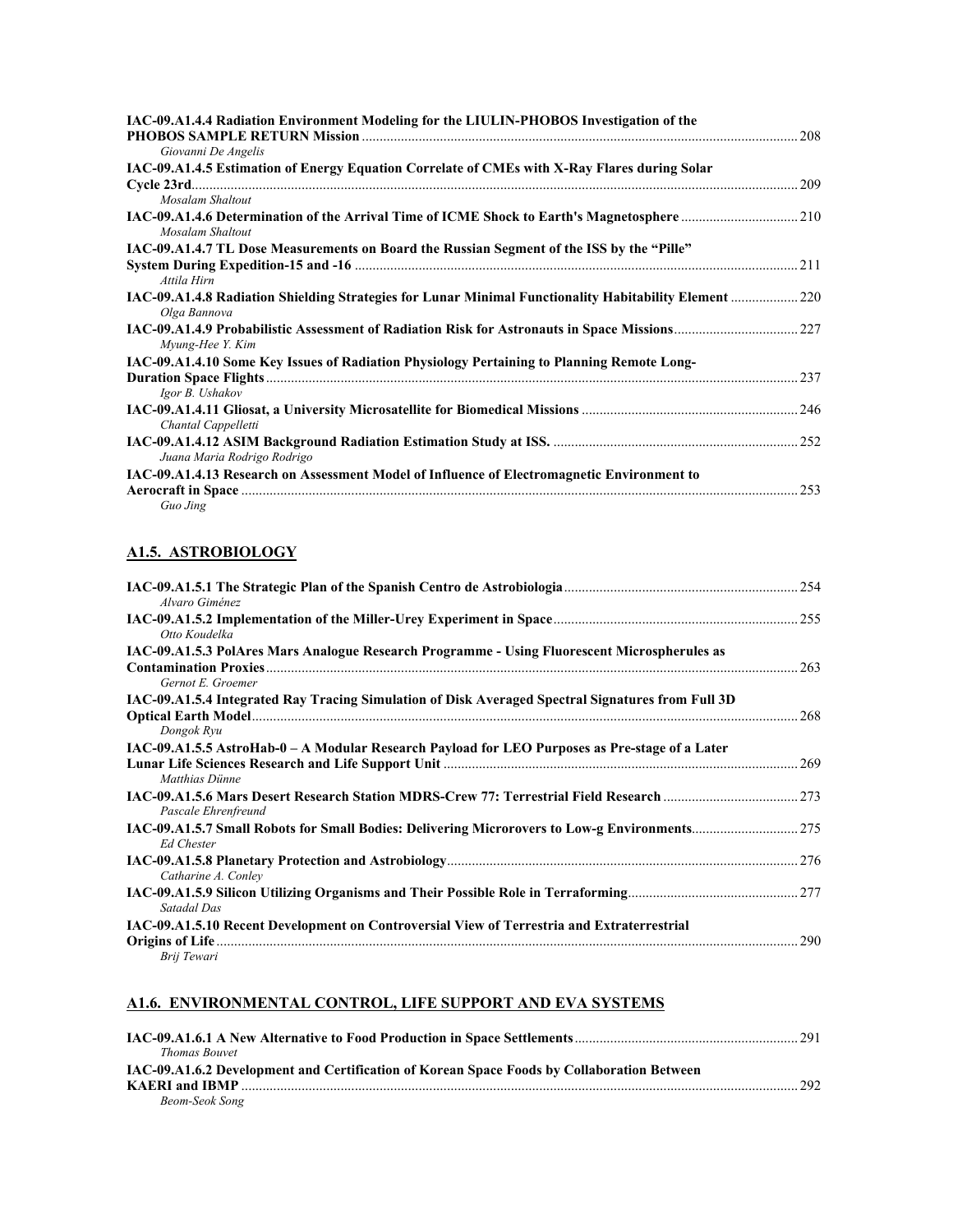| Yordan Naydenov                                                                                |  |
|------------------------------------------------------------------------------------------------|--|
| IAC-09.A1.6.4 Space Ecological/Engineering System for the Manned Interplanetary Vehicles Crew: |  |
|                                                                                                |  |
| Edward Kurmazenko                                                                              |  |
| Strogonova Lubov                                                                               |  |
| IAC-09.A1.6.6 Hygienic Aspects of Management and Estimation of the ISS Air Environment Quality |  |
| Anna Pakhomova                                                                                 |  |
| IAC-09.A1.6.7 BIO-ISRU: A New Approach for Producing Oxygen and Recycling Carbon on the        |  |
|                                                                                                |  |
| David McKay                                                                                    |  |
| IAC-09.A1.6.8 Oxygen Generation System: Results of the Operation On-board ISS and the          |  |
| Edward Kurmazenko                                                                              |  |
| Wolfgang M. Sigmund                                                                            |  |
| Jing Zhao                                                                                      |  |

# **A1.7. FUNDAMENTAL GRAVITATIONAL BIOLOGY**

| IAC-09.A1.7.1 The Pollen Tube - an Ideal Model System to Study Non Statocyte Plant Cell Response |     |
|--------------------------------------------------------------------------------------------------|-----|
|                                                                                                  |     |
| Youssef Chebli                                                                                   |     |
| IAC-09.A1.7.2 Microfluorimetry Method for the Investigation of the Cell Changes Under            |     |
|                                                                                                  | 349 |
| Ludmila Buravkova                                                                                |     |
| IAC-09.A1.7.3 Time-course Changes in Signaling Activities Associated with Muscle Atrophy During  |     |
|                                                                                                  | 353 |
| Kisoo Lee                                                                                        |     |
| IAC-09.A1.7.4 An Observation of Suspended Microcarriers' Secondary Motions in Rotating Wall      |     |
| Xiao Ma                                                                                          |     |
|                                                                                                  |     |
| Yingjun Tan                                                                                      |     |
|                                                                                                  |     |
| Feima Guo                                                                                        |     |
|                                                                                                  |     |
| Zhongquan Dai                                                                                    |     |
| IAC-09.A1.7.8 Expression of ICAM-1 and VCAM-1 in Human Umbilical Vein Endothelial Cells          |     |
|                                                                                                  |     |
| Zhang Yu                                                                                         |     |
| IAC-09.A1.7.9 T-cell Immunity and Cytokine Production in Cosmonauts after Long-duration Space    |     |
|                                                                                                  |     |
| Tatiana Berendeeva                                                                               |     |
|                                                                                                  |     |
| Oliver Ullrich                                                                                   |     |
| IAC-09.A1.7.11 Computational Meta-Analysis of Differential Gene Expression in Spaceflight and    |     |
|                                                                                                  | 385 |
| Alena Shmygelska                                                                                 |     |
| IAC-09.A1.7.12 A Biogerontological Approach to Analysing the Relationship Between Microgravity-  |     |
| Charles Groome                                                                                   | 394 |
|                                                                                                  |     |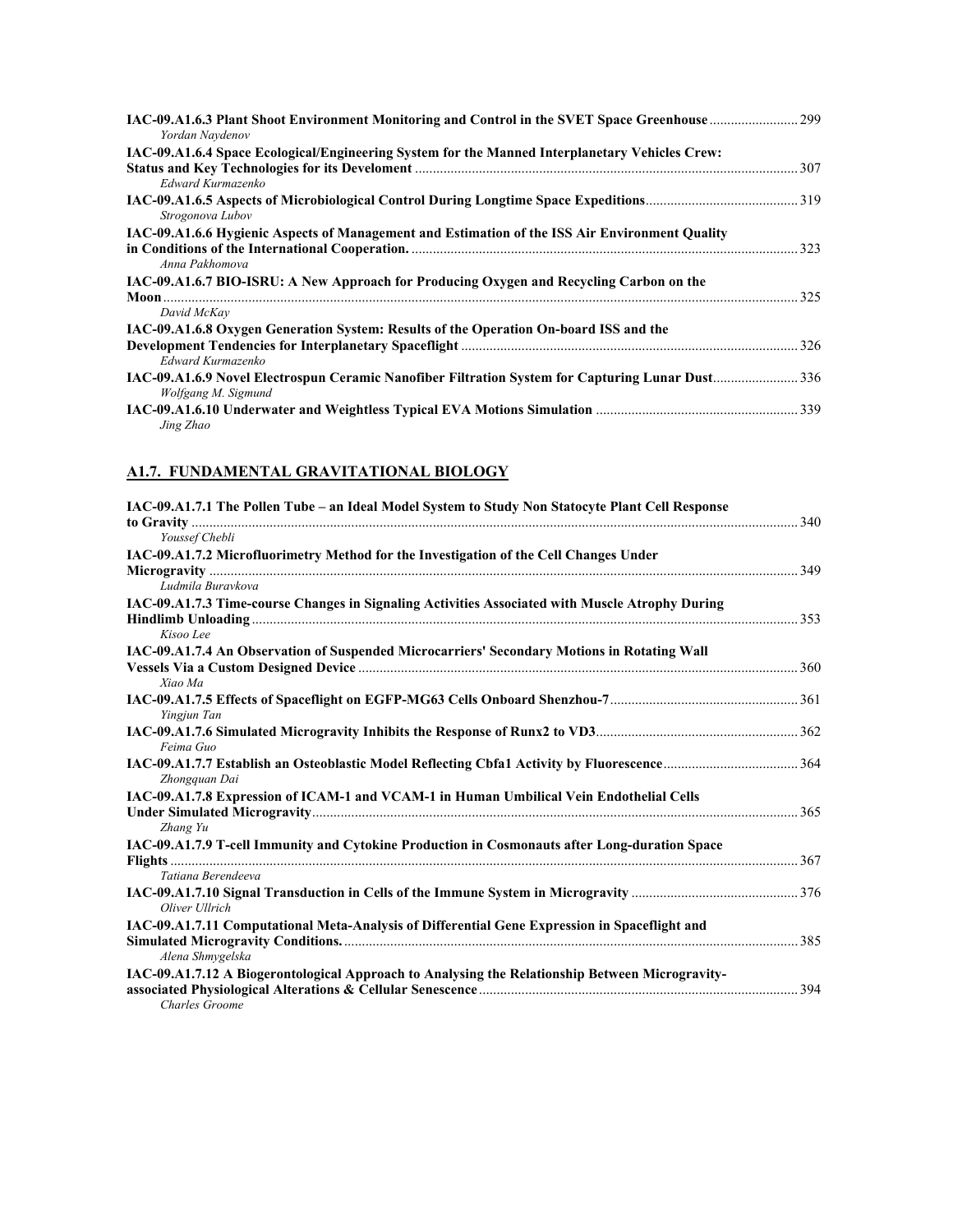## **A1.8. PUBLIC OUTREACH AND EDUCATION - INTEGRAL ELEMENTS OF SPACE LIFE SCIENCES PROGRAM DEVELOPMENT**

| IAC-09.A1.8.1 Sustainable Space Life Sciences Education: Strategies for Innovation and Global                 | 398 |
|---------------------------------------------------------------------------------------------------------------|-----|
| Marlene MacLeish                                                                                              |     |
| Charles Lloyd                                                                                                 |     |
| Laurence R. Young                                                                                             |     |
| IAC-09.A1.8.4 The Helmholtz Space Life Sciences Research School (SpaceLife): A New Perspective in             |     |
| Christine E. Hellweg                                                                                          | 419 |
| Daniela Petrova                                                                                               |     |
| Hyang Lloyd                                                                                                   |     |
| IAC-09.A1.8.7 Innovative Media Partnerships: Crossing Borders to Transform Space Exploration                  |     |
| Marlene MacLeish                                                                                              | 442 |
| IAC-09.A1.8.8 'The Ingredients for Life - on Earth and in Space' and the New Exploration Video                |     |
| Cristina Olivotto                                                                                             | 443 |
| IAC-09.A1.8.9 NASA's 21st Century Explorer: Today's Knowledge for Tomorrow's Explorer 448<br>Jaqueline Cortez |     |
| IAC-09.A1.8.10 What Happened to Those Promising Space Stars? A Study on Afterwards Results of                 |     |
| Alider Cragnolini                                                                                             | 454 |
| IAC-09.A1.8.11 Extending Opportunities for Student Space Experiments with Suborbital Space                    |     |
| <b>Vehicles</b>                                                                                               | 455 |
| Misuzu Onuki                                                                                                  |     |

## **A2. MICROGRAVITY SCIENCES AND PROCESSES SYMPOSIUM**

## **A2.1. GRAVITY AND FUNDAMENTAL PHYSICS**

| Wenrui Hu                                                                                                              |  |
|------------------------------------------------------------------------------------------------------------------------|--|
| IAC-09.A2.1.2 Indian Micro-g Experiments Programme: Present Status and Future Directions  464<br>Sharad Chandra Sharma |  |
| Giuseppe Reibaldi                                                                                                      |  |
| Stefanie Bremer                                                                                                        |  |
| IAC-09.A2.1.5 The Drop Tower Bremen as a Source for Atom Optical Experiments in Gravitation-                           |  |
|                                                                                                                        |  |
| Thorben Könemann                                                                                                       |  |
| Naceur Gaaloul                                                                                                         |  |
| Stephan Tobias Seidel                                                                                                  |  |
| IAC-09.A2.1.7 The Interplay Between Phase Separation and Crystallization of a Polymer-Colloid                          |  |
|                                                                                                                        |  |
| Juan Sabin                                                                                                             |  |
| IAC-09.A2.1.8 Astrodynamical Space Test of Relativity Using Optical Devices I (ASTROD I) 499                           |  |
| Hanns Selig                                                                                                            |  |
| <b>Bernard Foulon</b>                                                                                                  |  |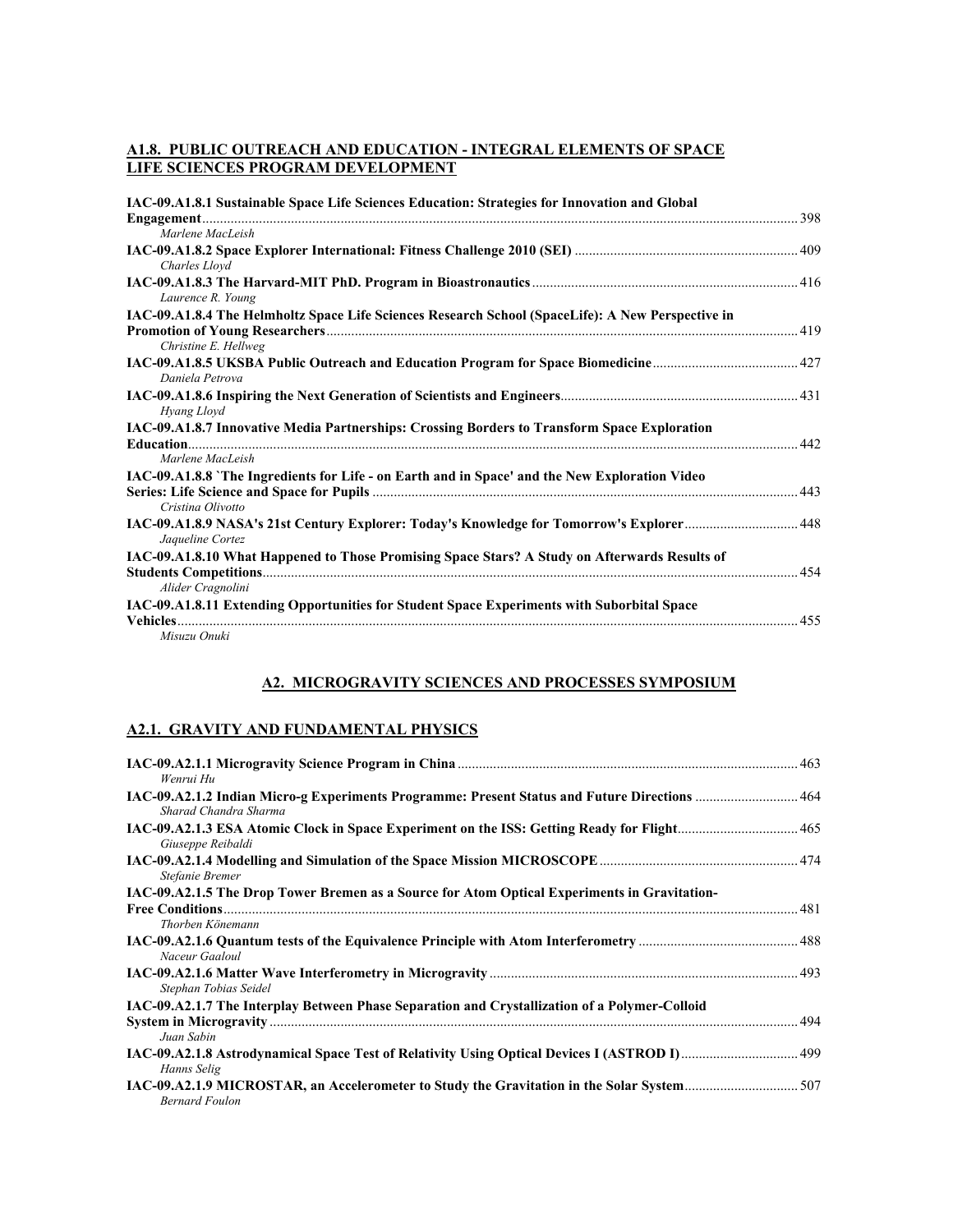| <i>Igor Gurevich</i> |  |
|----------------------|--|
|                      |  |
| Douglas Currie       |  |

## **A2.2. FLUID AND MATERIALS SCIENCES**

| 14C-09.A2.2.1 Using Supercritical Fluids to Transport Heat on Long Distances: An Assessment  526<br><b>Daniel Beysens</b> |  |
|---------------------------------------------------------------------------------------------------------------------------|--|
| 1AC-09.A2.2.2 IVIDIL Experiment on ISS: Diffusive Processes Under Controlled Vibrations 537<br>Valentina Sheytsova        |  |
| IAC-09.A2.2.3 Mathematical Modelling of Thermogravitational Circulation in Conditions Tending to                          |  |
|                                                                                                                           |  |
| Oleksandr Prykhodko                                                                                                       |  |
| Stefan Van Vaerenbergh                                                                                                    |  |
| IAC-09.A2.2.5 Non-equilibrium Effects on Gas - Fluid Interfaces in Droplet Jet Injection into                             |  |
| Nickolay N. Smirnov                                                                                                       |  |
| IAC-09.A2.2.6 Ethylene Laminar Diffusion Flames at Sub-atmospheric Pressures to Simulate                                  |  |
| Ömer Gülder                                                                                                               |  |
| Francois-David Tang                                                                                                       |  |
| IAC-09.A2.2.8 Influence of Sootshell Formation on Droplet Burning Rate and Radiative Heat                                 |  |
| Seul Hyun Park                                                                                                            |  |
| IAC-09.A2.2.9 Development of a Two-fluid Magnetohydrodynamics Model for Non-equilibrium                                   |  |
|                                                                                                                           |  |
| Ken Miura                                                                                                                 |  |
| IAC-09.A2.2.10 A Study on the Solid-liquid Interface Shape During the Growth of $Si_{0.25}Ge_{0.75}$ in                   |  |
| Mehdi M. Shemirani                                                                                                        |  |
| Sadik Dost                                                                                                                |  |
| Satoshi Sano                                                                                                              |  |
| Raffaele Savino                                                                                                           |  |

#### **A2.3. MICROGRAVITY EXPERIMENTS FROM SUB-ORBITAL TO ORBITAL PLATFORMS**

| IAC-09.A2.3.1 Estimation of the Thermodiffusion Coefficients for Dodecane/n-butane/methane  |  |
|---------------------------------------------------------------------------------------------|--|
|                                                                                             |  |
| Ziad Saghir                                                                                 |  |
| IAC-09.A2.3.2 DSC Experiment on SODI Facility - ISS: Is There a Logic in Multicomponent     |  |
|                                                                                             |  |
| Stefan Van Vaerenbergh                                                                      |  |
| IAC-09.A2.3.3 GeSi Crystal Growth Aboard the FOTON-M3 Spacecraft. Tentative Analysis of the |  |
| Alexander Senchenkov                                                                        |  |
| <b>Anatoly Bazhenov</b>                                                                     |  |
| IAC-09.A2.3.5 Specific Features of Distribution of Ga in Ge Single Crystals Grown Under     |  |
| <b>Anatoly Bazhenov</b>                                                                     |  |
| Raffaele Savino                                                                             |  |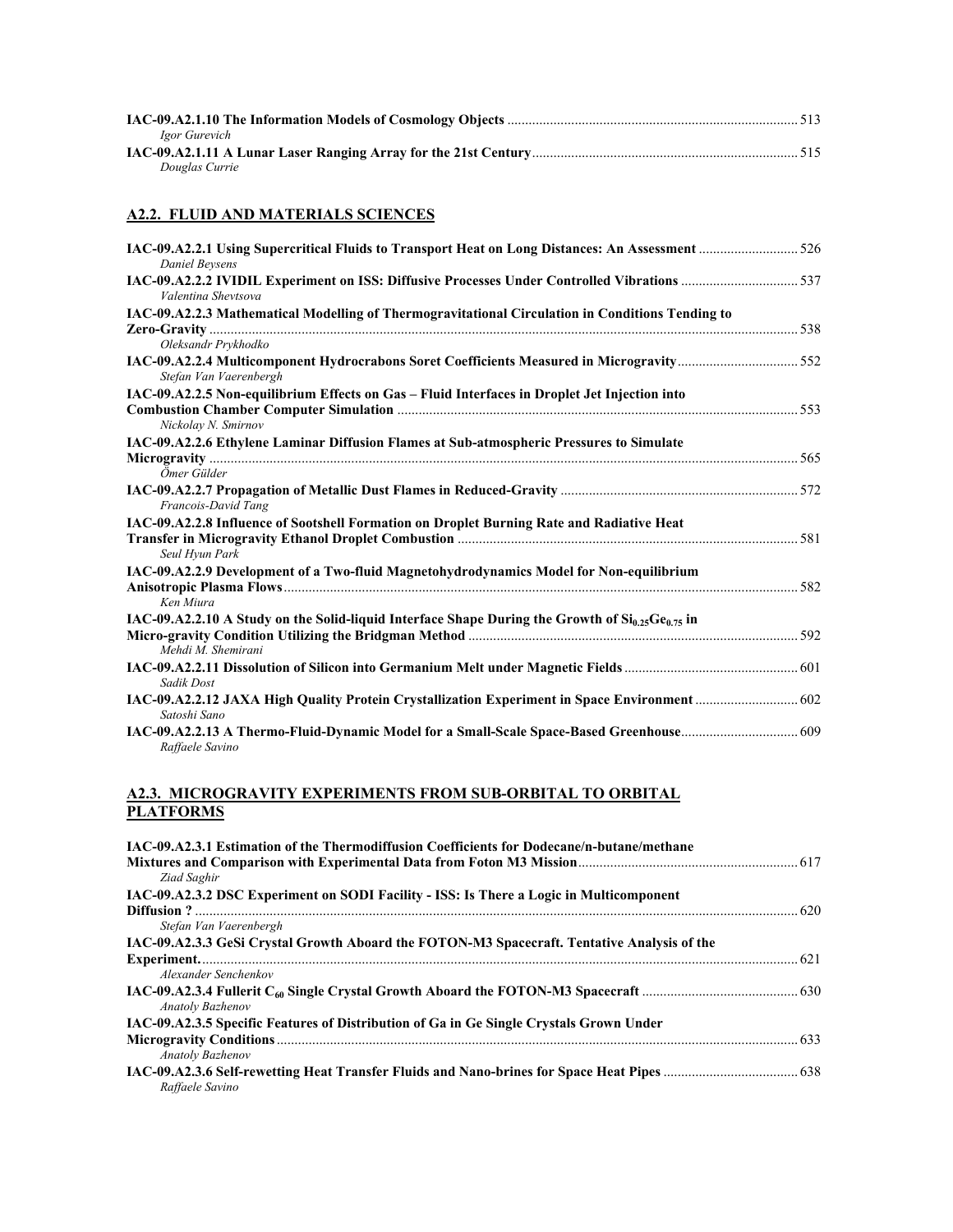| IAC-09.A2.3.7 Effects of Gravity on Ulnar Nerve Latency of Activation. Preliminary Results of an In- |  |
|------------------------------------------------------------------------------------------------------|--|
|                                                                                                      |  |
| Vanessa Carnevali                                                                                    |  |
|                                                                                                      |  |
| Michael Vergalla                                                                                     |  |
|                                                                                                      |  |
| Naomi Murdoch                                                                                        |  |
|                                                                                                      |  |
| Claude Rioux                                                                                         |  |

# **A2.4. SCIENCE RESULTS FROM GROUND BASED RESEARCH**

| IAC-09.A2.4.1 Parabolic Flights with Aerobatic Airplanes: An Innovative Platform for Microgravity                     |  |
|-----------------------------------------------------------------------------------------------------------------------|--|
|                                                                                                                       |  |
| Jan Walter Schroeder                                                                                                  |  |
| IAC-09.A2.4.2 Onset of Oscillatory Thermocapillary Convection Depending on Aspect Ratio In                            |  |
|                                                                                                                       |  |
| Wenrui Hu                                                                                                             |  |
| Françoise Liorzou                                                                                                     |  |
| 140.09.A2.4.4 Oscillatory Flow at the Onset of Convection in Two-layer Bénard-Marangoni System 675<br>Oi Kang         |  |
| IAC-09.A2.4.5 Surface Oscillation of the Buoyant-Thermocapillary Convection in a Rectangular                          |  |
|                                                                                                                       |  |
| Li Duan                                                                                                               |  |
| Min Kuk Kim                                                                                                           |  |
| Nickolay N. Smirnov                                                                                                   |  |
| Francesc Suñol                                                                                                        |  |
| IAC-09.A2.4.9 Soluto-Vibrational Convection Under Low Gravity: Preparation of Parabolic Flight  711<br>Yury Gaponenko |  |

# **A2.5. FACILITIES AND OPERATIONS OF MICROGRAVITY EXPERIMENTS**

| IAC-09.A2.5.1 The 50 Parabolic Flight Campaigns of the European Space Agency to Conduct Short                         |  |
|-----------------------------------------------------------------------------------------------------------------------|--|
|                                                                                                                       |  |
| Vladimir Pletser                                                                                                      |  |
| IAC-09.A2.5.2 Low Cost Suborbital Microgravity Payload Flight Opportunities in the XP Spaceplane 719<br>Charles Lauer |  |
| Tatsuaki Hashimoto                                                                                                    |  |
| IAC-09.A2.5.4 Fluid Science Laboratory On-Orbit Operations on the ISS Columbus Module: First                          |  |
| Giorgio Trinchero                                                                                                     |  |
| IAC-09.A2.5.5 Kinematic Control of Flexible Joint Space Manipulator Systems and Validation in                         |  |
| Silvio Cocuzza                                                                                                        |  |
| IAC-09.A2.5.6 SPACEMASTER – The Next Generation Telemetry Processing System for Space                                 |  |
| Angelika Diefenbach                                                                                                   |  |
| Andreas Stamminger                                                                                                    |  |
| Josef Ettl                                                                                                            |  |
| Danton J. F. Villas Boas                                                                                              |  |
| Borja Hidalgo                                                                                                         |  |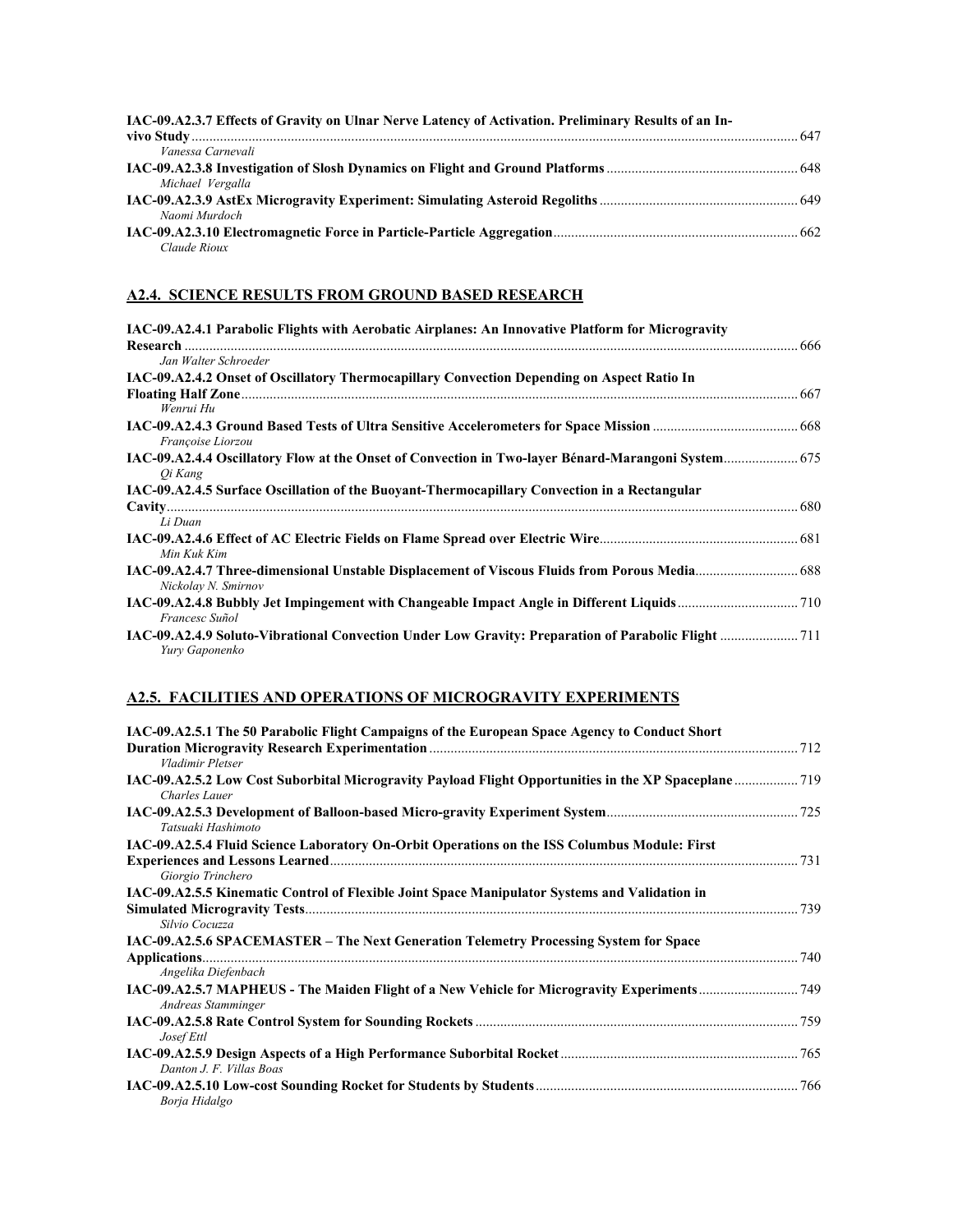## **A2.6. MICROGRAVITY SCIENCES ONBOARD THE INTERNATIONAL SPACE STATION AND BEYOND**

| Joohee Lee                                                                                                                |     |
|---------------------------------------------------------------------------------------------------------------------------|-----|
| IAC-09.A2.6.2 Recent Science Accomplishment on the International Space Station within the United                          |     |
| Kenol Jules                                                                                                               |     |
| Youn Kyu Kim                                                                                                              |     |
| Gabriel Pont                                                                                                              |     |
| IAC-09.A2.6.5 First Investigations with the Protein Crystallisation Diagnostics Facility On Board the<br>Vladimir Pletser | 790 |
| IAC-09.A2.6.6 ELITE S2 – An Instrument for Motion Analysis on Board the International Space                               |     |
| Gianluca Neri                                                                                                             |     |
| IAC-09.A2.6.7 TriboLAB: In Orbit Results of Tribological Experiments of Alloved MoS2 Coatings on<br>Inaki Garmendia       |     |
| IAC-09.A2.6.8 Mice Drawer System (MDS): An Automated Payload for Supporting Rodent Research<br>Salvatore Pignataro        |     |
| IAC-09.A2.6.9 Multi-user Exposure Facilities on External Sites of the International Space Station  813<br>Peter Hofmann   |     |
| Juana Maria Rodrigo Rodrigo                                                                                               |     |

## **A2.I. INTERACTIVE SESSION ON MICROGRAVITY SCIENCES AND PROCESSES**

| IAC-09.A2.I.1 Satellite Techniques Can Unearth Deep-seated Earthquake Generation Tectonics: A |  |
|-----------------------------------------------------------------------------------------------|--|
|                                                                                               |  |
| Nayyer Alam Zaigham                                                                           |  |
|                                                                                               |  |
| Ronnie Nader                                                                                  |  |
| IAC-09.A2.I.3 Novel Reaction Control Techniques for Redundant Space Manipulators: Theory and  |  |
|                                                                                               |  |
| Silvio Cocuzza                                                                                |  |
|                                                                                               |  |
| Stefanie Bremer                                                                               |  |

#### **Volume 2**

## **A3. SPACE EXPLORATION SYMPOSIUM**

## **A3.1. SPACE EXPLORATION OVERVIEW**

| Jean-Pierre Bibring                                                                                 |  |
|-----------------------------------------------------------------------------------------------------|--|
| IAC-09.A3.1.2 A Scenario for an International Partner Participant to Provide a Habitation Module to |  |
|                                                                                                     |  |
| Samuel Ximenes                                                                                      |  |
|                                                                                                     |  |
| Georgy M. Polishchuk                                                                                |  |
| <b>Bernard Foing</b>                                                                                |  |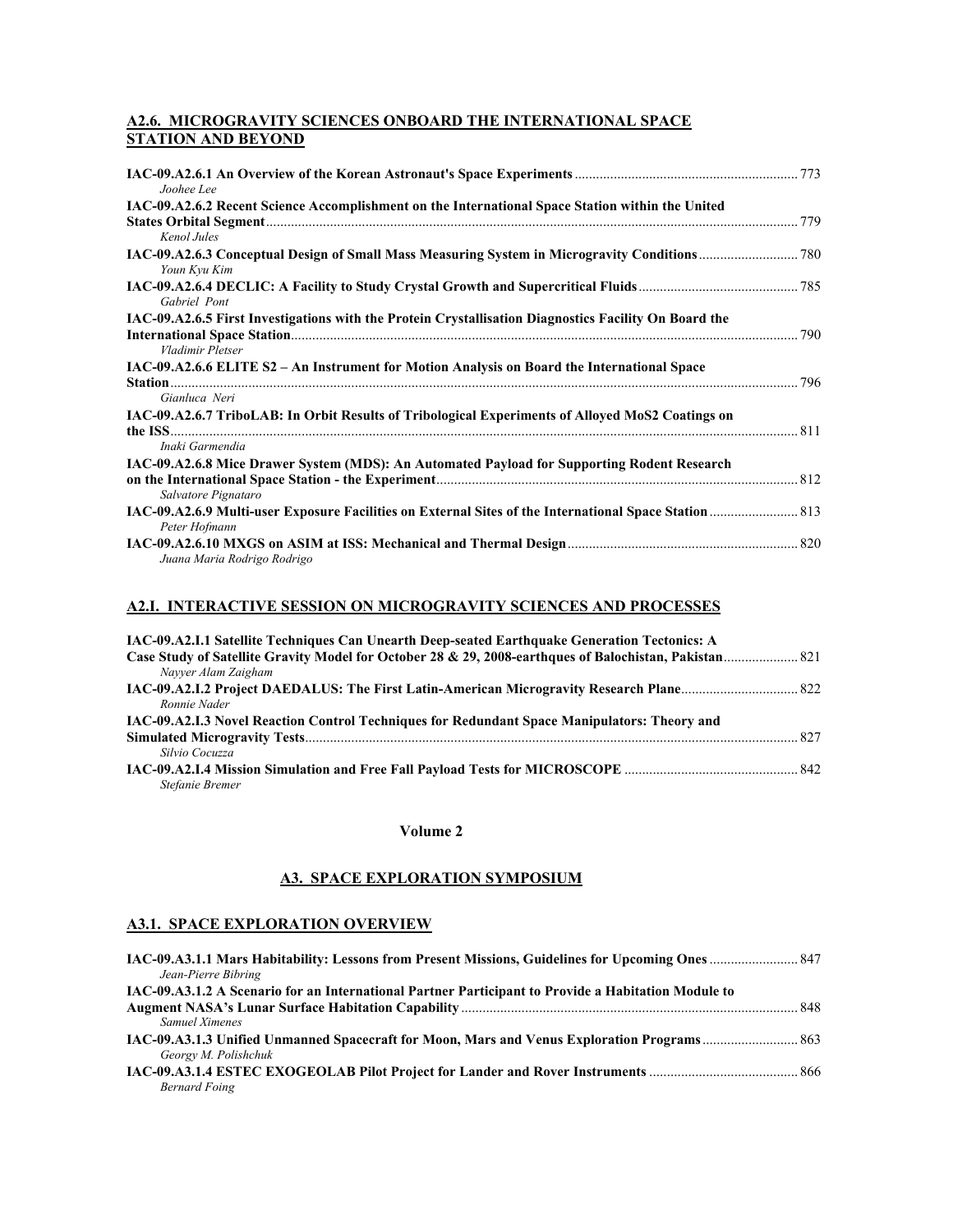| IAC-09.A3.1.5 Soft and Precision Landing – Test Approaches and Infrastructure for Upcoming |  |
|--------------------------------------------------------------------------------------------|--|
|                                                                                            |  |
| Lars Witte                                                                                 |  |
| <b>Steve Parkes</b>                                                                        |  |
| Alessio Aboudan                                                                            |  |
| Dexter Jagula                                                                              |  |

# **A3.2A. MOON EXPLORATION - PART 1**

| <b>Bernard Foing</b>                                                                                           |  |
|----------------------------------------------------------------------------------------------------------------|--|
| Susumu Sasaki                                                                                                  |  |
| Mylswamy Annadurai                                                                                             |  |
| IAC-09.A3.2A.4 High Resolution Remote Sensing Study of the Moon: Results from the Chandrayaan-                 |  |
| Jitendra Goswami                                                                                               |  |
| Manabu Kato                                                                                                    |  |
| IAC-09.A3.2A.6 Introduction to the Scientific Objectives and the Payloads of CHANG'E-2 Lunar                   |  |
| Huixian Sun                                                                                                    |  |
| 14C-09.A3.2A.7 AMALIA Mission: The Italian Answer to the Google Lunar X Prize Challenge 914<br>Michèle Lavagna |  |
| IAC-09.A3.2A.8 The Conceptual Design of the Team Italia AMALIA Mission Rover, Candidate for                    |  |
| Alberto Della Torre                                                                                            |  |
| Alan Smith                                                                                                     |  |
| Dominik Quantius                                                                                               |  |

## **A3.2B. MOON EXPLORATION - PART 2**

| Tatsuaki Hashimoto                                                                           |  |
|----------------------------------------------------------------------------------------------|--|
| Gennady Raykunov                                                                             |  |
| Friedhelm Claasen                                                                            |  |
| Joachim Thaeter                                                                              |  |
| James Carpenter                                                                              |  |
| <b>Brian Morse</b>                                                                           |  |
| IAC-09.A3.2B.7 International Lunar Observatory Association (ILOA): 3 Mission Update, October |  |
| <b>Steve Durst</b>                                                                           |  |
| Lawrence Taylor                                                                              |  |
| Arthur Guest                                                                                 |  |
| Juergen Schlutz                                                                              |  |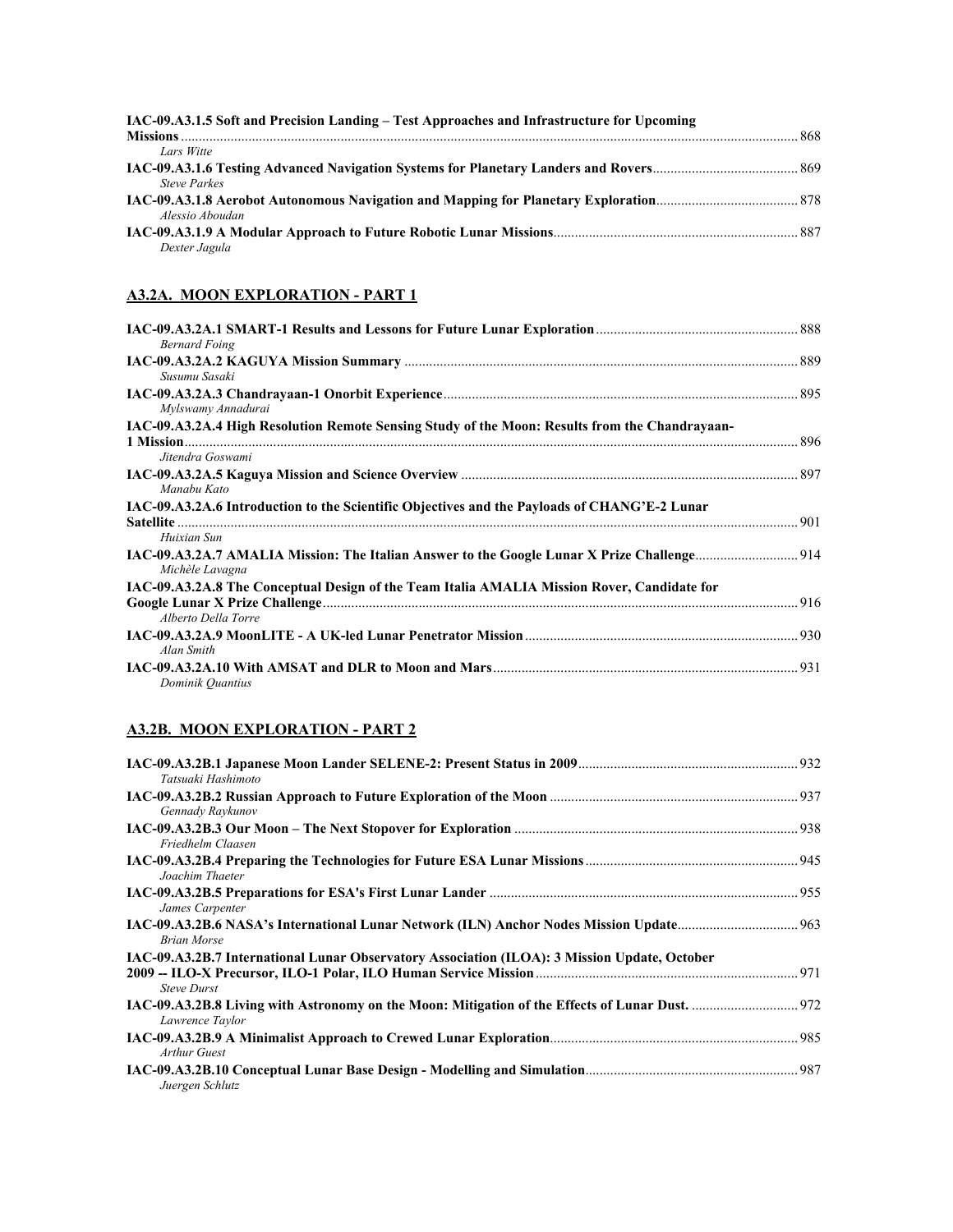| Bernard Foing |  |  |
|---------------|--|--|

## **A3.2INT. MOON EXPLORATION - PART 3 (INTERACTIVE SESSION)**

| 1999. LAC-09.A3.2INT.1 Low Cost Lunar Penetrator for Scientific Investigation of the Moons Subsurface  999<br><b>Andy Phipps</b> |  |
|----------------------------------------------------------------------------------------------------------------------------------|--|
| IAC-09.A3.2INT.2 MoonLITE - A Low Cost Lunar Scientific and Technology Demonstration Mission<br>1000                             |  |
| <b>Andy Phipps</b>                                                                                                               |  |
| IAC-09.A3.2INT.3 Investigation into Thermal Management for Lunar Extravehicular Activities                                       |  |
| Lachlan Thompson                                                                                                                 |  |
| IAC-09.A3.2INT.4 Trade-off Study and Conceptual Design of Onboard Propulsion System for                                          |  |
| Kyun Ho Lee                                                                                                                      |  |
| IAC-09.A3.2INT.5 Optimization Design of Trans-Earth Injection Using Two Step Solution Technique 1017<br>Hong-xin Shen            |  |
| IAC-09.A3.2INT.6 Exploration and Communications Coverage Trade Studies for the International                                     |  |
| Charles Lee                                                                                                                      |  |
| Gao Zhaohui                                                                                                                      |  |
| IAC-09.A3.2INT.8 Investigation into Thermal Management for Lunar Extravehicular Activities                                       |  |
| Alexey Makhnutin                                                                                                                 |  |
| IAC-09.A3.2INT.9 Studies on Attitude Acquisition of Lunar Satellite Based on Ultra-Violet Lunar                                  |  |
| Xin Lu                                                                                                                           |  |
| IAC-09.A3.2INT.10 Analysis and Simulation of Microwave Brightness Temperature for Lunar                                          |  |
|                                                                                                                                  |  |
| Mingxing Zhou                                                                                                                    |  |
| Maninder Pal Singh                                                                                                               |  |
| IAC-09.A3.2INT.12 Study of Launch Window Design for Lunar Soft-landing Mission like the 2 <sup>nd</sup>                          |  |
| Yuzhu Bai                                                                                                                        |  |
| IAC-09.A3.2INT.13 Analysis on Receiving Performance Degradation of Ground Station in Lunar                                       |  |
|                                                                                                                                  |  |
| Durk-Jong Park                                                                                                                   |  |
| <b>Ed Chester</b>                                                                                                                |  |
| Ross Taylor                                                                                                                      |  |
| Antonio Fernando Almeida Prado                                                                                                   |  |
| Kar-Ming Cheung                                                                                                                  |  |
|                                                                                                                                  |  |
| Tetsuo Yoshimitsu<br>IAC-09.A3.2INT.19 Models of the Moon Radiation Environment and a Comparison with the                        |  |
|                                                                                                                                  |  |
| Giovanni De Angelis<br>Xiaomin Chen                                                                                              |  |
|                                                                                                                                  |  |
| Yan Jianguo                                                                                                                      |  |
| IAC-09.A3.2INT.22 Microwave Heating of Frozen Water Ice/Lunar Regolith for Water Extraction 1108<br>Alex Ignatiev                |  |
| Arthur Guest                                                                                                                     |  |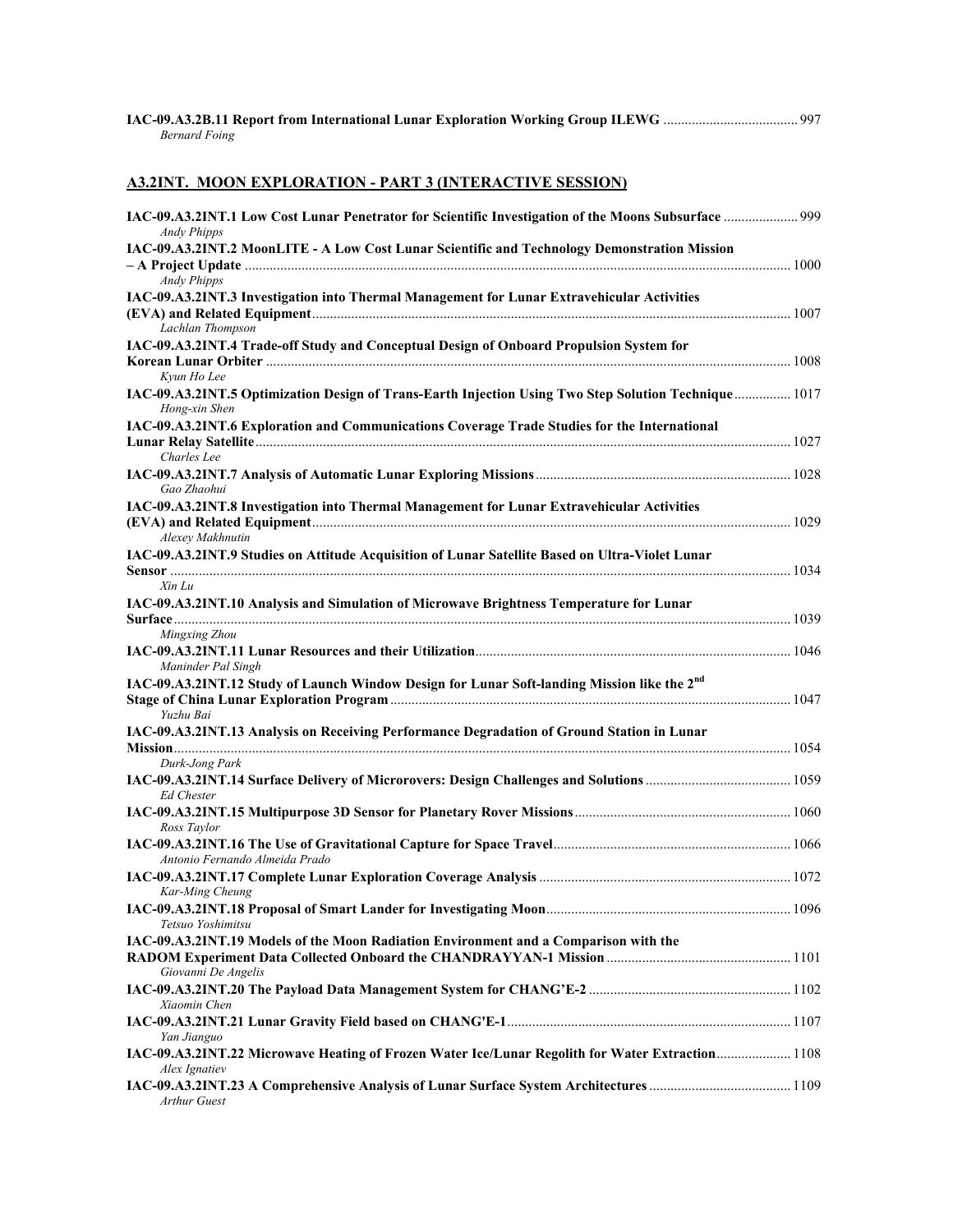| IAC-09.A3.2INT.24 The Analysis of Energy-saving Efficiency of "Lunar-Bus" Launch-Receive Space |      |
|------------------------------------------------------------------------------------------------|------|
|                                                                                                | 1111 |
| Huifeng Li                                                                                     |      |
| IAC-09.A3.2INT.25 Design of a Lunar EVA Suit to Mitigate the Effect of Dust Exposure  1125     |      |
| Vinita Marwaha                                                                                 |      |
| David Gump                                                                                     |      |
|                                                                                                |      |

## **A3.3A. MARS EXPLORATION - PART 1**

| Barry Goldstein                                                                                                        |  |
|------------------------------------------------------------------------------------------------------------------------|--|
| Carlo Cassi                                                                                                            |  |
| IAC-09.A3.3A.3 The Mars Reconnaissance Orbiter: Completion of the Primary Science Phase; Plans                         |  |
| James K. Erickson                                                                                                      |  |
| 140 IAC-09.A3.3A.4 Preliminary Design of Mars Exploration Mission by Multiple Landers and Orbiters 1140<br>Naoko Ogawa |  |
| <b>Bernard Foing</b>                                                                                                   |  |
| Mei Yang                                                                                                               |  |
| Alvaro Giménez                                                                                                         |  |
| Xavier Sembely                                                                                                         |  |
| IAC-09.A3.3A.9 Weather, Snow & the Elements: Canadian Science Instrumentation on Mars 1171<br>Michael G. Dalv          |  |

## **A3.3B. MARS EXPLORATION - PART 2**

| IAC-09.A3.3B.1 Overview of Kayser-Threde's Present Involvement in the Area of Support Systems |  |
|-----------------------------------------------------------------------------------------------|--|
|                                                                                               |  |
| Peter Hofmann                                                                                 |  |
| Patrick Arfi                                                                                  |  |
|                                                                                               |  |
| Maurizio Capuano                                                                              |  |
| Giovanni De Angelis                                                                           |  |
|                                                                                               |  |
| Philippe Augros                                                                               |  |
| IAC-09.A3.3B.6 Mars Sample Return Mission Architectures Utilizing Low Thrust Propulsion  1198 |  |
| Uwe Derz                                                                                      |  |
|                                                                                               |  |
| Gian Paolo Guizzo                                                                             |  |
|                                                                                               |  |
| Pietro Francesconi                                                                            |  |
|                                                                                               |  |
| <b>Ed Chester</b>                                                                             |  |

## **A3.4. SPACE BASED ASTRONOMY**

| IAC-09.A3.4.1 The Herschel / Planck Programme - Technical Challenges for Two Science Missions |      |
|-----------------------------------------------------------------------------------------------|------|
|                                                                                               | 1225 |
| Jean-Michel Reix                                                                              |      |
|                                                                                               |      |
| Ben Braam                                                                                     |      |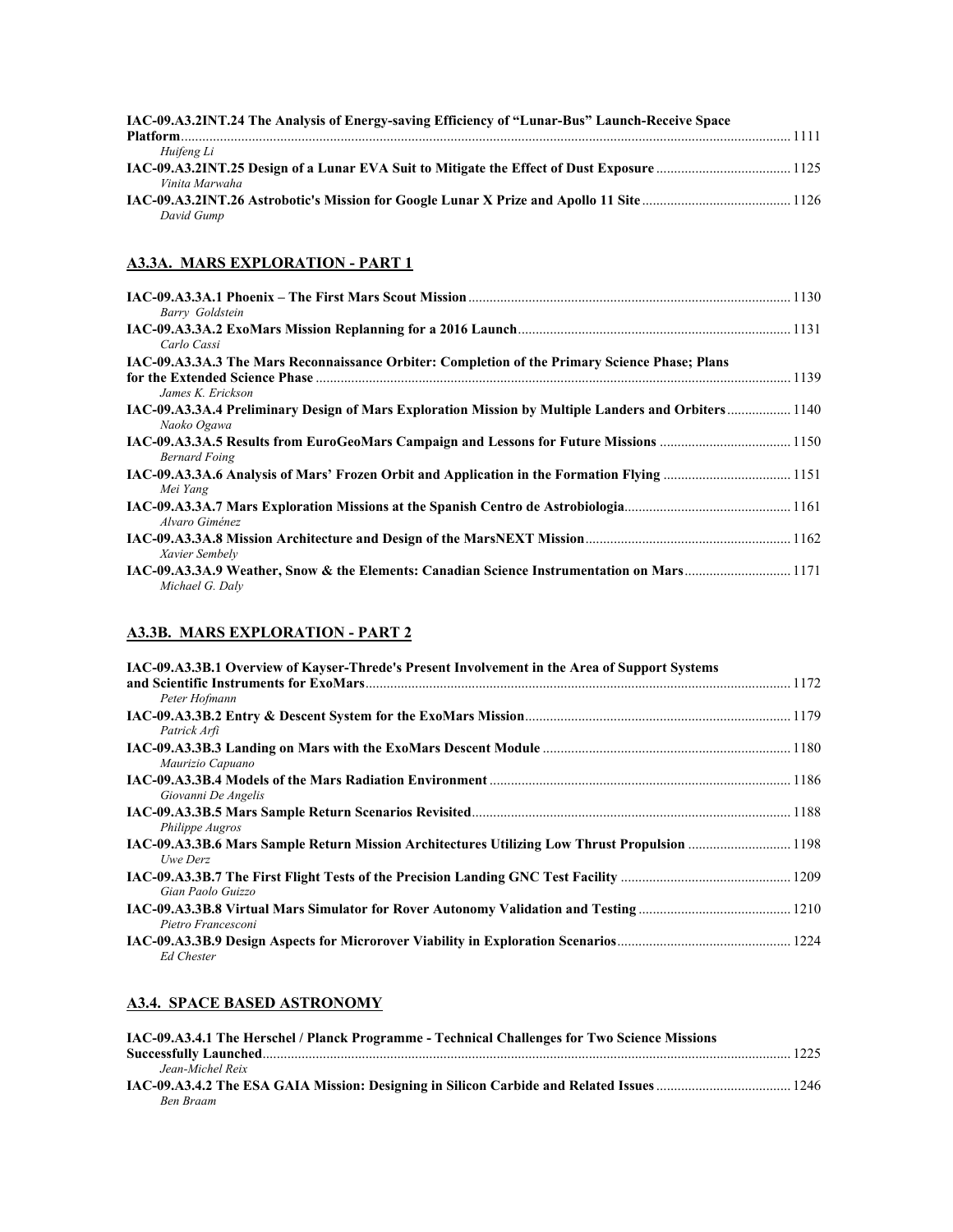| Mark Bentum                                                                                        |  |
|----------------------------------------------------------------------------------------------------|--|
| IAC-09.A3.4.4 On-Orbit Serviced Astrophysical Spacecraft with a Large-Sized Space Radio            |  |
|                                                                                                    |  |
| Victor Ivanov                                                                                      |  |
| Shi-Wei Dong                                                                                       |  |
| IAC-09.A3.4.6 A Cosmology Telescope at the South Pole as a Precursor to Observatories in the Lunar |  |
| Yuki Takahashi                                                                                     |  |
| Marc Diaz-Aguiló                                                                                   |  |
| IAC-09.A3.4.8 Ultra Fast Flash Observatory to Observe the Prompt Photons from Gamma Ray            |  |
|                                                                                                    |  |
| Jiwoo Nam                                                                                          |  |
| Wonyong Han                                                                                        |  |
| Pierre Rochus                                                                                      |  |

# **A3.5. SMALL BODIES MISSIONS AND TECHNOLOGIES**

| Paolo Ferri                                                                                                                 |  |
|-----------------------------------------------------------------------------------------------------------------------------|--|
| IAC-09.A3.5.2 The Second Year of Dawn Mission Operations: Mars Gravity Assist and Onward to                                 |  |
| Marc D. Rayman                                                                                                              |  |
| Detlef Koschnv                                                                                                              |  |
| Junichiro Kawaguchi                                                                                                         |  |
| IAC-09.A3.5.5 Marco Polo Surface Scout (Mascot) – Study of an Asteroid Lander for the Marco Polo                            |  |
| Lutz Richter                                                                                                                |  |
| Julie Bellerose                                                                                                             |  |
| IAC-09.A3.5.7 Feasibility of a Mission to the Trojan Asteroids from a Technological Perspective  1359<br>Pierre W. Bousquet |  |
| IAC-09.A3.5.8 Application of Discrete Mechanics and Optimal Control to Spacecraft in Non-                                   |  |
| Martin Gehler                                                                                                               |  |
| Juan L. Cano                                                                                                                |  |

# **A3.6. SOLAR SYSTEM EXPLORATION**

| Yanping Guo                                                                                    |  |
|------------------------------------------------------------------------------------------------|--|
| Ralph L. McNutt                                                                                |  |
| IAC-09.A3.6.3 Structure and Dynamics of the Venus Neutral Atmosphere: The Venus Express Radio- |  |
|                                                                                                |  |
| Alice Verweven                                                                                 |  |
| Marie-Claire Perkinson                                                                         |  |
| <b>Steve Matousek</b>                                                                          |  |
|                                                                                                |  |
| Karla Clark                                                                                    |  |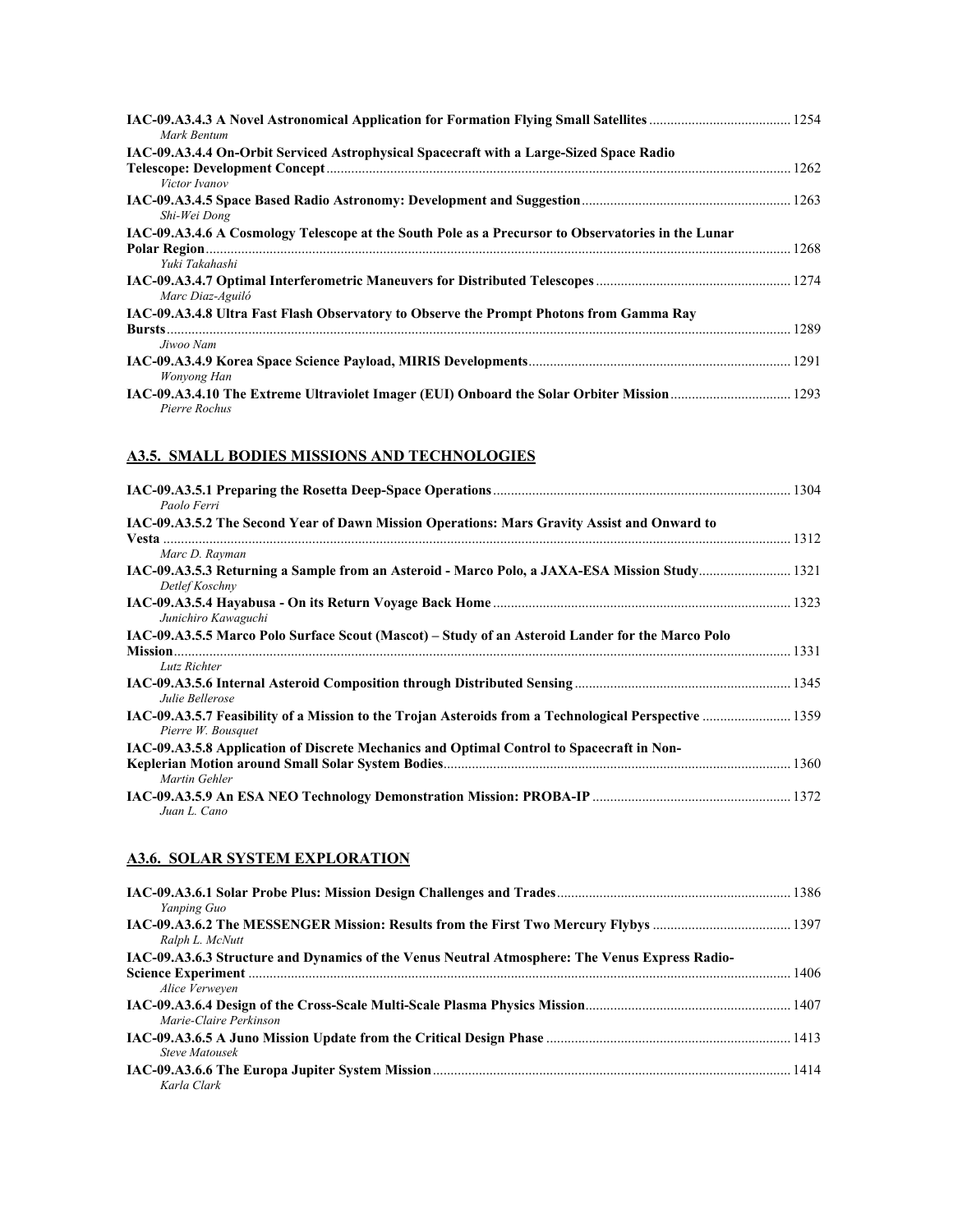| IAC-09.A3.6.7 Analysis and Concepts Development for an Astrobiology-Focused Exploration of the |  |
|------------------------------------------------------------------------------------------------|--|
|                                                                                                |  |
| Caroline Lange                                                                                 |  |
|                                                                                                |  |
| Robert Mitchell                                                                                |  |
| IAC-09.A3.6.9 Wide Dispersal Space Delivered Geological Survey System for Extra Terrestrial    |  |
|                                                                                                |  |
| Daniel Stojanov                                                                                |  |
| Peter Batenburg                                                                                |  |
| IAC-09.A3.6.11 Impact Tests to Evaluate Packaging of COTS Electronics for a Canadian           |  |
|                                                                                                |  |
| Dave Grove                                                                                     |  |
|                                                                                                |  |
| <b>Ed Chester</b>                                                                              |  |

## **A3.I. SPACE EXPLORATION INTERACTIVE SESSION ON SMALL BODIES AND MARS**

| Sergev Surzhikov                                                                                                                |  |
|---------------------------------------------------------------------------------------------------------------------------------|--|
| IAC-09.A3.I.2 Trajectory Panning and Control of Robot Arm for Planetary Surface Sample Missions  1466<br>Chakravarthini M. Saaj |  |
| Hélène Réquiston-Costantini                                                                                                     |  |
| IAC-09.A3.I.4 Biologically Inspired Nano-Rovers: Innovative and Low Cost Technologies Using<br>Chakravarthini M. Saaj           |  |
| IAC-09.A3.I.5 A Hopping Mechanism Which Utilize a Resonance and Functional Materials for Small                                  |  |
| Yoshiki Sugawara                                                                                                                |  |
| Markus Katzkowski                                                                                                               |  |
| Marie-Claire Perkinson                                                                                                          |  |
| Benjamin Vanoutryve                                                                                                             |  |
| Yang Tian                                                                                                                       |  |
| Jeroen Melman                                                                                                                   |  |
| Riccardo Lombardi                                                                                                               |  |
| Giacomo Colombatti                                                                                                              |  |

### **A4. 38TH SYMPOSIUM ON THE SEARCH FOR EXTRATERRESTRIAL INTELLIGENCE (SETI) – THE NEXT STEPS**

## **A4.1. SETI I : SETI SCIENCE AND TECHNOLOGY**

| H. Paul Shuch    |  |
|------------------|--|
|                  |  |
| Myung-Hyun Rhee  |  |
|                  |  |
| Yukitoshi Kan-ya |  |
| Andrew Howard    |  |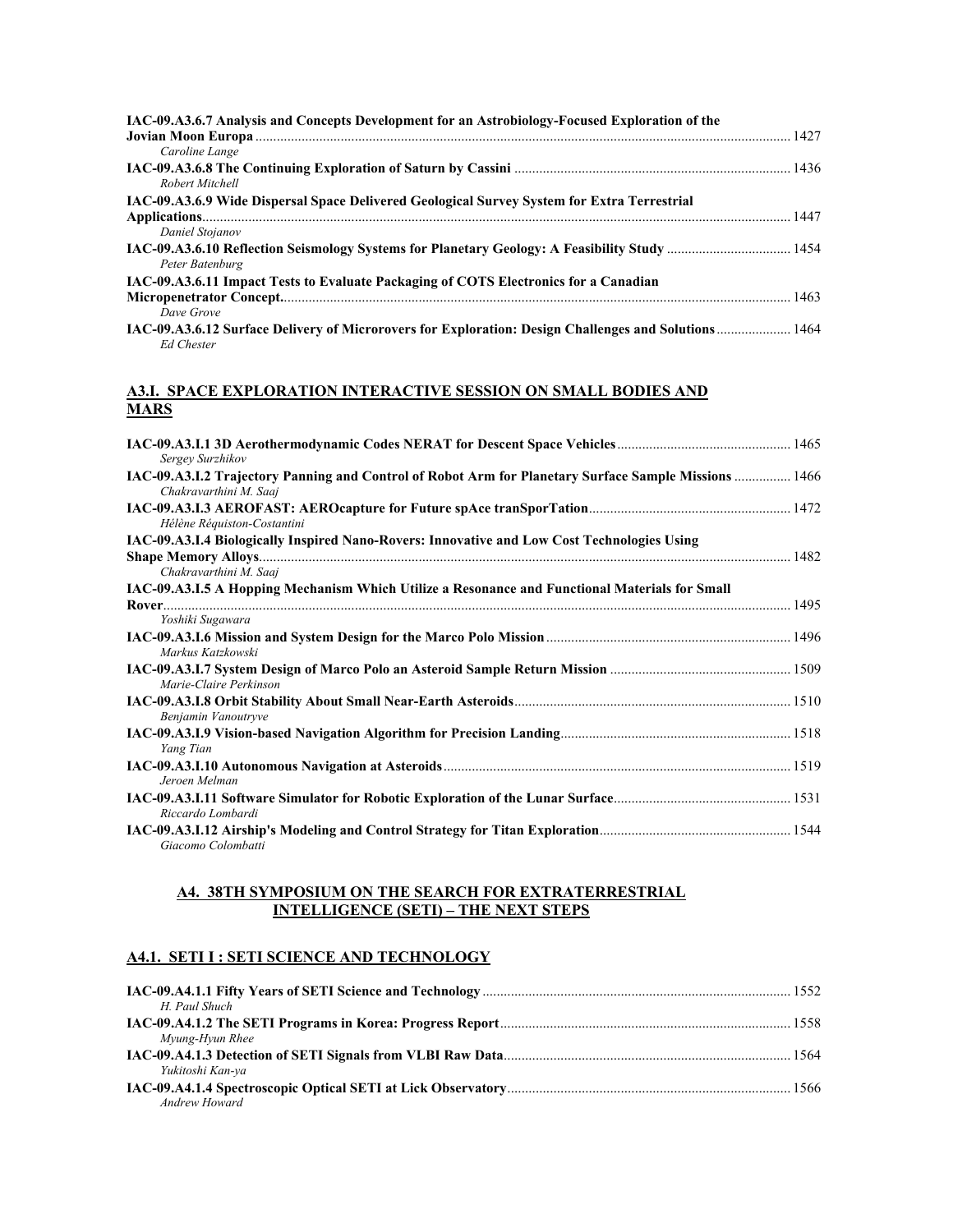| IAC-09.A4.1.5 Fast Digital Real Time Processing Systems for SETI and Radio Science: S/C Signal  |  |
|-------------------------------------------------------------------------------------------------|--|
|                                                                                                 |  |
| Salvatore Pluchino                                                                              |  |
| IAC-09.A4.1.6 Testing the Zoo Hypothesis through Active SETI: A Strategy and Infrastructure for |  |
|                                                                                                 |  |
| Douglas Vakoch                                                                                  |  |
|                                                                                                 |  |
| Claudio Maccone                                                                                 |  |
|                                                                                                 |  |
| H. Paul Shuch                                                                                   |  |
| IAC-09.A4.1.9 Fast Digital Real Time Processing Systems for SETI and Radio Science: A Survey of |  |
|                                                                                                 |  |
| Stelio Montebugnoli                                                                             |  |
|                                                                                                 |  |
| Karan Molaverdikhani                                                                            |  |

## **A4.2. SETI II : SETI AND SOCIETY**

| James Gardner                                                                                           |  |
|---------------------------------------------------------------------------------------------------------|--|
| Seth Shostak                                                                                            |  |
| John Elliott                                                                                            |  |
| Douglas Vakoch                                                                                          |  |
| John Traphagan                                                                                          |  |
| IAC-09.A4.2.6 Nearby Extraterrestrial Communicating Civilizations and the "Reverse SETI"<br>Paolo Musso |  |
| H. Paul Shuch                                                                                           |  |
| Claudio Maccone                                                                                         |  |

## **A5. HUMAN EXPLORATION OF THE MOON AND MARS SYMPOSIUM**

## **A5.1. STRATEGIES TO ESTABLISH LUNAR AND MARS COLONIES**

## **IAC-09.A5.1.1 Incorporating Science into Human Exploration of the Moon: An Insider's Personal**

| Wendell Mendell                                                                                                            |  |
|----------------------------------------------------------------------------------------------------------------------------|--|
| Maria Antonietta Perino                                                                                                    |  |
| Ondrej Doule                                                                                                               |  |
| 1679 IAC-09.A5.1.4 The Role of Caves and Other Subsurface Habitats in the Future Exploration of Mars 1679<br>Rene Laufer   |  |
| Steven Huber                                                                                                               |  |
| Sandra Oberhollenzer                                                                                                       |  |
| IAC-09.A5.1.7 Space Generation Advisory Council: Lunar Way-Station (Moon-Mars Workshop in                                  |  |
| Satinder Shergill                                                                                                          |  |
| 1697 IAC-09.A5.1.8 From Precursors to Colonies: ILEWG Roadmap to the International Lunar Base 1697<br><b>Bernard Foing</b> |  |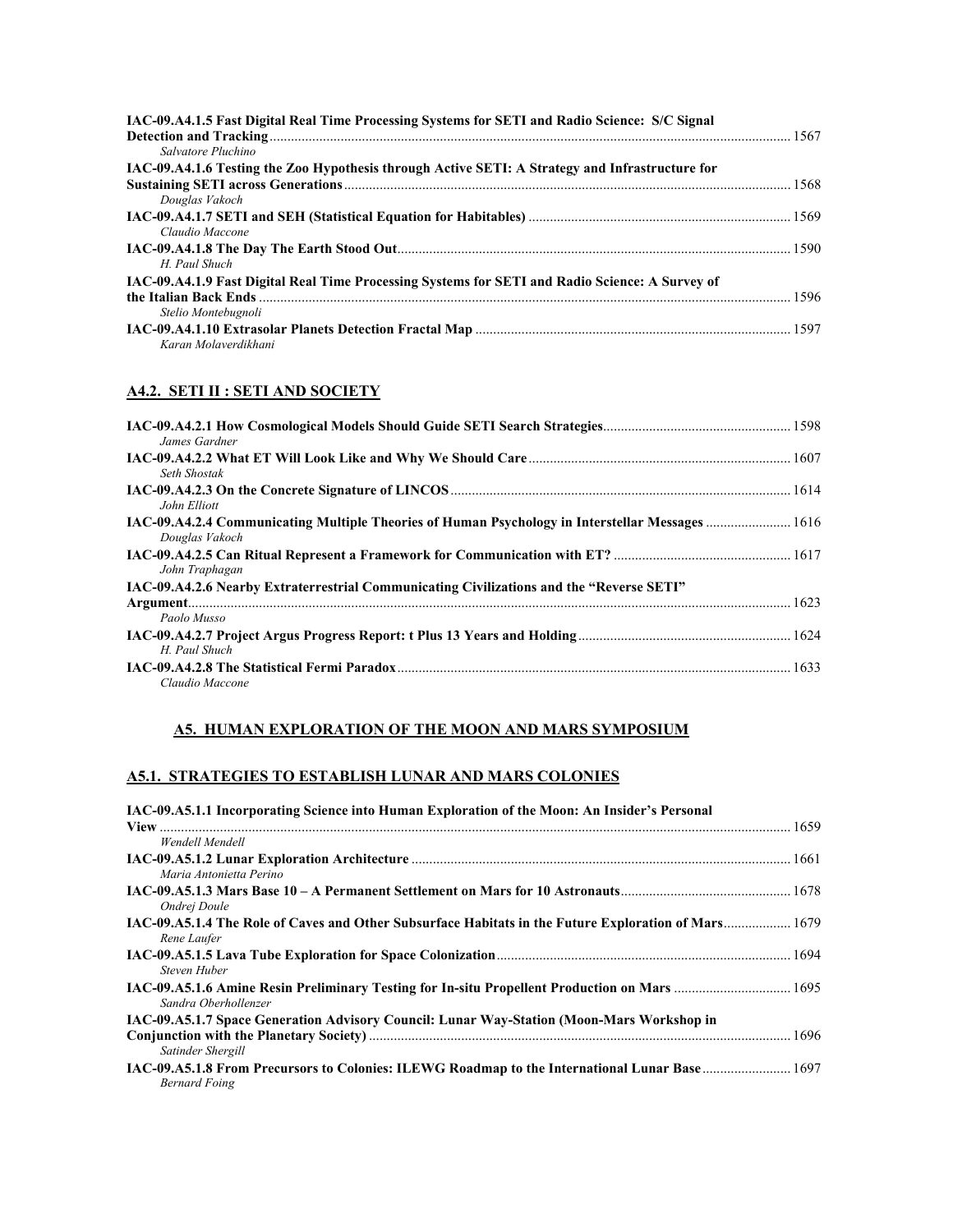| Oleg A. Gorshkov                                                                                       |  |
|--------------------------------------------------------------------------------------------------------|--|
| 1704. LAC-09.A5.1.10 Overall System Design of a Manned Mars Mission Using Conjunction Trajectory  1704 |  |

**IAC-09.A5.1.10 Overall System Design of a Manned Mars Mission Using Conjunction Trajectory** ....................... 1704 *Zhen Li* 

## **Volume 3**

## **A5.2.-B3.6. JOINT SESSION ON THE ROLE OF HUMANS, MACHINES AND INTELLIGENT SYSTEMS IN THE FUTURE OF SPACE ENDEAVOURS**

| IAC-09.A5.2.-B3.6.1 Human/Automation Trade Methodology for the Moon, Mars and Beyond  1713<br>David Korsmeyer      |  |
|--------------------------------------------------------------------------------------------------------------------|--|
| IAC-09.A5.2.-B3.6.2 Human Space Exploration Beyond the ISS: Role Relations of Human, Machine,                      |  |
| Alexander Kalery                                                                                                   |  |
| IAC-09.A5.2.-B3.6.3 Astrobot, an Astronaut Support Robot: its Concept and Demonstration Plan on                    |  |
| Mitsushige Oda                                                                                                     |  |
| IAC-09.A5.2.-B3.6.4 Human and Robotic Partnerships During ExoGeoLab Field Campaign at Utah                         |  |
| <b>Bernard Foing</b>                                                                                               |  |
| IAC-09.A5.2.-B3.6.5 A Pressurized Lunar Rover as European Contribution to an International Lunar                   |  |
| Alessandro Bergamasco                                                                                              |  |
| IAC-09.A5.2.-B3.6.6 Autonomous Lunar Prospecting: Field Testing Human-Robotic Lunar Science 1740<br>Nadeem Ghafoor |  |
| Terry Fong                                                                                                         |  |
| Christopher Moore                                                                                                  |  |

## **A6. SPACE DEBRIS SYMPOSIUM**

## **A6.1. MEASUREMENTS AND SPACE SURVEILLANCE**

| IAC-09.A6.1.1 The ESA/NASA Multi-Aircraft ATV-1 Re-Entry Campaign: Analysis of Airborne         |      |
|-------------------------------------------------------------------------------------------------|------|
| Paul Malev                                                                                      |      |
| IAC-09.A6.1.2 Definition of Ground Segment Requirements for a UHF Radar for the European Space  |      |
| Florent Muller                                                                                  |      |
| Vladimir Agapov                                                                                 |      |
| Thomas Schildknecht                                                                             |      |
| IAC-09.A6.1.5 Satellite Orbit Determinations with Angle-Only Data Using 0.6m Optical Wide-Field |      |
| Jin Choi                                                                                        |      |
| IAC-09.A6.1.6 Time-resolved Infrared Spectrophotometric Observations of Iridium Satellites and  |      |
| Mark Skinner                                                                                    |      |
| IAC-09.A6.1.7 Potential of Networked Ground-based Optical Systems for Earth Orbiting Debris     |      |
| Damien Cailliau                                                                                 |      |
| IAC-09.A6.1.8 Application of the ISON Wide Field of View Optical Telescopes for Space Debris    |      |
| Igor Molotov                                                                                    | 1804 |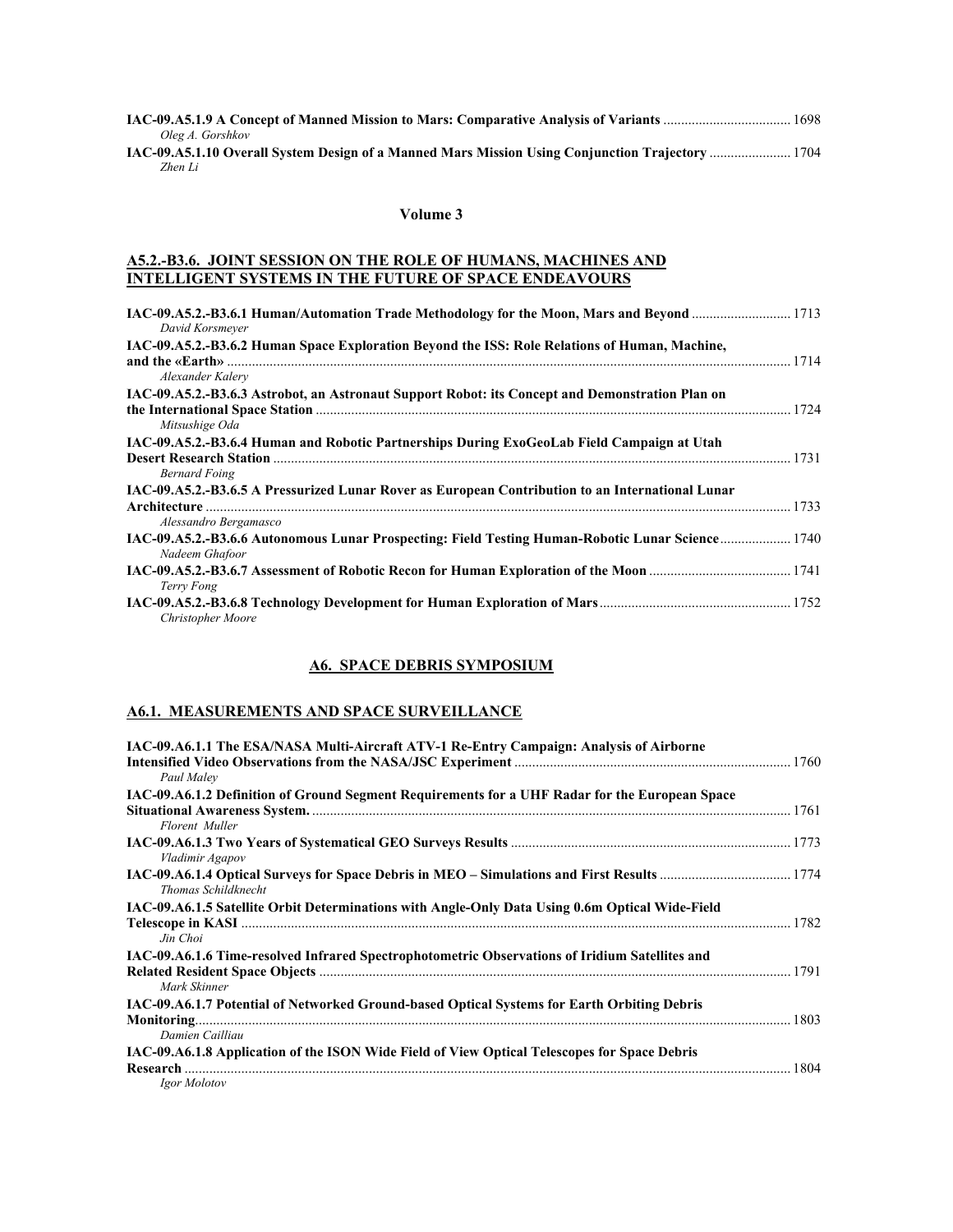| Yukihito Kitazawa                                                                     |       |
|---------------------------------------------------------------------------------------|-------|
| IAC-09.A6.1.10 Autonomous Detection of Objects in Low Earth Orbit by a Nano Satellite |       |
|                                                                                       | 1820. |
| Hakan Kaval                                                                           |       |

## **A6.2. MODELING AND RISK ANALYSIS**

| IAC-09.A6.2.1 Orbit Determination Performance Improvements For High Area-To-Mass Ratio Space<br>Moriba Jah, Thomas Kelecy     |  |
|-------------------------------------------------------------------------------------------------------------------------------|--|
| Paula H. Krisko                                                                                                               |  |
| Sven Flegel                                                                                                                   |  |
| Alessandro Rossi                                                                                                              |  |
| IAC-09.A6.2.5 Analysis for Chain-Crash Risk of LEO Satellite Due to Collision Between Iridium-33<br>Eun-Jung Choi             |  |
| Shuang Li                                                                                                                     |  |
| Carsten Wiedemann                                                                                                             |  |
| IAC-09.A6.2.8 Impact Sensing Systems and Estimated Impact Rates of the Upcoming Meteoroid and<br>Frank K. Schaefer            |  |
| 1864  1864 Index 1.2.9 Improved Orbital Debris Trajectory Estimation Based on Sequential TLE Processing 1864<br>Alana Muldoon |  |
| IAC-09.A6.2.10 Success Rate and Effect of Using Electrodynamic Tether System for De-orbit LEO<br>Leyoung Kim                  |  |

# **A6.3. HYPERVELOCITY IMPACTS AND PROTECTION**

| Musen Lin                                                                                          |  |
|----------------------------------------------------------------------------------------------------|--|
| IAC-09.A6.3.2 Numerical Simulation of Characteristics of Debris Cloud Produced by Projectile       |  |
| Wei Zhang                                                                                          |  |
| Bin Jia                                                                                            |  |
| IAC-09.A6.3.4 Assessment of Satellite Equipment Vulnerability to Hypervelocity Impacts by Using    |  |
| Frank K. Schaefer                                                                                  |  |
| IAC-09.A6.3.5 Effect of Different Damage Models on the Survivability Assessment of Manned          |  |
| Yong Zhang                                                                                         |  |
| Kenshou Sugahara                                                                                   |  |
| IAC-09.A6.3.7 Evaluation of the Effect of LEO Environment on Impact Characteristics of Nano-filler |  |
| Jin-Bum Moon                                                                                       |  |
| IAC-09.A6.3.8 Numerical Simulation of Acoustic Emission Signal Produced by Hypervelocity Impact    |  |
| Wugang Liu                                                                                         |  |
| IAC-09.A6.3.9 Numerical Simulation of Complex Damage Behavior of Advanced Aerospace                |  |
|                                                                                                    |  |
| Minoo Rathnasabapathy                                                                              |  |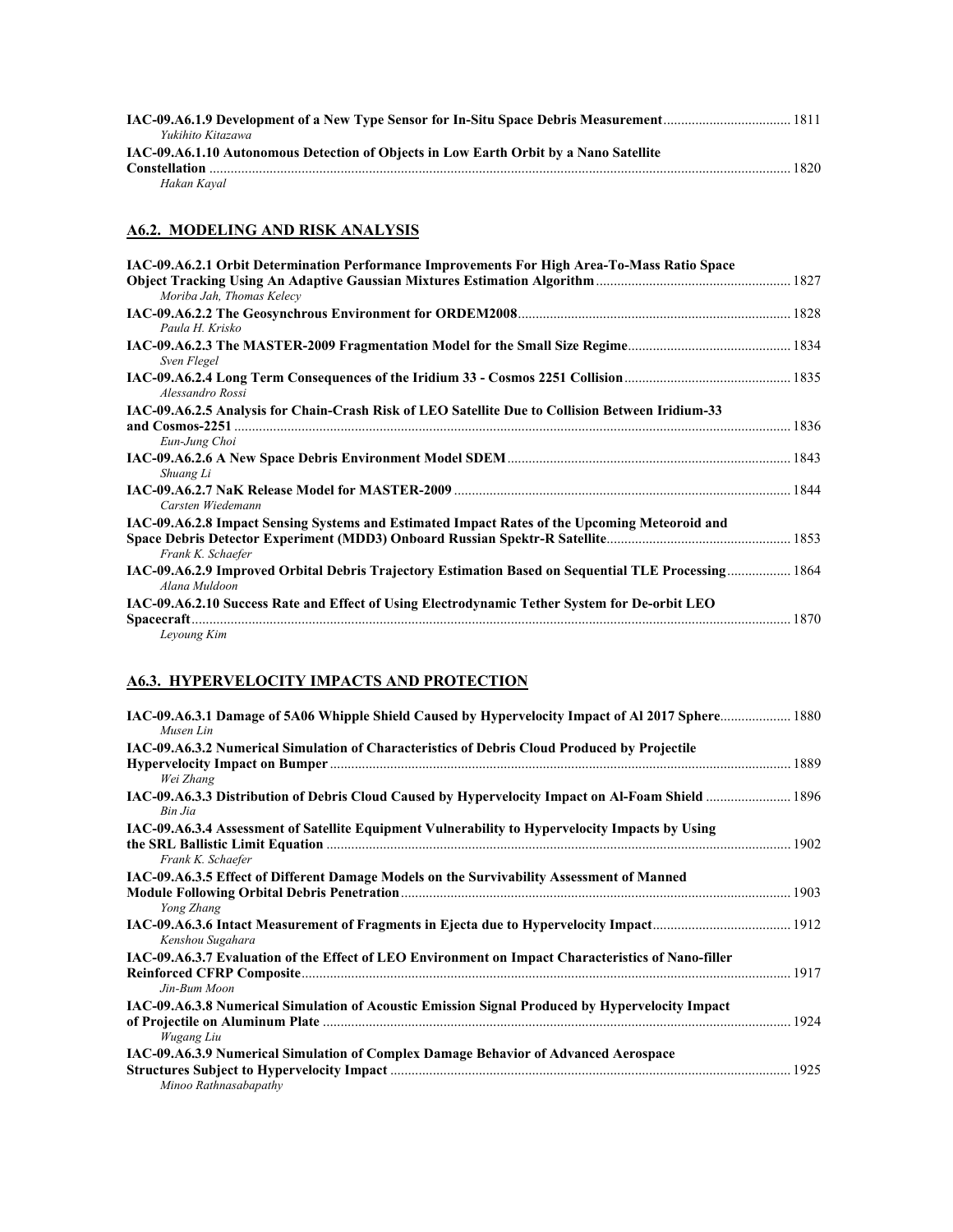| IAC-09.A6.3.10 Investigation into Damage of Al-Foam Stuffed Whipple Shield under Hypervelocity |      |
|------------------------------------------------------------------------------------------------|------|
|                                                                                                | 1936 |
| Gongshun Guan                                                                                  |      |
|                                                                                                |      |
| Shannon Rvan                                                                                   |      |

## **A6.4. MITIGATION AND STANDARDS**

| Ming Li                                                                                                             |      |
|---------------------------------------------------------------------------------------------------------------------|------|
| Paul Dempsey                                                                                                        |      |
| IAC-09.A6.4.3 Applying the Lessons of Carbon Emissions Trading Schemes to Space Debris                              |      |
| Diane Howard                                                                                                        |      |
| Lotta Viikari                                                                                                       |      |
| Cian Curran                                                                                                         |      |
| Meng Li                                                                                                             |      |
| Jennifer Chan                                                                                                       |      |
| Shin-Ichiro Nishida                                                                                                 |      |
| Marshall Kaplan                                                                                                     |      |
| IAC-09.A6.4.10 Improved Accuracy in the Prediction of Conjunction Events: Case of Collision<br>Noelia Sánchez-Ortiz |      |
| IAC-09.A6.4.11 Model of an International Environmental Agreement Among Asymmetric Nations<br>Michael Singer         | 2003 |
|                                                                                                                     |      |

## **A6.5. SPACE SURVEILLANCE, LEGAL ASPECTS AND SPACE DEBRIS MODELLING**

| IAC-09.A6.5.1 Analysis of Design Drivers for the Surveillance and Tracking Segment of the European                                                                                                | 2013 |
|---------------------------------------------------------------------------------------------------------------------------------------------------------------------------------------------------|------|
| Holger Krag                                                                                                                                                                                       |      |
| IAC-09.A6.5.2 Analysis of the Technical Feasibility of Building an International Civil Space                                                                                                      |      |
| Brian Weeden                                                                                                                                                                                      | 2014 |
| Estrella Olmedo                                                                                                                                                                                   | 2023 |
| IAC-09.A6.5.4 Concretising the Implementation of Space Debris Mitigation and Re-Mediation                                                                                                         |      |
| Guidelines: Lessons Learnt from the Protection of the Earth's Environment <b>Euronalists</b> Lessons Learnt from the Protection of the Earth's Environment <b>Europe</b><br>Gérardine Meishan Goh | 2036 |
| IAC-09.A6.5.5 An Overview of Legal Implications Governing Space-based Activities Regarding Space                                                                                                  |      |
| Maryam Tabeshian                                                                                                                                                                                  | 2037 |
| IAC-09.A6.5.6 Requirements of Developing an Automatic Collision Avoidance System (ACOLAS) for                                                                                                     |      |
| Mohammad Ebrahimi                                                                                                                                                                                 | 2038 |
| Nickolay N. Smirnov                                                                                                                                                                               | 2043 |
| IAC-09.A6.5.8 Collision Probability Explicit Expression and Maximum Collision Probability for                                                                                                     |      |
| Xianzong Bai                                                                                                                                                                                      | 2056 |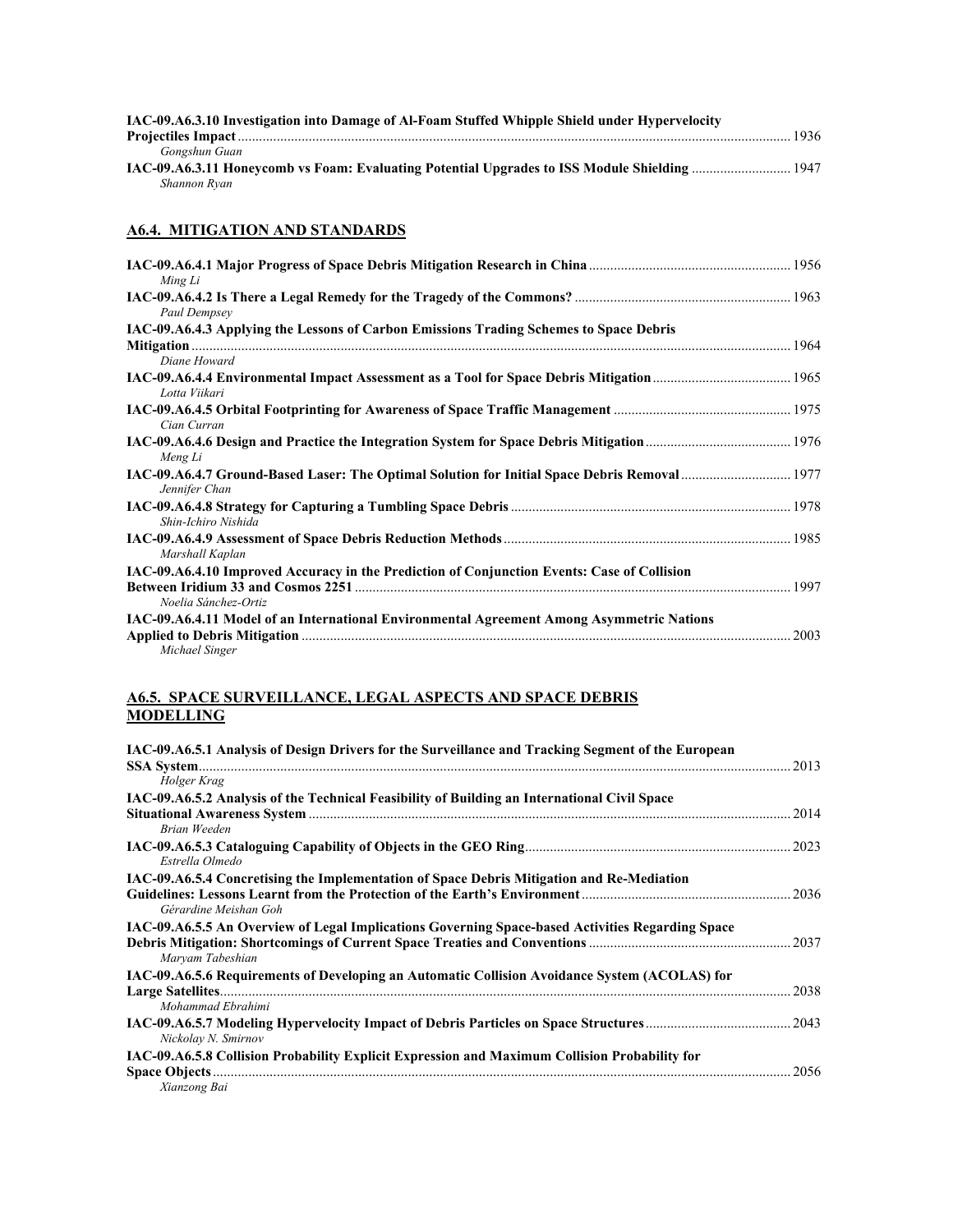| Richard L. Fork                                                                                  |      |
|--------------------------------------------------------------------------------------------------|------|
| IAC-09.A6.5.10 Determination of Precise Orbit and Terrestrial Reference Frame from the First SLR |      |
|                                                                                                  | 2058 |
| Hyeon-Seock Jeon                                                                                 |      |
|                                                                                                  |      |
| Adam Gorski                                                                                      |      |

## **A6.P. DISPLAYS ON SPACE DEBRIS**

| Xiaobing Wang                                                                                                      |       |
|--------------------------------------------------------------------------------------------------------------------|-------|
| IAC-09.A6.P.2 Orbital Rocket Stage as Space Debris: Autonomous Tracking System for Motion                          |       |
|                                                                                                                    | 2084  |
| Igor V. Belokonov                                                                                                  |       |
| IAC-09.A6.P.3 Simulation of Phased-Array Wide-Field of View Radars for Space Surveillance 2085<br>Johannes Gelhaus |       |
| Carolin Früh                                                                                                       |       |
| Jung Hyun Jo                                                                                                       | .2093 |
| A. K. Anilkumar                                                                                                    |       |
| Sergey Meshcheryakov                                                                                               |       |
| Fatoumata Kebe                                                                                                     |       |
| Fran Martinez-Fadrique                                                                                             |       |
| IAC-09.A6.P.10 A Study on Assessments of Cumulative Damage Caused by Space Micro-debris  2112<br>Hewei Pang        |       |
| IAC-09.A6.P.11 The Hypervelocity Impact Experiment Investigation and Analysis on Titanium Alloy                    |       |
| Yuhua Huo                                                                                                          | 2120  |
| IAC-09.A6.P.12 Optimization Method of the Material Model Parameters at Hypervelocity Impact<br>Bintao Liu          | .2128 |
| Hiroshi Takakura                                                                                                   |       |
| JiJoong Moon                                                                                                       |       |

## **B1. EARTH OBSERVATION SYMPOSIUM**

## **B1.1. INTERNATIONAL COOPERATION IN EARTH OBSERVATION MISSIONS**

| IAC-09.B1.1.1 Coordination Effort of Committee on Earth Observation Satellites (CEOS) for Societal |      |
|----------------------------------------------------------------------------------------------------|------|
|                                                                                                    |      |
| Darasri Dowreang                                                                                   |      |
|                                                                                                    |      |
| Francisco Bermudo                                                                                  |      |
|                                                                                                    |      |
| Byungjin Kim                                                                                       |      |
|                                                                                                    |      |
| Carsten Tobehn                                                                                     |      |
| IAC-09.B1.1.5 Application of Spatial Technologies in the Field of Disaster Reduction and Earth     |      |
|                                                                                                    | 2168 |
| Min Wei                                                                                            |      |
|                                                                                                    |      |
| Roberto Sigismondi                                                                                 |      |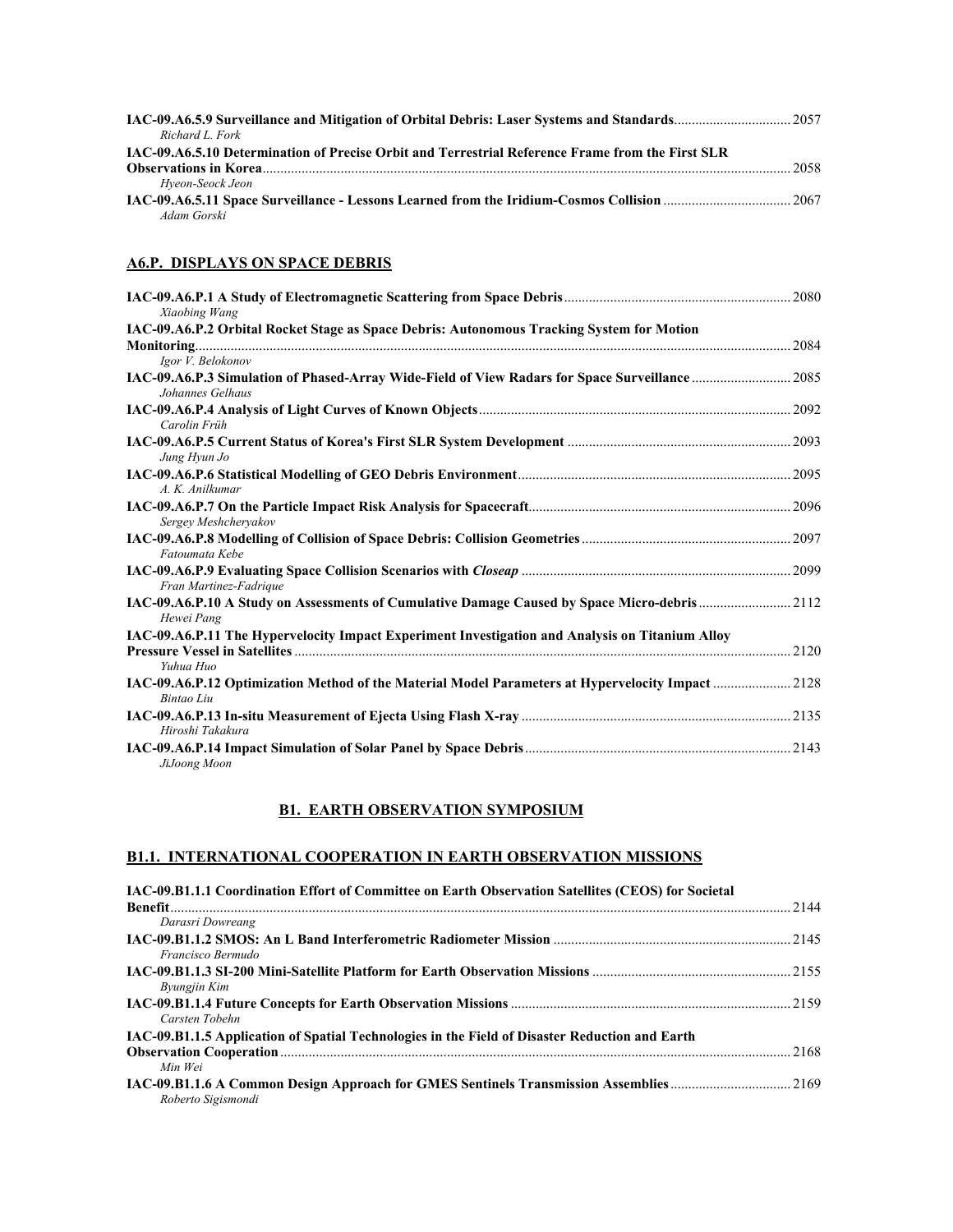| 2175                |
|---------------------|
|                     |
| Catherine Doldirina |
|                     |
| Philippe Campenon   |
|                     |
| Ferrier Pierric     |
|                     |
| Demetrio Labate     |
|                     |
| Valerii Korepanov   |

## **B1.2. FUTURE EARTH OBSERVATION SYSTEMS**

| IAC-09.B1.2.1 A Novel Approach to Cost vs. Time Performance Optimisation in EO System Design 2224<br>Fabio Di Giorgio |      |
|-----------------------------------------------------------------------------------------------------------------------|------|
| Farid Gamgami                                                                                                         |      |
| Dominique Pawlak                                                                                                      |      |
| IAC-09.B1.2.4 International Aerospace System for Monitoring of Global Phenomena: Prospect of                          |      |
| Sergey Lysy                                                                                                           | 2248 |
| IAC-09.B1.2.5 Analysis on Factors Affecting Image Formation of GEO Optical Remote Sensing                             |      |
| Linghua Guo                                                                                                           | 2258 |
| IAC-09.B1.2.6 Pléiades and SPOT6: Earth Observation in High and Very High Resolution 2267<br>Philippe Campenon        |      |
| Stefano Cesare                                                                                                        |      |
| IAC-09.B1.2.8 KMA Geostationary Satellite Program: COMS (Communication, Ocean and                                     |      |
| Hyesook Lee                                                                                                           |      |
| IAC-09.B1.2.9 Greenhouse Gases Observing Satellite (GOSAT) and its Initial Calibration and                            |      |
| <b>Validation Results.</b><br>Takashi Hamazaki                                                                        |      |
| IAC-09.B1.2.10 Interoperability of Heterogeneous Components: The Cornerstone of Future                                |      |
| Mario Profili                                                                                                         | 2297 |

## **B1.3. EARTH OBSERVATION SENSORS & TECHNOLOGY**

| Jean-Pierre Marque                                                                                             |       |
|----------------------------------------------------------------------------------------------------------------|-------|
| Sung-Hyun Kim                                                                                                  | 2306  |
| D. V. A. Raghava Murthy                                                                                        |       |
| Fu Danving                                                                                                     |       |
| IAC-09.B1.3.5 Control and Operation Logic for MEMS Telescope for Extreme Lightning<br>Gowoon Na                | 2309  |
| Andrew Court                                                                                                   | .2310 |
| IAC-09.B1.3.7 A Novel Type of Obscura Telescope with MEMS Micromirror Array for Observation<br>Jae-Hyoung Park | 2316  |
| Shinwoo Nam                                                                                                    |       |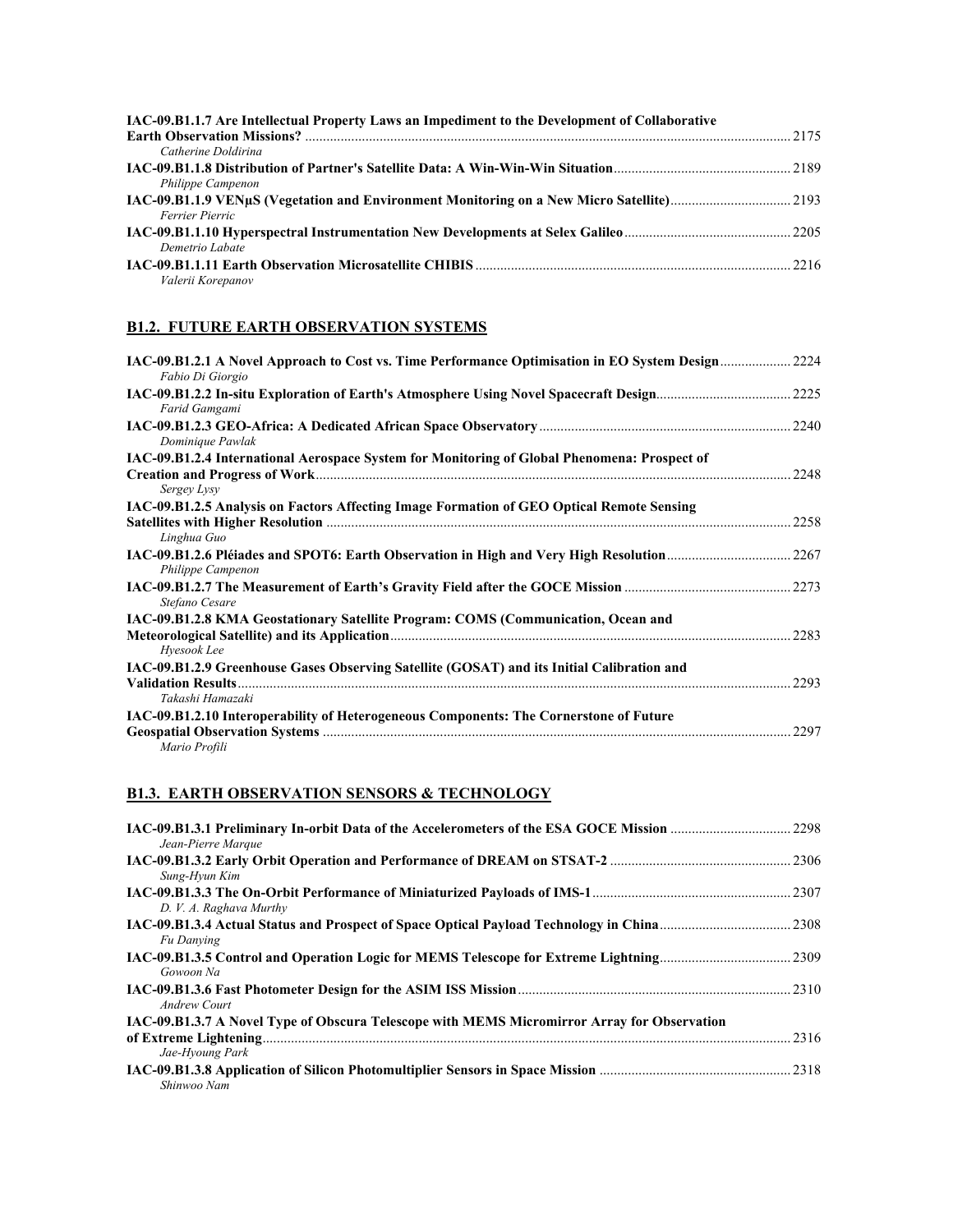| Han-dol Kim                                                                                 |      |
|---------------------------------------------------------------------------------------------|------|
|                                                                                             |      |
| Young-Wan Choi                                                                              |      |
| IAC-09.B1.3.11 Compact Imaging Spectrometer (COMIS) for a Microsatellite STSAT3: Design and |      |
| Performance                                                                                 | 2336 |
| Jun Ho Lee                                                                                  |      |
|                                                                                             |      |
| Zhongbo Zhu                                                                                 |      |

## **B1.4. EARTH OBSERVATION DATA MANAGEMENT SYSTEMS**

| Kwangjae Lee                                                                                                    | 2342 |
|-----------------------------------------------------------------------------------------------------------------|------|
| Fujio Nakano                                                                                                    | 2350 |
| IAC-09.B1.4.3 Comparison Among Different Automatic Co-registration Techniques for Satellite and                 |      |
|                                                                                                                 | 2351 |
| Giovanni Laneve                                                                                                 |      |
| Carsten Tobehn                                                                                                  | 2352 |
| IAC-09.B1.4.5 Volcano Disaster Risk Reduction: A Detailed Gap Analysis and System Architecture                  |      |
| <b>Ed Chester</b>                                                                                               | 2361 |
| <b>Stuart Grev</b>                                                                                              | 2382 |
| Gunter Schreier                                                                                                 |      |
| IAC-09.B1.4.8 Data Processing System for Monitoring of Climate Variables and Processes, Involving<br>Vera Diepa | 2389 |
| Hyun-su Lim                                                                                                     |      |
| IAC-09.B1.4.10 The Intelligent Mass Memory - a Versatile Memory Module for Future Advanced                      | 2400 |
| <b>Harald Michalik</b>                                                                                          |      |
| IAC-09.B1.4.11 On Board Data Handling and Transmission in Earth Observation Satellites: New                     | 2401 |
| Roberto Sigismondi                                                                                              |      |
| Nilesh Desai                                                                                                    |      |
| Salahova Saida                                                                                                  | 2417 |

## **B1.5. EARTH OBSERVATION APPLICATIONS AND ECONOMIC BENEFITS**

| Chang-Uk Hyun                                                                                       |       |
|-----------------------------------------------------------------------------------------------------|-------|
| George Dyke                                                                                         |       |
| IAC-09.B1.5.3 Strategies for Value Positioning of Remote Sensing Data and Services in International | 2.440 |
| Murthy L. N. Remilla                                                                                |       |
| Abubakar Babagana                                                                                   |       |
| IAC-09.B1.5.5 Earth Observations and Human and Environmental Security: Opportunities and            |       |
|                                                                                                     | 2445  |
| Ray A. Williamson                                                                                   |       |
| IAC-09.B1.5.6 Towards Detecting Earthquake Deformations by Microwave Radiometer<br>Takashi Maeda    | .2451 |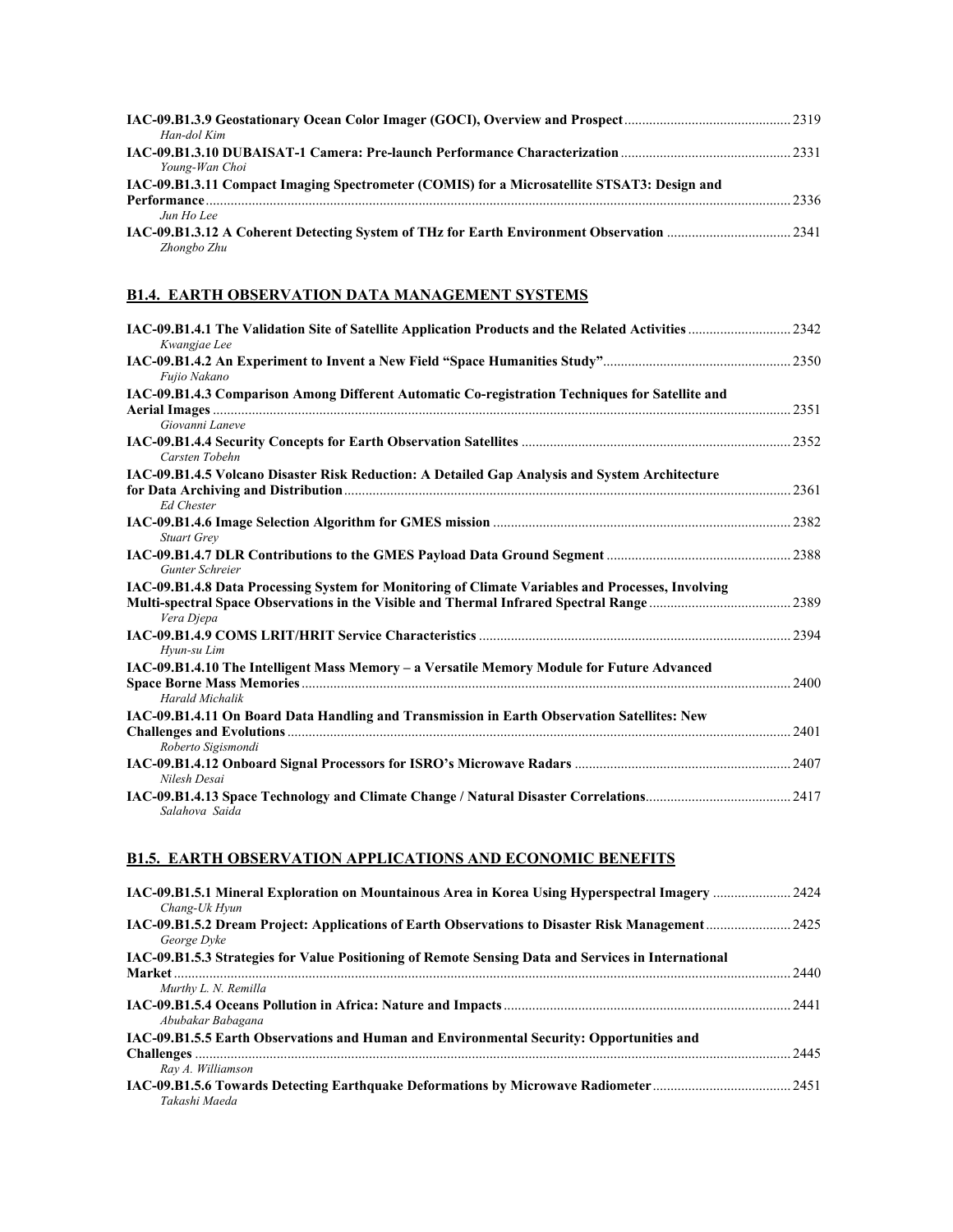| IAC-09.B1.5.7 Benchmarking Financial Models of Earth Observation Commercial Operators<br>Adam Keith | 2457 |
|-----------------------------------------------------------------------------------------------------|------|
| IAC-09.B1.5.8 An Analysis of Coastal Topography and Land Cover Changes at Haeundae Beach,           |      |
|                                                                                                     | 2458 |
| Ji Yeon Yang                                                                                        |      |
| IAC-09.B1.5.9 Case Study: Social Effects and Economic Impacts of the Google Earth Software over     |      |
|                                                                                                     | 2466 |
| Julio Aprea                                                                                         |      |
| IAC-09.B1.5.10 Geoinformatics for Natural Resources Management and Socio-Economic                   |      |
|                                                                                                     | 2467 |
| Parthasarathi Rov                                                                                   |      |
| IAC-09.B1.5.11 Geo-spatial Modelling of Infectious Disease Outbreaks and Risk Zoning in the State   |      |
|                                                                                                     | 2479 |
| Jevaram Alagarsamy                                                                                  |      |
|                                                                                                     |      |
| Swamy Rakesh Adapa                                                                                  |      |
|                                                                                                     |      |

## **B1.6. ENHANCING EARTH OBSERVATIONS THROUGH SPACE RADAR**

| Giovanni Valentini                                                                                              | 2515 |
|-----------------------------------------------------------------------------------------------------------------|------|
| Hans-Martin Braun                                                                                               | 2520 |
| IAC-09.B1.6.3 Next Generation of Radar Satellites with Increased Earth Observation Capabilities<br>Agnès Mellot | 2524 |
| Andrea Torre                                                                                                    | 2530 |
| Guy Séguin                                                                                                      |      |
| IAC-09.B1.6.6 Polarimetric Radar Characteristics According to Different Land Cover Types Using                  | 2541 |
| Moon-Kyung Kang<br>David G. Goodenough                                                                          | 2549 |
| IAC-09.B1.6.8 Benefits of Satellite Synthetic Aperture Radars for Earth Observations in the North               | 2550 |
| Vera Diepa<br>IAC-09.B1.6.9 Monitoring Oil-Palm And Other Threats To Tanjung Puting National Park, Indonesia,   | 2557 |
| David Hartzell<br>IAC-09.B1.6.10 STAP Based Ground Moving Target Detectability in the Airborne/Spacebourne      | 2565 |
| Young K. Kwag<br>IAC-09.B1.6.11 The New Meter Resolution and Multi-Modal SAR Systems: Perspectives of           | 2570 |
| Mihai Datcu                                                                                                     |      |

## **Volume 4**

## **B1.I. INTERACTIVE SESSION ON EARTH OBSERVATION**

| IAC-09.B1.I.1 Key Elements for Advanced Optical Instruments and Technologies for Future |      |
|-----------------------------------------------------------------------------------------|------|
|                                                                                         | 2571 |
| Kai Lenfert                                                                             |      |
|                                                                                         |      |
| Roland Le Goff                                                                          |      |
|                                                                                         |      |
| Martin Kassebom                                                                         |      |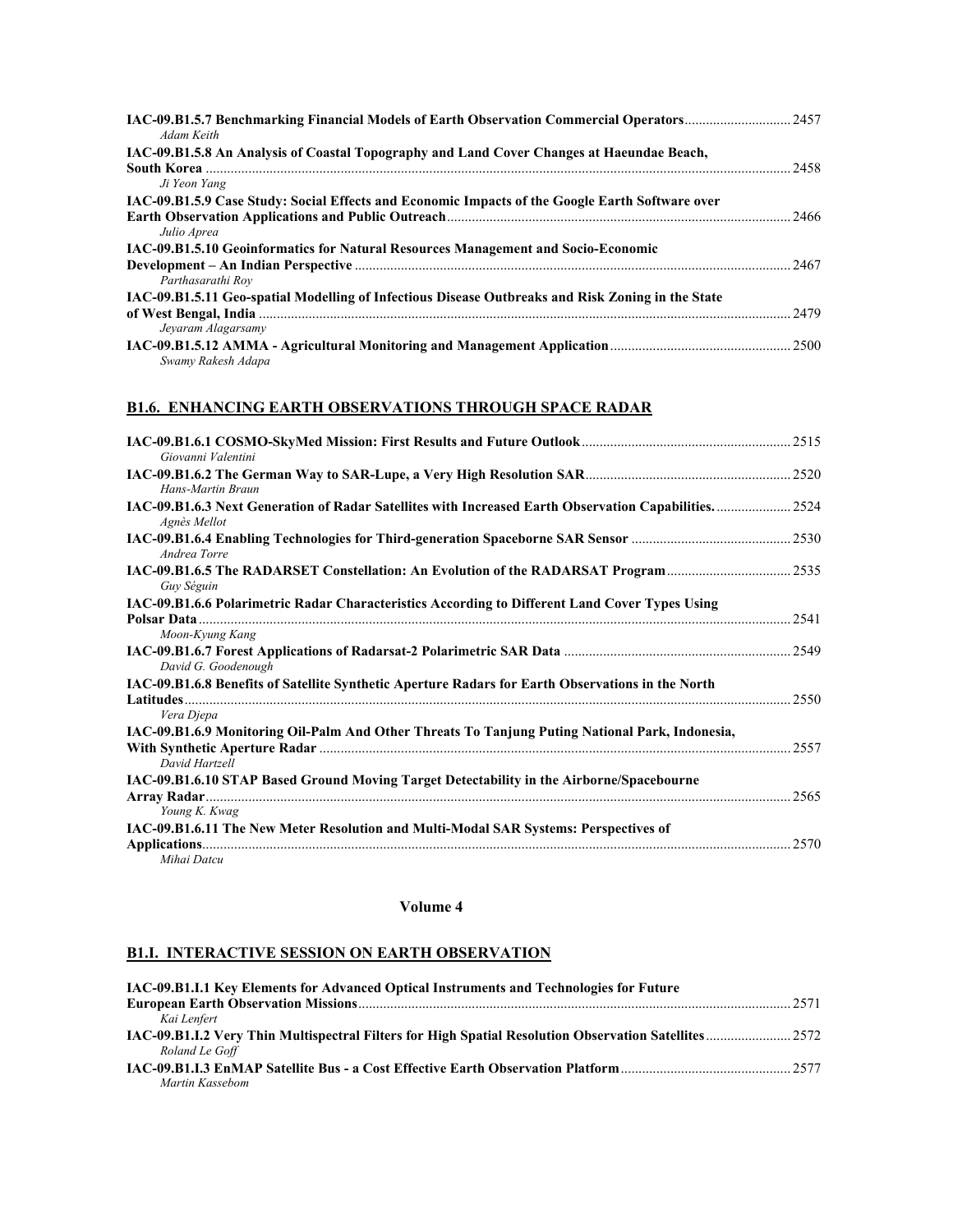|                                                                                                                    | 2588 |
|--------------------------------------------------------------------------------------------------------------------|------|
| Dominique Pawlak                                                                                                   |      |
| Massimiliano Marcozzi                                                                                              |      |
| Jong-Pil Kong                                                                                                      | 2590 |
| IAC-09.B1.I.8 Estimation of Stray Light Contamination for Current and Next Generation                              |      |
| Yukveong Jeong                                                                                                     | 2597 |
| IAC-09.B1.I.10 Near Real Time Automated Online UV Monitoring and Alert Network in Ecuadorian                       | 2606 |
| Ronnie Nader                                                                                                       |      |
| IAC-09.B1.I.11 Satellite Observation of Earth's Environment and Global Water Cycle Using Passive                   | 2611 |
| Kyoung-Wook Jin                                                                                                    |      |
| IAC-09.B1.I.12 Surface Deformation of Seguam Volcano, Alaska by Magma Supply Dynamics Using                        |      |
| Chang-Wook Lee                                                                                                     | 2616 |
| Doo-Chun Seo                                                                                                       |      |
| IAC-09.B1.I.14 A Research of Applying GNSS Based Meteorological Data on Operational Weather                        |      |
| Jaewon Lee                                                                                                         | 2630 |
| IAC-09.B1.I.15 New Approaches for Space Earth Observation Profitability: The E-CORCE Case<br>Jean-Pierre Antikidis | 2635 |
| IAC-09.B1.I.16 On-Orbit Performance and Application of Chinese Environment and Disaster                            |      |
|                                                                                                                    | 2640 |
| Ming Li                                                                                                            |      |

## **B2. SPACE COMMUNICATIONS AND NAVIGATION SYMPOSIUM**

## **B2.1. FIXED AND BROADCAST SERVICES**

| Nikolay Sevastiyanov                                                                            |      |
|-------------------------------------------------------------------------------------------------|------|
| IAC-09.B2.1.2 Satellite/Terrestrial Integrated Mobile Communication System for Secured and Safe |      |
|                                                                                                 | 2647 |
| Yoshivuki Fujino                                                                                |      |
| Venugopal Desaraju                                                                              |      |
| IAC-09.B2.1.4 Optimal Ground Coverage of Multibeam Mobile Communication Satellite In Inclined   |      |
|                                                                                                 | 2657 |
| Xin-gang Li                                                                                     |      |
| Wei Sun                                                                                         | 2661 |
| IAC-09.B2.1.6 Study of Rainfall in Relation to Latent Heat Released, Liquid Water Content and   |      |
|                                                                                                 | 2670 |
| Rajasri Sen Jaiswal                                                                             |      |
|                                                                                                 | 2681 |
| Li Jun                                                                                          |      |
| IAC-09.B2.1.8 The Separation Methods and Station Keeping Algorithms For Multi-GEOS              |      |
| Collocation.                                                                                    | 2682 |
| Hengnian Li                                                                                     |      |

## **B2.2. MOBILE COMMUNICATIONS AND SATELLITE NAVIGATION TECHNOLOGY**

**IAC-09.B2.2.1 The Application of UPF Algorithm in the GPS/INS Integrated Navigation**...................................... 2689 *Lei Tian*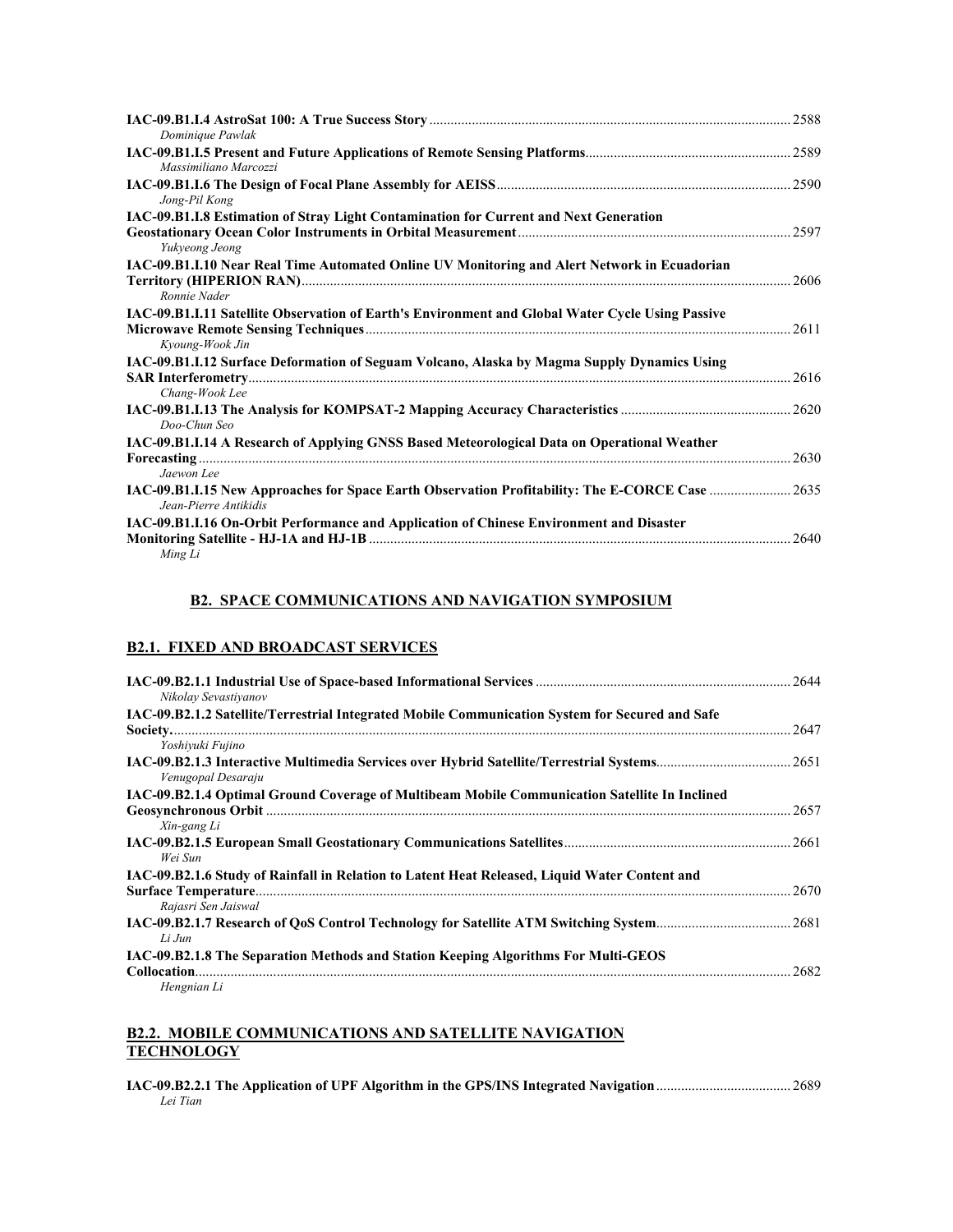| 14C-09.B2.2.2 Application of Grey System Theory in Modeling Pseudo-range Measurements 2690<br>Yun Long Teng          |      |
|----------------------------------------------------------------------------------------------------------------------|------|
| IAC-09.B2.2.3 A Spacecraft Relative Navigation Algorithm Based on Quasi-mean Element                                 | 2691 |
| Wang Gongbo<br>IAC-09.B2.2.4 Dynamic Communications for Small Satellites Using Disruption Tolerant Network           | 2698 |
| Nicolas Giuditta<br>IAC-09.B2.2.5 A Fault Tolerance Method Using the Multiple Hypotheses Wald Sequential Probability | 2707 |
| Eunsung Lee                                                                                                          |      |
| Jiong Guo<br>IAC-09.B2.2.7 Analytical Approach of QoS-Guaranteed Call Admission Control and Handover                 | 2717 |
| Ding Ding<br>Xia Ma                                                                                                  |      |
| IAC-09.B2.2.9 Local Area Navigation System Using Pseudolite Transceiver and Two-way Measuring<br>Taikjin Lee         | 2728 |
| Ho Yun                                                                                                               |      |
| IAC-09.B2.2.11 GPS/INS Integrated Navigation System for Precise Navigation of High Dynamic Aero<br>Jeong Won Kim     | 2742 |
| Jun Kyu Lim                                                                                                          |      |
| IAC-09.B2.2.13 Carrier Phase Differential GPS Based Navigation System for Automated Ground<br>Wooyong Kang           | 2750 |
| IAC-09.B2.2.14 A Study on Autonomous Video Navigation Sensor in Close Range with a Cooperative<br>Wei Xiangquan      | 2756 |

# **B2.3. MOBILE COMMUNICATIONS AND SATELLITE NAVIGATION SYSTEMS**

| IAC-09.B2.3.1 Performance Evaluation Methods for Global Navigation Satellite System (GNSS) |       |
|--------------------------------------------------------------------------------------------|-------|
|                                                                                            | 2757  |
| Joong-won Bae                                                                              |       |
| Angelo Tartaglia                                                                           | .2758 |
| IAC-09.B2.3.3 ESA Iris Programme: Satellite Communications for the European Air Traffic    |       |
| Nathalie Ricard                                                                            | 2765  |
| Norivasu Inaba                                                                             |       |
| Weihua Ma                                                                                  |       |
| Lingpo Meng                                                                                |       |
| Shuang Li                                                                                  |       |
| Li Jing                                                                                    |       |
| IAC-09.B2.3.9 A Multiple GPS Antennae and MEMS Based INS Integrated Attitude Determination | .2801 |
| Wang Mei                                                                                   |       |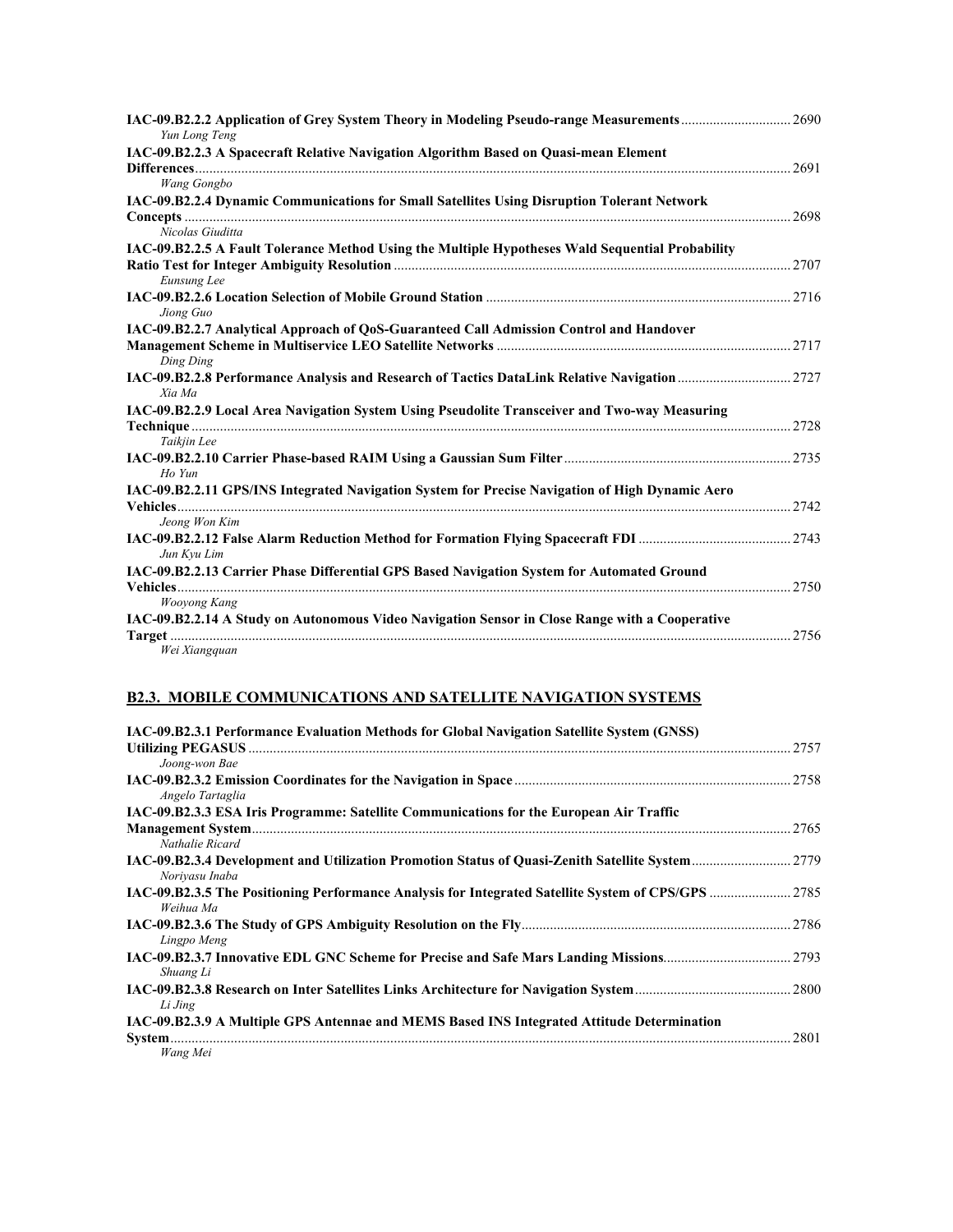## **B2.4. NEAR-EARTH AND INTERPLANETARY COMMUNICATION SYSTEMS**

| Christian Jentsch                                                                                               |      |
|-----------------------------------------------------------------------------------------------------------------|------|
| IAC-09.B2.4.2 Innovative Concepts for the Creation of Space Networks Relying on Hybrid RF and                   | 2808 |
| Michael Bergmann<br>Manfred Wittig                                                                              |      |
| IAC-09.B2.4.4 High Capacity Optical Earth-Mars Communication System for Future Mars Human<br>Yoshinori Arimoto  | 2822 |
| IAC-09.B2.4.5 Design and Implementation of Ka-Band Coherent Transmission Function for JAXA X-<br>Atsushi Tomiki |      |
| 14C-09.B2.4.6 Ka-band High-rate Telemetry System Upgrade for the NASA Deep Space Network  2833<br>Remi LaBelle  |      |
| IAC-09.B2.4.7 The Newly Developed Deep Space Communication Instruments for JAXA Venus                           | 2844 |
| Tomoaki Toda<br>Kevin Shortt                                                                                    |      |
| Zhou Rui                                                                                                        |      |
| Venkatesh Venkatesh                                                                                             |      |
| Venkatesh Venkatesh                                                                                             | 2870 |

## **B2.5. ADVANCED TECHNOLOGIES**

| IAC-09.B2.5.1 Design, Construction and Testing of a 2 Degree of Freedom Ka-band Antenna Pointing               |      |
|----------------------------------------------------------------------------------------------------------------|------|
|                                                                                                                | 2871 |
| Matthias Pfeiffer                                                                                              |      |
| Yun Hwang Jeong                                                                                                | 2878 |
| Jin-Goog Kim                                                                                                   | 2882 |
|                                                                                                                | 2886 |
| Robert Briskman                                                                                                |      |
| IAC-09.B2.5.5 Development of Spaceborne GPS Receiver with Real-time Orbit Determination Using                  |      |
| Unscented Kalman Filter (1996) 1996 (1997) 1997 (1998) 1998 (1998) 1999 (1998) 1999 (1999) 1999 (1999) 1999 (1 | 2891 |
| Eun-Jung Choi                                                                                                  |      |
| IAC-09.B2.5.6 On-Board Orbital Propagation of Nanosatellites Using NORAD TLE, SGP4, and GPS<br>Michael Greene  | 2897 |
| IAC-09.B2.5.7 Space-QUEST: Absolute Secure Communication Based on Quantum Cryptography<br><b>Rupert Ursin</b>  | 2904 |
| <b>Steve Parkes</b>                                                                                            | 2905 |
| IAC-09.B2.5.9 Next-generation Communication Protocol Concepts for Future Nanosatellite                         |      |
| <b>Constellations</b>                                                                                          | 2913 |
| Patrick Romano                                                                                                 |      |
| IAC-09.B2.5.10 A Novel System Framework with Network Coding for Satellite Communication<br>Naijin Liu          | 2918 |
| IAC-09.B2.5.11 A Novel Algorithm of On-Orbit Performance Evaluation of Infrared Static Earth                   |      |
| Pengcheng Nie                                                                                                  | 2923 |
| IAC-09.B2.5.12 Distributed Autonomous Navigation for Multi-spacecraft Missions Using X-ray                     |      |
|                                                                                                                | 2924 |
| Heng Shi                                                                                                       |      |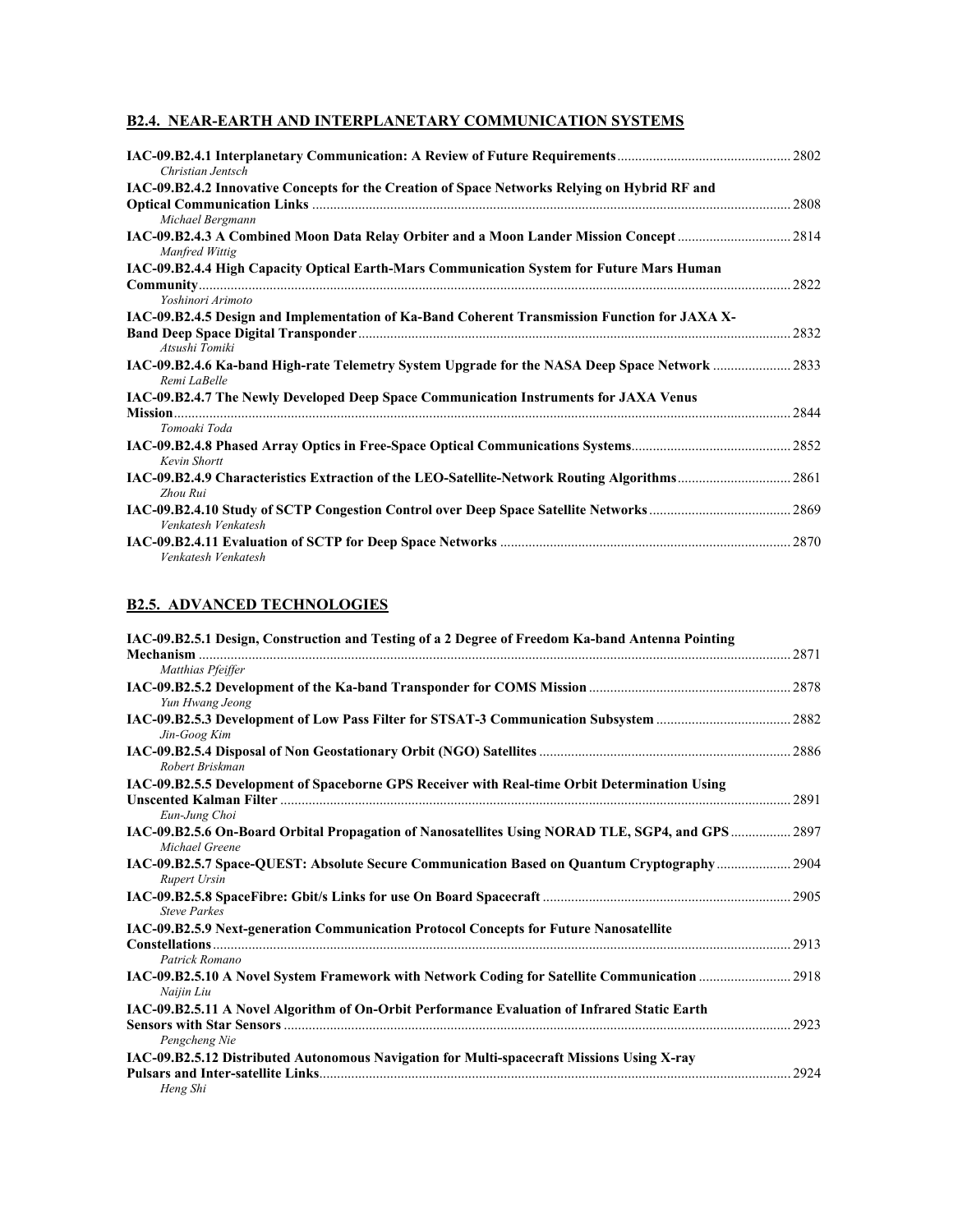| IAC-09.B2.5.13 Research on the Navigation Algorithm Based on X-Ray Pulsars with Consideration of |      |
|--------------------------------------------------------------------------------------------------|------|
|                                                                                                  |      |
| Shouming Sun                                                                                     |      |
| IAC-09.B2.5.14 Predistortion Linearizer with Novel Temperature Compensation Technique for        |      |
|                                                                                                  | 2942 |
| Vinesh Kumar Garg                                                                                |      |

## **B2.6. ADVANCED SYSTEMS**

| IAC-09.B2.6.1 A New Low-complexity Differential Detection Technique, Fractional Multi-bit<br>Kee-Hoon Lee                                                                                                                                              |      |
|--------------------------------------------------------------------------------------------------------------------------------------------------------------------------------------------------------------------------------------------------------|------|
| <b>Steve Parkes</b>                                                                                                                                                                                                                                    |      |
| Manfred Wittig                                                                                                                                                                                                                                         |      |
| IAC-09.B2.6.4 Flight Dynamics Automations to Support Next Generation of SDARS Satellite                                                                                                                                                                |      |
| Christopher Croom                                                                                                                                                                                                                                      | 2978 |
| IAC-09.B2.6.5 Autonomous Antenna Pointing under the Impact of Unpredictable Platform                                                                                                                                                                   |      |
| Movement <b>contract the contract of the contract of the contract of the contract of the contract of the contract of the contract of the contract of the contract of the contract of the contract of the contract of the contrac</b><br>Markus Pietras | 2986 |
| IAC-09.B2.6.6 Electrical Performance of Large Deployable Reflector Antenna Equipped on<br>Teruaki Orikasa                                                                                                                                              | 2994 |
| IAC-09.B2.6.7 Synchronization Analysis for Chaotic Communication on a Satellite Formation Flying  3002<br>Elbert E. N. Macau                                                                                                                           |      |
| Alberto Gonzalez Villafranca                                                                                                                                                                                                                           |      |
| IAC-09.B2.6.9 In Space Verification of the Pico-Satellite S-Band Transmitter "HISPICO" on a                                                                                                                                                            |      |
| Rozbeh Alavi                                                                                                                                                                                                                                           |      |
| IAC-09.B2.6.10 Application of Compound Parabolic Concentrator in Space-Based Laser                                                                                                                                                                     |      |
| Hailiang Zhang                                                                                                                                                                                                                                         | 3028 |
| IAC-09.B2.6.11 Study on Inter-Satellite-Links Establishment between Different Orbit Constellations                                                                                                                                                     |      |
| Hongyan Xu                                                                                                                                                                                                                                             | 3029 |

## **B3. HUMAN SPACE ENDEAVOURS SYMPOSIUM**

## **B3.1. HUMAN SPACE ENDEAVOUR - OVERVIEW**

| William H. Gerstenmaier                                                                         |      |
|-------------------------------------------------------------------------------------------------|------|
|                                                                                                 |      |
| Yoshiyuki Hasegawa                                                                              |      |
| IAC-09.B3.1.3 Canada and the International Space Station Program: Overview and Status Since IAC | 3049 |
| <b>Renoit Marcotte</b>                                                                          |      |
| IAC-09.B3.1.4 From Columbus to the Moon: Human Spaceflight and Exploration, an European         |      |
|                                                                                                 | 3059 |
| Piero Messina                                                                                   |      |
| Jennifer Rhatigan                                                                               |      |
| IAC-09.B3.1.6 Advancing the Global Exploration Strategy: Results from the ISECG Lunar           |      |
| Jennifer Rhatigan                                                                               | 3075 |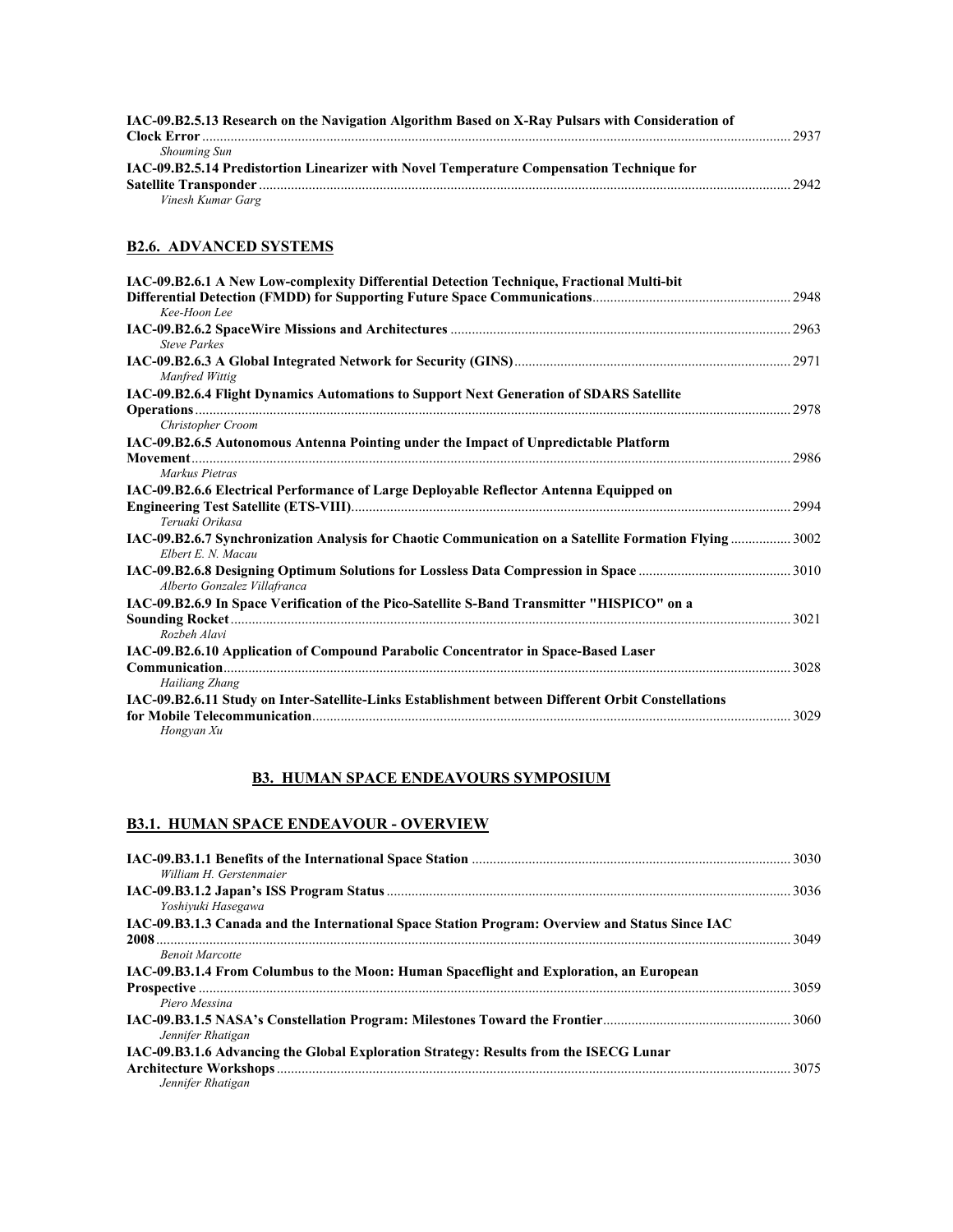| IAC-09.B3.1.7 From LEO, to the Moon and then Mars: Developing a Global Strategy for Exploration |      |
|-------------------------------------------------------------------------------------------------|------|
|                                                                                                 | 3083 |
| Kathleen Laurini                                                                                |      |
|                                                                                                 |      |
| Soveon Yi                                                                                       |      |
|                                                                                                 |      |
| Gerhard Thiele                                                                                  |      |

## **B3.2. ENABLING TECHNOLOGIES FOR HUMAN SPACE ENDEAVOURS**

| Cristian Bank                                                                                                    |  |
|------------------------------------------------------------------------------------------------------------------|--|
| Kengo Ikema                                                                                                      |  |
| Shane Jacobs                                                                                                     |  |
| Irene Lia Schlacht                                                                                               |  |
| Diego Urbina                                                                                                     |  |
| IAC-09.B3.2.6 The Position of Space Sciences in the Developing Countries: Opportunities and<br>Abubakar Babagana |  |
| Giuseppe Reibaldi                                                                                                |  |
| Herbert Goettmann                                                                                                |  |
| Irene Lia Schlacht                                                                                               |  |

## **B3.3. SPACE STATIONS ASSEMBLY AND OPERATIONS**

| Dieter Sabath                                                                                                 | 3184  |
|---------------------------------------------------------------------------------------------------------------|-------|
| Akira Tsuchida                                                                                                |       |
| IAC-09.B3.3.3 The Delivery of Last Element of the International Space Station, the Node 3:<br>Annamaria Piras | 3200  |
| Mustafa Mirza                                                                                                 |       |
| IAC-09.B3.3.5 Crew Collaborative Robotics from ISS Operations to Planetary Human Exploration:                 |       |
| Simona Ferraris                                                                                               |       |
| Michele Trichilo                                                                                              |       |
| Viano Oghenekevwe                                                                                             |       |
| Rafail Murtazin                                                                                               |       |
| IAC-09.B3.3.9 Operations and Utilization Organization of Upcoming Italian Astronauts Missions to              |       |
|                                                                                                               | 32.47 |
| Alessandro Bellomo                                                                                            |       |
| IAC-09.B3.3.10 The Activity of the Engineering Team for International Space Station - Japanese                |       |
|                                                                                                               | 3249  |
| Soichiro Tachikawa                                                                                            |       |
| Evgeny Mikrin                                                                                                 |       |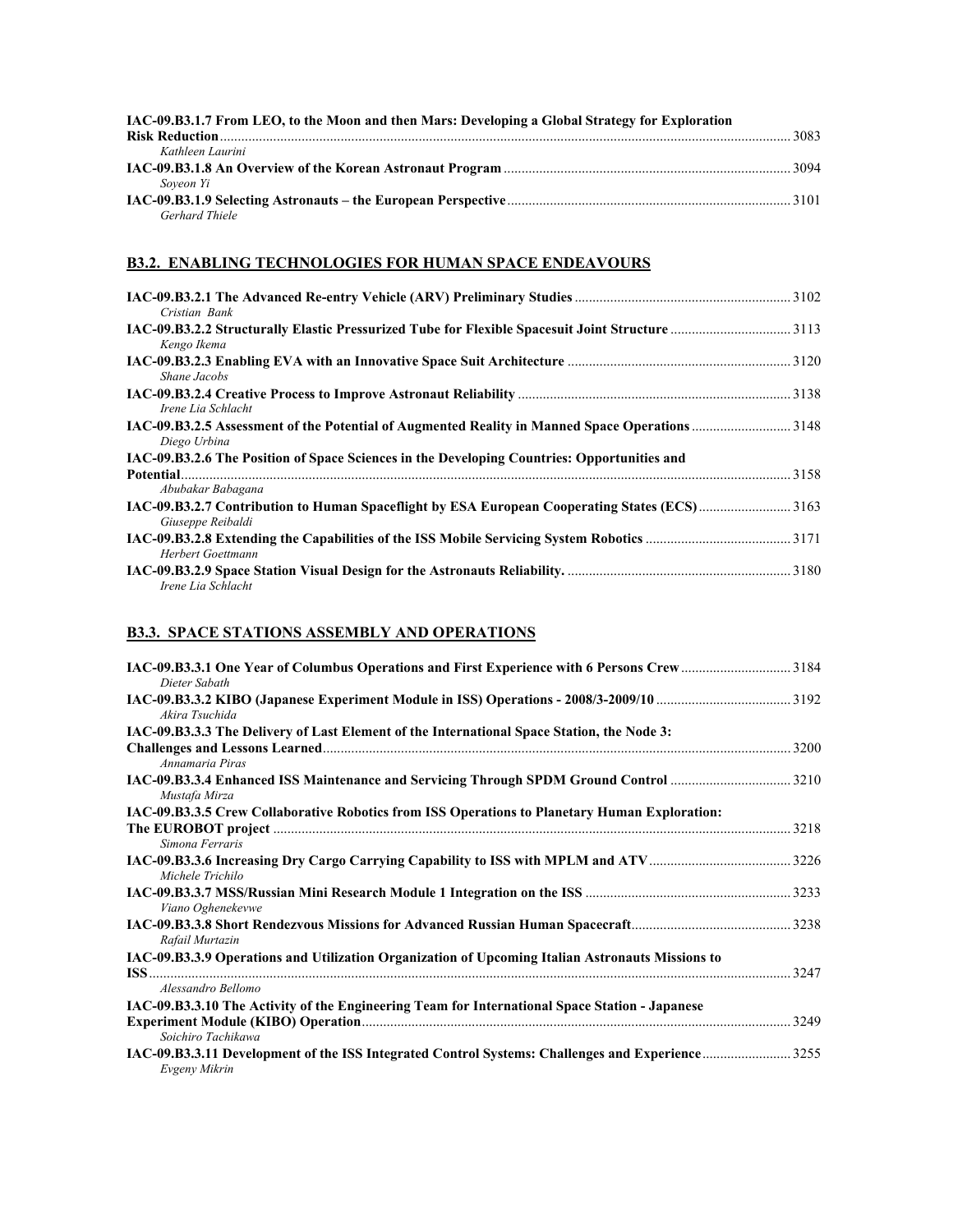## **B3.4. SPACE STATIONS AND HUMAN SPACECRAFT UTILIZATION**

| Martin Zell                                                                                                             | 3259 |
|-------------------------------------------------------------------------------------------------------------------------|------|
| Nicole Buckley                                                                                                          |      |
| Gi-Hyuk Choi                                                                                                            |      |
| Igor V. Sorokin                                                                                                         |      |
| Nobuyoshi Fujimoto                                                                                                      |      |
| IAC-09.B3.4.6 Italian Space Agency. The National Utilization of the International Space Station:<br>Salvatore Pignataro | 3296 |
| IAC-09.B3.4.7 International Utilization at the Threshold of "Assembly Complete" - Science Returns<br>Julie A. Robinson  |      |
| IAC-09.B3.4.8 An Overview of the Microgravity Science Glovebox (MSG) Facility and the Research<br>Reggie Spivey         |      |
| Yidong Gu                                                                                                               |      |
| IAC-09.B3.4.10 Increment 18 Payload Integration on the ISS: European Experiences and Concepts3327<br>Ing Oei            |      |
| Yashio Kashiyama                                                                                                        |      |
| Andreas Diekmann                                                                                                        |      |

## **B3.5.-A5.3. JOINT SESSION ON FUTURE HUMAN SPACE ENDEAVOURS**

| Philippe Augros                                                                                                          |      |
|--------------------------------------------------------------------------------------------------------------------------|------|
| <b>Arthur Guest</b>                                                                                                      |      |
| Sergey K. Shaevich                                                                                                       |      |
| IAC-09.B3.5.-A5.3.4 Strategy on the Future Human Space Exploration Program for Developing                                |      |
| Gi-Hyuk Choi                                                                                                             | 3368 |
| Andrew Klesh                                                                                                             | 3369 |
| IAC-09.B3.5.-A5.3.6 A Unique Opportunity for a Constellation-Based Exploration Mission to the                            |      |
| <b>Florian Renk</b>                                                                                                      |      |
| IAC-09.B3.5.-A5.3.7 Preliminary Concept of an Orbital Medical Centre to Support Space Exploration  3393<br>Filippo Testa |      |
| IAC-09.B3.5.-A5.3.8 A New Robotically Intensive Strategy for Human Space Exploration beyond                              |      |
| <b>Earth Orbit.</b>                                                                                                      |      |
| George Schmidt                                                                                                           |      |
| Tamas Haidegger                                                                                                          |      |
| IAC-09.B3.5.-A5.3.10 Lunar-gravity and Mars-gravity Research, Development and Qualification                              | 3412 |
| Carlo Viberti                                                                                                            |      |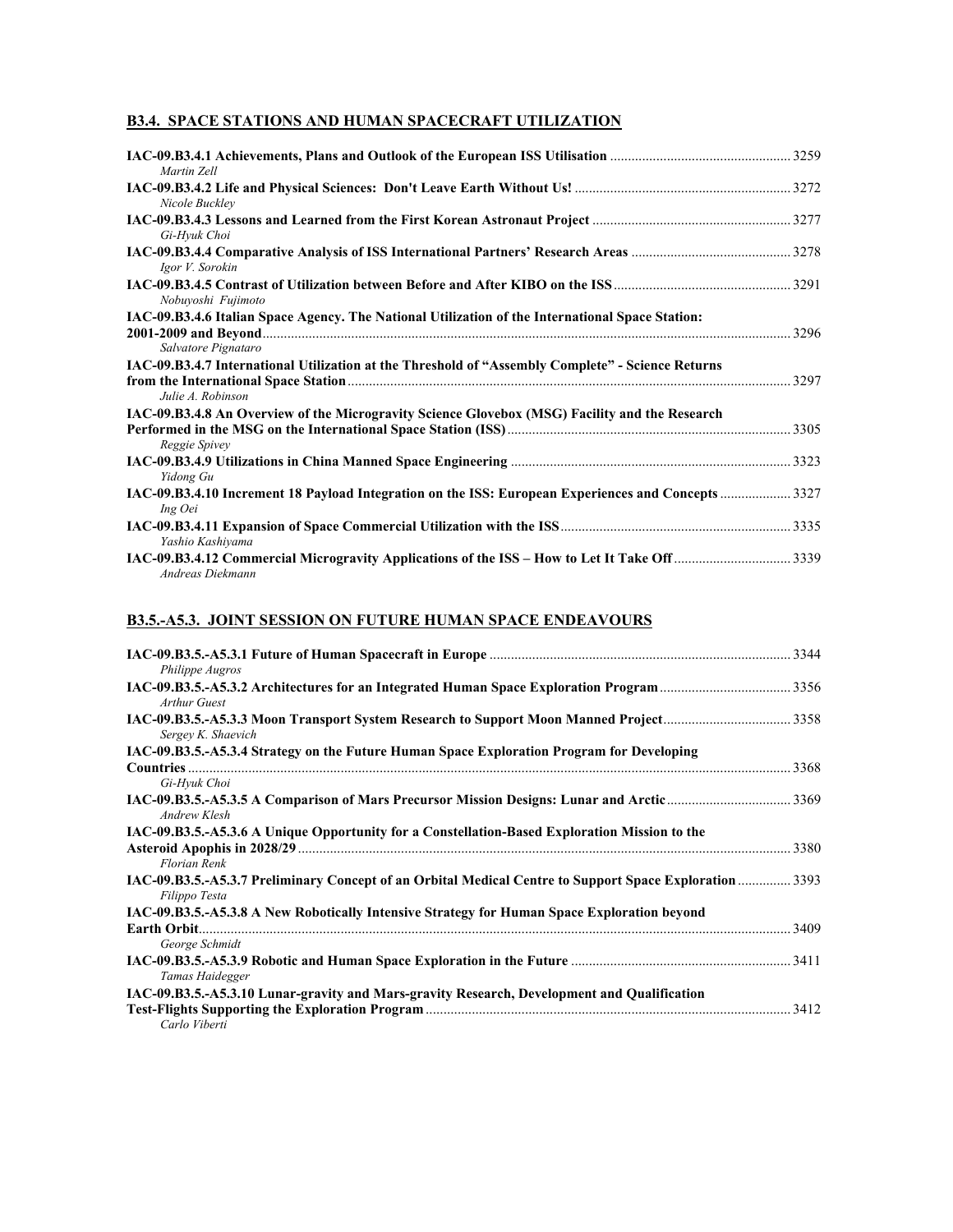## **Volume 5**

## **B4. SMALL SATELLITE MISSIONS SYMPOSIUM**

## **B4.1. 10TH UN/IAA WORKSHOP ON SMALL SATELLITE PROGRAMMES AT THE SERVICE OF DEVELOPING COUNTRIES**

| Hyon Sock Chang                                                                                |  |
|------------------------------------------------------------------------------------------------|--|
| <b>Sias Mostert</b>                                                                            |  |
| Danielle Wood                                                                                  |  |
| Mustapha Masmoudi                                                                              |  |
| IAC-09.B4.1.5 The Use of Remote Sensing to Study Landcover Change in Yelwa-Heipang Area of     |  |
| S. O. Mohammed                                                                                 |  |
| Mahmoud Abdellaoui                                                                             |  |
| Lars Alminde                                                                                   |  |
| César Arza                                                                                     |  |
| J. Martin Canales Romero                                                                       |  |
| IAC-09.B4.1.10 Small Satellite Researches and Development of Space Technology Institute (STI), |  |
|                                                                                                |  |
| Anh Tuan Pham                                                                                  |  |
|                                                                                                |  |
| <b>Mosalam Shaltout</b>                                                                        |  |

## **B4.2. SMALL SPACE SCIENCE MISSIONS**

| Juan L. Cano                                                                                                   | 3493 |
|----------------------------------------------------------------------------------------------------------------|------|
| IAC-09.B4.2.2 NEOSSat - World's First Dedicated Near Earth Object Surveillance Satellite 3494<br>Mak Tafazoli  |      |
| Jean-Yves Prado                                                                                                |      |
| Hans Hellman                                                                                                   |      |
| IAC-09.B4.2.5 Status of the FAST Mission: Micro-Satellite Formation Flying for Technology, Science<br>Jian Guo |      |
| Jong-Oh Park                                                                                                   | 3522 |
| IAC-09.B4.2.7 Developing A Constellation of Three Micro-Satellites for Green House Gases<br>Yunlong Lin        |      |
| IAC-09.B4.2.8 A Small Satellite Mission Demonstrating Multi-Angular Hyperspectral Applications<br>Mike Cutter  |      |
| Ignazio Ciufolini                                                                                              |      |
| IAC-09.B4.2.10 A New Type of Space Telescope for Observation of Terrestrial Transient Lights<br>Lee Jik        |      |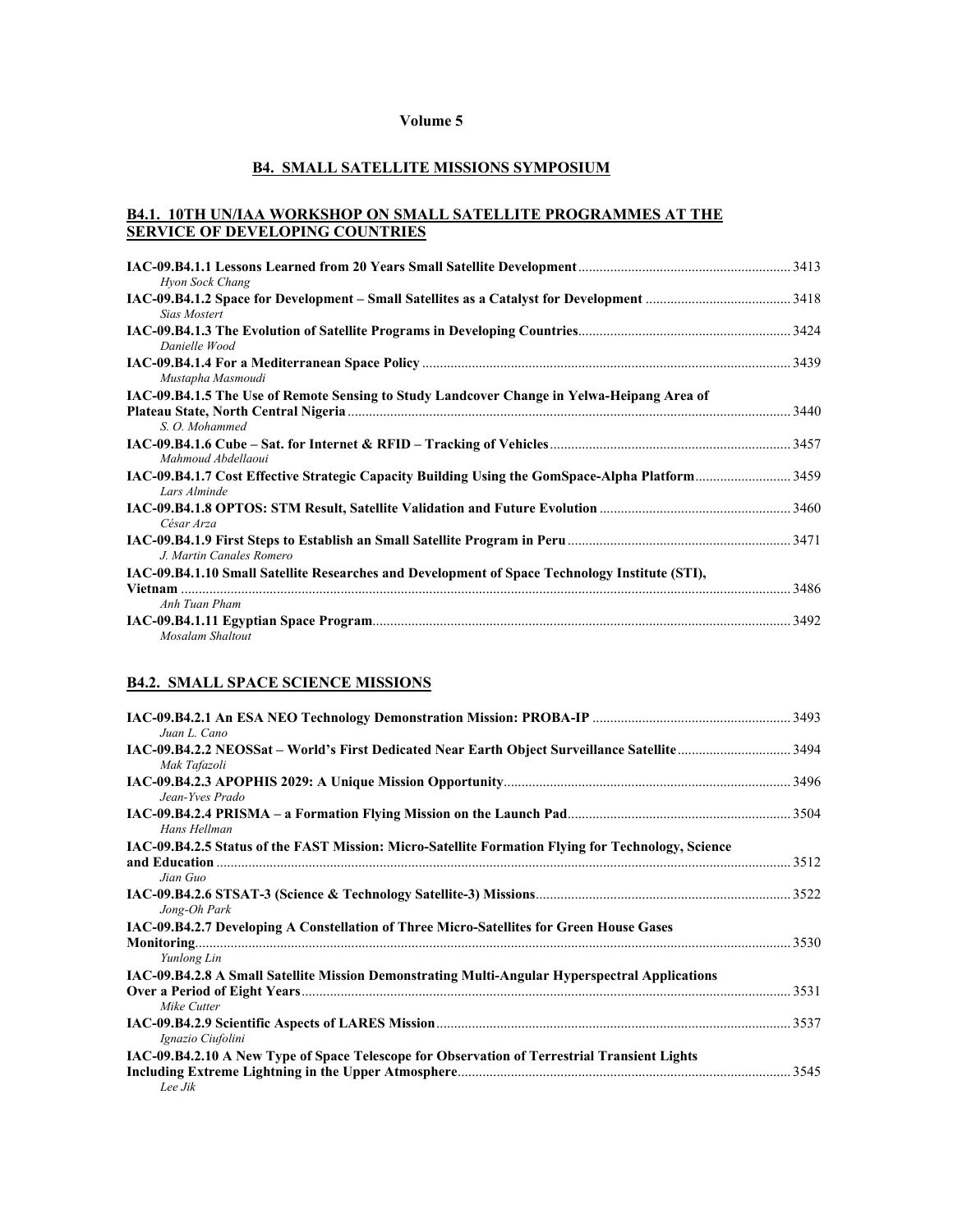| IAC-09.B4.2.11 The O/OREOS Sat Mission: New Science and Technologies for Autonomous Small |  |
|-------------------------------------------------------------------------------------------|--|
|                                                                                           |  |
| Pascale Ehrenfreund                                                                       |  |

## **B4.3. SMALL SATELLITE OPERATIONS**

| Jun-Won Son                                                                                  |      |
|----------------------------------------------------------------------------------------------|------|
| Kyunghee Kim                                                                                 |      |
| IAC-09.B4.3.3 Canadian Advanced Nanospace Experiment 2 Orbit Operations: One Year of Pushing |      |
|                                                                                              | 3557 |
| Amee Shah                                                                                    |      |
|                                                                                              | 3572 |
| Ana Gutierrez                                                                                |      |
| Miguel Gil Biraud                                                                            |      |
| IAC-09.B4.3.6 Evaluation of the CUSS Satellite Scheduling System with Respect to Real World  |      |
|                                                                                              |      |
| Marco Schmidt                                                                                |      |
| Patrick Chaizy                                                                               |      |
|                                                                                              | 3595 |
| Hiroshi Okubo                                                                                |      |
| Jeng-Shing Chern                                                                             |      |
| Artur Scholz                                                                                 |      |
| Jonathan Gebbie                                                                              |      |

#### **B4.4. SMALL SATELLITES POTENTIAL FOR FUTURE INTEGRATED APPLICATIONS AND SERVICES**

| Mike Cutter                                                                                                                        |      |
|------------------------------------------------------------------------------------------------------------------------------------|------|
| IAC-09.B4.4.2 Assessment of Multistatic Scatterometry Mission Parameters for Ocean Monitoring                                      |      |
| Guy de Carufel                                                                                                                     | 3641 |
| Jordi Puig-Suari                                                                                                                   |      |
| Célio Costa Vaz                                                                                                                    |      |
| 14C-09.B4.4.5 Design and Development of the 1st Greek Satellite at the University of Patras (UPsat) 3659<br>Philippos Anagnostidis |      |
| J. Martin Canales Romero                                                                                                           |      |
| Wonkvu Park                                                                                                                        |      |
| D. V. A. Raghava Murthy                                                                                                            |      |
| IAC-09.B4.4.9 Small Space Weather Satellites as a Component of a Space Situational Awareness                                       |      |
| Jeanne Holm                                                                                                                        |      |
| Mugurel Balan                                                                                                                      |      |
| Byungkyu Kim                                                                                                                       |      |
| 14C-09.B4.4.12 Low-cost Small Satellite System for Electro-Dynamic Tether Demonstration Mission  3701<br>Yoshihiro Tsuruda         |      |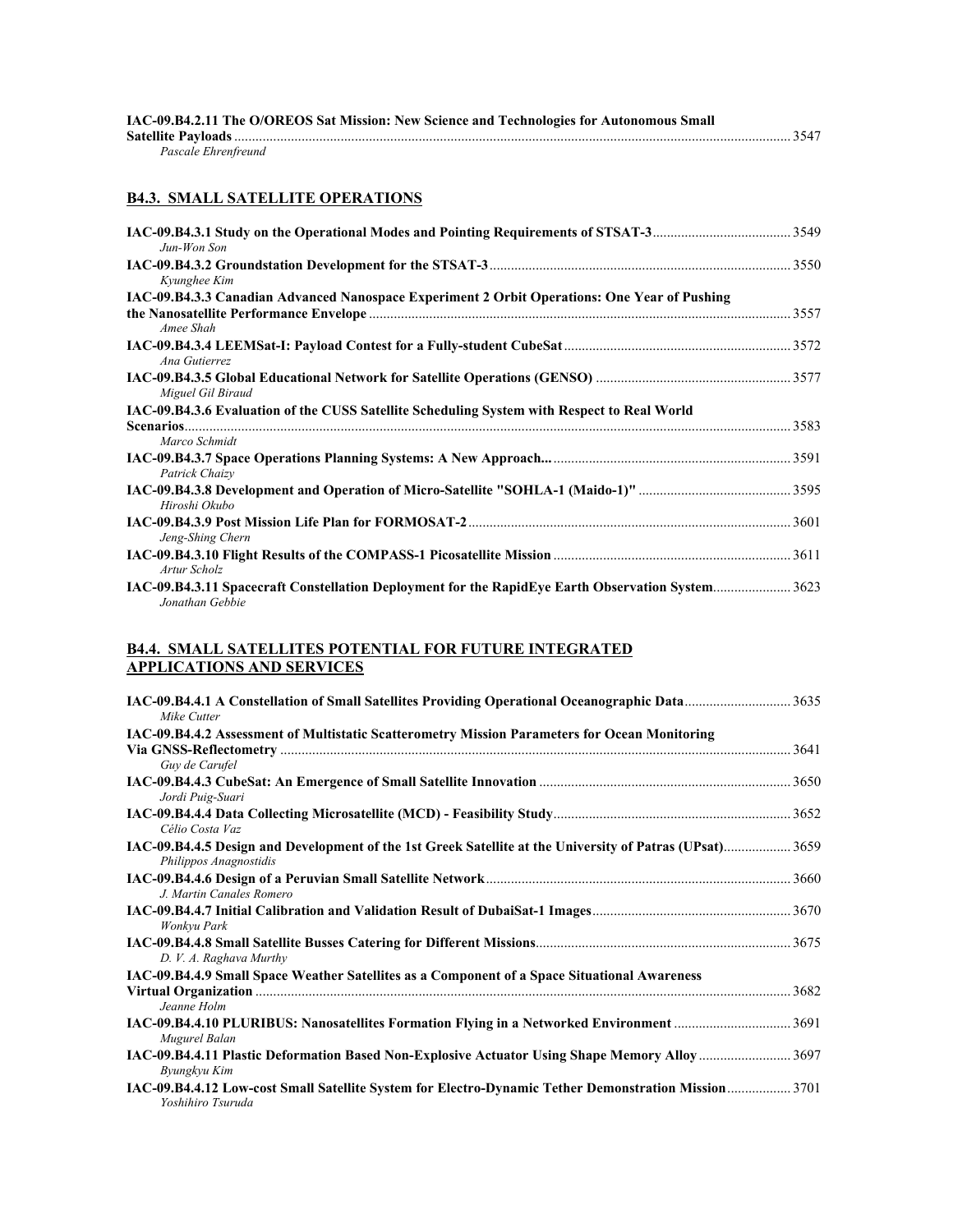| Wolfgang Griethe |  |
|------------------|--|

#### **B4.5.-D2.7. JOINT SESSION: SMALL SPACECRAFT LAUNCH, INJECTION, AND ORBIT TRANSFER SYSTEMS**

| Jeffery Emdee                                                                                     |  |
|---------------------------------------------------------------------------------------------------|--|
| IAC-09.B4.5.-D2.7.2 Yuzhnoye SDO-developed Space Rocket Systems Intended to Launch Nano and       |  |
| Alexander Kushnarev                                                                               |  |
| IAC-09.B4.5.-D2.7.3 The Development of a Low Cost and Responsive Microsatellite Launch System     |  |
| Charles Lauer                                                                                     |  |
| Spas Balinov                                                                                      |  |
| Luca Mastrangelo                                                                                  |  |
| IAC-09.B4.5.-D2.7.6 Results of the First Stage Development for the Romanian Orbital Launcher      |  |
|                                                                                                   |  |
| Radu Rugescu                                                                                      |  |
| IAC-09.B4.5.-D2.7.7 UK Launch: Taking Small Satellites to Orbit on the Crest of the Space Tourism |  |
|                                                                                                   |  |
| Adam M. Baker                                                                                     |  |
| IAC-09.B4.5.-D2.7.8 Generalized Propulsion System for Microsatellites Based on Non-Toxic          |  |
| Hironori Sahara                                                                                   |  |
| IAC-09.B4.5.-D2.7.9 The Major Advantages, the Preliminary System Design and the LEO               |  |
|                                                                                                   |  |
| Mauro Balduccini                                                                                  |  |
| IAC-09.B4.5.-D2.7.10 Development of the Propulsion Controller of the Hall-thruster Propulsion     |  |
| Sung-Ho Rhee                                                                                      |  |
|                                                                                                   |  |
| Jesse Koenig                                                                                      |  |

## **B4.6A. DESIGN AND TECHNOLOGY FOR SMALL SATELLITES - PART 1**

| Albert Ferrer                                                                                                          |  |
|------------------------------------------------------------------------------------------------------------------------|--|
| Goo-Hwan Shin                                                                                                          |  |
| IAC-09.B4.6A.3 Robust Control and Path Planning Algorithms for Small Satellite Formation Flying                        |  |
| Chakravarthini M. Saaj                                                                                                 |  |
| IAC-09.B4.6A.4 Space and Ground Segments Link Performance Verification for Small Satellite<br>Ahmed Maghawry           |  |
| Jiho Yun                                                                                                               |  |
| Dae-Hee Lee                                                                                                            |  |
| Sung-Joon Park                                                                                                         |  |
| <b>Philip Davies</b>                                                                                                   |  |
| 14C-09.B4.6A.9 FPGA-based On-board Computers for Reconfigurable Computing on Space Systems  3812<br>Toshinori Kuwahara |  |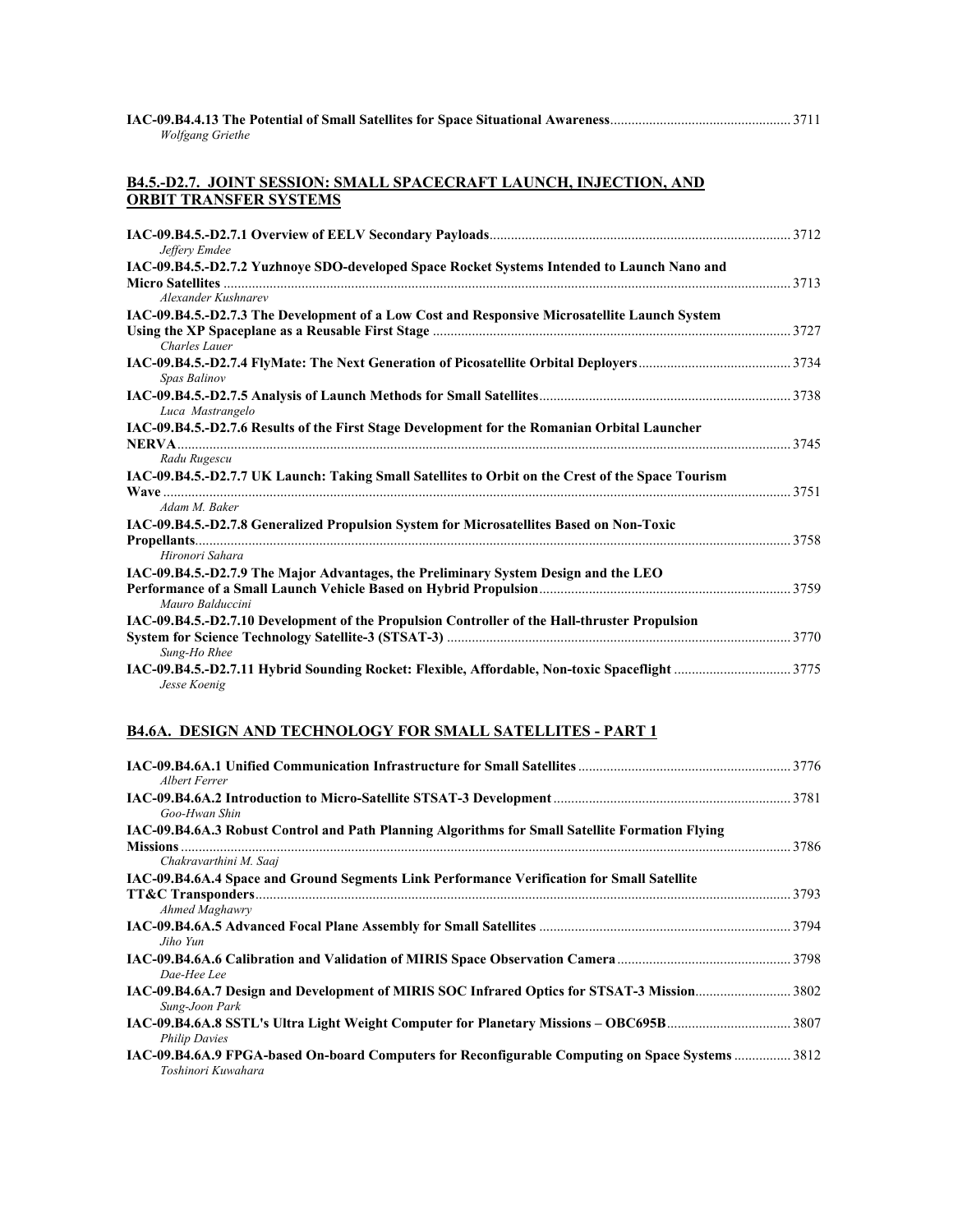**IAC-09.B4.6A.10 Analysis and Processing on Homogeneous Image Sets for Nano-satellite Camera** 

**Systems**............................................................................................................................................................................. 3818 *Anmol Sharma* 

## **B4.6B. DESIGN AND TECHNOLOGY FOR SMALL SATELLITES - PART 2**

| 14C-09.B4.6B.1 Facet Nano, a Modular Star Tracker Concept for Highly Miniaturized Spacecraft3824<br>Eddie van Breukelen |  |
|-------------------------------------------------------------------------------------------------------------------------|--|
|                                                                                                                         |  |
| Eddie van Breukelen                                                                                                     |  |
| Sabrina Corpino                                                                                                         |  |
| Mengu Cho                                                                                                               |  |
| Lisero Perez Lebbink                                                                                                    |  |
| Fabrizio Piergentili                                                                                                    |  |
| D. V. A. Raghava Murthy                                                                                                 |  |
| Jasper Bouwmeester                                                                                                      |  |
| IAC-09.B4.6B.9 The Challenging South Tyrolean 'Max Valier' Nano Satellite with X-ray Amateur                            |  |
| Ludwig Orgler                                                                                                           |  |

## **B4.7. SPACE SYSTEMS AND ARCHITECTURES FEATURING CROSS-PLATFORM COMPATIBILITY**

| Charles Koeck                                                                               |      |
|---------------------------------------------------------------------------------------------|------|
| Peter Mendham                                                                               |      |
| Noushin Khosrodad                                                                           |      |
| IAC-09.B4.7.4 The Design and Implementation of Reconfigurable Command and Data Handling     |      |
|                                                                                             |      |
| Dae Soo Oh                                                                                  |      |
| IAC-09.B4.7.5 Modular Design of Docking Mechanism with Fluid Transferring Interface and     |      |
|                                                                                             |      |
| Oiang Li                                                                                    |      |
| IAC-09.B4.7.6 Project Outline of the Advanced Satellite with New System Architecture for    |      |
|                                                                                             |      |
| Koichi Ijichi                                                                               |      |
|                                                                                             |      |
| Sascha Tietz                                                                                |      |
| Adam M. Baker                                                                               |      |
| IAC-09.B4.7.9 SDS-1 and Future Planned Missions in Small Demonstration Satellite Program of |      |
| JAXA.                                                                                       | 3927 |
| Yosuke Nakamura                                                                             |      |

## **B4.8. HITCHHIKING TO THE MOON**

| Daniel Andrews |  |
|----------------|--|
|                |  |
| John Elliott   |  |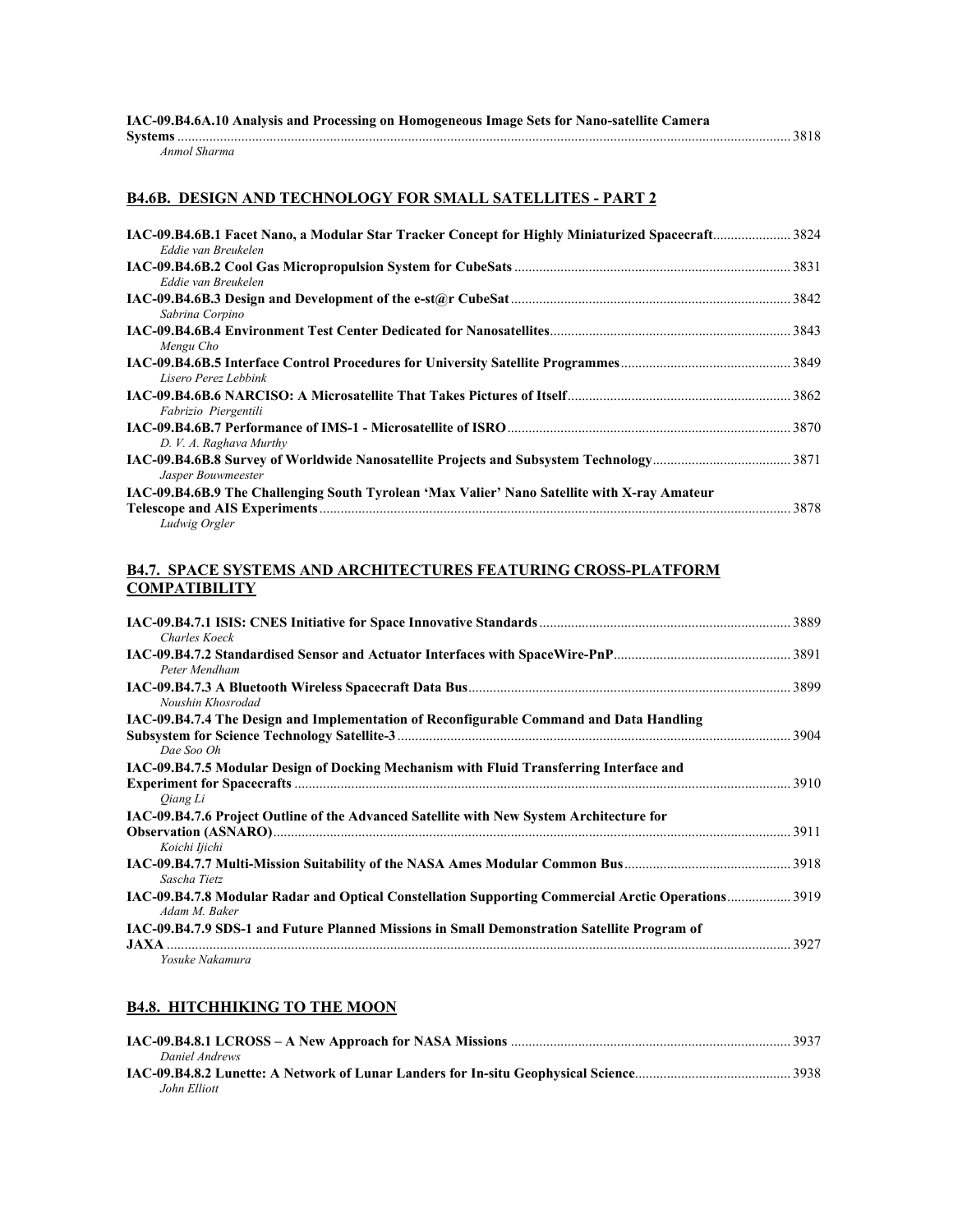| Zachary Bailey                                                                            |  |
|-------------------------------------------------------------------------------------------|--|
| Adam M. Baker                                                                             |  |
| Christopher Boshuizen                                                                     |  |
| Kenneth Hurst                                                                             |  |
| IAC-09.B4.8.7 Micro Moon Rover Based on Pico-Satellite Technology for Assistance of Lunar |  |
| Rozbeh Alavi                                                                              |  |
| Alberto Rovetta                                                                           |  |

## **B5. SYMPOSIUM ON INTEGRATED APPLICATIONS**

## **B5.1. INTEGRATED APPLICATIONS END-TO-END SOLUTIONS**

| So Young Chung                                                                                                         |  |
|------------------------------------------------------------------------------------------------------------------------|--|
| Jeanne Holm                                                                                                            |  |
| Naomi Mathers                                                                                                          |  |
| Gonzalo Martin-de-Mercado                                                                                              |  |
| 1003. IAC-09.B5.1.5 Tracking and Situation Awareness Services for Public Safety: A Complex Market  4003<br>Max Grimard |  |
| James Kass                                                                                                             |  |
| Jeanne Holm                                                                                                            |  |
| IAC-09.B5.1.8 Aid from the Sky: Or Case-study of the International Humanitarian Operation<br>Jakub Ryzenko             |  |

## **B5.2. TOOLS AND TECHNOLOGY IN SUPPORT OF INTEGRATED APPLICATIONS**

| IAC-09.B5.2.1 Climate Links: A Terrestrial Climate Data Collection Network Complementing                                       |  |
|--------------------------------------------------------------------------------------------------------------------------------|--|
|                                                                                                                                |  |
| Farnoud Kazemzadeh                                                                                                             |  |
| Olivier Becu                                                                                                                   |  |
| Mariel John                                                                                                                    |  |
| Antonino Coppola                                                                                                               |  |
| IAC-09.B5.2.5 Space for Unmanned Aerial Systems - an Update on EDA/ESA's Coordinated                                           |  |
|                                                                                                                                |  |
| Frank Zeppenfeldt                                                                                                              |  |
| IAC-09.B5.2.6 Digital (Business) Ecosystems Expanding the Benefits of Space Technology                                         |  |
| Emanuele Barreca                                                                                                               |  |
| Luca del Monte                                                                                                                 |  |
| IAC-09.B5.2.8 Using Small Satellites to Increasingly Build On-Orbit Servicing Capabilities: Starting<br><b>Francois Bulens</b> |  |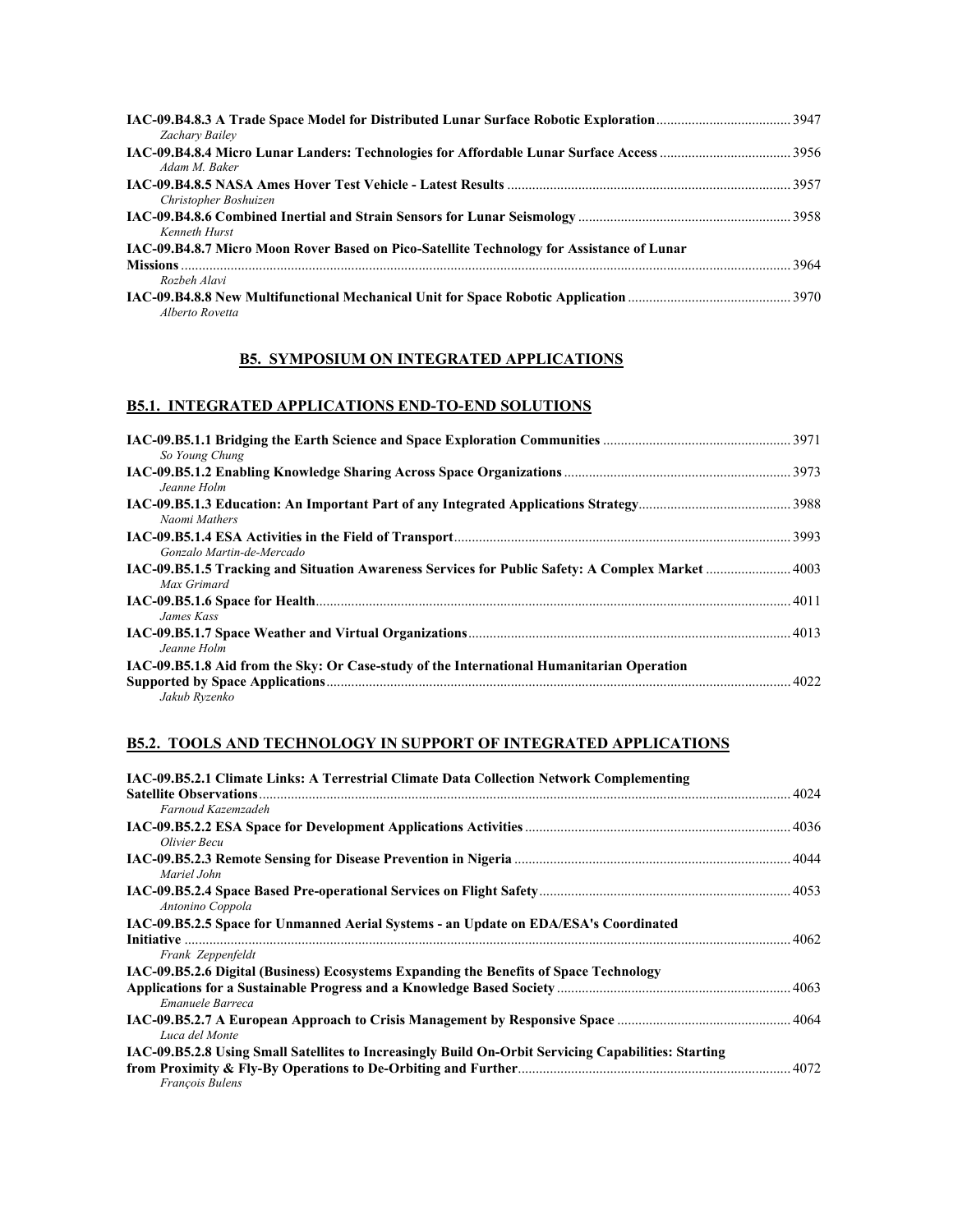## **IAC-09.B5.2.9 Implementation of a European Space-Based AIS System for Maritime Surveillance**

**Purposes** ........................................................................................................................................................................... 4073

*Carsten Tobehn* 

## **B6. SPACE OPERATIONS SYMPOSIUM**

## **B6.1. HUMAN SPACEFLIGHT OPERATIONS CONCEPT**

| Glen Finneman                                                                                                                               |  |
|---------------------------------------------------------------------------------------------------------------------------------------------|--|
| Scott Nagle                                                                                                                                 |  |
| Hiroshi Sasaki                                                                                                                              |  |
| Alberto Novelli                                                                                                                             |  |
| Atsushi Murakami                                                                                                                            |  |
| Roland Luettgens                                                                                                                            |  |
| Tamiki Hosokawa                                                                                                                             |  |
| Vladimir Soloviev                                                                                                                           |  |
| Helmut Luttmann                                                                                                                             |  |
| IAC-09.B6.1.10 Sustaining Engineering, Maintenance and Logistics in Support of the European<br>Jesús Jiménez                                |  |
| IAC-09.B6.1.11 Evaluation Overview for the JEM Ground Operation Systems as Japan's First                                                    |  |
| Masaaki Komatsu<br>1462-19. TAC-09.B6.1.12 Columbus Stowage Optimization by CAST (Cargo Accommodation Support Tool)  4162<br>Giorgio Fasano |  |
| Yusuke Muraki                                                                                                                               |  |
| Francois Allard                                                                                                                             |  |
| IAC-09.B6.1.15 VR/AR Tools to Support on Orbit Crew Operations and P/Ls Maintenance in the ISS<br>Mario Cardano                             |  |
|                                                                                                                                             |  |

## **B6.2. NEW OPERATIONS CONCEPTS**

| <b>Thomas Kuch</b>                                                                             |  |
|------------------------------------------------------------------------------------------------|--|
| IAC-09.B6.2.2 An Innovative Overall Approach for Mission Operations - From Reality to New      |  |
|                                                                                                |  |
| Juan Antonio Martinez Rosique                                                                  |  |
|                                                                                                |  |
| Kip McClung                                                                                    |  |
| Vasantha Kumari                                                                                |  |
| IAC-09.B6.2.5 Envisat Operations Automation System - Enhancing Monitoring and Control of a LEO |  |
|                                                                                                |  |
| Daniel Mesples                                                                                 |  |
| Alessandro Donati                                                                              |  |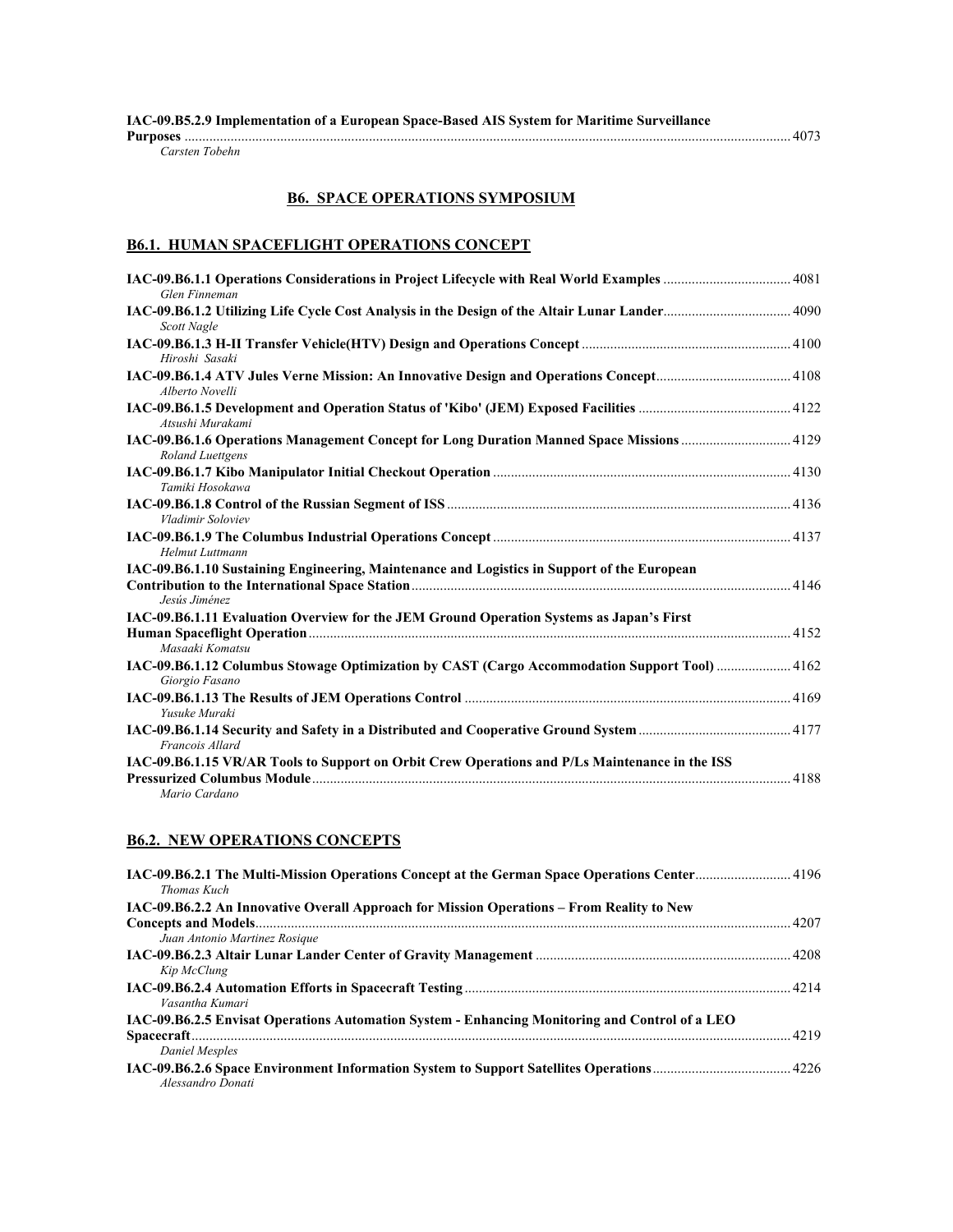| Nuno Duro                                                                                                   |       |
|-------------------------------------------------------------------------------------------------------------|-------|
| Martin Krynitz                                                                                              |       |
| Graham O'Neil                                                                                               |       |
| IAC-09.B6.2.10 KOCUST Operation in Upgrade-Designed System for Performance Improvement of                   |       |
|                                                                                                             |       |
| Hee Jin Bae                                                                                                 |       |
| IAC-09.B6.2.11 Condition and Prospects of Development of the Concept of Orbital Service of                  |       |
| Victor Ivanov                                                                                               |       |
| 14260. LAC-09. B6.2.12 Dynamic Programming Algorithm for Satellite Orbit Task Merging Problem<br>Liu Xiaolu |       |
| IAC-09.B6.2.13 ATV Jules Verne: A Step by Step Approach for In-Flight Demonstration of New                  |       |
| <b>RDV</b> Technologies                                                                                     | 42.68 |
| Emilio De Pasquale                                                                                          |       |

## **Volume 6**

## **B6.3. TRAINING RELEVANT FOR OPERATIONS, IN PARTICULAR HUMAN SPACEFLIGHT**

| Leslie Roche                                                                                                    |  |
|-----------------------------------------------------------------------------------------------------------------|--|
| Maurice Kennedy                                                                                                 |  |
| Kanako Daigo                                                                                                    |  |
| Liliana Ravagnolo                                                                                               |  |
| IAC-09.B6.3.5 A Glimpse From The Inside of A Space Suit: What Is It Really Like To Train For An                 |  |
| Matthew Gast<br>IAC-09.B6.3.6 21st Century Extravehicular Activities: Synergizing Past and Present Training     |  |
| Sandra Moore                                                                                                    |  |
| IAC-09.B6.3.7 Validation and Application of Spaceflight Operation Complexity Measure in Chinese<br>Yijing Zhang |  |
| Heather Van Antwerp                                                                                             |  |

## **C1. ASTRODYNAMICS SYMPOSIUM**

# **C1.1. OPTIMIZATION**

| Gregory Lantoine                                                                         |  |
|------------------------------------------------------------------------------------------|--|
| IAC-09.C1.1.2 Through Optimization of Branching Injection Trajectories by the Pontryagin |  |
|                                                                                          |  |
| Olga Yanova                                                                              |  |
|                                                                                          |  |
| Matteo Ceriotti                                                                          |  |
|                                                                                          |  |
| Donghun Lee                                                                              |  |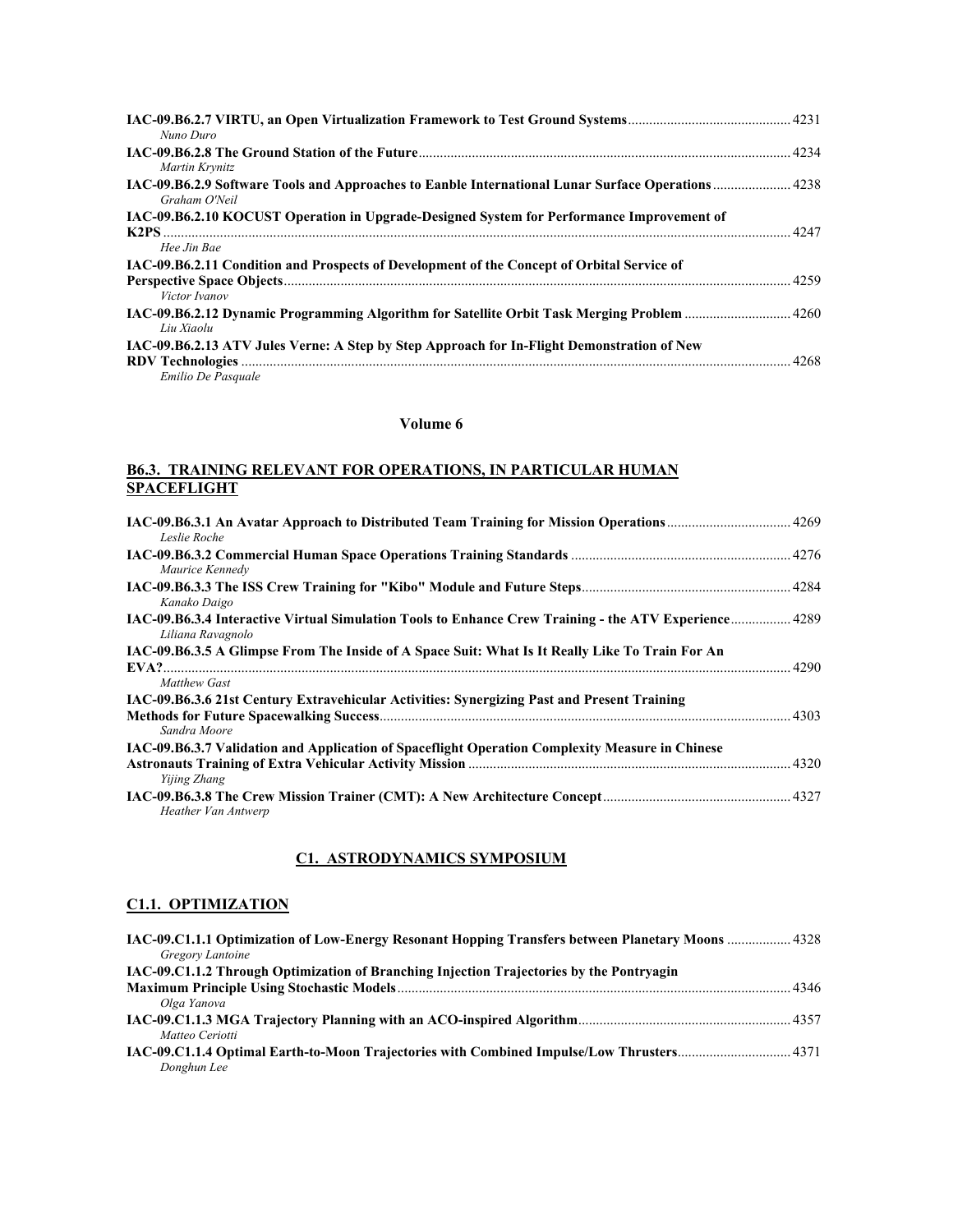| IAC-09.C1.1.5 Simple Analytic Solutions to Optimal Trajectory in Formation Flying with Linearizing |  |
|----------------------------------------------------------------------------------------------------|--|
| Sangjin Lee                                                                                        |  |
|                                                                                                    |  |
| Mauro Pontani                                                                                      |  |
| Evandro Marconi Rocco                                                                              |  |
| IAC-09.C1.1.8 Multi-object and Multi-constraint Trajectory Optimization for Hypersonic Reentry     |  |
|                                                                                                    |  |
| Chen Xiaoging                                                                                      |  |
| IAC-09.C1.1.9 A New Optimized Approach for Ballistic Capture to the Moon Utilizing Low Thrust      |  |
| Junichiro Kawaguchi                                                                                |  |
| <b>Bong-Gyun Park</b>                                                                              |  |

## **C1.2. ORBITAL DYNAMICS (1)**

| IAC-09.C1.2.1 Departure / Swingby Window Expansion for Gravity Capture Around the Moon Via                  |  |
|-------------------------------------------------------------------------------------------------------------|--|
| Keita Tanaka                                                                                                |  |
| Junichiro Kawaguchi                                                                                         |  |
| IAC-09.C1.2.3 State Transition Matrix Approximation with Geometry Preservation for General                  |  |
| Yuichi Tsuda                                                                                                |  |
| IAC-09.C1.2.4 Analysis and Control of Displaced Periodic Orbits in the Earth-Moon System 4455<br>Jules Simo |  |
| Matteo Ceriotti                                                                                             |  |
| Ram Krishan Sharma                                                                                          |  |
| Cristiano Fiorilo de Melo                                                                                   |  |
| James Biggs                                                                                                 |  |
| Roman Ya. Kezerashvili                                                                                      |  |
| Norizumi Motooka                                                                                            |  |
| Jin Zhang                                                                                                   |  |

## **C1.3. MISSION OPERATIONS**

| IAC-09.C1.3.1 John V. Breakwell Memorial Lecture: Astrodynamic Fundamentals for Deflecting      |  |
|-------------------------------------------------------------------------------------------------|--|
|                                                                                                 |  |
| Bong Wie                                                                                        |  |
| IAC-09.C1.3.2 Analyses of Earth Observation and Telecommunications Mission Scenarios with Small |  |
|                                                                                                 |  |
| Stefania Cornara                                                                                |  |
| IAC-09.C1.3.3 Automated Conjunction Analysis System and Basic Concept of Contingency Operation  |  |
|                                                                                                 |  |
| Su-Jin Choi                                                                                     |  |
| IAC-09.C1.3.4 Design and Implementation of the Flight Dynamics System for COMS Satellite        |  |
|                                                                                                 |  |
| Byoung-Sun Lee                                                                                  |  |
| IAC-09.C1.3.5 Operative Planning of Functional Sessions for Multisatellite Observation and      |  |
|                                                                                                 |  |
| Valeriy V. Darnopykh                                                                            |  |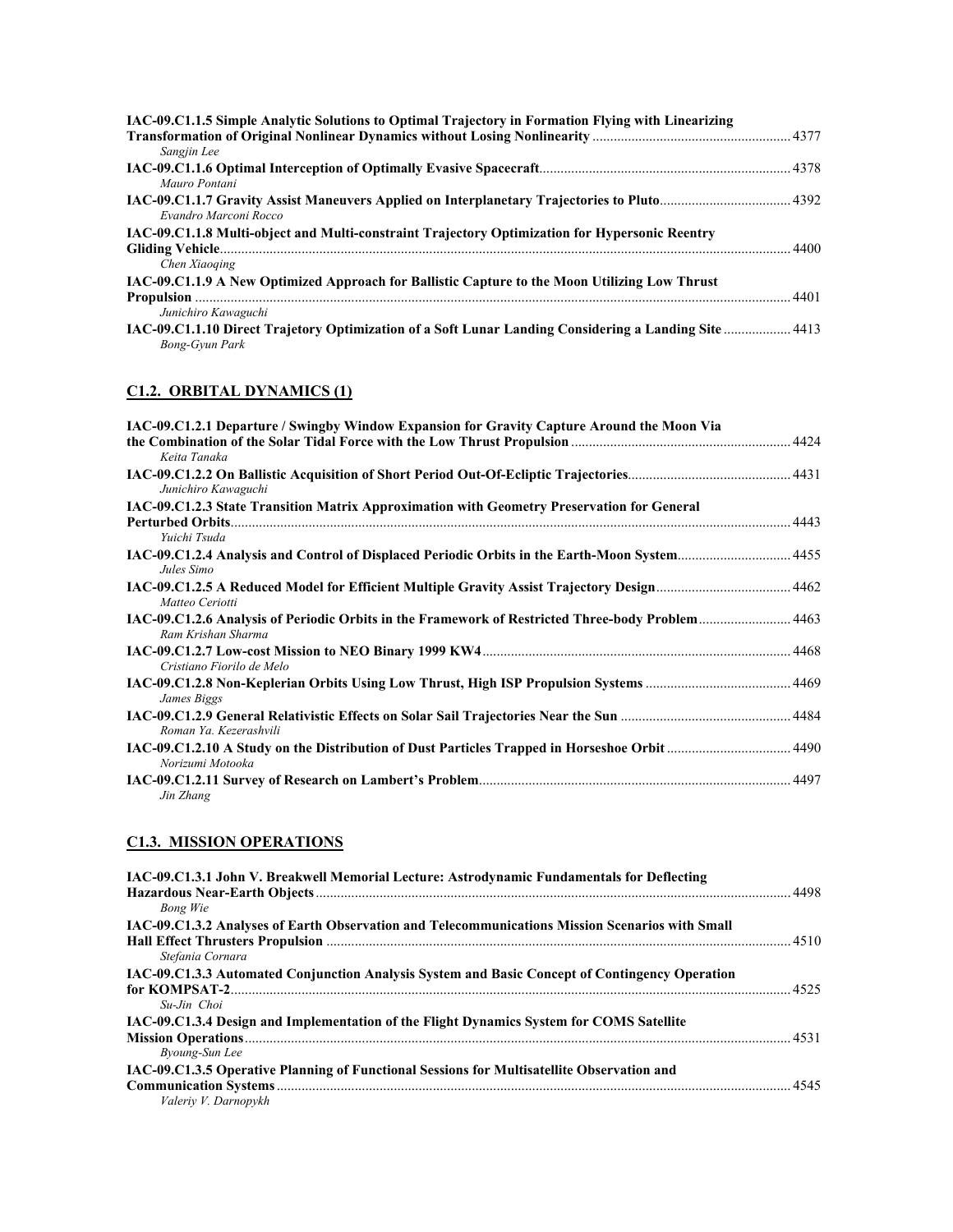| IAC-09.C1.3.6 GNSS-based Satellite Navigation Strategy for Geosynchronous Orbit and Trans-Lunar |  |
|-------------------------------------------------------------------------------------------------|--|
|                                                                                                 |  |
| Gwanghyeok Ju                                                                                   |  |
| IAC-09.C1.3.7 India's First Lunar Mission Chandrayaan-1 Launch and Early Orbit Phase Orbit      |  |
|                                                                                                 |  |
| Narayanasetti Venkata Vighnesam                                                                 |  |
| Teck Choo                                                                                       |  |
| IAC-09.C1.3.9 Analysis of Possible Early Orbit Contingencies and Recovery Strategies for        |  |
|                                                                                                 |  |
| Elisabet Canalias                                                                               |  |
|                                                                                                 |  |
| Uwe Feucht                                                                                      |  |

## **C1.4. GUIDANCE AND CONTROL**

| IAC-09.C1.4.1 Orbit Acquisition and Station-Keeping in Sun-Synchronous Orbit Using Solar                              |       |
|-----------------------------------------------------------------------------------------------------------------------|-------|
| <b>Radiation Pressure</b> 2599                                                                                        |       |
| Takahiro Kato                                                                                                         |       |
| 140. 4610 HAC-09.C1.4.2 Cooperative Control Strategy Applied to On-Orbit Assembly of Robotic Modules<br>Chiara Toglia |       |
| IAC-09.C1.4.3 Tools for Reconfigurable Control System Comparisons for Autonomous Assembly                             |       |
|                                                                                                                       | 4611  |
| Swati Mohan                                                                                                           |       |
| 1402-09. C1.4.4 Range Management of a Vision Based Rendezvous and Docking Navigation Sensor  4624<br>Mathias Benn     |       |
| IAC-09.C1.4.5 A New Relative Navigation Scheme Using Double Line-of-Sight Measurements for                            |       |
|                                                                                                                       | 4631  |
| Tong Chen                                                                                                             |       |
| IAC-09.C1.4.6 A New Robust Position and Attitude Estimation Approach for a Non-Cooperative                            |       |
|                                                                                                                       | 4644  |
| Ijar M. Da Fonseca                                                                                                    |       |
| IAC-09.C1.4.7 Model-based Spacecraft Pose Estimation and Motion Prediction Using Photonic Mixer                       |       |
|                                                                                                                       | 4645  |
| Lei Ma                                                                                                                |       |
| IAC-09.C1.4.8 Development and Laboratory Verification of Control Algorithms for Formation Flying                      |       |
| Michael Yu. Ovchinnikov                                                                                               | 4654  |
| IAC-09.C1.4.9 Radio Frequency Based Navigation for Prisma and Other Formation Flying Missions                         |       |
|                                                                                                                       | .4664 |
| Michel Delpech                                                                                                        |       |
| IAC-09.C1.4.10 System Test Results from the GNC Experiments on the PRISMA In-Orbit Test Bed                           | 4665  |
| Per Bodin                                                                                                             |       |

## **C1.5. MISSION AND CONSTELLATION DESIGN**

| IAC-09.C1.5.1 Methodology and Results of Analysis of Zenit, Cyclone Launch Vehicles Orbital |  |
|---------------------------------------------------------------------------------------------|--|
|                                                                                             |  |
| Alexander Novikov                                                                           |  |
|                                                                                             |  |
| Mikhail S. Konstantinov                                                                     |  |
|                                                                                             |  |
| Young-Joo Song                                                                              |  |
|                                                                                             |  |
| Daniel Grebow                                                                               |  |
|                                                                                             |  |
| Kikuko Miyata                                                                               |  |
|                                                                                             |  |
| Johannes Schoenmaekers                                                                      |  |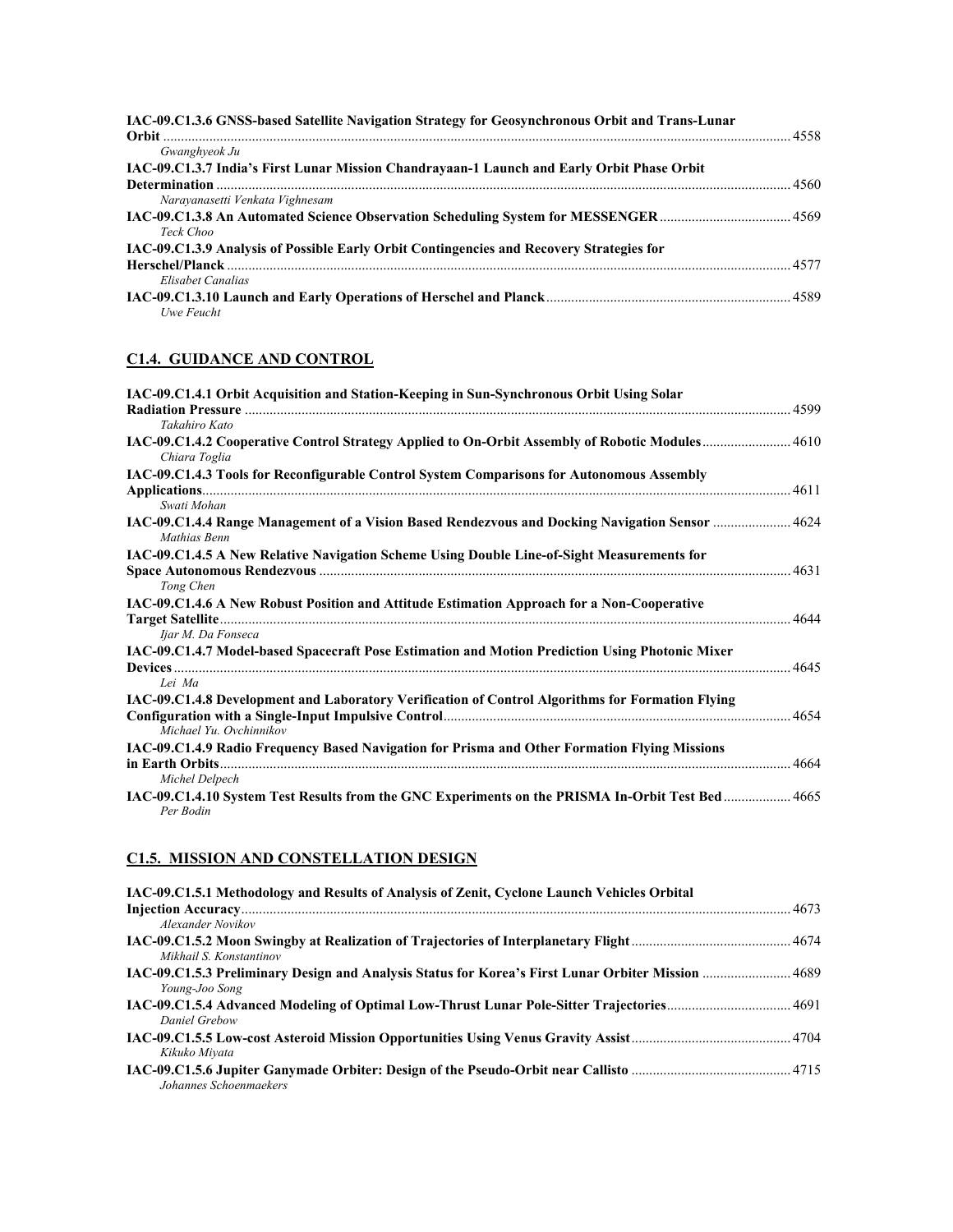| IAC-09.C1.5.7 Numerical Study on Low Cost Connections between the Sun-Earth Libration Point 2   |  |
|-------------------------------------------------------------------------------------------------|--|
|                                                                                                 |  |
| Florian Renk                                                                                    |  |
|                                                                                                 |  |
| Laura Garcia-Taberner                                                                           |  |
| IAC-09.C1.5.9 Agent-Based Modeling Techniques for Control of Satellite Formations in Multi-Body |  |
|                                                                                                 |  |
| Lindsay Millard                                                                                 |  |
| IAC-09.C1.5.10 Corrected Initial Conditions Accommodating Nonlinearity of Differential          |  |
|                                                                                                 |  |
| Zhang Chen Guang                                                                                |  |
|                                                                                                 |  |
| Jiu-ren Li                                                                                      |  |

## **C1.6. ATTITUDE DYNAMICS, MODELLING AND DETERMINATION**

| IAC-09.C1.6.1 Attitude Determination for Satellite Fault Tolerant System Using Federated Unscented |      |
|----------------------------------------------------------------------------------------------------|------|
|                                                                                                    | 4773 |
| Jonghee Bae                                                                                        |      |
| Jozef van der Ha                                                                                   |      |
| IAC-09.C1.6.3 Drag-Free Attitude Control System Modelling in the LISA Pathfinder Operational       |      |
|                                                                                                    |      |
| Dag Evensberget                                                                                    |      |
| IAC-09.C1.6.4 Small Satellite Attitude Determination Using Navigational Receiver and               |      |
|                                                                                                    |      |
| Igor V. Belokonov                                                                                  |      |
| IAC-09.C1.6.5 Integrated Control of Attitude Control/Momentum Management/Power Storage Using       |      |
| Li-ni Zhou                                                                                         |      |
| Sangwon Kwon                                                                                       |      |
| IAC-09.C1.6.7 Preliminary Analysis of a Spacecraft Attitude Control System Using a Shifting Mass   |      |
|                                                                                                    |      |
| David B. Spencer                                                                                   |      |
| IAC-09.C1.6.8 Lunar Lander's Three-Dimensional Translation and Yaw Rotation Motion Estimation      |      |
|                                                                                                    |      |
| Yongheng Shang                                                                                     |      |
|                                                                                                    |      |
| Danilo Roascio                                                                                     |      |
| Sten Berge                                                                                         |      |

## **C1.7. ATTITUDE CONTROL, SENSORS AND ACTUATORS**

| Byung-Chan Sun                                                                                  |  |
|-------------------------------------------------------------------------------------------------|--|
| Trond D. Krøvel                                                                                 |  |
| IAC-09.C1.7.3 Design of Navigation System for the Feasibility Verification of a New Space Plane |  |
| Yuva Kakehashi                                                                                  |  |
| IAC-09.C1.7.4 Wavefront Correction of Optical Beam for Large Space Mirrors Using Robust Control |  |
| Jae Jun Kim                                                                                     |  |
| Fei Xing                                                                                        |  |
| IAC-09.C1.7.6 Long Distance Measurement with Sub-femtosecond Timing Resolution for Formation-   |  |
| Joohyung Lee                                                                                    |  |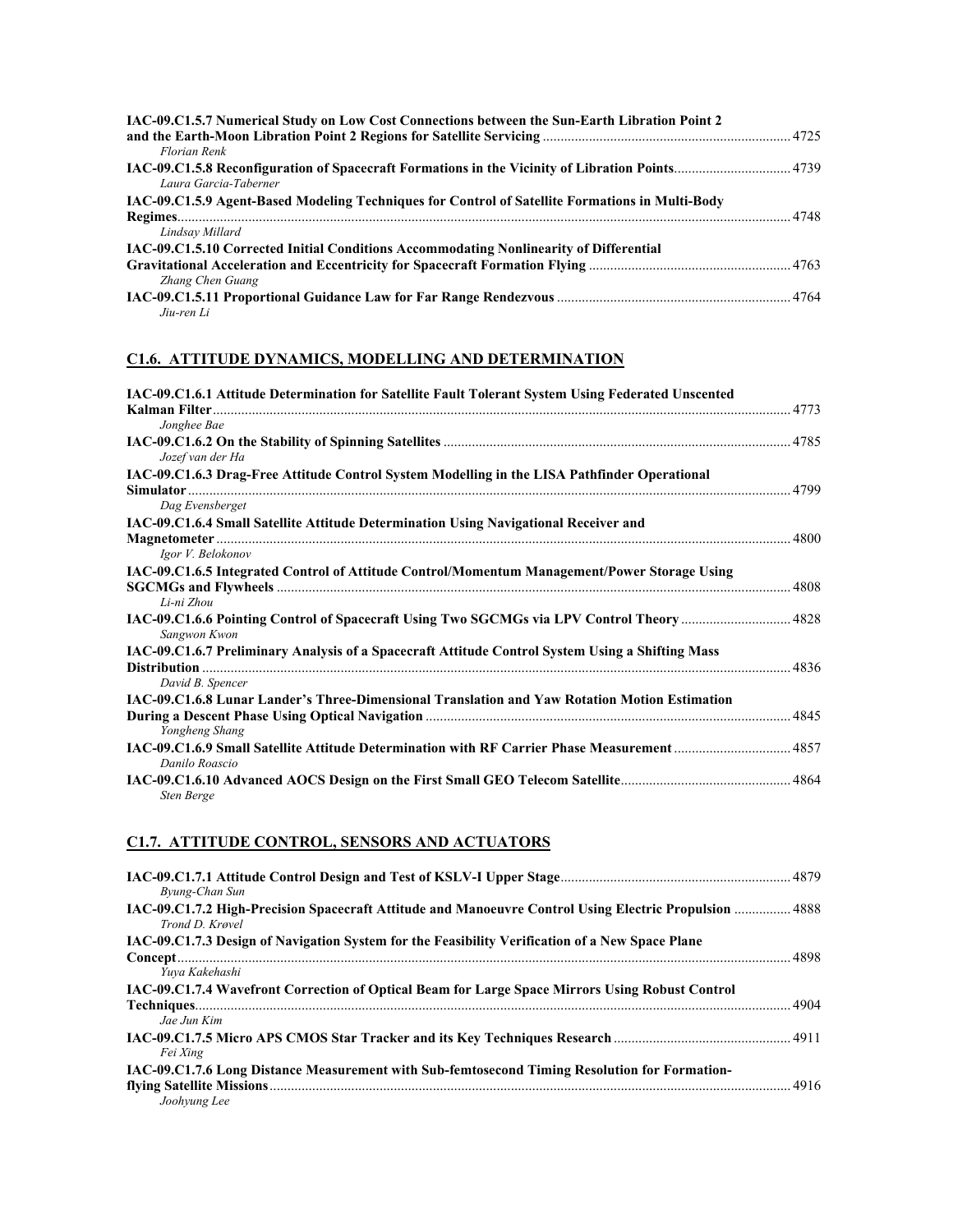| IAC-09.C1.7.7 Qualification of a Novel Star Tracker Based on APS Detector Paves the Way to a New |  |
|--------------------------------------------------------------------------------------------------|--|
|                                                                                                  |  |
| Franco Boldrini                                                                                  |  |
| IAC-09.C1.7.8 Reconfigurable Satellite Attitude Control Scheme Using Two Reaction Wheels for     |  |
|                                                                                                  |  |
| Ho Jin Lee                                                                                       |  |
|                                                                                                  |  |
| Lei Ma                                                                                           |  |
|                                                                                                  |  |
| Junoh Jung                                                                                       |  |
| IAC-09.C1.7.11 Development of Attitude Control System for an International Nanosatellites        |  |
|                                                                                                  |  |
| Yuri Kim                                                                                         |  |

## **C1.8. MULTIBODY DYNAMICS**

| IAC-09.C1.8.1 A Constrained Least Squares Approach for Reaction Torque Control in                          |      |
|------------------------------------------------------------------------------------------------------------|------|
|                                                                                                            | 4957 |
| Silvio Cocuzza                                                                                             |      |
| Steve Ulrich                                                                                               |      |
| IAC-09.C1.8.3 Fuzzy Adaptive Control of Coordinated Motion for Free-floating Space Flexible                |      |
|                                                                                                            |      |
| Jie Liang                                                                                                  |      |
| IAC-09.C1.8.4 Performance Analysis of Linear and Nonlinear Control Strategies for Flexible Space           |      |
|                                                                                                            | 5005 |
| Chiara Toglia                                                                                              |      |
| IAC-09.C1.8.5 Robust Control for Coordinated Motion of Space-based Robot System with Uncertain             |      |
| Chen Zhivong                                                                                               | 5016 |
| IAC-09.C1.8.6 Robust Adaptive Composite Control and Active Vibration Suppression of Free-                  |      |
| Zhaobin Hong                                                                                               |      |
| IAC-09.C1.8.7 The Stability Analysis of Rotational TSS in the Neighborhood of Collinear Libration          |      |
| Points.                                                                                                    | 5032 |
| Zhong Rui                                                                                                  |      |
| Chen Oin                                                                                                   |      |
|                                                                                                            |      |
| Oing Li                                                                                                    |      |
| IAC-09.C1.8.10 Effect of Orbital Inclination on the Formation of Two Satellites Under Nonspherical         |      |
|                                                                                                            | 5056 |
| Manoranjan Sinha                                                                                           |      |
| IAC-09.C1.8.11 Deviation Analysis of Stage Separation Process Using Design of Experiment Method<br>Wei Liu | 5057 |

## **C1.9. ATTITUDE DYNAMICS AND CONTROL**

| Ludovic Blarre                                                                                   |      |
|--------------------------------------------------------------------------------------------------|------|
| IAC-09.C1.9.2 Initial Checkout Results of the Attitude and Orbit Control Subsystem of Greenhouse |      |
| Keita Sawayama                                                                                   | 5067 |
| IAC-09.C1.9.3 Measurement of the Solar Array Panel's Vibration Caused by Thermal Snap and        |      |
| Mitsushige Oda                                                                                   |      |
| IAC-09.C1.9.4 Preliminary Analysis on Attitude Determination Accuracy for Next-generation Korean |      |
| Gwanghyeok Ju                                                                                    |      |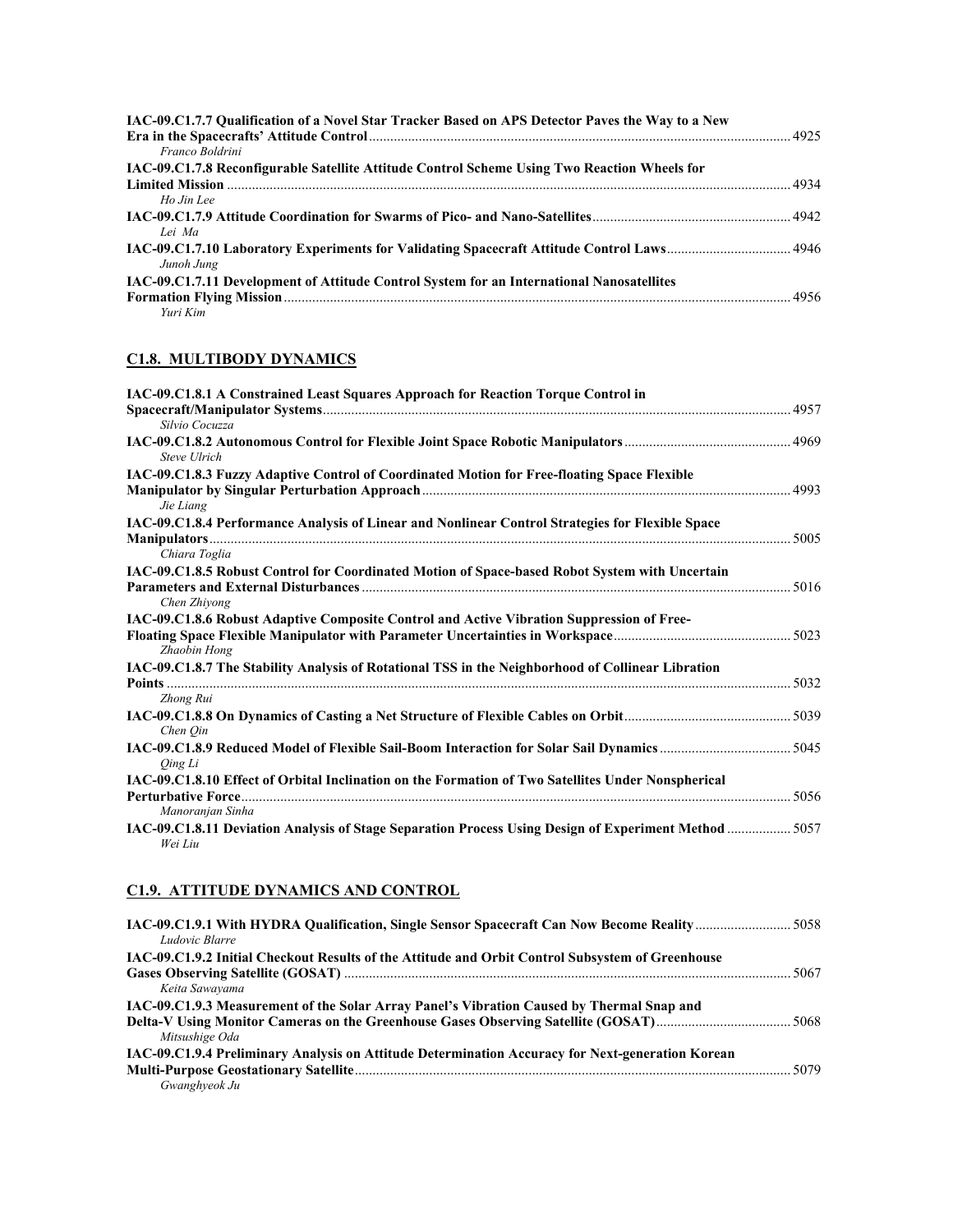| IAC-09.C1.9.5 On-Orbit Calibration of Precision Star Tracker for the Advanced Land Observing         |  |
|------------------------------------------------------------------------------------------------------|--|
| Takanori Iwata                                                                                       |  |
| IAC-09.C1.9.6 Static Closed Loop Test Results for On-Orbit Attitude Control Experiments of Large     |  |
|                                                                                                      |  |
| Takashi Ohtani                                                                                       |  |
|                                                                                                      |  |
| Stefano Pessina                                                                                      |  |
| IAC-09.C1.9.8 New Methods for Accurate Thermal Disturbance Force Calculation with Application        |  |
|                                                                                                      |  |
| <b>Benny Rievers</b>                                                                                 |  |
| IAC-09.C1.9.9 Solar Radiation Pressure Model for Attitude Motion of Hayabusa in Return Cruising 5115 |  |
| Yuva Mimasu                                                                                          |  |
| IAC-09.C1.9.10 Attitude Control of "Havabusa" Using Only Ion Thrusters for the Case of RWs           |  |
|                                                                                                      |  |
| Shogo Sato                                                                                           |  |

#### **Volume 7**

## **C1.10. ORBITAL DYNAMICS (2)**

| IAC-09.C1.10.1 Contraction of Satellite Orbits Using Uniformly Regular KS Canonical Elements with |      |
|---------------------------------------------------------------------------------------------------|------|
| Xavier James Raj                                                                                  |      |
| IAC-09.C1.10.2 Orbital Dispersion Simulation of Near-Earth Object Deflection/Fragmentation by     |      |
| <b>Brian Kaplinger</b>                                                                            |      |
| Ariadna Farrés                                                                                    |      |
| IAC-09.C1.10.4 Space Trajectories for Spacecraft Re-Entry from Geostationary Orbit to Earth Using |      |
| Vyacheslav V. Ivashkin                                                                            | 5152 |
| IAC-09.C1.10.5 An Improved Approach to Preliminary Mission Design Using Fast Linear Quadratic     |      |
| Daniel Novak                                                                                      |      |
| Benjamin Villac                                                                                   |      |
| Cristiano Fiorilo de Melo                                                                         |      |
| IAC-09.C1.10.8 On the Relationship Between the Earth's Weak Stability Boundary Region and the     | 5187 |
| Elena Fantino                                                                                     |      |
| Lili Zheng                                                                                        |      |
| $An$ -Ming Wu                                                                                     |      |
| <b>Shengping Gong</b>                                                                             |      |

## **C1.11. OPTIMIZATION, GUIDANCE AND CONTROL**

| IAC-09.C1.11.1 Mission Planning for Orbital Rendezvous Using Mixed Integer Nonlinear |      |
|--------------------------------------------------------------------------------------|------|
|                                                                                      | 5220 |
| Jin Zhang                                                                            |      |
|                                                                                      |      |
| Jörn Spurmann                                                                        |      |
|                                                                                      |      |
| Rajesh Arora                                                                         |      |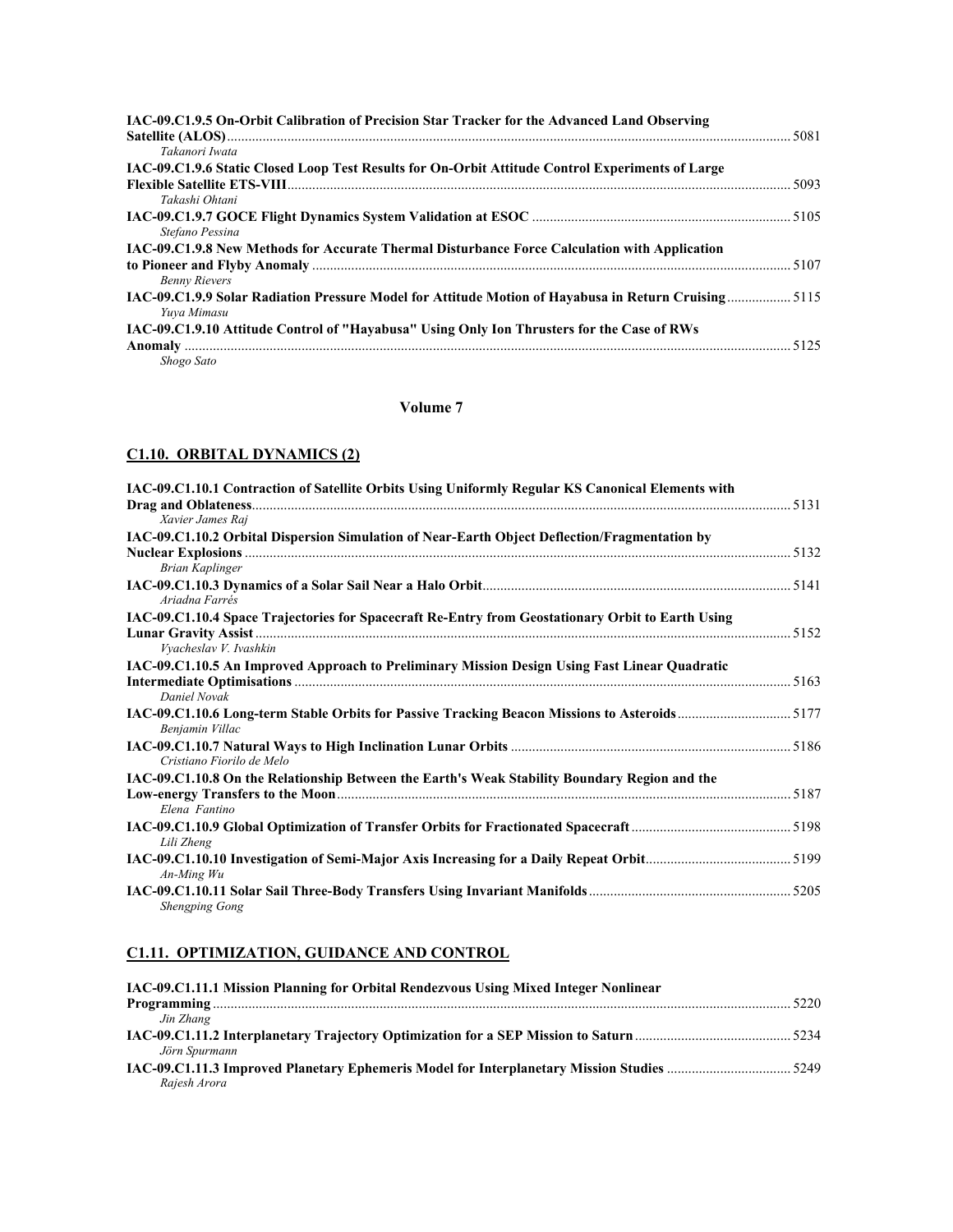| Oisheng Lu                                                                                                       |      |
|------------------------------------------------------------------------------------------------------------------|------|
| IAC-09.C1.11.5 Optimum Low-Thrust Power Transfer and Rendezvous Between Arbitrary                                |      |
| Juan Zhang                                                                                                       | 5257 |
| IAC-09.C1.11.6 Terminal Area Guidance Using the Energy-Tube Concept for a Winged Re-entry                        |      |
|                                                                                                                  | 5275 |
| Sven De Ridder                                                                                                   |      |
| Dong-Hyun Cho                                                                                                    |      |
| 140.09.01.11.8 Feature Flow and Crater Landmark Based Navigation for Pinpoint Lunar Landing  5299<br>Junhua Feng |      |
| IAC-09.C1.11.9 Trajectory Estimation of the Hayabusa Sample Return Capsule Using Optical                         |      |
|                                                                                                                  |      |
| Michael Shoemaker                                                                                                |      |
| Luisella Giulicchi                                                                                               |      |
| IAC-09.C1.11.11 A Fast Initial Fine Alignment Algorithm for a Strapdown Inertial Navigation                      |      |
|                                                                                                                  |      |
| Eun-Jung Song                                                                                                    |      |

### **C2. MATERIALS AND STRUCTURES SYMPOSIUM**

#### **C2.1. SPACE STRUCTURES I - DEVELOPMENT AND VERIFICATION (SPACE VEHICLES AND COMPONENTS)**

| Seong Min Jeon                                                                                                     |  |
|--------------------------------------------------------------------------------------------------------------------|--|
| IAC-09.C2.1.2 Development of Combustion Chamber Nozzle by Superplastic Blow Forming with                           |  |
|                                                                                                                    |  |
| Young-Moo Yi                                                                                                       |  |
| Chul-Sung Ryu                                                                                                      |  |
| Jae-Seok Yoo                                                                                                       |  |
| Jonghoon Yoon                                                                                                      |  |
| Cheol-Won Kong                                                                                                     |  |
| IAC-09.C2.1.7 Analysis and Improved Design of Structural Dynamics for the Advanced Upper Stage  5352<br>Weifeng Hu |  |
| Sun-Won Kim                                                                                                        |  |
| Ian Bryce                                                                                                          |  |
| Yukitomo Nagao                                                                                                     |  |
| IAC-09.C2.1.11 Design-oriented Structural Analysis of Filament Wound Shells Using Equivalent                       |  |
|                                                                                                                    |  |
| Fei Yan                                                                                                            |  |
| 14C-09.C2.1.12 Research on Random Vibration Specification Based on the Hybrid FE-SEA Method  5381<br>Yuanjie Zou   |  |

#### **C2.2. SPACE STRUCTURES II - DEVELOPMENT AND VERIFICATION (DEPLOYABLE AND DIMENSIONALLY STABLE STRUCTURES)**

| Deog-Gyu Lee |  |  |
|--------------|--|--|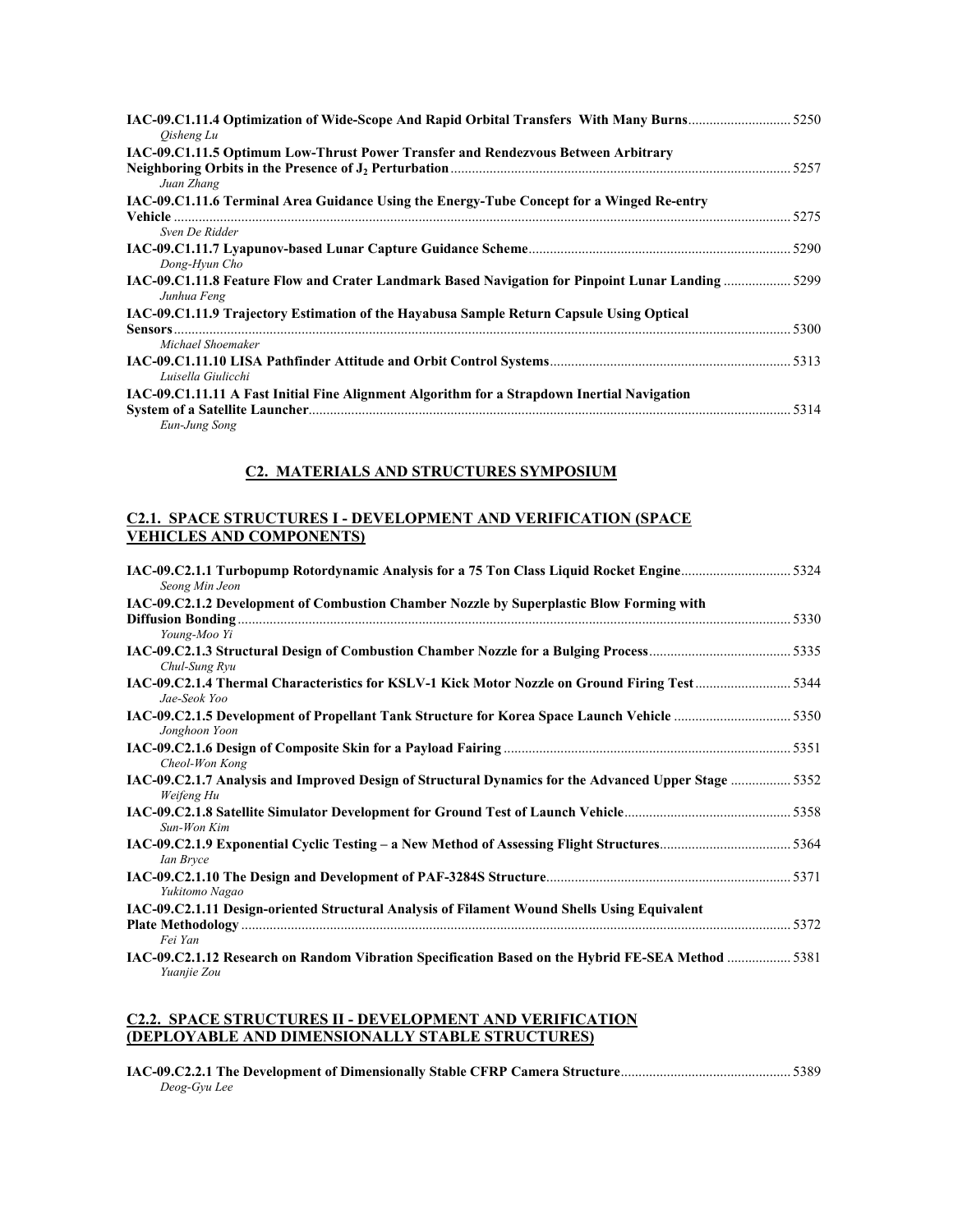| Christian Singer                                                                                                    |      |
|---------------------------------------------------------------------------------------------------------------------|------|
| Satoru Ozawa                                                                                                        |      |
| IAC-09.C2.2.4 Experimental Validation of a Tensioning Scheme for Membranes Used in SAR                              |      |
|                                                                                                                     | 5415 |
| Jean-François Labrecque-Piedboeuf                                                                                   |      |
| IAC-09.C2.2.5 Deployment Analysis of Inflatable Antenna Structures Based on Spring-mass System 5422<br>Fu-Ling Guan |      |
| M. C. Natori                                                                                                        |      |
| IAC-09.C2.2.7 Ultralight Deployable Booms for Solar Sails and Other Large Gossamer Structures in                    |      |
| Joachim Block                                                                                                       | 5432 |
| Kyung-Won Kim                                                                                                       |      |
| IAC-09.C2.2.9 Surface Error Measurement and Correction of a Space Antenna Based on Antenna                          |      |
| Hiroaki Tanaka                                                                                                      |      |
| IAC-09.C2.2.10 Initial Geometry Configuration Optimization of Space Inflatable Membrane                             |      |
|                                                                                                                     |      |
| Huifeng Tan                                                                                                         |      |
| Scott Walker                                                                                                        |      |

### **C2.3. SPACE STRUCTURES - DYNAMICS AND MICRODYNAMICS**

| Seung Yong Min                                                                                                   |      |
|------------------------------------------------------------------------------------------------------------------|------|
| IAC-09.C2.3.2 Internal Loading Distribution in Statically Loaded Ball Bearings Subjected to a                    |      |
|                                                                                                                  | 5474 |
| Mário Ricci                                                                                                      |      |
| Chiara Toglia                                                                                                    |      |
| IAC-09.C2.3.4 Real-time Optimal Collision-Free Control for Robotic Arm Manipulators in the                       |      |
|                                                                                                                  | 5500 |
| Pavel M. Trivailo                                                                                                |      |
| IAC-09.C2.3.5 Application of Fast Multipole Boundary Element Method for Unified FMBEM-FEM                        |      |
|                                                                                                                  | 5509 |
| Harijono Djojodihardjo                                                                                           |      |
| IAC-09.C2.3.6 Experimental Investigation on Thermally Induced Vibration of Flexible Boom in                      |      |
|                                                                                                                  | 5520 |
| Hyunbum Park                                                                                                     |      |
| IAC-09.C2.3.7 Placement Optimization of Piezoelectric Sensors in a Clamped-free Plate Like Solar                 |      |
|                                                                                                                  | 5526 |
| Ijar M. Da Fonseca                                                                                               |      |
| IAC-09.C2.3.8 Development of Scheduling Algorithm and GUI for the Autonomous Satellite Mission                   |      |
|                                                                                                                  | 5527 |
| SeungWoo Baek                                                                                                    |      |
| IAC-09.C2.3.9 Adaptive Tuned Mass Damper to Suppress Vibration of Tension-Stabilized Structures<br>Yohsuke Nambu | 5535 |
| 14C-09.C2.3.10 Topological and Deployment Analysis of Tetrahedron Unit Deployable Antenna 5546<br>Fu-Ling Guan   |      |
| IAC-09.C2.3.11 Optimum Design of Space Frame and its Application in Satellite Structure 5562<br>Chen Shenyan     |      |

## **C2.4. NEW MATERIALS AND STRUCTURAL CONCEPTS**

**IAC-09.C2.4.1 Lightweight Sandwich Structure from Solid-State Bonded Titanium Sheets** ................................... 5568 *Ho-Sung Lee*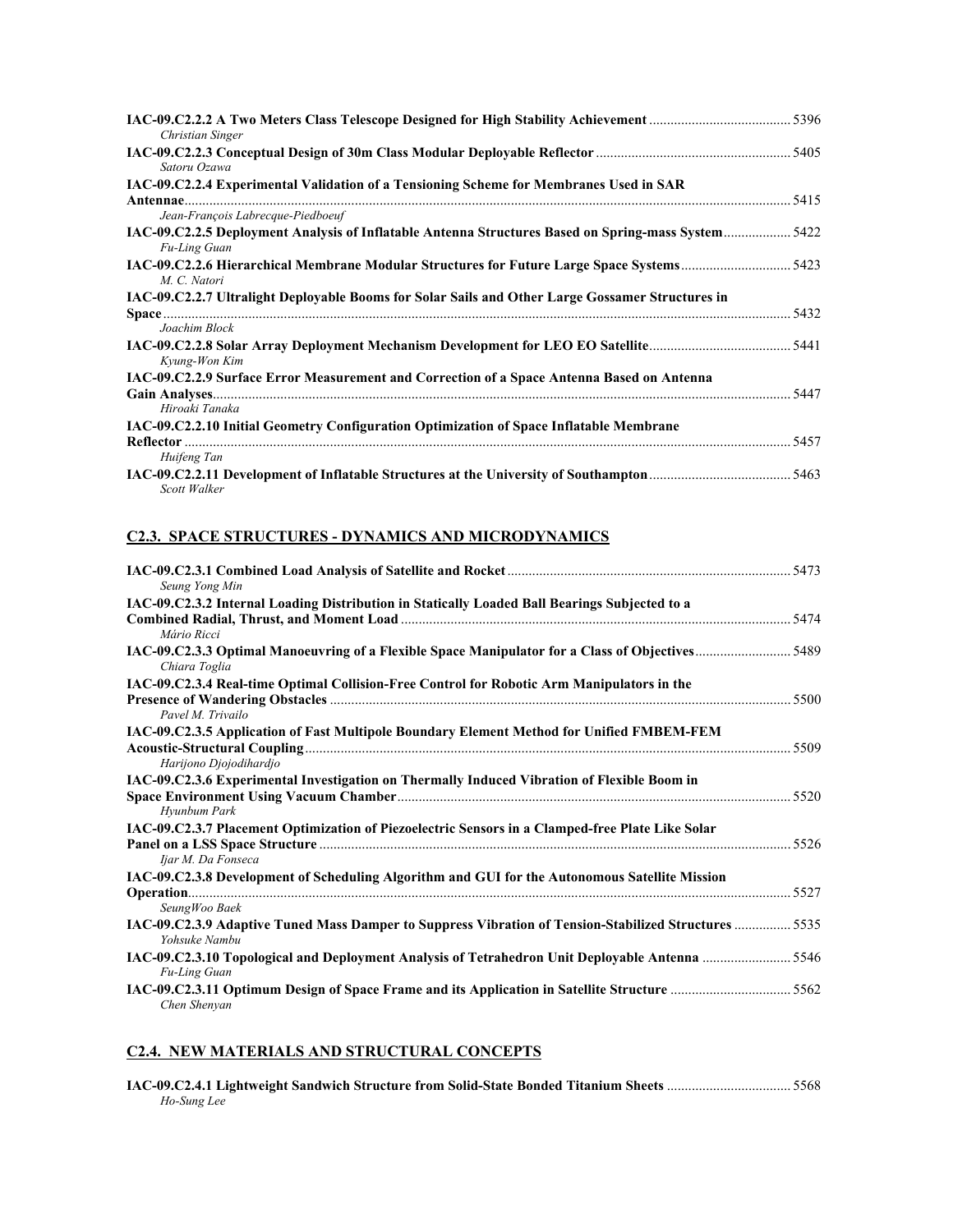| IAC-09.C2.4.2 Effect of Environmental Conditions on the Strength of Carbon/Epoxy Composite    | 5573 |
|-----------------------------------------------------------------------------------------------|------|
| Joongjin Kim                                                                                  |      |
| IAC-09.C2.4.3 Study on Pore Evolution of C/C Composites During Pitch Impregnation and         |      |
| Shufeng Wu                                                                                    |      |
| IAC-09.C2.4.4 Ultra High Temperatures Ceramics for Hot Structures: Lesson Learned And Future  |      |
| Luigi Scatteia                                                                                | 5579 |
|                                                                                               |      |
| Antonio Paolozzi                                                                              |      |
|                                                                                               |      |
| Li-gang Sun                                                                                   |      |
| Li Zhang                                                                                      |      |
| IAC-09.C2.4.8 Nanometer Wave-adsorbed Materials and Their Application in Electromagnetic      |      |
| Xueao Zhang                                                                                   | 5600 |
| IAC-09.C2.4.9 Creation of Energy-saving Technologies of Forming Articles Made of Polymeric    |      |
| Volodymyr Slyvyns'kyy                                                                         | 5601 |
| IAC-09.C2.4.10 Proposing Nodal Position Finite Element Method Applicable to Modeling of New   |      |
|                                                                                               | 5608 |
| Banafsheh Hashemi Pour                                                                        |      |
| IAC-09.C2.4.11 A Comparison of Fatigue Life Prediction Models for Impact Damaged Carbon Fibre |      |
|                                                                                               | 5614 |
| <b>Alastair Komus</b>                                                                         |      |

## **C2.5. SMART MATERIALS AND ADAPTIVE STRUCTURES**

| IAC-09.C2.5.1 Dynamic Snap-through Using Piezoelectric Fibers for Morphing Bi-stable Structures<br>Atsuhiko Senba | 5625 |
|-------------------------------------------------------------------------------------------------------------------|------|
| IAC-09.C2.5.2 Active Flutter Suppression Using Distributed Piezoelectric Actuators for Wings Under                |      |
| Junpeng Hui                                                                                                       | 5634 |
| <b>Bernard Lallemant</b>                                                                                          | 5641 |
| IAC-09.C2.5.4 Pyroshock and Vibration Attenuation Tests Using Compressed Mesh Washer Isolators<br>Se-Hyun Youn    | 5652 |
| Hiroshi Furuva                                                                                                    | 5660 |
| Weibin Peng                                                                                                       | 5661 |
| IAC-09.C2.5.7 Design and Preparation of a New Type of Advanced Thermochromic Smart Radiator                       |      |
|                                                                                                                   | 5668 |
| Yudong Feng                                                                                                       |      |
| IAC-09.C2.5.8 Development of Multi-functional Composite Structures with Embedded Electronics for                  | 5679 |
| Tae Seong Jang                                                                                                    |      |
| IAC-09.C2.5.9 Thermal Control of Multifunctional Power Structures Using Phase Change Materials<br>James Foster    | 5688 |
| IAC-09.C2.5.10 Developmental Challenges of a 1.2m Dia. Mechanically Active Spacecraft Antenna                     |      |
| <b>Bhawdeep Singh Munjal</b>                                                                                      |      |
| IAC-09.C2.5.11 Development of New Smart Materials for Later Beneficially Application in Closed                    |      |
|                                                                                                                   | 5695 |
| Matthias Dünne                                                                                                    |      |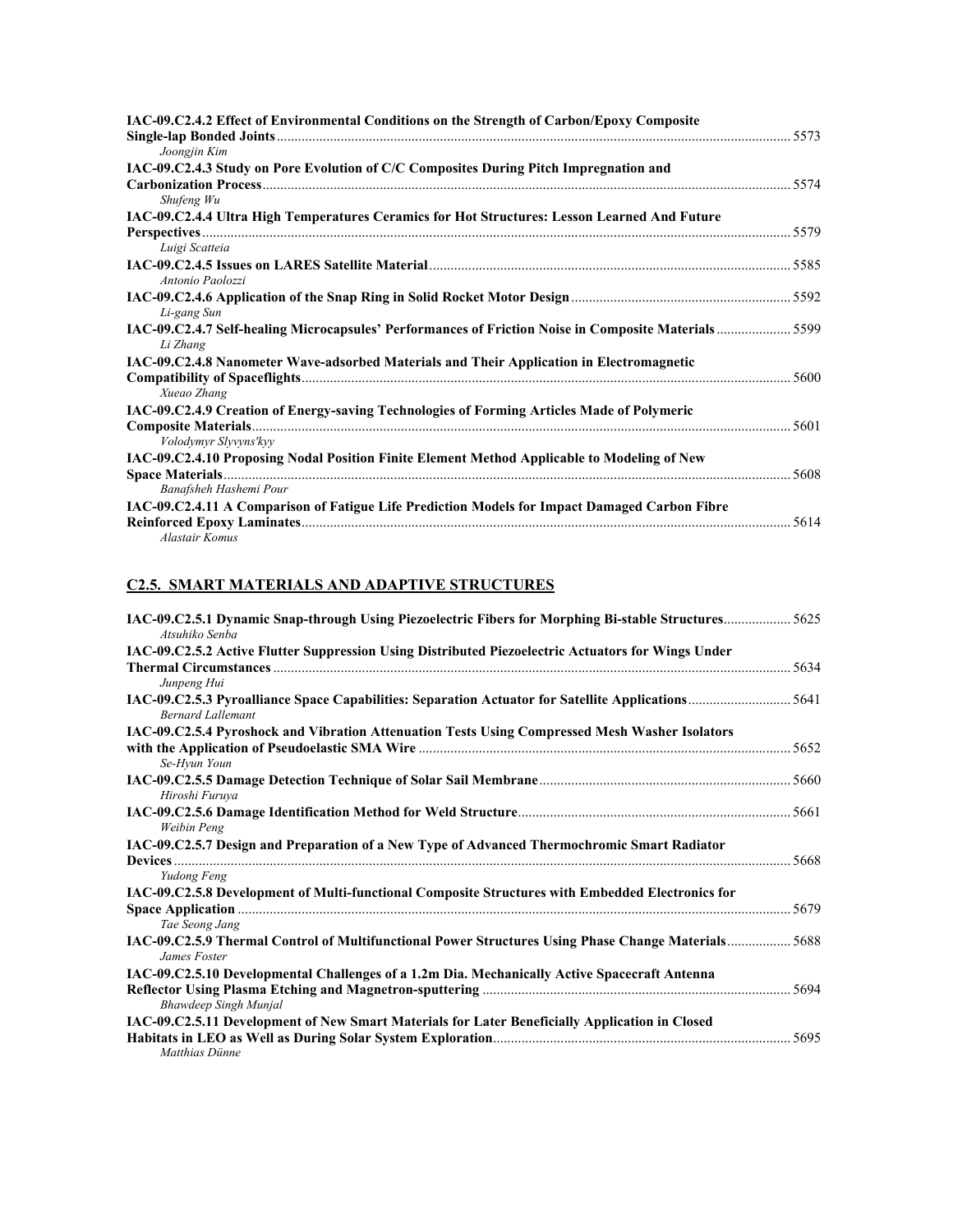### **C2.6. SPACE ENVIRONMENTAL EFFECTS AND SPACECRAFT PROTECTION**

| IAC-09.C2.6.1 Analysis and Simulation of Impact Loading on Elastic Beam Structure with Case                         | 5699 |
|---------------------------------------------------------------------------------------------------------------------|------|
| Harijono Djojodihardjo                                                                                              |      |
| IAC-09.C2.6.2 Influence of Ply Angle on the Fabrication Stresses of Composite Tubes Used in Space                   |      |
|                                                                                                                     |      |
| Geoffrey Milburn                                                                                                    |      |
| IAC-09.C2.6.3 Modeling and Simulation of Ablation in a Multi-layer TPS via an Interface Tracking                    |      |
|                                                                                                                     |      |
| Humberto Araujo Machado                                                                                             |      |
| IAC-09.C2.6.4 The SARG Methodology: Upgrading Solar Energetic Particle Event Time                                   |      |
| Piers Jiggens                                                                                                       |      |
|                                                                                                                     |      |
| Kazutaka Nishiyama                                                                                                  |      |
| IAC-09.C2.6.6 Development of Protecting High Voltage Solar Array Base Plate from Atomic Oxygen  5748<br>Jingvu Tong |      |
| Arifur Khan                                                                                                         |      |
| IAC-09.C2.6.8 The Sectional Optimization Design of High Speed Aircraft at Ablation Thermal                          |      |
|                                                                                                                     |      |
| Yin LianHua                                                                                                         |      |
| IAC-09.C2.6.9 Atomic Oxygen Facility Simulating LEO AO Environment for Material Exposure to                         |      |
| Noor Danish Ahrar Mundari                                                                                           |      |
| IAC-09.C2.6.10 Preliminary Study of Development of Space Debris Removal Method Using                                |      |
|                                                                                                                     |      |
| Yasunori Furukawa                                                                                                   |      |
| Yunlong Lin                                                                                                         |      |

## **C2.7. SPACE VEHICLES – MECHANICAL/THERMAL/FLUIDIC SYSTEMS**

| IAC-09.C2.7.1 AMS02 Tracker Thermal Control Cooling System Overview and Spin-off for Future                                                                                                                                                                                                                                       |      |
|-----------------------------------------------------------------------------------------------------------------------------------------------------------------------------------------------------------------------------------------------------------------------------------------------------------------------------------|------|
| Johannes van Es                                                                                                                                                                                                                                                                                                                   |      |
| IAC-09.C2.7.2 Technical Appearance Selection of Action Module on the Asteroid "Apophis" and                                                                                                                                                                                                                                       | 5789 |
| Stanislav Konyukhov                                                                                                                                                                                                                                                                                                               |      |
| IAC-09.C2.7.3 Interaction Mechanism Research between Thermal-Force Environment and Thermal                                                                                                                                                                                                                                        | 5794 |
| Bang Cheng Ai                                                                                                                                                                                                                                                                                                                     |      |
| IAC-09.C2.7.4 Base Flow Field, Pressure and Drag During Atmospheric Reentry of a Retrievable<br>Paulo Moraes Jr.                                                                                                                                                                                                                  | 5804 |
| IAC-09.C2.7.5 High-Porous Aerospace Materials: Identification and Prediction of Physical Properties<br>Aleksey V. Nenarokomov                                                                                                                                                                                                     | 5810 |
| IAC-09.C2.7.6 Long Lived Landers Without Radioactive Materials for Long Term Planetary                                                                                                                                                                                                                                            |      |
|                                                                                                                                                                                                                                                                                                                                   | 5822 |
| Riccardo Nadalini<br>Sam Hung, Kien Fan Cesar                                                                                                                                                                                                                                                                                     |      |
| Jose Sergio Almeida                                                                                                                                                                                                                                                                                                               | 5835 |
| IAC-09.C2.7.9 Thermal Design of Earth Observation Satellite (KOMPSAT-3 and 5) Using Ground<br>Test Data <u>communications</u> and the contract of the contract of the contract of the contract of the contract of the contract of the contract of the contract of the contract of the contract of the contract of the contract of | 5836 |
| <b>Bum-Seok Hyun</b>                                                                                                                                                                                                                                                                                                              |      |
| Xingang Yu                                                                                                                                                                                                                                                                                                                        |      |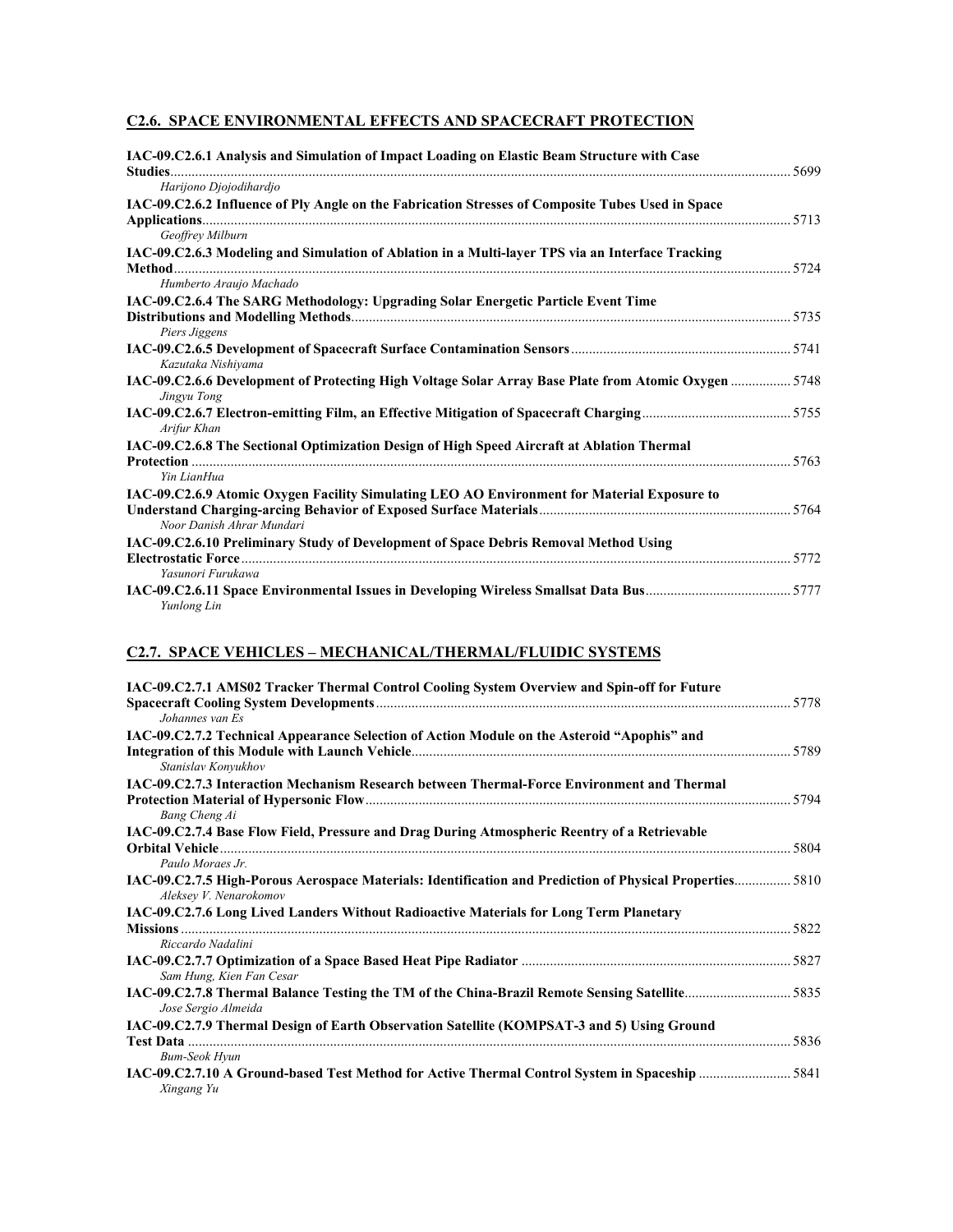| IAC-09.C2.7.11 Future Directions of Multi-use Reentry Thermal Protection Systems for Winged                                                                                                                                         |      |
|-------------------------------------------------------------------------------------------------------------------------------------------------------------------------------------------------------------------------------------|------|
| Vehicles <b>Example 2018</b> The contract of the contract of the contract of the contract of the contract of the contract of the contract of the contract of the contract of the contract of the contract of the contract of the co | 5847 |
| Slawomir Zdybski                                                                                                                                                                                                                    |      |
|                                                                                                                                                                                                                                     | 5848 |
| Shanti Swaroop Kandala                                                                                                                                                                                                              |      |

### **C2.8. SPECIALIZED TECHNOLOGIES, INCLUDING NANOTECHNOLOGY**

| Véronique Rochus                                                                                   |  |
|----------------------------------------------------------------------------------------------------|--|
|                                                                                                    |  |
| Shanti Swaroop Kandala                                                                             |  |
|                                                                                                    |  |
| Ramandeep Singh Kukreja                                                                            |  |
| Vasileios Drakonakis                                                                               |  |
| Leo Daniel                                                                                         |  |
| Riccardo Monti                                                                                     |  |
| Shao Zhengzheng                                                                                    |  |
| $IAC-09.C2.8.8$ Property of Nanometer $SiO2$ Epoxy Resin Carbon Fiber Composites Subjected to Heat |  |
|                                                                                                    |  |
| Ya-di Li                                                                                           |  |
| Vladimir Levchenko                                                                                 |  |
| Xian-zhou Yao                                                                                      |  |
| IAC-09.C2.8.12 Investigation of Electron Beam Heating Characteristics in Air at Atmospheric        |  |
|                                                                                                    |  |
| Yongfeng Deng                                                                                      |  |

## **C2.I. INTERACTIVE SESSION ON MATERIALS AND STRUCTURES**

| Jun Liang Tian                                                                                    |      |
|---------------------------------------------------------------------------------------------------|------|
| Florin Tache                                                                                      |      |
| IAC-09.C2.I.3 Study on Microstructures and Properties and Near-Net-Shape Process of Powder        |      |
|                                                                                                   |      |
| Wang Liang                                                                                        |      |
| IAC-09.C2.I.4 Thermal Deformation Compensation Investigations on a Typical 1.2m Diameter          |      |
|                                                                                                   |      |
| <b>Bhawdeep Singh Munjal</b>                                                                      |      |
|                                                                                                   |      |
| Antonio Paolozzi                                                                                  |      |
| IAC-09.C2.I.6 Qualification of an Infrared Array Using Tubular Heaters for Heat Flux Simulation   |      |
|                                                                                                   | 5931 |
| Denio Lemos Panissi                                                                               |      |
|                                                                                                   |      |
| Algacyr Morgenstern Jr.                                                                           |      |
|                                                                                                   |      |
| Michele Ferraiuolo                                                                                |      |
| IAC-09.C2.I.9 Study of High-property Resin Matrix for Carbon Fiber Composite Applied to Satellite |      |
|                                                                                                   |      |
| Ying-jie Oin                                                                                      |      |
|                                                                                                   | 5942 |
| Zhi-chao Han                                                                                      |      |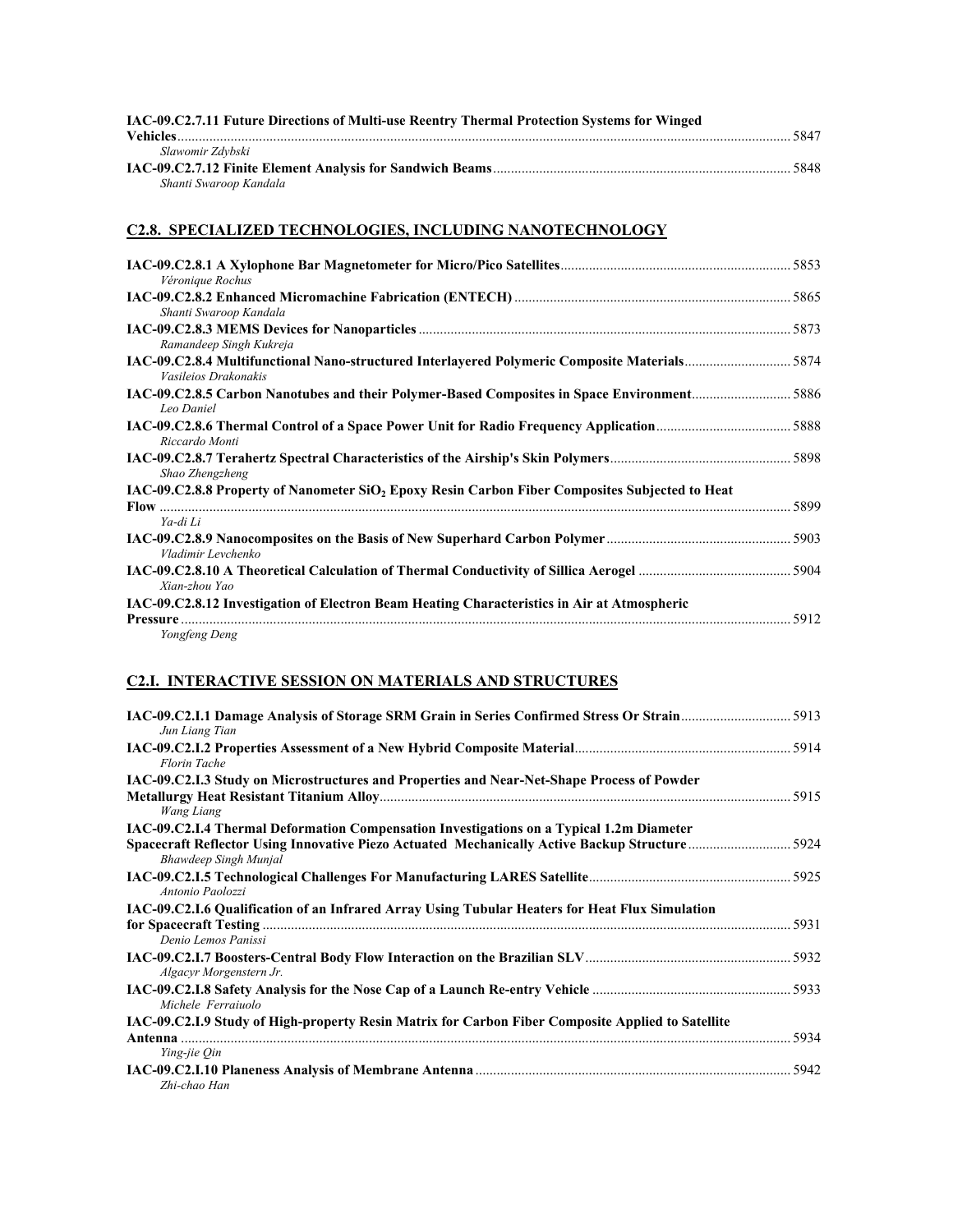| Dinghua Feng                                                                                                      |       |
|-------------------------------------------------------------------------------------------------------------------|-------|
| IAC-09.C2.I.12 An Improved CFD/CSD Coupled System Design and Application for Aeroelasticity  5954<br>Xiao-min An  |       |
| Zhou Liu                                                                                                          |       |
| Jian-xia Liu                                                                                                      |       |
| IAC-09.C2.I.15 Design of Passive Tuned Vibration Absorber for Linear Cryogenic Cooler Vibration<br>Young-Keun Kim | 5963  |
| Gong Anlong                                                                                                       |       |
| Zhou Chunchen                                                                                                     | .5969 |

#### **C3. SPACE POWER SYMPOSIUM**

### **C3.1. JOINT SESSION WITH IAA COMMISSION 3 (SPACE TECHNOLOGY & SYSTEM DEVELOPMENT) ON "SOLAR ENERGY FROM SPACE"**

| John C. Mankins                                                                                   |  |
|---------------------------------------------------------------------------------------------------|--|
| IAC-09.C3.1.2 Preliminary Integration Results from the IAA Study Group on Solar Energy from       |  |
| John C. Mankins                                                                                   |  |
| Nobuyuki Kaya                                                                                     |  |
| Susumu Sasaki                                                                                     |  |
| IAC-09.C3.1.5 Consideration of Next Logical Step for Wireless Power Transmission of SSPS Based on |  |
| Shoichiro Mihara                                                                                  |  |
| Chris Welch                                                                                       |  |
| Xiaove Tan                                                                                        |  |
| Alex Ignatiev                                                                                     |  |

#### **Volume 8**

### **C3.2. SPACE POWER TECHNOLOGIES AND TECHNIQUES**

| IAC-09.C3.2.1 State of the Art Photovoltaic Assemblies Reliability Issues: Characterization and    |  |
|----------------------------------------------------------------------------------------------------|--|
|                                                                                                    |  |
| Emanuele Ferrando                                                                                  |  |
|                                                                                                    |  |
| Elisenda Bou                                                                                       |  |
|                                                                                                    |  |
| Kazuo Hasegawa                                                                                     |  |
| IAC-09. C3.2.4 Analysis on the Potential Application in Future Spaceflight of a Contact-less Power |  |
|                                                                                                    |  |
| Dong Jiping                                                                                        |  |
|                                                                                                    |  |
| Sungsoo Jang                                                                                       |  |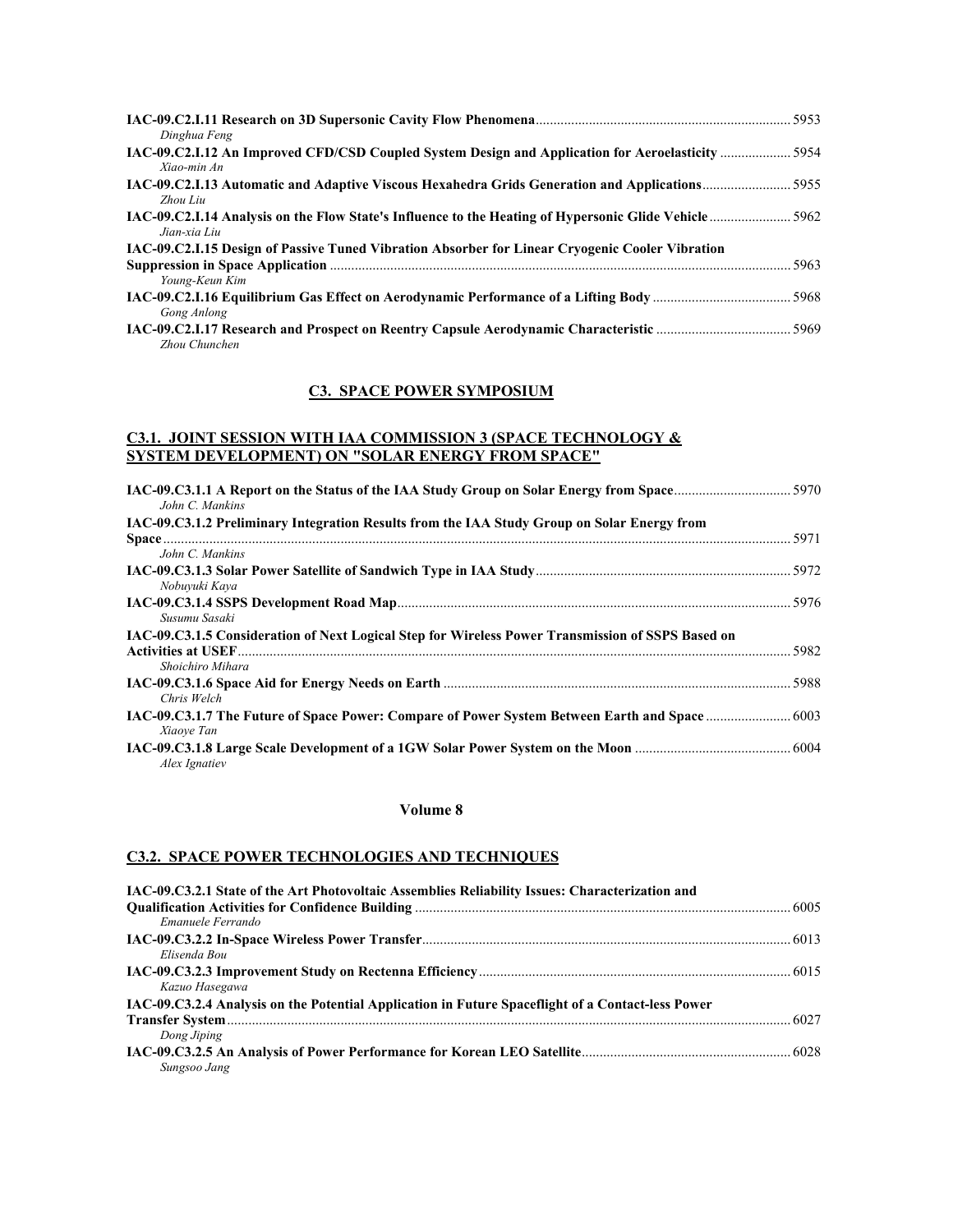| IAC-09. C3.2.6 A Simulation Tool for Space Power System: The Integration of Intelligent Control    |  |
|----------------------------------------------------------------------------------------------------|--|
|                                                                                                    |  |
| Xiao-bin Deng                                                                                      |  |
| IAC-09.C3.2.7 The Analysis of Power Management and Performance for the Korean SAR Satellite        |  |
|                                                                                                    |  |
| Young-Jin Won                                                                                      |  |
| 140.09.03.2.8 A Redundant Power Bus for Distributed Power Management for a Modular Satellite  6056 |  |
| Leonardo M. Revneri                                                                                |  |
| IAC-09.C3.2.9 Experimental Study on Fuel Cells and Water Electrolyzers for the Water-Energy-       |  |
|                                                                                                    |  |
| Takanobu Shimada                                                                                   |  |
|                                                                                                    |  |
| Taegvu Kim                                                                                         |  |
|                                                                                                    |  |
| Andre Weiss                                                                                        |  |

## **C3.3. ARCHITECTURES, CONCEPTS AND SYSTEMS FOR SPACE POWER**

| Tatsuhito Fujita                                                                           |  |
|--------------------------------------------------------------------------------------------|--|
| Kenichi Anma                                                                               |  |
| Harijono Djojodihardjo                                                                     |  |
| Henry W. Brandhorst                                                                        |  |
| A. C. Charania                                                                             |  |
| IAC-09.C3.3.6 A Real Option Analysis of the Financial Viability of Space Based Solar Power |  |
| Roger X. Lenard                                                                            |  |
| Keunsu Ma                                                                                  |  |
| Gaia Fusco                                                                                 |  |
| Na-voung Lee                                                                               |  |

## **C3.4. SPACE POWER EXPERIMENTS APPLICATIONS AND BENEFITS**

| IAC-09.C3.4.1 ISS Experiment Direct Space-to-Ground Laser Power and Data Link as an Early End-       |  |
|------------------------------------------------------------------------------------------------------|--|
|                                                                                                      |  |
| <b>Frank Steinsiek</b>                                                                               |  |
| IAC-09.C3.4.2 Experiment for Space Based Solar Power (SBSP) Using JEM of International Space         |  |
|                                                                                                      |  |
| Satoru Togashi                                                                                       |  |
|                                                                                                      |  |
| Nobuvuki Kava                                                                                        |  |
| IAC-09. C3.4.4 Making the First Steps Towards Solar Power from Space – Microgravity Experiments      |  |
|                                                                                                      |  |
| Leopold Summerer                                                                                     |  |
| 141 IAC-09.C3.4.5 Sustainability On-Orbit: Space Solar Power and Cloud Computing Constellation  6141 |  |
| Sean Mobilia                                                                                         |  |
| IAC-09.C3.4.6 Technology Demonstration and Elemental Technology Development of Laser Based           |  |
|                                                                                                      |  |
| Hiroaki Suzuki                                                                                       |  |
|                                                                                                      |  |
| Paolo Rosazza Prin                                                                                   |  |
| <b>Gabor Kocsis</b>                                                                                  |  |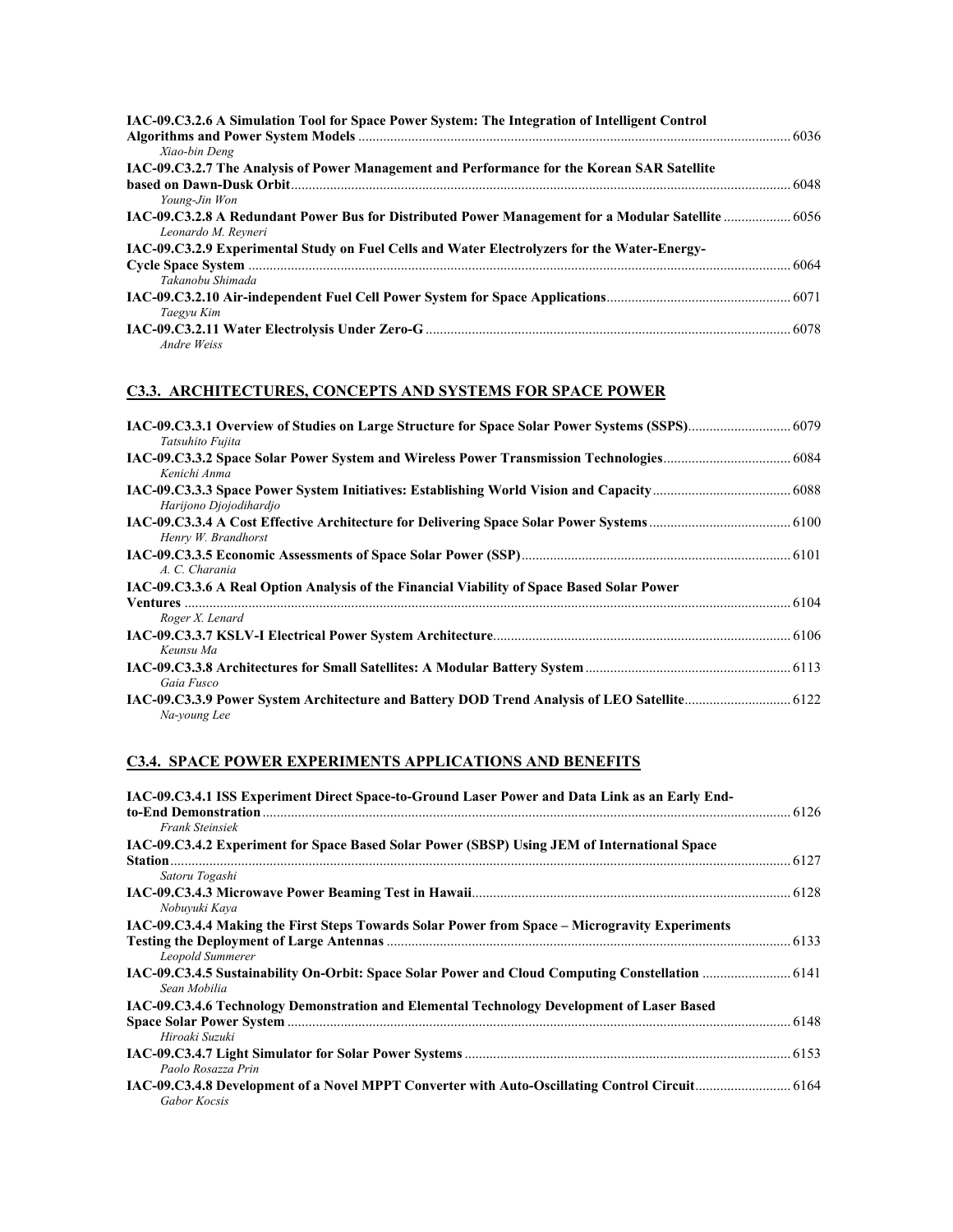## **C4. SPACE PROPULSION SYMPOSIUM**

### **C4.1. PROPULSION SYSTEMS I**

| Yoann Mery                                                                                                             |  |
|------------------------------------------------------------------------------------------------------------------------|--|
| IAC-09.C4.1.2 Implementation of Experimentally Derived Models in a Fast Engineering Tool for<br>Arnold van Foreest     |  |
| 14C-09.C4.1.3 Fuel-Rich Gas Generator Development for a LOx/kerosene Space Rocket Engine 6172<br>Seonghyeon Seo        |  |
| Zhang Feng                                                                                                             |  |
| Venkata Sandeep Katrevula                                                                                              |  |
| Davide Nicolini                                                                                                        |  |
| IAC-09.C4.1.7 Investigation of Characteristics of the Vega LV Fourth Stage Main Engine Assembly:                       |  |
| Vladimir Shnyakin                                                                                                      |  |
| Soon-Young Park                                                                                                        |  |
| Haikuo Shen                                                                                                            |  |
| IAC-09.C4.1.10 Determination Method of Optimum Main Design Parameters of LOx-LH2 Expander-<br>Igor Nikolaevich Borovik |  |
| Philippe Caisso                                                                                                        |  |

## **C4.2. PROPULSION SYSTEMS II**

| Daning Hu                                                                                                            |  |
|----------------------------------------------------------------------------------------------------------------------|--|
| IAC-09.C4.2.2 Two Minutes Inside the Ariane 5's SRMs: Effects of Different Sources of Pressure<br>Séverine Ballereau |  |
| IAC-09.C4.2.3 Controllable Solid Rocket Motor Throttleability and Accurate Continuous Thrust                         |  |
| Giuseppe Lombardo<br>Youjun Jia                                                                                      |  |
| Hyeonseok Koh                                                                                                        |  |
| Konstantin Prisniakov                                                                                                |  |
| Teodor-Viorel Chelaru                                                                                                |  |
| Tsuneyoshi Matsuoka<br>IAC-09.C4.2.9 Computation and Experiment of Fuel Regression Rate in GOX-HTPB Hybrid Rocket    |  |
| Hui Tian                                                                                                             |  |
| IAC-09.C4.2.10 An Experimental Study on Rocket Propulsion by Reaction of Mg-based Propellant<br>Li-ya Huang          |  |
|                                                                                                                      |  |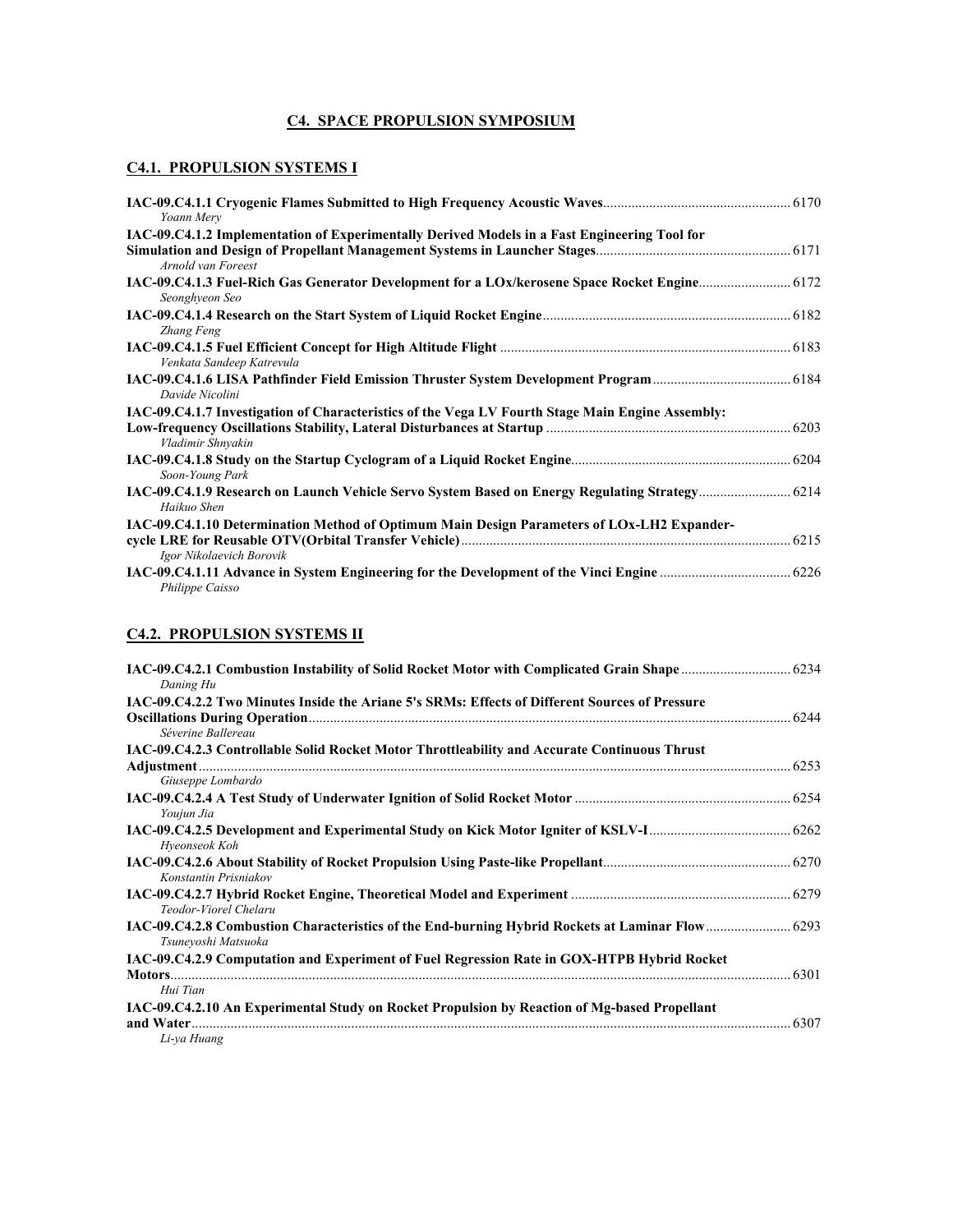## **C4.3. PROPULSION TECHNOLOGY**

| IAC-09.C4.3.1 Investigation on Distribution of Mass Flux and Mixture Ratio of Impinging of Two                       |      |
|----------------------------------------------------------------------------------------------------------------------|------|
| Mingming Yao                                                                                                         |      |
| Guo Canlin                                                                                                           |      |
| IAC-09.C4.3.3 A Separate-phase VOF Method and its Application in LRE Injector Internal Flowfield                     |      |
| Yonghua Tan                                                                                                          |      |
| Alexander Alexandrovich Kozlov                                                                                       |      |
| Li Bin                                                                                                               |      |
| IAC-09.C4.3.6 Numerical Analysis and Experimental Validation of a Tile-shaped Aerospike Nozzle<br>Yibai Wang         |      |
| IAC-09.C4.3.7 Control of Liquid Rocket Engine Combustion Instability by Means of Propellant                          | 6348 |
| Vladimir Bazarov                                                                                                     |      |
| Dimitri Telitschkin                                                                                                  |      |
| Yiyong Huang                                                                                                         |      |
| 14C-09.C4.3.10 Design, Construction and Evaluation of Propellant Supplying Equipment for KSLV-1  6362<br>Su-nil Kang |      |
| Heather Henry                                                                                                        | 6368 |

## **C4.4. ELECTRIC PROPULSION**

| Wonho Choe                                                                                                                     |  |
|--------------------------------------------------------------------------------------------------------------------------------|--|
| Ling Wei Zhong                                                                                                                 |  |
| IAC-09.C4.4.3 Modern State and Problems af the Russian Electric Propulsion Development for the                                 |  |
|                                                                                                                                |  |
| Vladimir Kim                                                                                                                   |  |
| Tony Schönherr                                                                                                                 |  |
| 140.09. C4.4.5 A Solar Electric Propulsion Tug with Stretched Lens Array for Lunar Cargo Delivery  6386<br>Henry W. Brandhorst |  |
| Hee-Keun Cho                                                                                                                   |  |
| Krishna Mohan Shanbhogue                                                                                                       |  |
| 1400 LAC-09.C4.4.8 In-situ: A Novel Way to Propel Electric Propulsion Systems Through the Solar System  6400<br>Davina Di Cara |  |
| Peter Rathsman                                                                                                                 |  |
| Francesco Guarducci                                                                                                            |  |
| Michele Coletti                                                                                                                |  |

## **C4.5. HYPERSONIC AND COMBINED CYCLE PROPULSION**

| Tetsuva Sato |  |
|--------------|--|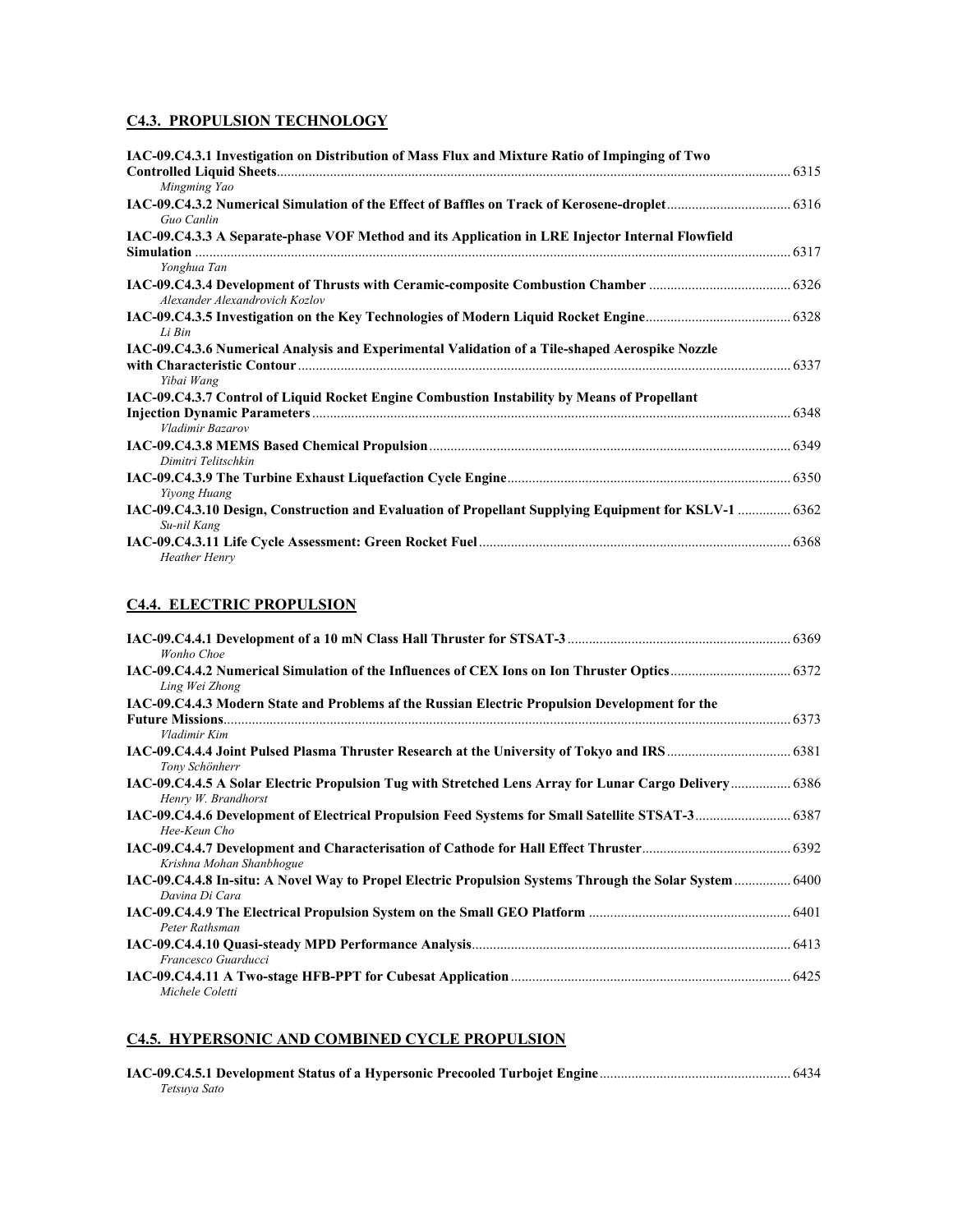| Akiko Hasegawa                                                                                                    |  |
|-------------------------------------------------------------------------------------------------------------------|--|
| Hong-Gye Sung                                                                                                     |  |
| Yake Wu                                                                                                           |  |
| IAC-09.C4.5.5 Experimental and Numerical Analysis on Flameholding Mechanisms in a Supersonic<br>Mingbo Sun        |  |
| IAC-09.C4.5.6 Problems of Ramjet Use on the Hypersonic Segment of Prospective Space Vehicle<br>Valeriy Tymoshenko |  |
| Yufei Li                                                                                                          |  |
| Xiaomei Zheng                                                                                                     |  |
| IAC-09.C4.5.9 Multidisciplinary Design & Optimization Models and Software Tool for Hypersonic<br>Chun-Lin Gong    |  |

## **C4.6. ADVANCED PROPULSION : NON CHEMICAL, NON ELECTRIC**

| IAC-09.C4.6.1 Non-chemical, Non-nuclear Advanced Propulsion for Space Applications: Panorama                      |  |
|-------------------------------------------------------------------------------------------------------------------|--|
| Nicolas Berend                                                                                                    |  |
| IAC-09.C4.6.2 Thrust Dependency of the Microwave Rocket on Microwave Power Density and                            |  |
|                                                                                                                   |  |
| Toshikazu Yamaguchi                                                                                               |  |
| 14C-09.C4.6.3 Heating Structure and its Sustaining Condition of Laser Supported Detonation Wave  6515<br>Bin Wang |  |
| IAC-09.C4.6.4 Propellant-less Formation Flight Applications Using Electromagnetic Satellite                       |  |
|                                                                                                                   |  |
| Daniel Kwon                                                                                                       |  |
| Gregory L. Matloff                                                                                                |  |
| Roman Ya. Kezerashvili                                                                                            |  |
| IAC-09.C4.6.7 Recent Achievements in the Development of the MOA Thruster, a High Performance                      |  |
| Norbert Frischauf                                                                                                 |  |
| IAC-09.C4.6.8 Improvement of Thrust and Specific Impulse by Convective Heat Transfer in Laval                     |  |
|                                                                                                                   |  |
| Yuuki Iwaki                                                                                                       |  |
| IAC-09.C4.6.9 Development of Experimental Study to the Magnetohydrodynamics (MHD)                                 |  |
|                                                                                                                   |  |
| Kangping Zhang                                                                                                    |  |

## **C4.7.-C3.5. JOINT SESSION ON NUCLEAR PROPULSION AND POWER**

| Andrea Lorenzoni                                                                             |  |
|----------------------------------------------------------------------------------------------|--|
| IAC-09.C4.7.-C3.5.2 Analysis of a Manned Mars Mission with Nuclear Electric Propulsion (NEP) |  |
|                                                                                              |  |
| Federica Ferraro                                                                             |  |
|                                                                                              |  |
| Roger X. Lenard                                                                              |  |
| George Schmidt                                                                               |  |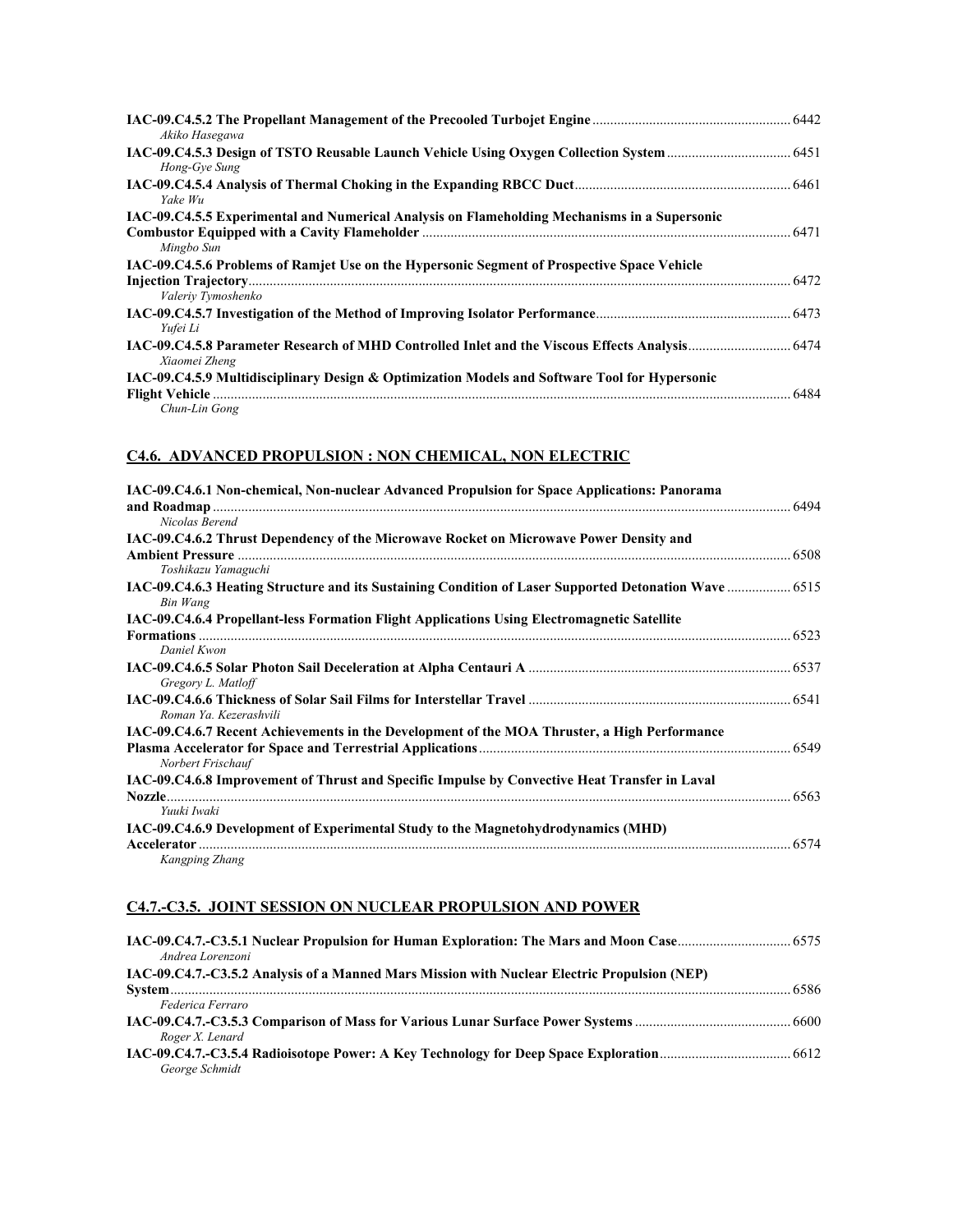| IAC-09.C4.7.-C3.5.5 Technology-Based Design and Scaling Laws for RTGs for Space Exploration in |      |
|------------------------------------------------------------------------------------------------|------|
|                                                                                                | 6634 |
| Leopold Summerer                                                                               |      |
| IAC-09.C4.7.-C3.5.6 Legal and Policy Issues Arising from the Use of Nuclear and Radioisotopic  |      |
|                                                                                                |      |
| Ricky J. Lee                                                                                   |      |

## **C4.8. INTERACTIVE SESSION ON SPACE PROPULSION**

| Pan Sha                                                                                                                         |  |
|---------------------------------------------------------------------------------------------------------------------------------|--|
| Man Zhang                                                                                                                       |  |
| IAC-09.C4.8.3 Effect of Secondary Fuel Injection on Combustion Instability in a Model Ramjet<br><b>Byung Hoon Park</b>          |  |
| IAC-09.C4.8.4 Investigation of Mechanical Chocking Aided Ignition and Flame Stability in RBCC                                   |  |
|                                                                                                                                 |  |
| Xiaowei Liu<br>Martin Tajmar                                                                                                    |  |
| Yongjun Choi                                                                                                                    |  |
| <b>Bernd Dachwald</b>                                                                                                           |  |
| Garri A. Popov                                                                                                                  |  |
| IAC-09.C4.8.9 Experimental Study on Self-pulsation of a Gas/Liquid Swirl Coaxial Injector in High                               |  |
| <b>Pressure Environment</b> 6708<br>Ji-Hyuk Im                                                                                  |  |
| Sheng-yong Zhang                                                                                                                |  |
| Tatsuva Komaru                                                                                                                  |  |
| Taehoon Kwon                                                                                                                    |  |
| IAC-09.C4.8.13 Development of Ignition Systems for 200 N and 500 N Thrusts With Ecologically-<br>Alexander Alexandrovich Kozlov |  |
| Francisco das Chagas Carvalho                                                                                                   |  |
| <b>Baojiang Nan</b>                                                                                                             |  |
| <b>Baolin Sha</b>                                                                                                               |  |
| IAC-09.C4.8.17 Investigation on Green Propellant Engine Using Hydrogen Peroxide and Different                                   |  |
| Oingguo Lin                                                                                                                     |  |

## **C4.P. DISPLAYS ON SPACE PROPULSION**

| Dae-Jin Kim                                                                                  |  |
|----------------------------------------------------------------------------------------------|--|
|                                                                                              |  |
| Moongeun Hong                                                                                |  |
|                                                                                              |  |
| Hovoul Park                                                                                  |  |
| IAC-09.C4.P.4 A Pathfinder Approach for Developing Regeneratively Cooled Thrust Chamber of a |  |
|                                                                                              |  |
| Hwan-Seok Choi                                                                               |  |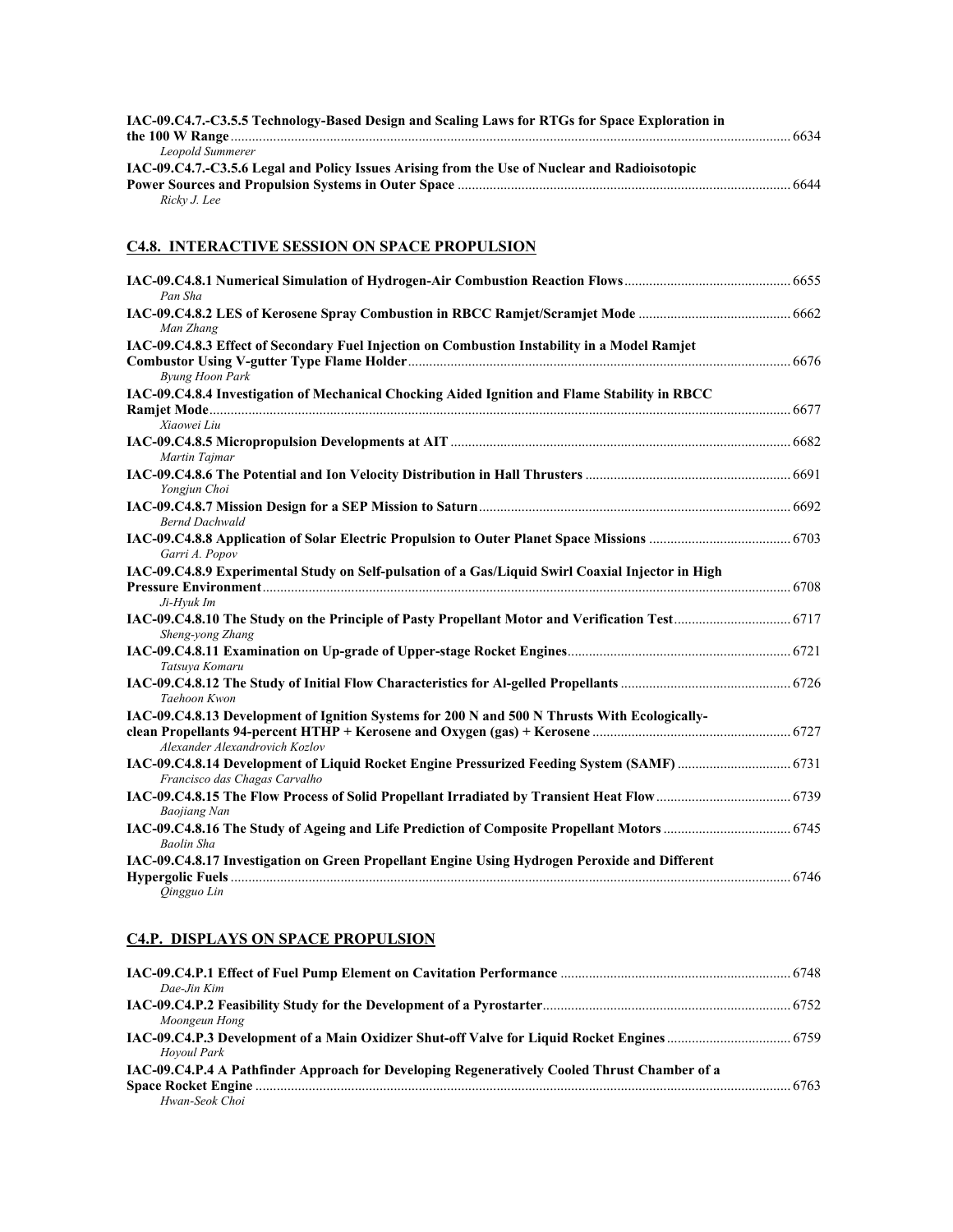| 14C-09.C4.P.5 Design and Characteristics of Mixture Ratio Stabilizer for Liquid Rocket Engine  6764<br>Taekvu Jung                        |             |
|-------------------------------------------------------------------------------------------------------------------------------------------|-------------|
| IAC-09.C4.P.6 Numerical Simulation of Reacting Flow and Fuel Regression Rate in N <sub>2</sub> O/HTPB                                     | 6773        |
| Fanli Shan<br>IAC-09.C4.P.7 Two-Phase Numerical Studies of Solid Rocket Motor Nozzles Using Fluidic Injection                             | 6785        |
| Yibai Wang                                                                                                                                |             |
| Changjin Lee                                                                                                                              |             |
| IAC-09.C4.P.9 Experimental Investigation on Pressure Oscillation Induced by Flow Instability in                                           | 6787        |
| Xiaolong Chen<br>IAC-09.C4.P.10 Investigation on the Effect of Injector Flow Non-Uniformity on the Performance of a                       | 6793        |
| P. Arunkumar<br>IAC-09.C4.P.11 Combustion Flowfield Characteristics in Single-element GH2/GO2 Injector                                    | 6797        |
| Xiaowei Wang<br>14C-09.C4.P.12 Future Upper Stage Propulsions for Various Launch Vehicle Architectures in China  6798<br>Li Ping          |             |
| IAC-09.C4.P.13 Non-Toxic Propulsion Needs for Europe's Future ATV Flights and Exploration                                                 | 6799        |
| Hartwig Ellerbrock<br>IAC-09.C4.P.14 Europe's Status and Outlook of Descent- and Ascent Propulsion Technologies For<br>Hartwig Ellerbrock | $\dots6800$ |
| Angelo Grubisic                                                                                                                           |             |
| Jongho Seon                                                                                                                               |             |
| Tony Schönherr                                                                                                                            |             |
| Ling-Yun Hou                                                                                                                              |             |
| Yang Le                                                                                                                                   |             |

## **D1. SPACE SYSTEMS SYMPOSIUM**

## **D1.1. INNOVATIVE AND VISIONARY SPACE SYSTEMS CONCEPTS**

| IAC-09.D1.1.1 Interplanetary Ballistic Missile (IPBM) System Architecture Design for Near-Earth |  |
|-------------------------------------------------------------------------------------------------|--|
|                                                                                                 |  |
| Sam Wagner                                                                                      |  |
|                                                                                                 |  |
| Patrick Wurm                                                                                    |  |
| IAC-09.D1.1.3 IKAROS - Ready for Lift-Off as the World's First Solar Sail Demonstration in      |  |
|                                                                                                 |  |
| Junichiro Kawaguchi                                                                             |  |
|                                                                                                 |  |
| Jian Guo                                                                                        |  |
|                                                                                                 |  |
| Rahul Suresh                                                                                    |  |

#### **Volume 9**

| Chris Verhoeven |  |
|-----------------|--|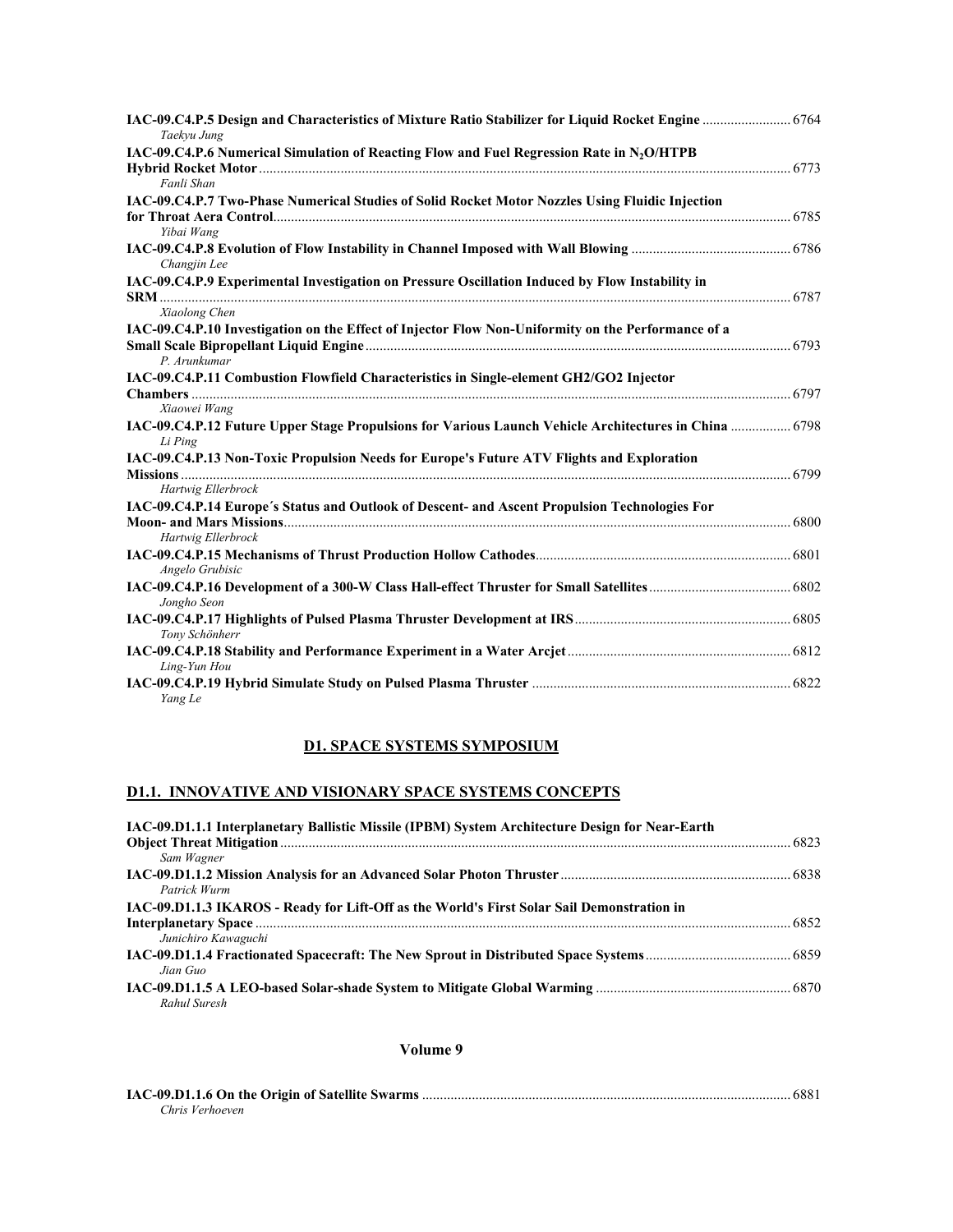| Xiaogian Chen                                                                                   |  |
|-------------------------------------------------------------------------------------------------|--|
|                                                                                                 |  |
| Antoine Bayandi                                                                                 |  |
| Maria de Juan Ovelar                                                                            |  |
| IAC-09.D1.1.10 ARMADA: Autorotation, Feasible Alternative to Traditional Martian Entry, Descent |  |
|                                                                                                 |  |
| <b>Thomas Vincent Peters</b>                                                                    |  |
| Fabio Santoni                                                                                   |  |

## **D1.2. ENABLING TECHNOLOGIES FOR SPACE SYSTEMS**

| IAC-09.D1.2.1 Spacecraft Architectures for Real-Time Compression, Handling and Transmission of                        |      |
|-----------------------------------------------------------------------------------------------------------------------|------|
|                                                                                                                       |      |
| Markus Pietras                                                                                                        |      |
| IAC-09.D1.2.2 From Large to Small Earth Observation Satellites: Wide Range of Applications for                        |      |
|                                                                                                                       |      |
| Mario Cossu                                                                                                           |      |
| IAC-09.D1.2.3 Innovative Reed-Solomon Coding-Decoding Component For Flash Memory Based                                |      |
|                                                                                                                       |      |
| Alan Mick                                                                                                             |      |
| IAC-09.D1.2.4 New Concepts of TT&C and Payload Telemetry Communication Subsystems for Small                           |      |
|                                                                                                                       | 6939 |
| Eric Peragin                                                                                                          |      |
| Juergen Kempf                                                                                                         |      |
| IAC-09.D1.2.6 Design, Construction and Validation of an Autonomous, Intelligent, Robotic Arm for                      |      |
|                                                                                                                       |      |
| <b>Benoit Larouche</b>                                                                                                |      |
|                                                                                                                       |      |
| Tal Inbar                                                                                                             |      |
| 14C-09.D1.2.8 Integrated Sensor Interface and Actuation Control for Lunar Surface Exploration  6961<br>Obadiah Kegege |      |
| IAC-09.D1.2.9 Overview of a Compact Optical SAR Processor Prototype for Space-based                                   |      |
|                                                                                                                       |      |
| Alain Bergeron                                                                                                        |      |
|                                                                                                                       |      |
| Spandonidis Christos                                                                                                  |      |
| IAC-09.D1.2.11 Using Particle Swarm Optimization Algorithm for Formation Flying Space Sensor                          |      |
| Networks                                                                                                              | 6965 |
| Xiaofeng Wu                                                                                                           |      |

## **D1.3. SYSTEM ENGINEERING TOOLS, PROCESSES & TRAINING (I)**

| Tibor S. Balint                                                                                  |  |
|--------------------------------------------------------------------------------------------------|--|
| IAC-09.D1.3.2 A Method for Assessing Cost and Value for Stakeholders Along Space Products Life   |  |
| Tertuliano Pinto                                                                                 |  |
| Guogiang Shi                                                                                     |  |
| Meizhi Yan                                                                                       |  |
| IAC-09.D1.3.5 System Engineering Processes to Assure Reliability and Safety of KSLV-I Launch and |  |
| Myoung Ho Shin                                                                                   |  |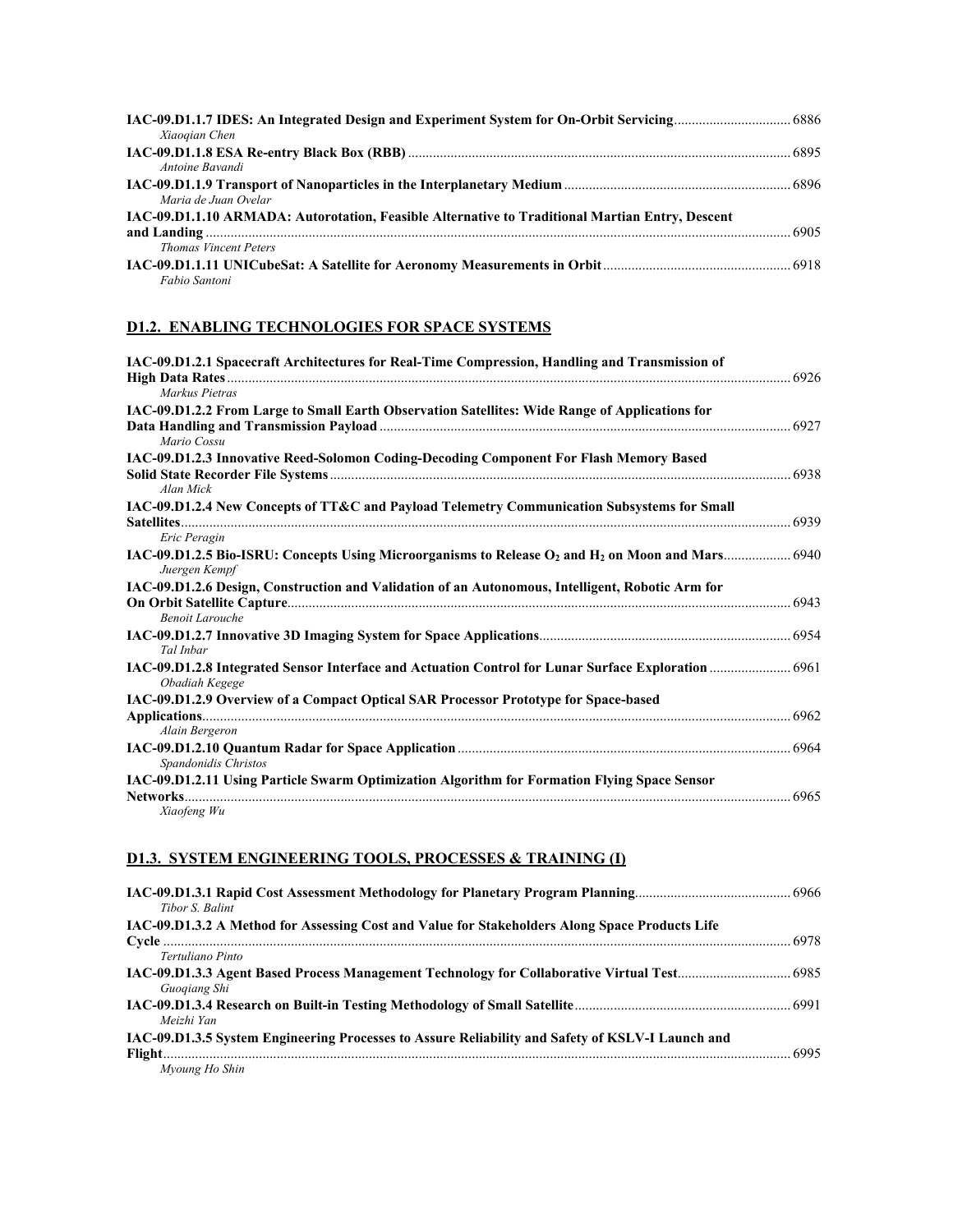| IAC-09.D1.3.6 Statistical Reliability Analysis of Satellites by Mass Category: Does Spacecraft Size | 7004 |
|-----------------------------------------------------------------------------------------------------|------|
| <b>Gregory Dubos</b>                                                                                |      |
| IAC-09.D1.3.7 The Design of Ground Verification Equipment for KOMPSAT-3 Payload Data                |      |
|                                                                                                     |      |
| Sang-Taek Lee                                                                                       |      |
| IAC-09.D1.3.8 Actual Systems Research Problems as Seen from the Russian Space Program               |      |
|                                                                                                     | 7023 |
| Anatoly Malchenko                                                                                   |      |
|                                                                                                     |      |
| Isacco Pretto                                                                                       |      |

## **D1.4. SPACE SYSTEMS ARCHITECTURES**

| IAC-09.D1.4.1 Stakeholder Value Analysis of Architecture Alternatives for Sustainable Space                                     |  |
|---------------------------------------------------------------------------------------------------------------------------------|--|
|                                                                                                                                 |  |
| Márcio Branco                                                                                                                   |  |
| Gregor Hanuschak                                                                                                                |  |
|                                                                                                                                 |  |
| Oi Lin                                                                                                                          |  |
| Marco Sabatini                                                                                                                  |  |
| <b>Stuart Grev</b>                                                                                                              |  |
| Seung-Eun Yang                                                                                                                  |  |
| IAC-09.D1.4.7 Model Organization: An Effective Technique in Model Driven Development of                                         |  |
| Santanu Sarma                                                                                                                   |  |
|                                                                                                                                 |  |
| Yun-Goo Huh                                                                                                                     |  |
| Matthew Johnson                                                                                                                 |  |
| 107 IAC-09.D1.4.10 From Cradle to Grave – Test, Verification and Mission Control in a Lightsat Project  7107<br>Christian Svärd |  |

### **D1.5. LESSONS LEARNED IN SPACE SYSTEMS**

| E. Joe Tomei                                                                                              |  |
|-----------------------------------------------------------------------------------------------------------|--|
| Meidad Pariente                                                                                           |  |
| IAC-09.D1.5.3 On-Orbit Environment Observation Around Satellite Using Monitor Cameras on                  |  |
| Toshiyuki Nakamura                                                                                        |  |
| IAC-09.D1.5.4 Configuration Management in Nanosatellites Projects: Evaluation of Delfi-C <sup>3</sup> and |  |
| Mattias Genbrugge                                                                                         |  |
| IAC-09.D1.5.5 Tracking Cost and Schedule Growth of Unmanned Spacecraft: Lessons Learned from              |  |
| <b>Gregory Dubos</b>                                                                                      |  |
| Munir Kundawala                                                                                           |  |
| IAC-09.D1.5.7 Satellite Architecting Phase and Assembly, Integration and Test Activities                  |  |
| Adalberto Coelho da Silva Jr.                                                                             |  |
| Prasada Kumari                                                                                            |  |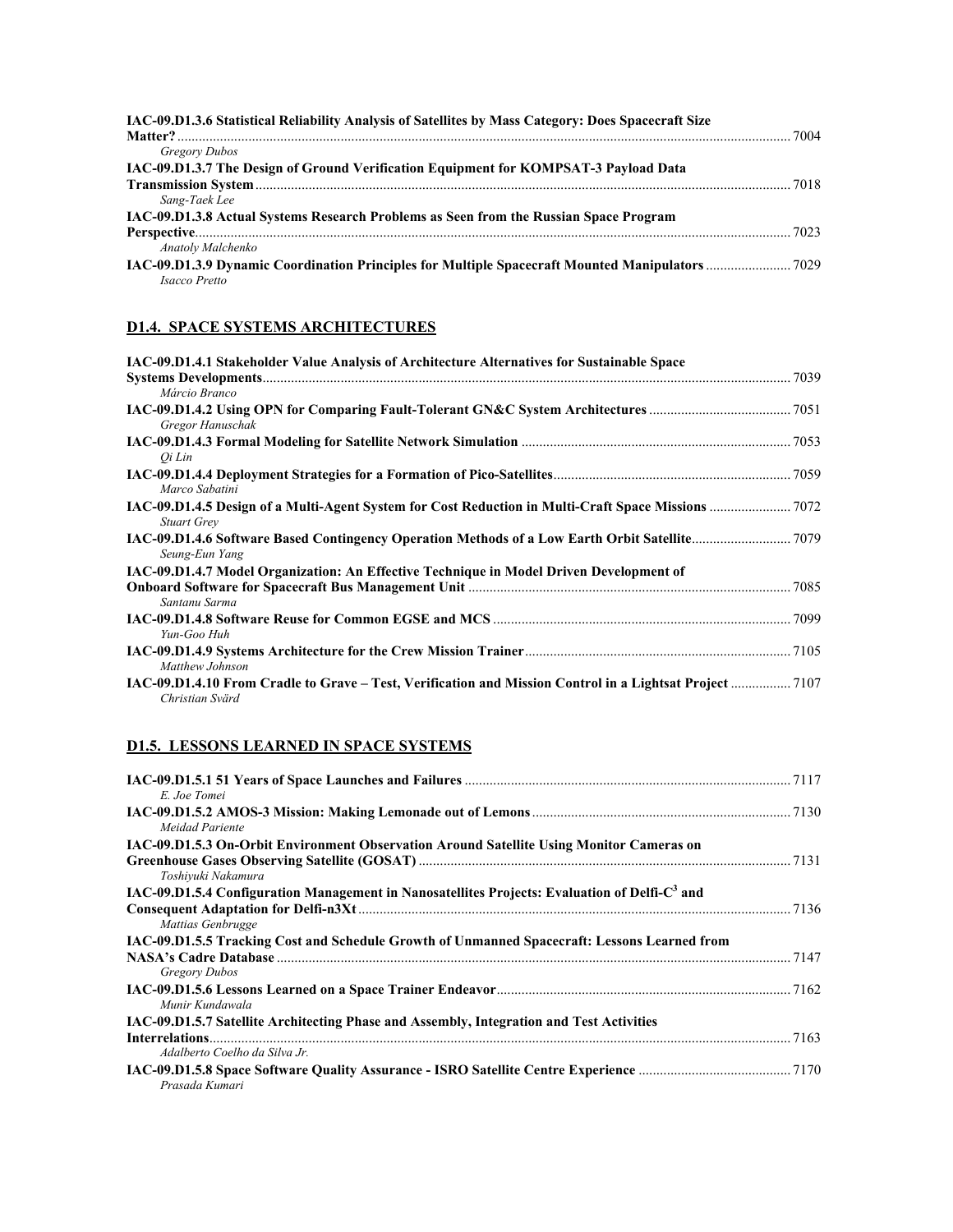| IAC-09.D1.5.9 Insights Obtained by the Use of Failure Analysis During Development of an Intricate |  |
|---------------------------------------------------------------------------------------------------|--|
|                                                                                                   |  |
| Carolina Vidal                                                                                    |  |
| IAC-09.D1.5.10 Design and Evaluation of Large Capacity Flash Memeory Solid State Recorder with    |  |
|                                                                                                   |  |
| Alan Mick                                                                                         |  |

#### **D1.6. SYSTEM ENGINEERING TOOLS, PRCESSES AND TRAINING (2)**

| <b>Thomas Hiriart</b>                                                                         |  |
|-----------------------------------------------------------------------------------------------|--|
| IAC-09.D1.6.2 Efficient Robust Optimisation for Space Mission Design in the Frame of Evidence |  |
|                                                                                               |  |
| Nicolas Croisard                                                                              |  |
| Tae-Youn Kim                                                                                  |  |
| Miriam C. Bergue Alves                                                                        |  |
| Jingdong Liu                                                                                  |  |
| Youngha Yoon                                                                                  |  |
| Guido Ridolfi                                                                                 |  |
| Matthias Raif                                                                                 |  |
| Mehran Mirshams                                                                               |  |

### **D2. SPACE TRANSPORTATION SOLUTIONS AND INNOVATIONS SYMPOSIUM**

#### **D2.1. LAUNCH VEHICLES IN SERVICE OR IN DEVELOPMENT**

| Michael L. Burris                                                                             |  |
|-----------------------------------------------------------------------------------------------|--|
|                                                                                               |  |
| Keitaro Ishikawa                                                                              |  |
| Francois Barreau                                                                              |  |
| IAC-09.D2.1.4 SpaceX Reaches Orbit: Falcon 1 Launch Vehicle Flight 4 and Flight 5 Results and |  |
| Jonathan Hofeller                                                                             |  |
| Stefano Bianchi                                                                               |  |
| Jonathan Hofeller                                                                             |  |
| Denis Schmitt                                                                                 |  |
| Pier Michele Roviera                                                                          |  |
| Yasuhiro Morita                                                                               |  |

### **D2.2. LAUNCH SERVICES, MISSIONS, OPERATIONS AND FACILITIES**

| <i>Yves Gerard</i> |  |
|--------------------|--|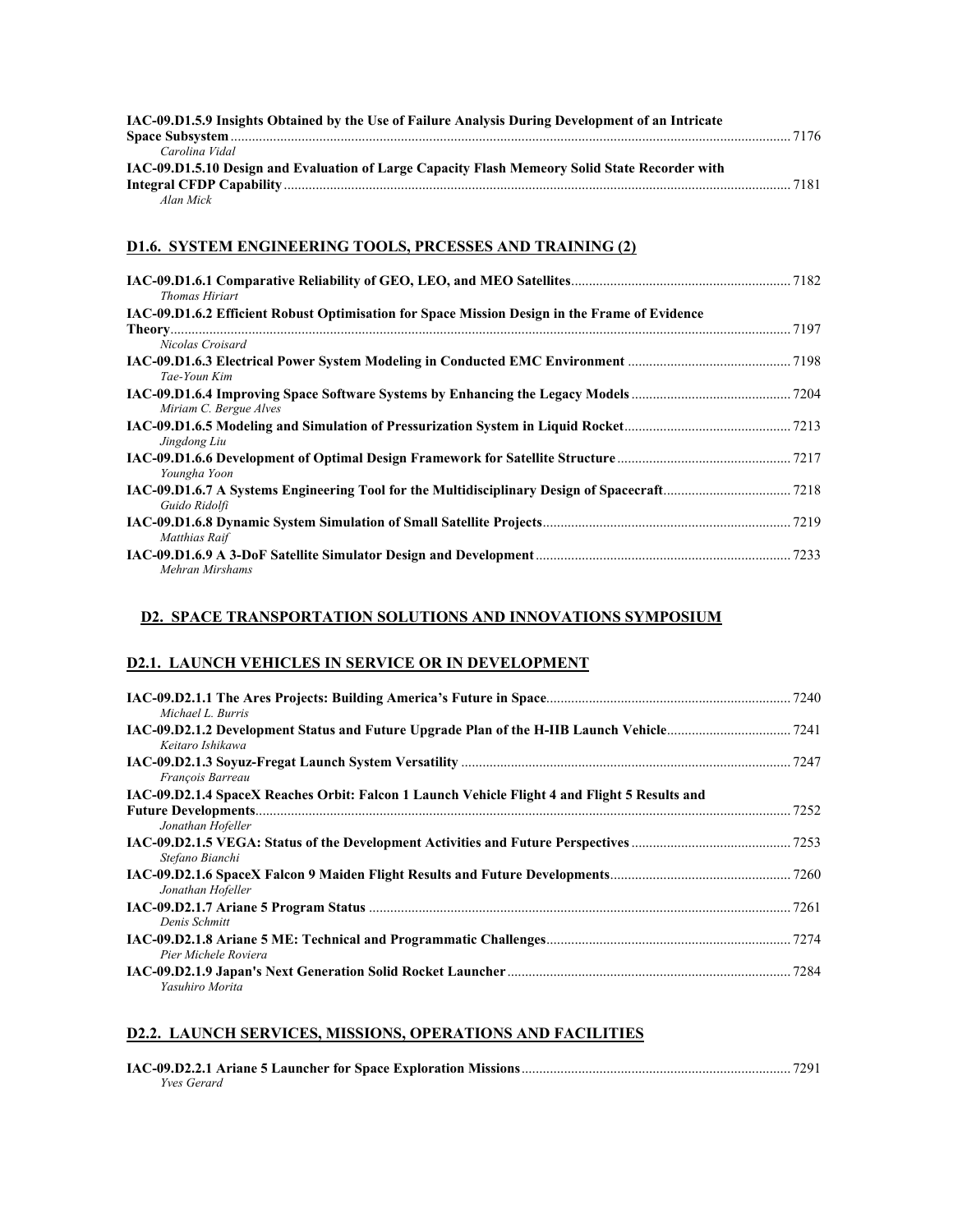| IAC-09.D2.2.2 Description of the Launch Base Adaptation and of the Flight Safety Methodology for |  |
|--------------------------------------------------------------------------------------------------|--|
|                                                                                                  |  |
| Jean-Marc Astorg                                                                                 |  |
|                                                                                                  |  |
| Caroline Arnoux                                                                                  |  |
|                                                                                                  |  |
| Peter Freeborn                                                                                   |  |
| Abe Bonnema                                                                                      |  |
| Dennis Stone                                                                                     |  |
| Jeong Bu Baek                                                                                    |  |
| IAC-09.D2.2.8 The Need for International Coordination to Resolve Multiple Licensing Requirements |  |
| Ricky J. Lee                                                                                     |  |
| Shaun Wilson                                                                                     |  |
|                                                                                                  |  |
| H. Li                                                                                            |  |

## **D2.3. UPPER STAGES, SPACE TRANSFER, ENTRY AND LANDING SYSTEMS**

| IAC-09.D2.3.1 Evolution of Orion Service Module Propulsion Design from ESAS to Preliminary    |      |
|-----------------------------------------------------------------------------------------------|------|
|                                                                                               |      |
| Harry Cikanek                                                                                 |      |
| Kathleen Laurini                                                                              |      |
| Philippe Augros                                                                               |      |
| Frédéric Dauch                                                                                |      |
| Takavuki Yamamoto                                                                             |      |
| Piotr Perczynski                                                                              |      |
| Ko Ogasawara                                                                                  |      |
| Mark Hempsell                                                                                 |      |
| IAC-09.D2.3.9 Systematic Assessment of Advanced "Sharp-Edged" Lifting Body Re-entry           |      |
| Martin Sippel                                                                                 | 7405 |
| IAC-09.D2.3.10 Trajectory Design for Earth-Moon Orbital Transfer Using Multiobjective Genetic |      |
| Mohammad Reza Farmani                                                                         |      |
| Mikhail S. Konstantinov                                                                       |      |
| IAC-09.D2.3.12 Trajectory Planning and Monte Carlo Simulation of Re-entry Vehicle During A/L  |      |
|                                                                                               | 7431 |
| Chan-oh Min                                                                                   |      |
| Junfeng Wang                                                                                  |      |
| Joonyun Kim                                                                                   |      |

## **D2.4. FUTURE SPACE TRANSPORTATION SYSTEMS**

| Wataru Sarae |  |
|--------------|--|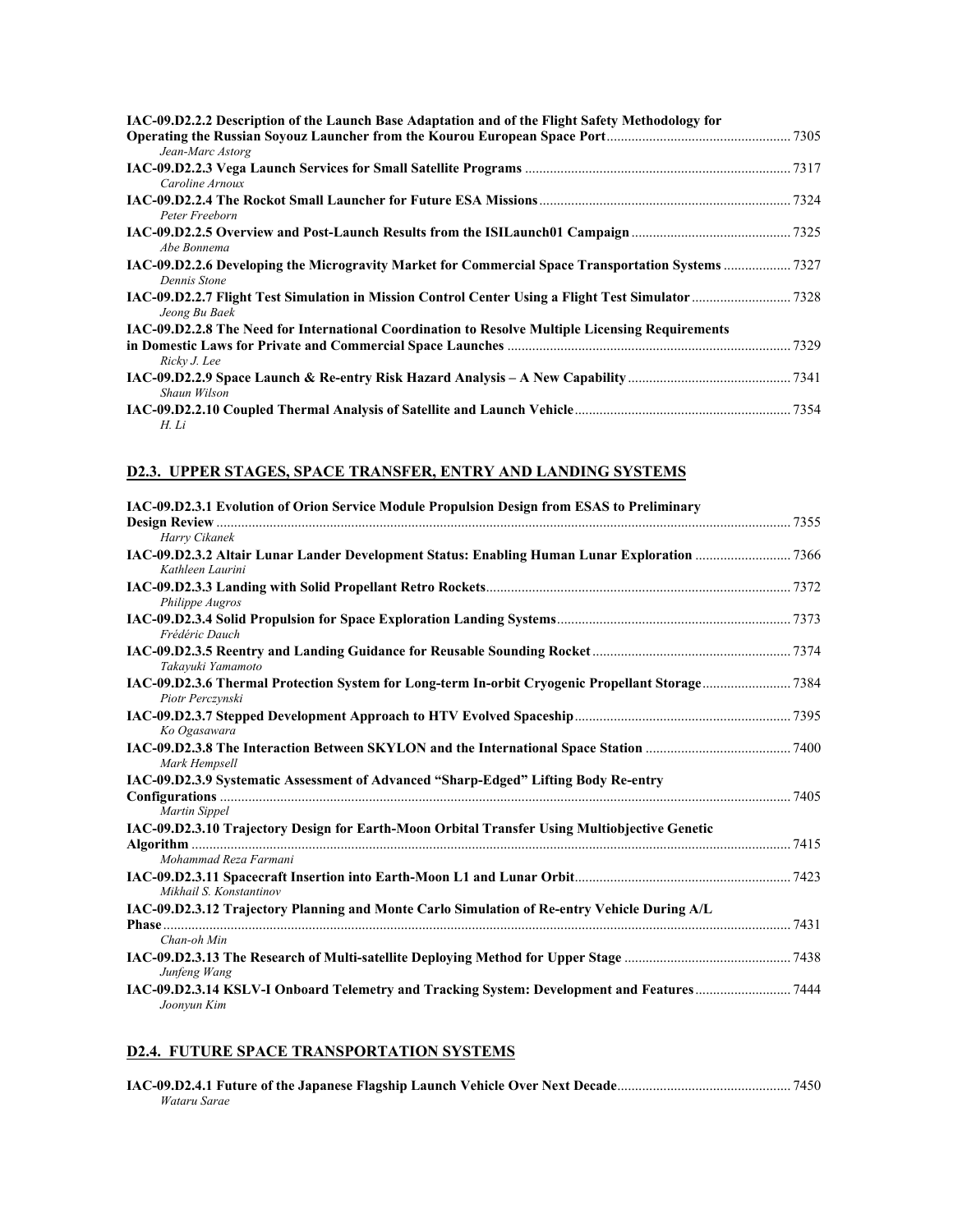| Christelle Bernard-Lepine                                                                         |      |
|---------------------------------------------------------------------------------------------------|------|
| Mykola M. Slvunyaev                                                                               |      |
| Hiroaki Tanouchi                                                                                  |      |
| IAC-09.D2.4.5 Formulating Discrete Event Simulation for Development and Acquisition Cost          |      |
| A. C. Charania                                                                                    | 7472 |
| Koji Shimura                                                                                      |      |
| IAC-09.D2.4.7 The Project of the Ukrainian Reusable Aerospace Plane and Reusable Satellite in the |      |
| Volodymyr Kukushkin                                                                               |      |
| Christophe Chavagnac                                                                              |      |
| IAC-09.D2.4.9 Suborbital Spaceplane Vehicle Development Programs for Future Point-to-Point        |      |
|                                                                                                   |      |
| Charles Lauer                                                                                     |      |
|                                                                                                   |      |
| Matthias Tausche                                                                                  |      |

## **D2.5. FUTURE SPACE TRANSPORTATION SYSTEMS TECHNOLOGIES**

| IAC-09.D2.5.1 Numerical Study of Optimal Skipping Trajectories for Suborbital Intercontinental    |       |
|---------------------------------------------------------------------------------------------------|-------|
|                                                                                                   | .7532 |
| James Barth                                                                                       |       |
| IAC-09.D2.5.2 United Launch Alliance - Launch Vehicle Mission Enhancement Through Space           |       |
|                                                                                                   | 7533  |
| Michael Berglund                                                                                  |       |
|                                                                                                   |       |
| Martin Schimmerohn                                                                                |       |
| IAC-09.D2.5.4 TsAGI's Aerospace Technology Basis for Integrated Research of New Space             |       |
|                                                                                                   | 7550  |
| Alexander Filatvev                                                                                |       |
|                                                                                                   |       |
| Tetsuo Hiraiwa                                                                                    |       |
|                                                                                                   |       |
| Sylvain Guedron                                                                                   |       |
|                                                                                                   |       |
| Mark Hempsell                                                                                     |       |
| IAC-09.D2.5.8 Optimal Orbital Transfer for Space Tug Rendezvous Based on Artificial Immune        |       |
|                                                                                                   |       |
| Kun Peng                                                                                          |       |
| IAC-09.D2.5.9 Overview of Cryogenic Engines Studies in France for Main Stage Propulsion of Future |       |
|                                                                                                   | 7591  |
| Philippe Caisso                                                                                   |       |
|                                                                                                   |       |
| Oleksander Levenko                                                                                |       |

#### **D2.6. FUTURE SPACE TRANSPORTATION SYSTEMS VERIFICATION AND IN-FLIGHT EXPERIMENTATION**

| IAC-09.D2.6.1 Filament Wound Solid Rocket Motors Experimental Analyses and Their Impact on |      |
|--------------------------------------------------------------------------------------------|------|
|                                                                                            | 7606 |
| Marco Castelli                                                                             |      |
| IAC-09.D2.6.2 KAP@VEGA as Future In-Flight Experimentation Test-bed for New Launcher       |      |
|                                                                                            |      |
| Clemens Kaiser                                                                             |      |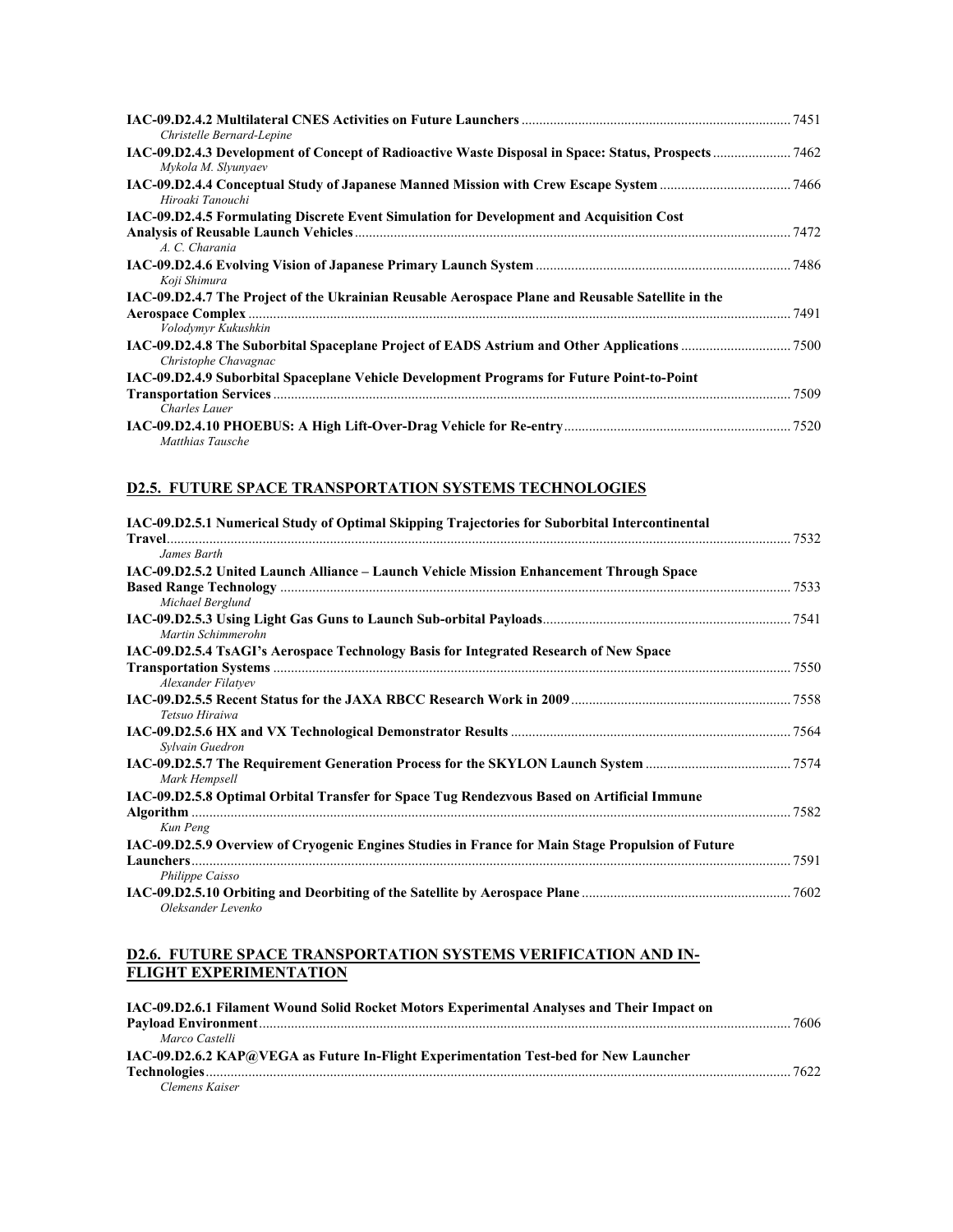| IAC-09.D2.6.3 The ESA IXV Project from Design to Development: The European Technology<br>Giorgio Tumino | 7632 |
|---------------------------------------------------------------------------------------------------------|------|
| IAC-09.D2.6.4 Synergistic Development, Test, and Qualification Approaches for the Ares I and V          |      |
| Charles Cockrell                                                                                        |      |
| IAC-09.D2.6.5 A Perspective on Development Flight Instrumentation and Flight Test Analysis Plans        |      |
| Lawrence Huebner                                                                                        | 7650 |
| Patrick McKenzie                                                                                        |      |
| IAC-09.D2.6.7 Aldebaran: A "System" Demonstrator Project for New Generations of Space                   |      |
| Eric Lougas                                                                                             | 7669 |
| IAC-09.D2.6.8 Advanced Solid Propulsion Technologies Demonstrations for Airborne Launcher and           |      |
| Philippe Cloutet                                                                                        |      |
| Erin Spengler                                                                                           |      |

#### **D2.8. NEW MISSIONS ENABLED BY EXTRA-LARGE LAUNCHERS**

| Michael L. Burris                                                                        |  |
|------------------------------------------------------------------------------------------|--|
| Phil Sumrall                                                                             |  |
| IAC-09.D2.8.3 Ares V Design for Flexible Production Enabling Many Decades of Sustainable |  |
|                                                                                          |  |
| Martin McLaughlin                                                                        |  |
| Joel Bridges                                                                             |  |
|                                                                                          |  |
| Martin McLaughlin                                                                        |  |

#### **Volume 10**

| Gianni Pippia   |  |
|-----------------|--|
|                 |  |
| Sam Wagner      |  |
|                 |  |
| Ralph L. McNutt |  |

### **D3. SYMPOSIUM ON STEPPING STONES TO THE FUTURE: STRATEGIES, ARCHITECTURES, CONCEPTS AND TECHNOLOGIES**

#### **D3.1. STRATEGIES AND ARCHITECTURES TO ESTABLISH A "STEPPING STONE" APPROACH TO OUR FUTURE IN SPACE**

| Pascale Ehrenfreund                                                                            |      |
|------------------------------------------------------------------------------------------------|------|
|                                                                                                |      |
| Adriano Autino                                                                                 |      |
| IAC-09.D3.1.3 A Proposal for the Theory of Relativity of Space Urban Environment: Theories for |      |
|                                                                                                | 7784 |
| Masakazu Kawai                                                                                 |      |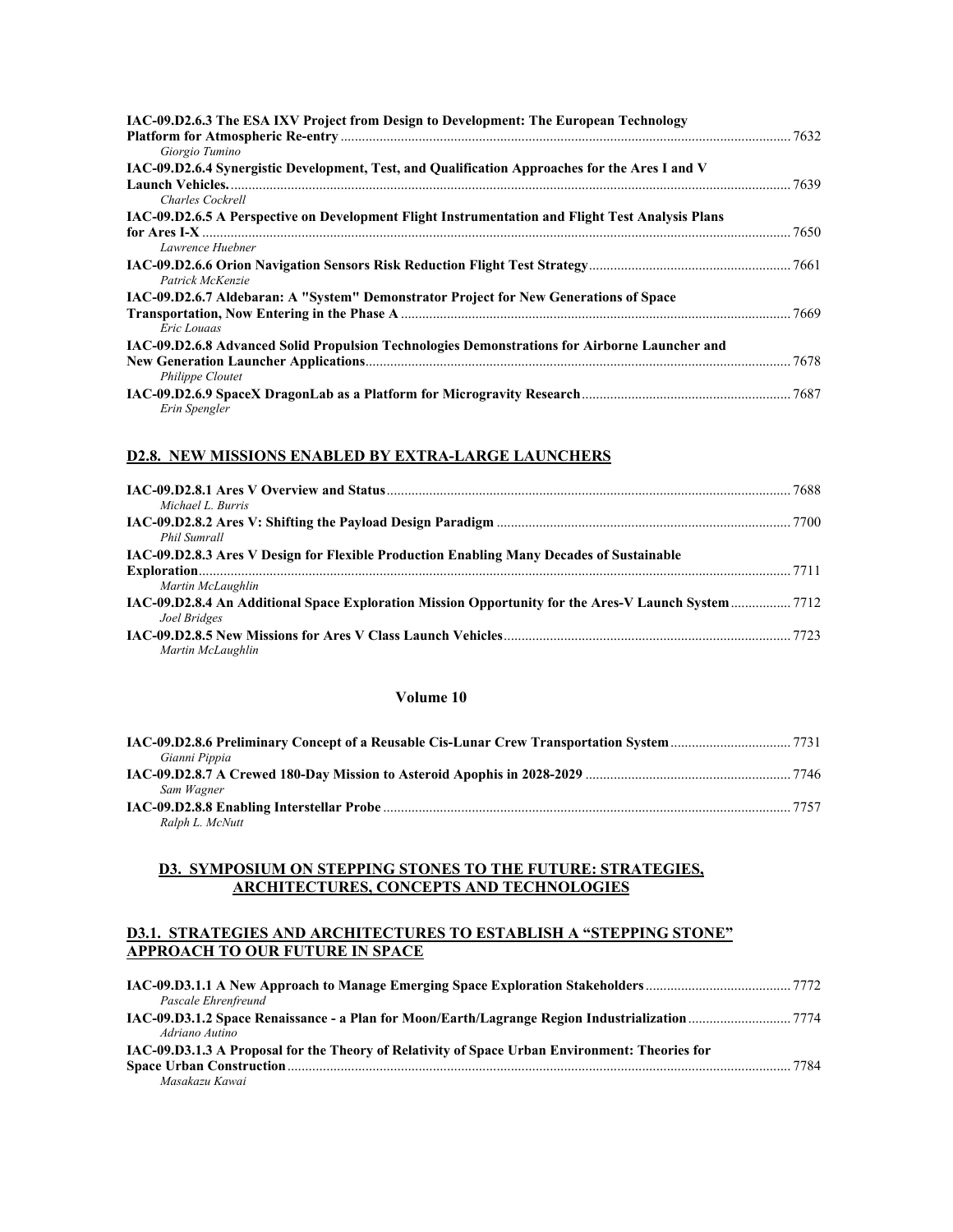| IAC-09.D3.1.4 A Near-term Approach to Lunar MagLev Launch: Enabling Lunar-manfactured |  |
|---------------------------------------------------------------------------------------|--|
|                                                                                       |  |
| John C. Mankins                                                                       |  |
|                                                                                       |  |
| Ondrej Doule                                                                          |  |

#### **D3.2. NOVEL CONCEPTS AND TECHNOLOGIES FOR THE EXPLORATION AND UTILIZATION OF SPACE**

| IAC-09.D3.2.1 Turning Heads Towards Space: Bringing Diverse Interests Together To Meet           |  |
|--------------------------------------------------------------------------------------------------|--|
|                                                                                                  |  |
| Nicole Buckley                                                                                   |  |
| Zhenfeng Gu                                                                                      |  |
| Rushi Ghadawala                                                                                  |  |
| IAC-09.D3.2.4 On-Orbit Servicing of a Geostationary Satellite Fleet: OLEV as a Novel Concept for |  |
|                                                                                                  |  |
| <b>Baard Eilertsen</b>                                                                           |  |
| Pier Giovanni Magnani                                                                            |  |
| Saro Lee                                                                                         |  |
| Yury Korotky                                                                                     |  |
| IAC-09.D3.2.8 Extrapolating Principles from the Creative Commons and Free Software Schemes       |  |
| Diane Howard                                                                                     |  |
| Jesse Koenig                                                                                     |  |

#### **D3.3. INFRASTRUCTURES AND SYSTEMS TO ENABLE AMBITIOUS FUTURE EXPLORATION AND UTILIZATION OF SPACE**

| IAC-09.D3.3.1 Preliminary Concept of a CIS-lunar Orbital Hangar to Support Exploration of the |      |
|-----------------------------------------------------------------------------------------------|------|
|                                                                                               |      |
| Jacopo Gottlieb                                                                               |      |
| Yu-nan Han                                                                                    |      |
| Alessandro Donati                                                                             |      |
| Mark Hempsell                                                                                 |      |
| R. J. Slobodrian                                                                              |      |
| IAC-09.D3.3.6 Silky Way: Scalable and Resilient Interplanetary Communication Infrastructure   |      |
| Ali Azimi Bolourian                                                                           | 7876 |
| IAC-09.D3.3.7 Adaptive Computers in Space - a Framework for In-flight HW-reconfigurable       |      |
|                                                                                               |      |
| Harald Michalik                                                                               |      |
| <b>Bijal Thakore</b>                                                                          |      |

#### **D3.4. JOINT SESSION ON SPACE TECHNOLOGY AND SYSTEMS MANAGEMENT PRACTICES AND TOOLS" – PART I**

**IAC-09.D3.4.1 Instantiations of Government Space Innovation Systems: A Comparative Analysis** ....................... 7899 *Zoe Szajnfarber*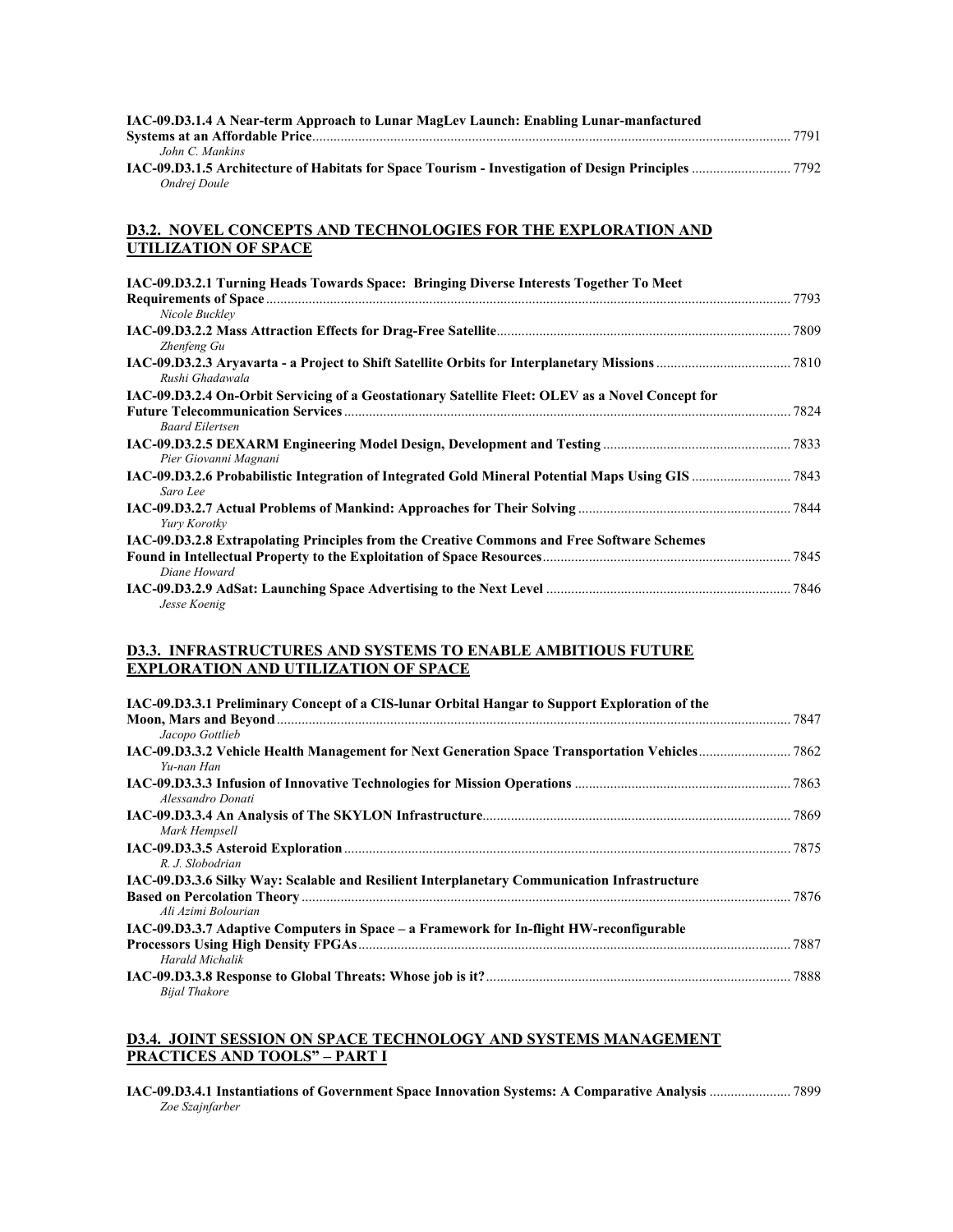| Marco Guglielmi                                                                             |      |
|---------------------------------------------------------------------------------------------|------|
| Iac-09.d3.4.3 Tools and Methods to Prepare Technologies and Competences of Future Orbital   |      |
|                                                                                             |      |
| <b>Franck Durand-Carrier</b>                                                                |      |
| John C. Mankins                                                                             |      |
| IAC-09.D3.4.5 Projecting Technology Change to Improve Space Technology Planning and Systems |      |
|                                                                                             |      |
| Steven Robert Walk                                                                          |      |
|                                                                                             |      |
| Marco Guglielmi                                                                             |      |
| IAC-09.D3.4.7 Technology Development in the NASA Innovation System: Challenges and          |      |
|                                                                                             |      |
| Abraham T. Grindle                                                                          |      |
|                                                                                             |      |
| Kun Dai                                                                                     |      |
|                                                                                             |      |
| Daniel Schubert                                                                             |      |
|                                                                                             |      |
| Joel Bridges                                                                                |      |
| IAC-09.D3.4.11 Software Engineering Standards and Satellite Development – The Indian Space  |      |
| <b>Research Scenario.</b>                                                                   | 7959 |
| Prasada Kumari                                                                              |      |

### **D4. FAR FUTURE**

#### **D4.1.-D4.3. HUMAN EXPLORATION BEYOND MARS/INTERSTELLAR PRECURSORS MISSIONS**

| Claudio Maccone                                                                                |  |
|------------------------------------------------------------------------------------------------|--|
| Rahul Suresh                                                                                   |  |
| IAC-09.D4.1.-D4.3.2 The "Mag-Ring" Concept and Opening the Solar System to Sustainable Human   |  |
|                                                                                                |  |
| John C. Mankins                                                                                |  |
| Rahul Suresh                                                                                   |  |
|                                                                                                |  |
| Claudio Maccone                                                                                |  |
| Vaibhav Kotla                                                                                  |  |
|                                                                                                |  |
| Roger X. Lenard<br>Claudio Bruno                                                               |  |
| IAC-09.D4.1.-D4.3.8 Interstellar Radio Links Enhanced by Exploiting the Sun as a Gravitational |  |
|                                                                                                |  |
| Claudio Maccone                                                                                |  |
| Dana G. Andrews                                                                                |  |

### **D4.2. SPACE ELEVATORS AND TETHERS**

|                    | 8017 |
|--------------------|------|
| Brvan E. Laubscher |      |
|                    |      |
| Tetsuo Yasaka      |      |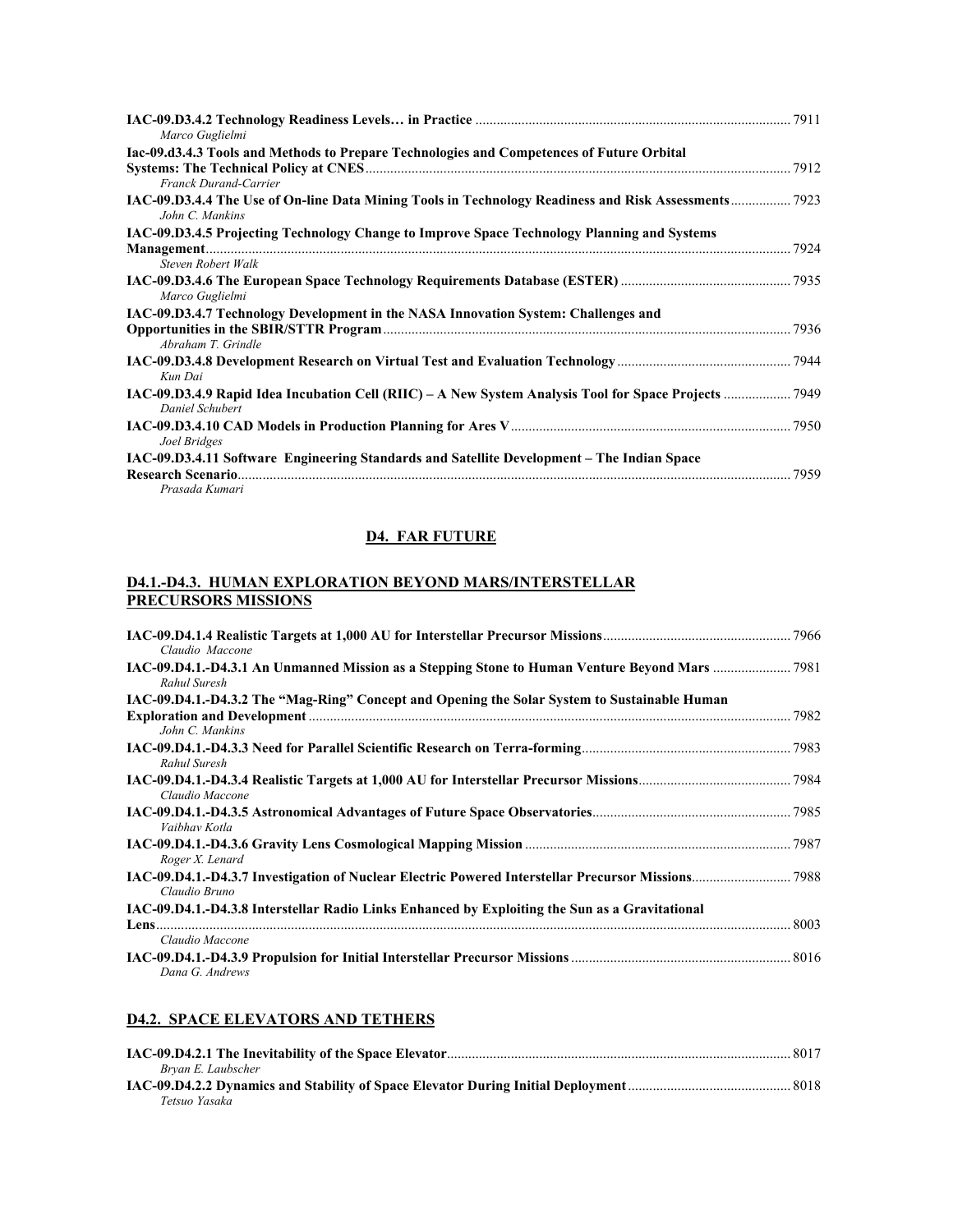| Robert E. Penny                                                                             |  |
|---------------------------------------------------------------------------------------------|--|
| Andrew Meulenberg                                                                           |  |
| IAC-09.D4.2.5 Analysis of Possible Changes in Spacecraft Design Due to the Usage of a Space |  |
| Andreas Hein                                                                                |  |
| Andreas Hein                                                                                |  |
| Kilian A. Engel                                                                             |  |
|                                                                                             |  |
| Peter A. Swan                                                                               |  |
|                                                                                             |  |
| Radu Rugescu                                                                                |  |
|                                                                                             |  |
| Akira Tsuchida                                                                              |  |

### **D5. 42ND SYMPOSIUM ON SAFETY AND QUALITY IN SPACE ACTIVITIES**

#### **D5.1. FROM PARTS TO SYSTEMS : CONTRIBUTION OF TESTS ON PERFORMANCE PREDICTION AND ASSESSMENT**

| Marcos Romani                                                                                     |  |
|---------------------------------------------------------------------------------------------------|--|
| IAC-09.D5.1.2 Software-in-the-loop Based End to End Validation Methodology for Aerospace          |  |
|                                                                                                   |  |
| Prasada Kumari                                                                                    |  |
| Vadim Kadzhaev                                                                                    |  |
| Wolfgang M. Sigmund                                                                               |  |
| IAC-09.D5.1.5 The Seismometer Challenge: How to Test an Instrument on Earth Under Martian Or      |  |
| Corinne Ségalas                                                                                   |  |
| Christopher Boshuizen                                                                             |  |
| Leandro Hernandez Martin                                                                          |  |
| IAC-09.D5.1.8 Creation of the New Industry-standard Space Test of Laser Retroreflectors for GNSS, |  |
| Giovanni Delle Monache                                                                            |  |
| Isidoro Peroni                                                                                    |  |
| Markus Wilde                                                                                      |  |

### **D5.2. QUALITY AND KNOWLEDGE MANAGEMENT IN AEROSPACE COMPANIES**

| Jeanne Holm           |  |
|-----------------------|--|
| Michael Grabois       |  |
| Roberta Mugellesi-Dow |  |
| Daria Topousis        |  |
| Jeanne Holm           |  |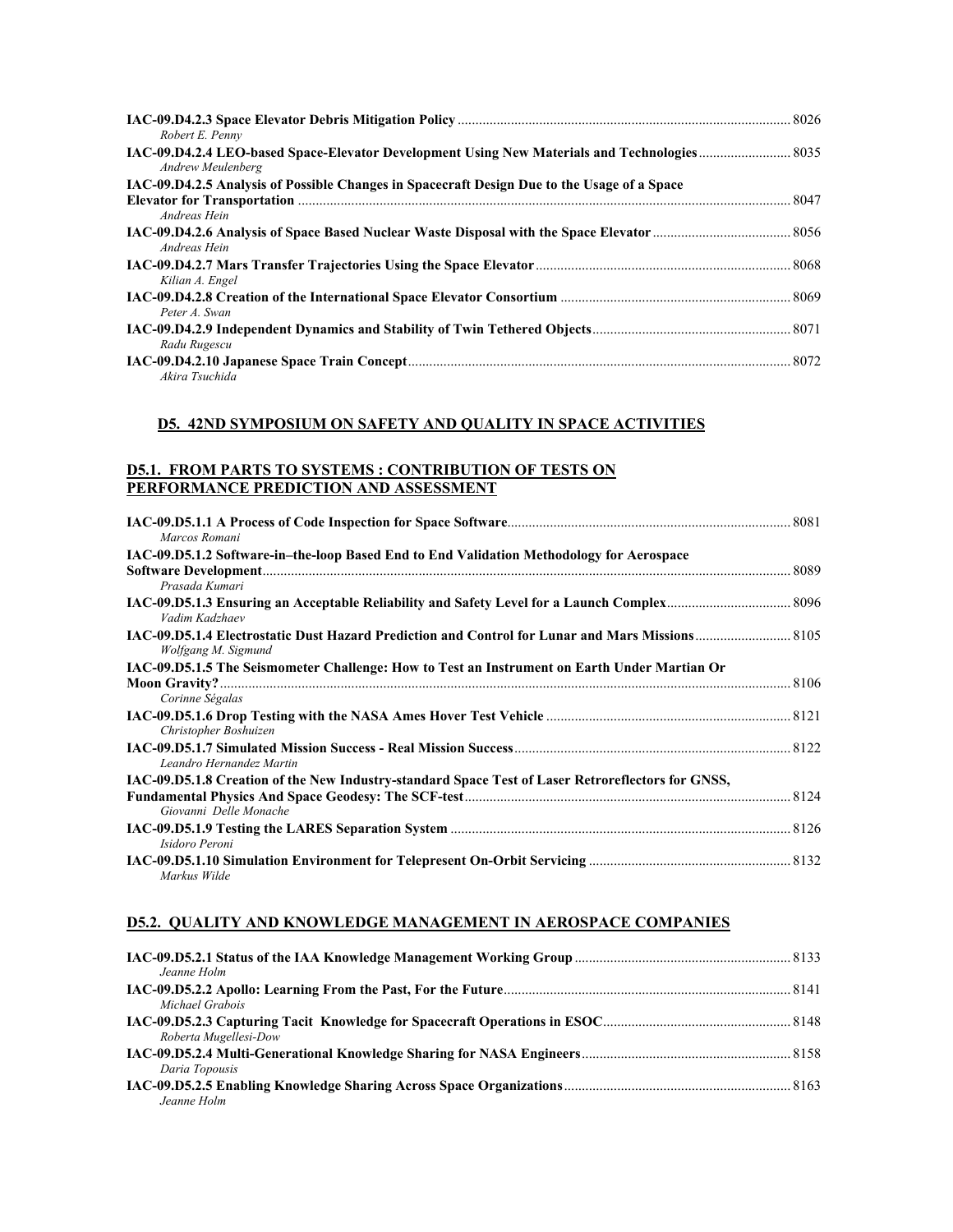| IAC-09.D5.2.6 Development and Evaluation of a Prototype Cross-search System for Aerospace |  |
|-------------------------------------------------------------------------------------------|--|
| Yoshikazu Miyano                                                                          |  |
| Hiroaki Tateshita                                                                         |  |
| IAC-09.D5.2.8 Understanding and Implementing Knowledge Management for ESA's Planetary     |  |
|                                                                                           |  |
| Gerhard Schwehm                                                                           |  |
| <b>Gert Villemos</b>                                                                      |  |
| IAC-09.D5.2.10 SWIFTER - Space Weather Informatics, Forecasting, and Technology Through   |  |
|                                                                                           |  |
| Jeanne Holm                                                                               |  |
| Stefano Scaglioni                                                                         |  |
| Andre Weiss                                                                               |  |

### **D5.3. PREVENTING SPACECRAFT FAILURE FROM SPACE ENVIRONMENT EFFECTS**

| Yugo Kimoto                                                                                                 |  |
|-------------------------------------------------------------------------------------------------------------|--|
| Young Hwan Lho                                                                                              |  |
| IAC-09.D5.3.3 Preliminary Experiments for Establishing an ESD Ground Testing Method of Satellite            |  |
| Kazuhiro Tovoda                                                                                             |  |
| Jaejin Lee                                                                                                  |  |
| IAC-09.D5.3.5 Space Environment Data Acquisition Equipment – Attached Payload (SEDA-AP) on<br>Kiyokazu Koga |  |
| Junga Hwang                                                                                                 |  |
| IAC-09.D5.3.7 Influences of Space Weather on the Geostationary Satellite Anomalies During 1997-             |  |
| 2008.<br>Ho-Sung Choi                                                                                       |  |
| Kyung-Suk Cho                                                                                               |  |
| Sangwoo Lee                                                                                                 |  |

### **E1. SPACE EDUCATION AND OUTREACH SYMPOSIUM**

## **E1.1. "HANDS-ON" SPACE EDUCATION**

| IAC-09.E1.1.1 Rocketry Education for Engineering Students Through a Problem-based Learning      |  |
|-------------------------------------------------------------------------------------------------|--|
|                                                                                                 |  |
| Jose I. Roias                                                                                   |  |
| IAC-09.E1.1.2 REXUS-4 - Vehicle and Experiments, Outlook on the REXUS/BEXUS Student             |  |
|                                                                                                 |  |
| Andreas Stamminger                                                                              |  |
| IAC-09.E1.1.3 Cross-National Model Rocket Days: An Intercultural and Multidisciplinary Outreach |  |
|                                                                                                 |  |
| Jan Walter Schroeder                                                                            |  |
|                                                                                                 |  |
| Naomi Mathers                                                                                   |  |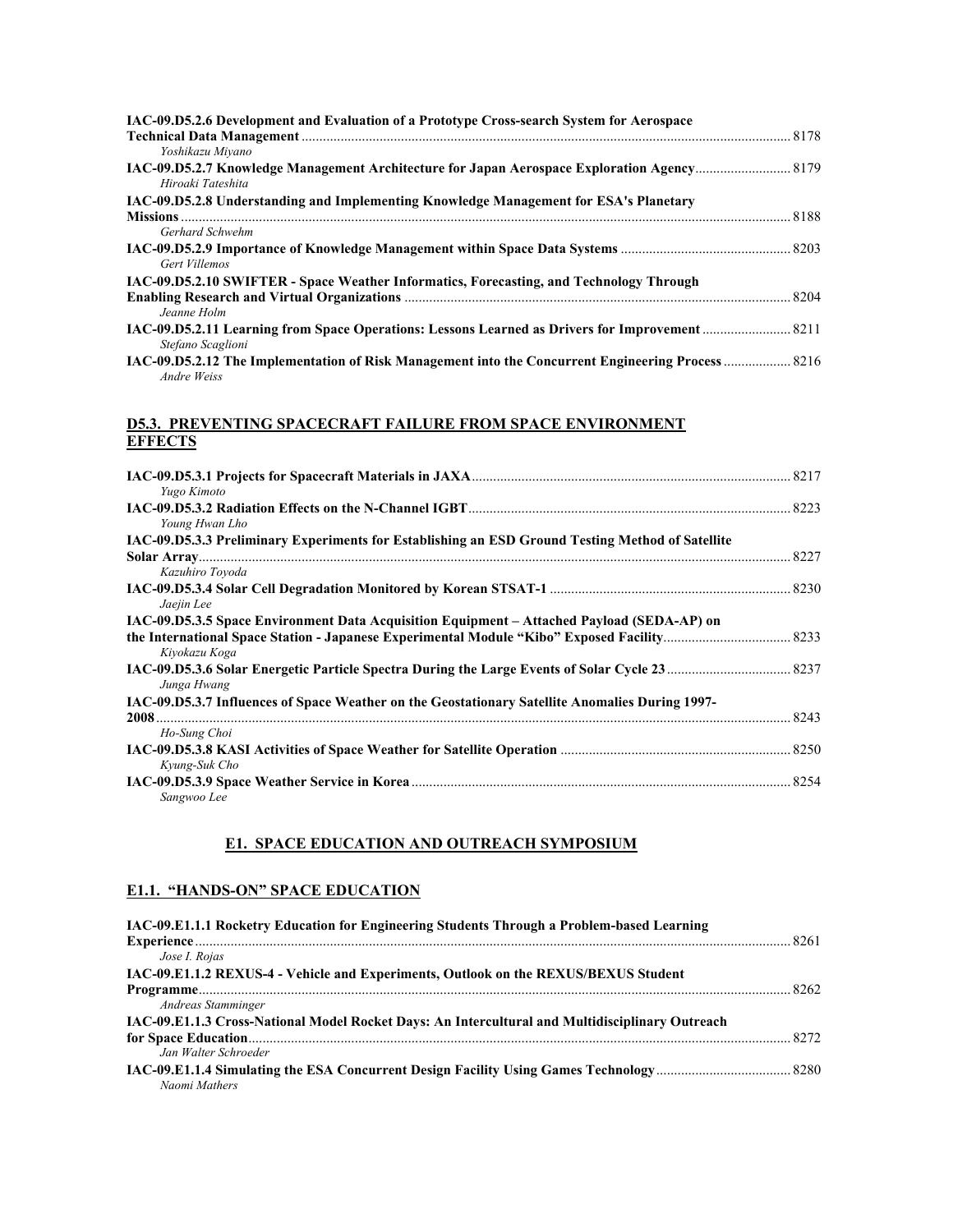| Juan Carlos Gomez Pallares                                                                     |      |
|------------------------------------------------------------------------------------------------|------|
| IAC-09.E1.1.6 Making Virtual Space Education a Reality by Learning Different Programming Tools |      |
| Jeffrey Raul Rivera Alvarez                                                                    |      |
| IAC-09.E1.1.7 The Demoiselle Cubesat: From Water Rockets to Orbit: Experiencing Basic Space    |      |
| Guy Pignolet                                                                                   | 8302 |
| Héctor Salvador                                                                                |      |
| Amandine Denis                                                                                 |      |
| IAC-09.E1.1.10 "Fly Your Thesis! – An Astronaut Experience" – ESA Parabolic Flights            |      |
| Natacha Callens                                                                                |      |
| IAC-09.E1.1.11 Design and Manufacture of a Nanosatellite for Space Technology Education and    |      |
| Thu Vu Trong                                                                                   |      |

## **E1.2. STRUCTURES FOR SPACE EDUCATION**

| Jeongwon Lee                                                                                                                                                                                     |      |
|--------------------------------------------------------------------------------------------------------------------------------------------------------------------------------------------------|------|
| Thanh Tuong Nguyen                                                                                                                                                                               |      |
| Toshiaki Takemae                                                                                                                                                                                 |      |
| Naomi Mathers                                                                                                                                                                                    |      |
| IAC-09.E1.2.5 Applying the System Engineering Approach to Devise a Master's Degree Program in<br>Hooman Jazebizadeh                                                                              |      |
| IAC-09.E1.2.6 Kuwait Science Club: Lessons Learned in Raising Astronomy and Space Awareness<br>Maryam Aljoaan                                                                                    |      |
| IAC-09.E1.2.7 Conducting a Mars Simulation Mission with Students and Parents in a Semi-Remote<br>Setting on Earth: An Integration of Scientific Methodologies Shared by the NASA Spaceward Bound | 8378 |
| Matthew Allner                                                                                                                                                                                   |      |
| Sanjoy Som                                                                                                                                                                                       |      |
| Héctor Salvador<br>IAC-09.E1.2.10 Launching Lawyers into Outer Space: An Analysis of the Manfred Lachs Space Law                                                                                 | 8403 |
| Gérardine Meishan Goh                                                                                                                                                                            |      |
| Werner R. Balogh                                                                                                                                                                                 |      |
| Etim Offiong                                                                                                                                                                                     |      |

## **E1.3. EDUCATION OUTREACH**

| IAC-09.E1.3.1 The ESERO (European Space Education Resource Office) Project: A Status Report at |      |
|------------------------------------------------------------------------------------------------|------|
|                                                                                                | 8411 |
| Hugo Marée                                                                                     |      |
|                                                                                                |      |
| Jong Phil Yu                                                                                   |      |
|                                                                                                |      |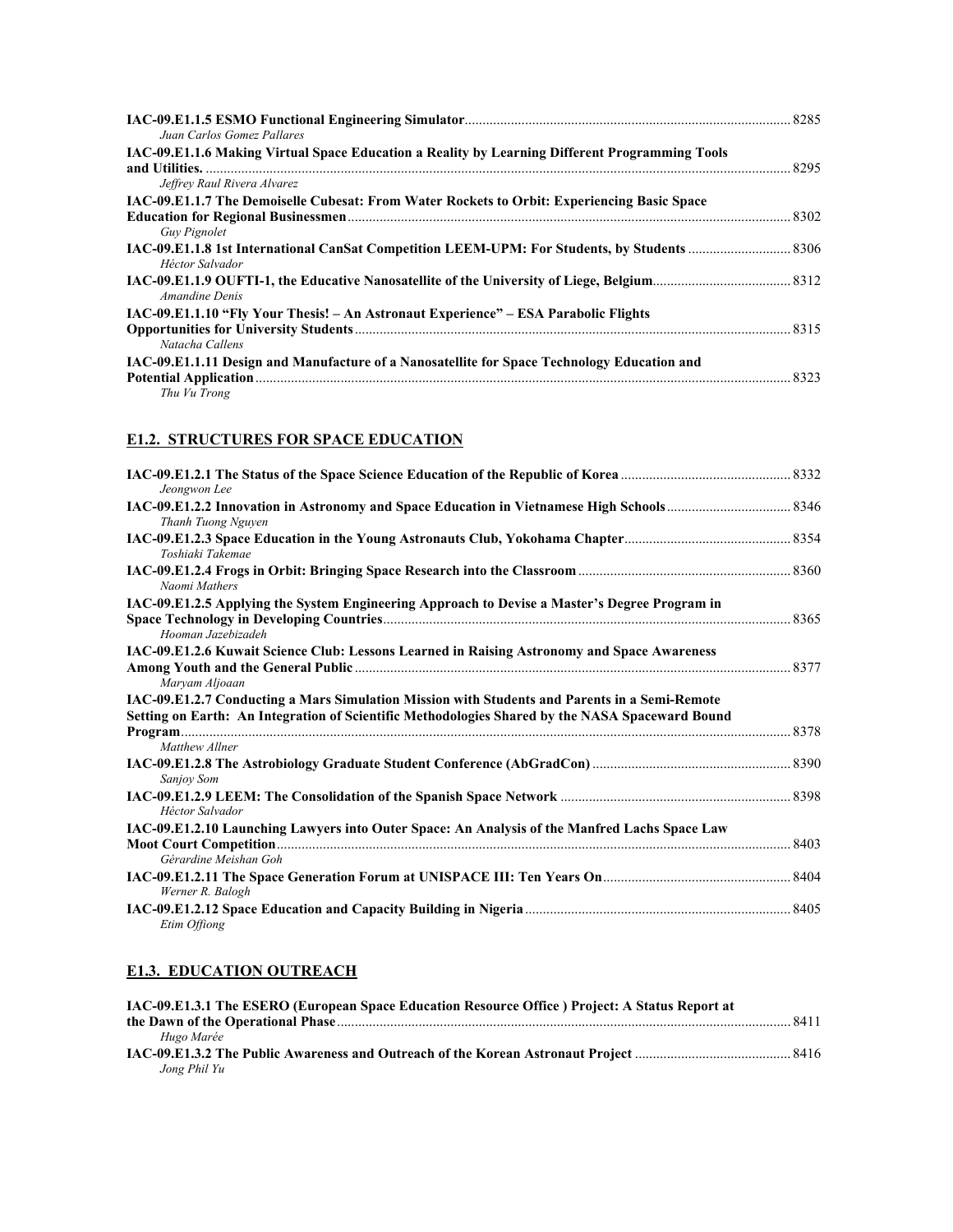| IAC-09.E1.3.3 Summer Space Schools in Samara as the Effective Form of International Educational |  |
|-------------------------------------------------------------------------------------------------|--|
|                                                                                                 |  |
| Igor V. Belokonov                                                                               |  |
| Juergen Schlutz                                                                                 |  |
| Kenji Ogimoto                                                                                   |  |
| José Bezerra Pessoa Filho                                                                       |  |
| Viktor Khutornyy                                                                                |  |
| Diane Sonya Wong                                                                                |  |
| Massimo Sabbatini                                                                               |  |
| Yean Joo Chong                                                                                  |  |
| IAC-09.E1.3.11 Space Science-reaching the Students of High School by the Students of            |  |
| Hadigal S. Shripathi                                                                            |  |
| Filippo Graziani                                                                                |  |
| <b>Brooke Owens</b>                                                                             |  |

# **E1.4. INNOVATIVE AND INFORMAL SPACE EDUCATION**

| IAC-09.E1.4.1 Training of Experts for International Aerospace System for Global Monitoring of                                                                                                |      |
|----------------------------------------------------------------------------------------------------------------------------------------------------------------------------------------------|------|
|                                                                                                                                                                                              | 8490 |
| Efim M. Malitikov                                                                                                                                                                            |      |
| Jeanne Holm                                                                                                                                                                                  |      |
| IAC-09.E1.4.3 About New Challenges in Connecting Space People Across Science, Expertise and<br>Jean-Daniel Dessimoz                                                                          | 8492 |
| IAC-09.E1.4.4 Dedicated Scientific-Educational Program "International Youth Scientific School<br>"Space Development: Theory and Practice" – as Affective Element of System of Innovative and |      |
| Vera Mayorova                                                                                                                                                                                | 8503 |
| Robert Fox                                                                                                                                                                                   |      |
| IAC-09.E1.4.6 Aer0g - The Portal to Weightlessness: Aerobatic Flights as an Educational Platform<br>Jan Walter Schroeder                                                                     |      |
| IAC-09.E1.4.7 Utilization of State-of-the-art Information Technologies for Tracking of Scientific -                                                                                          |      |
| Igor V. Belokonov                                                                                                                                                                            |      |
| Marco Schmidt                                                                                                                                                                                |      |
| Tal Inbar                                                                                                                                                                                    |      |
| IAC-09.E1.4.10 An Example of Good Practice: Collaboration to Bring Informal Space Education in                                                                                               | 8533 |
| <b>Shamim Hartevelt</b>                                                                                                                                                                      |      |
| Diane Howard                                                                                                                                                                                 | 8539 |
| Manuel Cuba                                                                                                                                                                                  |      |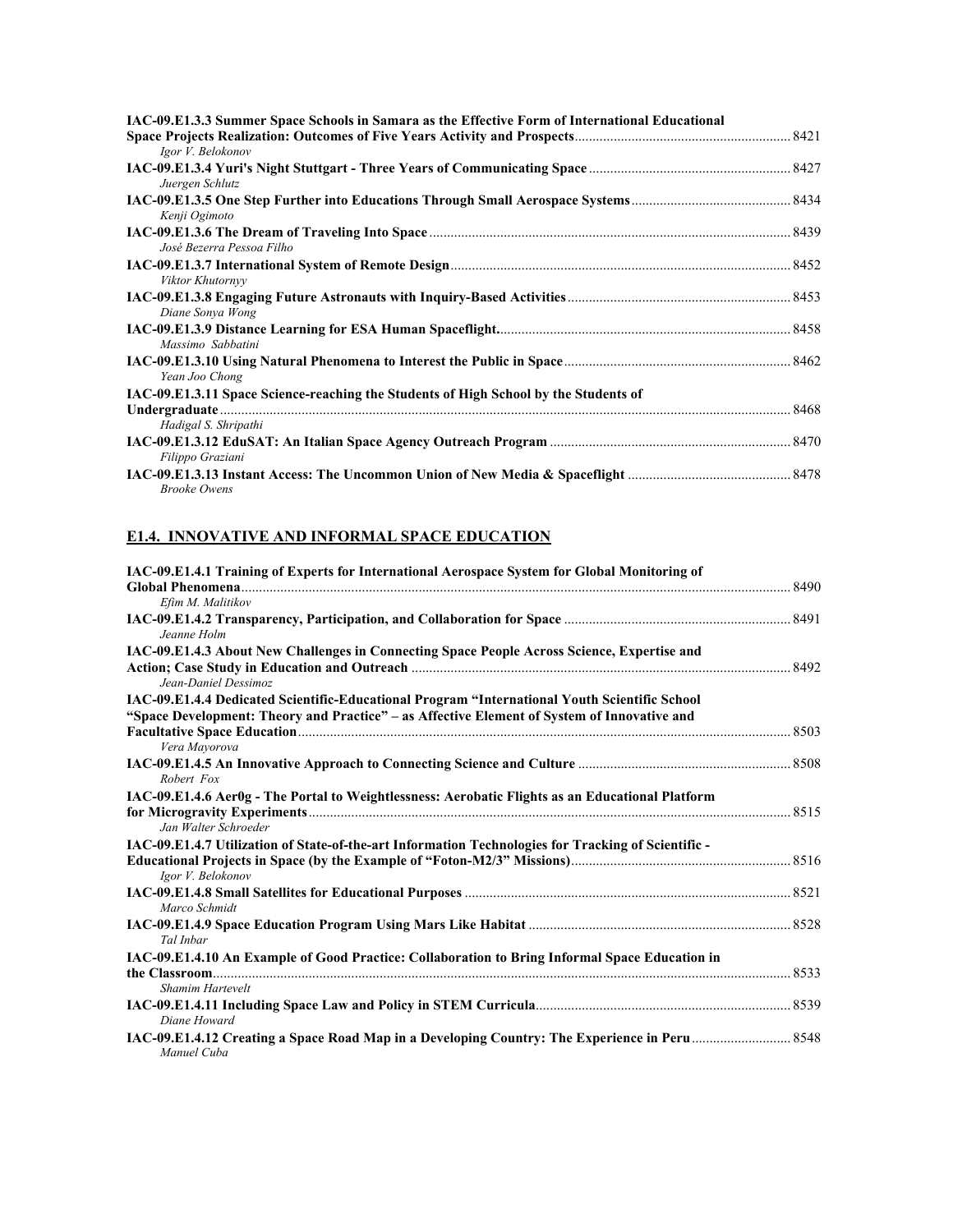## **E1.5. SPACE EXPLORATION EDUCATION**

| <b>Brian Duffy</b>                                                                             |       |
|------------------------------------------------------------------------------------------------|-------|
| IAC-09.E1.5.2 Main Results of a "European Cis-Lunar Interplanetary Port for Space Exploration" |       |
| Nicole Viola                                                                                   | .8556 |
| IAC-09.E1.5.3 Lessons Learned from the York University Rover Team (YURT) at the University     |       |
| Mark Post                                                                                      | 8567  |
| IAC-09.E1.5.4 Introduction to the New Korean Outreach Program Using a GIS Integrated Planetary |       |
|                                                                                                |       |
| Kyeong Ja Kim                                                                                  |       |
| Min Chae                                                                                       |       |
| <b>Ed Chester</b>                                                                              |       |
| IAC-09.E1.5.7 Next Gen at Johnson Space Center - Boldly Expanding the Frontiers of Human Space |       |
| Kathleen Coderre                                                                               |       |

#### **Volume 11**

| Jeng-Shing Chern                                                                            |      |
|---------------------------------------------------------------------------------------------|------|
|                                                                                             | 8610 |
| Olga Zhdanovich                                                                             |      |
| IAC-09.E1.5.10 The Blue Marble: A Symbol for a Sustained Exploration of Space In and Beyond |      |
| Low-Earth Orbit                                                                             | 8618 |
| <b>Sanjov Som</b>                                                                           |      |

#### **E1.7. SPACE WORKFORCE DEVELOPMENT - PROBLEMS ENCOUNTERED AND RESOLUTIONS**

| B. N. Suresh                                                                                   |      |
|------------------------------------------------------------------------------------------------|------|
| René Oosterlinck                                                                               |      |
| Mazlan Othman                                                                                  |      |
| IAC-09.E1.7.4 Inspiring and Developing the Next Generation of Scientists and Engineers $-A$    |      |
| Marijean Seelbach                                                                              | 8627 |
| IAC-09.E1.7.5 NASA Education and Research Opportunities Preparing Students for the Space       |      |
| Danielle Wood                                                                                  |      |
| IAC-09.E1.7.6 Developing the Future Leaders of the Global Space Community and Responding to    |      |
|                                                                                                | 8641 |
| Steven Brody                                                                                   |      |
| Francesco Emma                                                                                 |      |
| IAC-09.E1.7.8 Engaging a High-Performing and Diverse Gen Y Student Pool to Revitalize the NASA |      |
|                                                                                                |      |
| Joyce Winterton                                                                                |      |
|                                                                                                |      |
| Claudia Kessler                                                                                |      |
| Kevin Stube                                                                                    |      |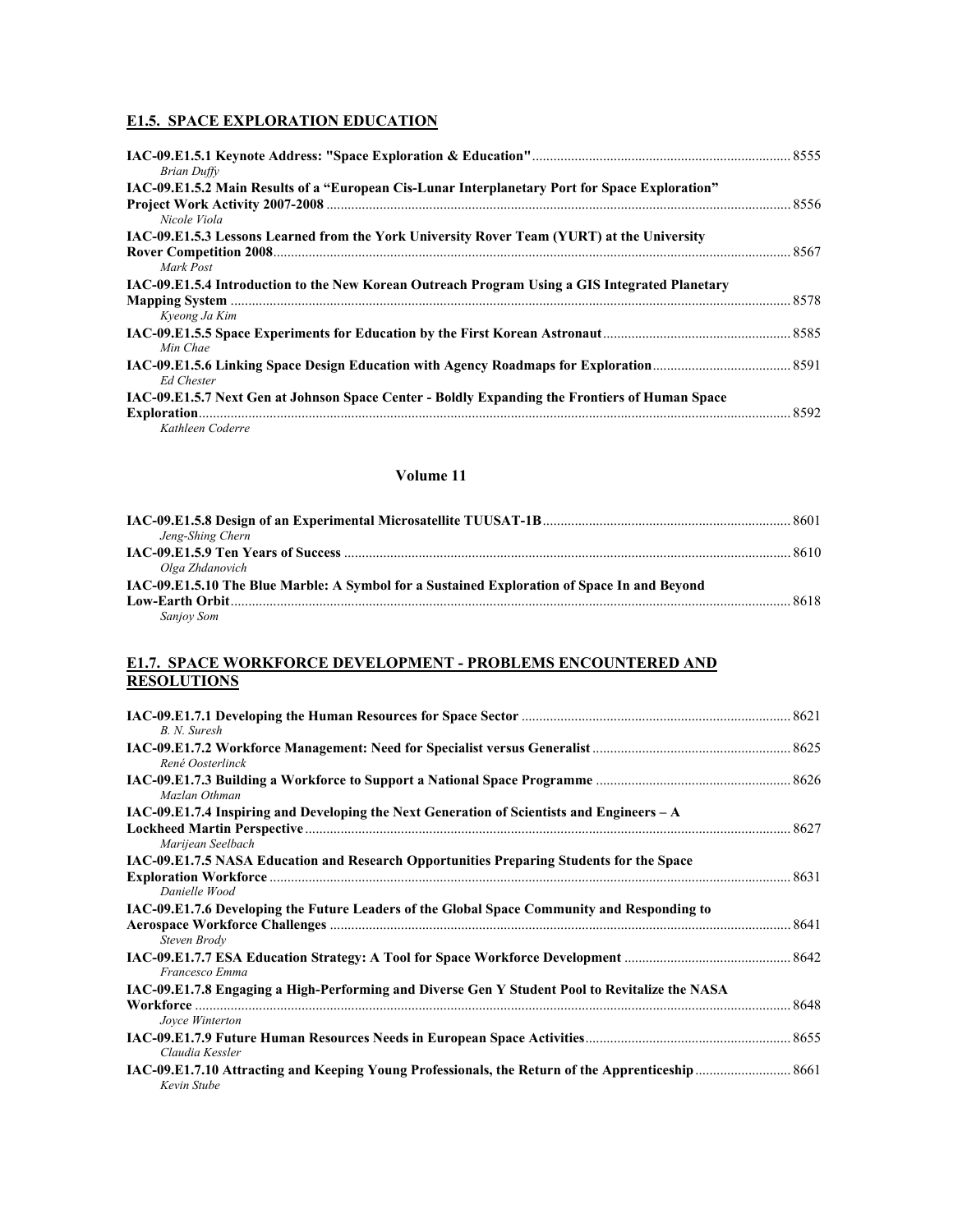**IAC-09.E1.7.11 Propensity to Intraeuropean Mobility in the Aerospace Sector: A Survey Performed** 

**at Inta, Spain**.................................................................................................................................................................... 8662

*Alider Cragnolini* 

### **E2. 38TH STUDENT CONFERENCE**

### **E2.1. STUDENT CONFERENCE I**

| Sergio Carrasco-Martos                                                                                            |  |
|-------------------------------------------------------------------------------------------------------------------|--|
| IAC-09.E2.1.2 Magnetic Dipole Moment Estimation and Compensation for Accurate Attitude Control                    |  |
|                                                                                                                   |  |
| Takava Inamori                                                                                                    |  |
| 1887 - IAC-09.E2.1.3 MEDIPIX Cosmic Ray Tracking Device on BEXUS-7 Stratospheric Balloon Flight<br>Jaroslav Urbar |  |
| IAC-09.E2.1.4 Design, Building and Launching the Stratos Vehicle, A Summary of a Possible Record                  |  |
|                                                                                                                   |  |
| Mark Uitendaal                                                                                                    |  |
| Neus Lladó-Gambín                                                                                                 |  |
| Sylvain Rouard                                                                                                    |  |
| Sebastian M. Ernst                                                                                                |  |
| James Arkwright                                                                                                   |  |
| IAC-09.E2.1.9 Solid Rocket Propellant Characterization through Crawford Strand Burner                             |  |
|                                                                                                                   |  |
| <b>Bradley Goodman</b>                                                                                            |  |

### **E2.2. STUDENT CONFERENCE II**

| Laura Aivar                                                                                   |      |
|-----------------------------------------------------------------------------------------------|------|
| Marc Prat                                                                                     |      |
| IAC-09.E2.2.3 Investigation into Thermal Management for Lunar Extravehicular Activities (EVA) | 8762 |
| Alexey Makhnutin                                                                              |      |
| Chen Chunliang                                                                                |      |
| IAC-09.E2.2.5 Fracture Analysis and Optimal Design of the Umbilical Bar of the Spacecraft     |      |
|                                                                                               |      |
| Lide Jia                                                                                      |      |
| Nicolas Schmit                                                                                |      |
| Marie-Ève Gagné                                                                               |      |
| IAC-09.E2.2.8 A New Testing Procedure for Accurate Assessment of Visual Function in Long-     |      |
| Daniela Petrova                                                                               |      |
|                                                                                               |      |
| IAC-09.E2.2.9 CFD Simulation of Hydrogen-Oxygen and Methane-Oxygen System for Space Shuttle   |      |
| Florian Göbel                                                                                 |      |
| <b>Adam Cowling</b>                                                                           |      |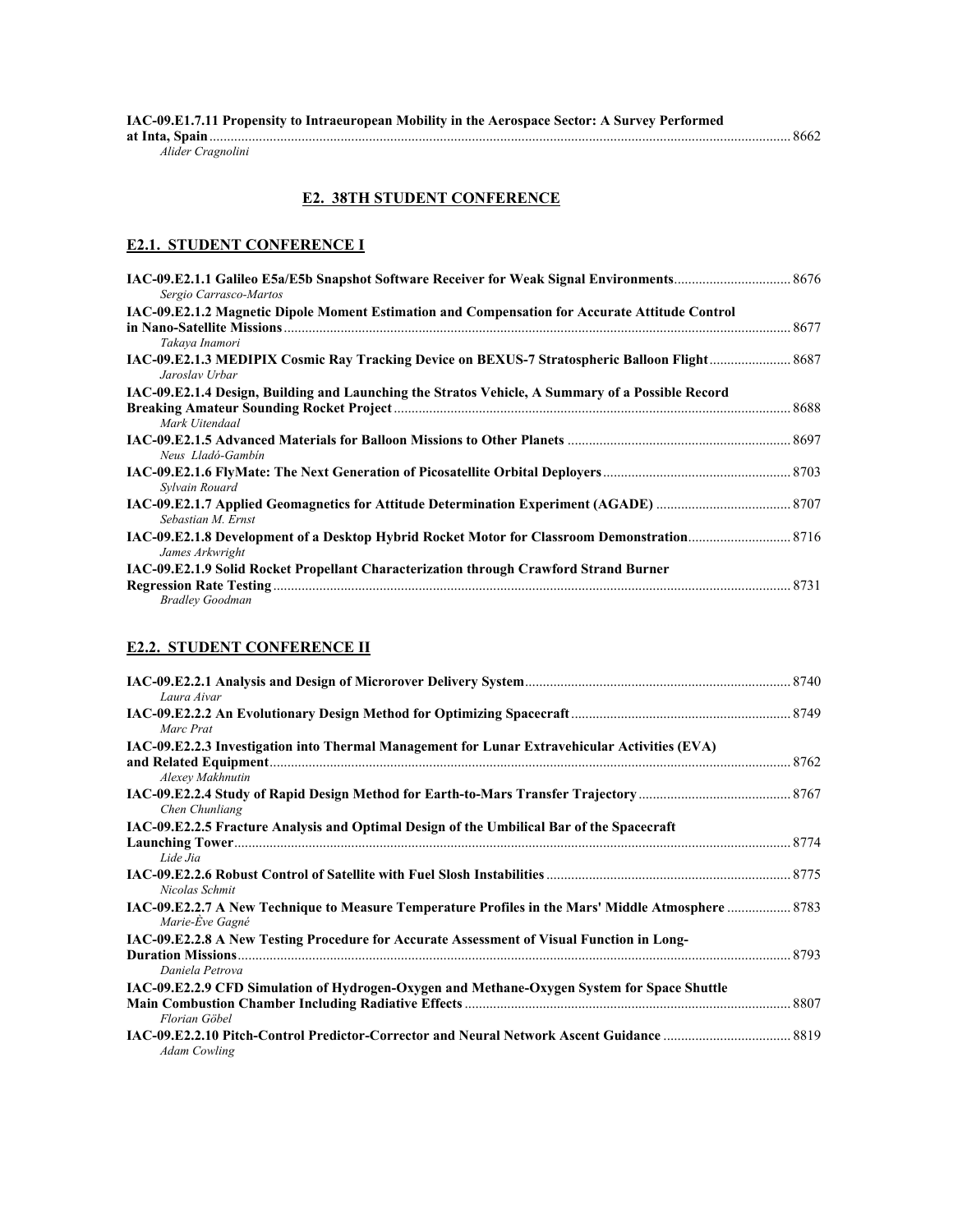## **E2.3. STUDENT CONFERENCE III**

| Paolo Montefusco                                                                                                   |  |
|--------------------------------------------------------------------------------------------------------------------|--|
| 1483. IAC-09.E2.3.2 A High Performance Fault-Tolerant On-board Computer System for Micro-satellite  8845<br>Bo Lee |  |
| Wei Zhang                                                                                                          |  |
| Ruilan Wu                                                                                                          |  |
| IAC-09.E2.3.5 ESMO Phase B1 Mission Analysis: Targeting Options for Lunar WSB Transfers along<br>Evianne Brandon   |  |
| Marvam Aljoaan                                                                                                     |  |
| Junhai Li                                                                                                          |  |
| Maria Victoria Alonsopérez                                                                                         |  |

#### **E3. 22ND SYMPOSIUM ON SPACE POLICY, REGULATIONS AND ECONOMICS**

#### **E3.1. NEW DEVELOPMENTS IN NATIONAL SPACE POLICIES AND PROGRAMMES**

| Scott Pace                                                                                                     |  |
|----------------------------------------------------------------------------------------------------------------|--|
| Sarah Ramsey                                                                                                   |  |
| Anatoly Golovko                                                                                                |  |
| V. Gopala Krishnan                                                                                             |  |
| Nammi Jo Choe                                                                                                  |  |
| IAC-09.E3.1.6 On the Strategy of Military-Civil Integration in the Development of Aerospace                    |  |
|                                                                                                                |  |
| Li Zeng                                                                                                        |  |
| IAC-09.E3.1.7 The Australian Senate's 2008 Inquiry into the Current State of Australia's Space                 |  |
| Science and Industry Sector: A Critical Analysis in the Context of the Evolution of Australian Space           |  |
|                                                                                                                |  |
| Ricky J. Lee                                                                                                   |  |
| Keith Gottschalk                                                                                               |  |
| Gulnara T. Omarova                                                                                             |  |
|                                                                                                                |  |
| IAC-09.E3.1.10 Türkiye's Strategic Role in Space: Highlights from National Space Research                      |  |
| Tamer Ozalp                                                                                                    |  |
| 14C-09.E3.1.11 Estonian Space Policy in Global Space Community: New Space Nation is Emerging 8948<br>Alar Kolk |  |
| Mustapha Masmoudi                                                                                              |  |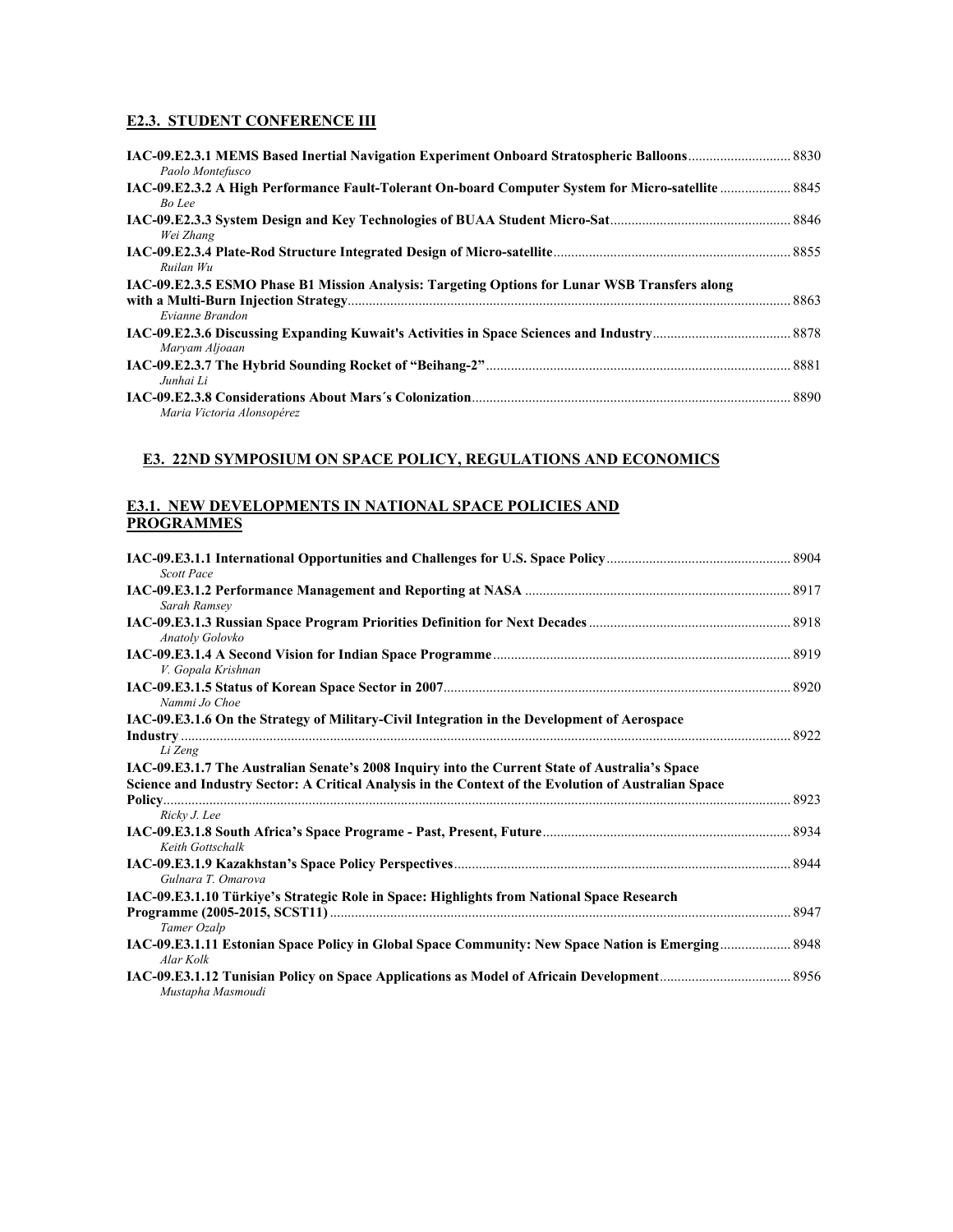### **E3.2. SPACE POLICIES AND PROGRAMMES OF INTERNATIONAL ORGANIZATIONS WITH PARTICULAR REGARD TO THE PARTICIPATION OF DEVELOPING COUNTRIES**

| Ciro Arévalo-Yepes                                                                              |  |
|-------------------------------------------------------------------------------------------------|--|
| Werner R. Balogh                                                                                |  |
| Antonella Bini                                                                                  |  |
| Ruben Elvira Herranz                                                                            |  |
| IAC-09.E3.2.5 Globalization, Multi-polarization, and Rising Security Concerns: Can Space        |  |
| Aurélie Trur Nicli                                                                              |  |
| IAC-09.E3.2.6 Recent Steps Forward a Common European Approach of Cooperation in Space           |  |
|                                                                                                 |  |
| Annette Froehlich                                                                               |  |
| Wolfgang Rathgeber                                                                              |  |
| Piero Messina                                                                                   |  |
| IAC-09.E3.2.9 Space and Internal Security – Developing a Concept for the Use of Space Assets to |  |
| Nina-Louisa Remuss                                                                              |  |

### **E3.3. LAUNCHER POLICIES AND REGULATIONS**

| 1908  9008 IAC-09.E3.3.1 Launch Vehicle Regulations: Overview and Status of International Comparative Study  9008<br>Henry Hertzfeld |  |
|--------------------------------------------------------------------------------------------------------------------------------------|--|
| K. R. Sridhara Murthi                                                                                                                |  |
| Joon Lee                                                                                                                             |  |
| Stephanie Bednarek                                                                                                                   |  |
| Deganit Paikowsky                                                                                                                    |  |
| Ian Christensen                                                                                                                      |  |
| IAC-09.E3.3.7 New Trends for Old Needs: An Investigation on the Relationships Between Space<br>Mario Ciaramicoli                     |  |
| Wolfgang Rathgeber                                                                                                                   |  |

#### **E3.4. INTERNATIONAL POLICY AND ECONOMIC ASPECTS OF SPACE APPLICATIONS**

| IAC-09.E3.4.1 Report on the Status of Progress Toward the Long-Term Sustainability of Space |  |
|---------------------------------------------------------------------------------------------|--|
|                                                                                             |  |
| Ray A. Williamson                                                                           |  |
|                                                                                             |  |
| Mark Williamson                                                                             |  |
|                                                                                             |  |
| Marius-Ioan Piso                                                                            |  |
|                                                                                             |  |
| Jacques Arnould                                                                             |  |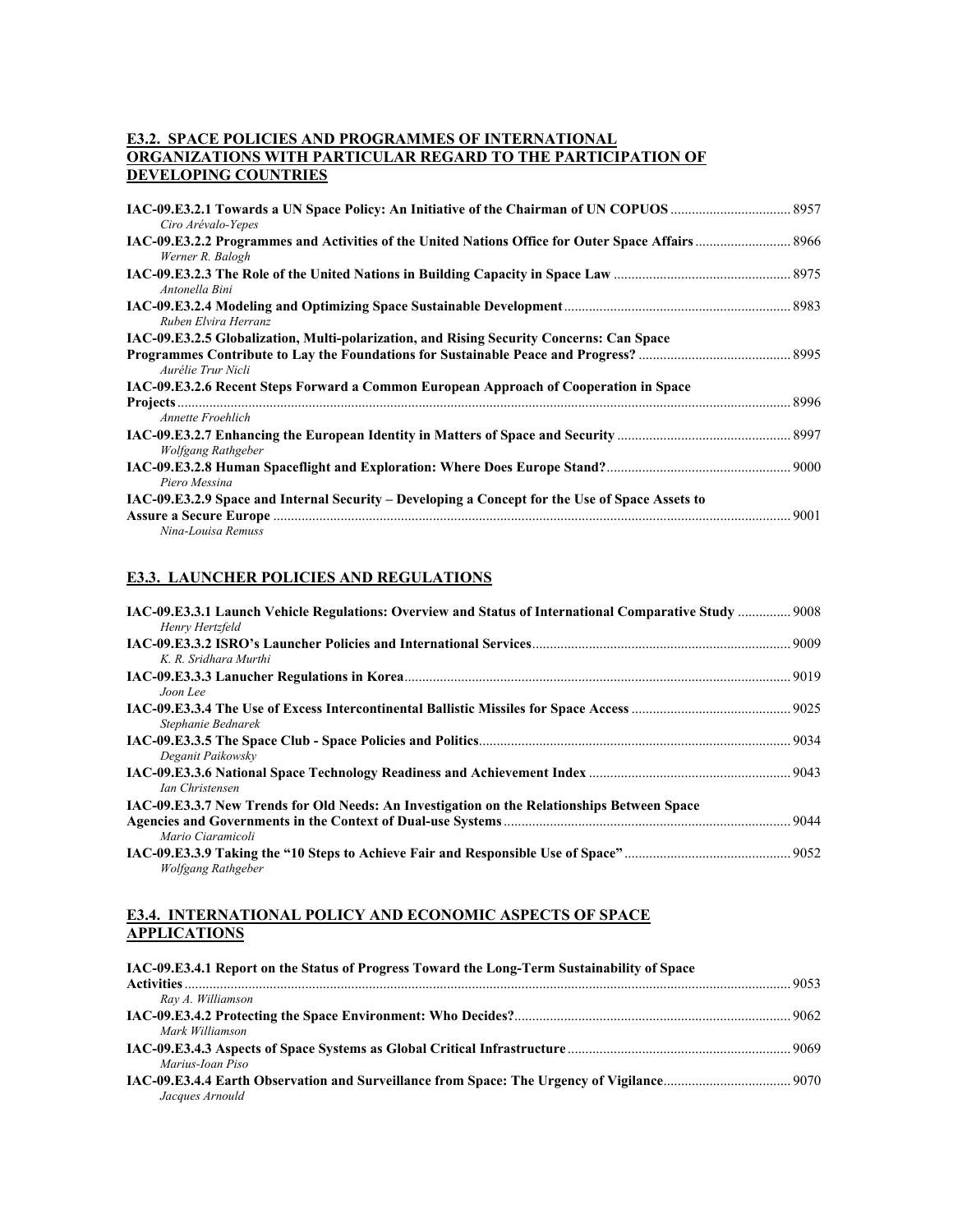| Claire Jolly                                                                                                               |      |
|----------------------------------------------------------------------------------------------------------------------------|------|
| IAC-09.E3.4.6 Space Economics Original Approach: Economic Theory to the Benefit of Space: Case<br>Bertrand de Hauteclocque |      |
| IAC-09.E3.4.7 An Algorithm for Assessing the Relationship between the Subprime Crisis and the                              |      |
| Daniela Petrova                                                                                                            | 9092 |
| Mariel John                                                                                                                |      |
| IAC-09.E3.4.9 The Evolution of Governance Models for Space Programmes and Their Impact on the                              |      |
|                                                                                                                            |      |
| <b>Steve Bochinger</b>                                                                                                     |      |
| <b>Scott Pace</b>                                                                                                          |      |
| IAC-09.E3.4.11 Space Applications in Europe: Addressing the Transition Between Demonstration                               |      |
| Charlotte Mathieu                                                                                                          |      |
| IAC-09.E3.4.12 The Cost of Landing on the Moon: Weighing the Policy and Economic Outlays and                               | 9135 |
| Gérardine Meishan Goh                                                                                                      |      |

#### **E3.5. 24TH IAA/IISL SCIENTIFIC/LEGAL ROUNDTABLE 2009 : "ASSESSING COMMERCIAL HUMAN SPACEFLIGHT" (INVITED PAPERS ONLY)**

| Christophe Bonnal      |  |
|------------------------|--|
|                        |  |
| Hugues Laporte-Weywada |  |
|                        |  |
| Charles Lauer          |  |
|                        |  |
| Claire Jolly           |  |
|                        |  |
| Frans G. von der Dunk  |  |

## **E3.P. DISPLAYS ON SPACE POLICY, REGULATIONS AND ECONOMICS**

| <b>Anatoly Konorev</b>                                                                             |  |
|----------------------------------------------------------------------------------------------------|--|
| IAC-09.E3.P.2 Ukraine's Posture in Space: Political Implications of the New Space-faring Country   |  |
| Olga Stelmakh                                                                                      |  |
| IAC-09.E3.P.3 The Research on the Policy of Space Transport's Security and the Solution            |  |
|                                                                                                    |  |
| Oiong Wang                                                                                         |  |
| Toshiki Hasegawa                                                                                   |  |
| Marija Iurchenko                                                                                   |  |
| IAC-09.E3.P.6 Do Asteroids Have the Right to Exist? The Legal, Political and Economic Implications |  |
| of the Possible Complete and Exhaustive Exploitation of Dwarf Planets, Asteroids and Other Small   |  |
|                                                                                                    |  |
| Ricky J. Lee                                                                                       |  |
| IAC-09.E3.P.7 Environmental Justice, Social Justice, and the Space Sector - an Ill-assorted        |  |
|                                                                                                    |  |
| Lotta Viikari                                                                                      |  |
|                                                                                                    |  |
| Simona di Ciaccio                                                                                  |  |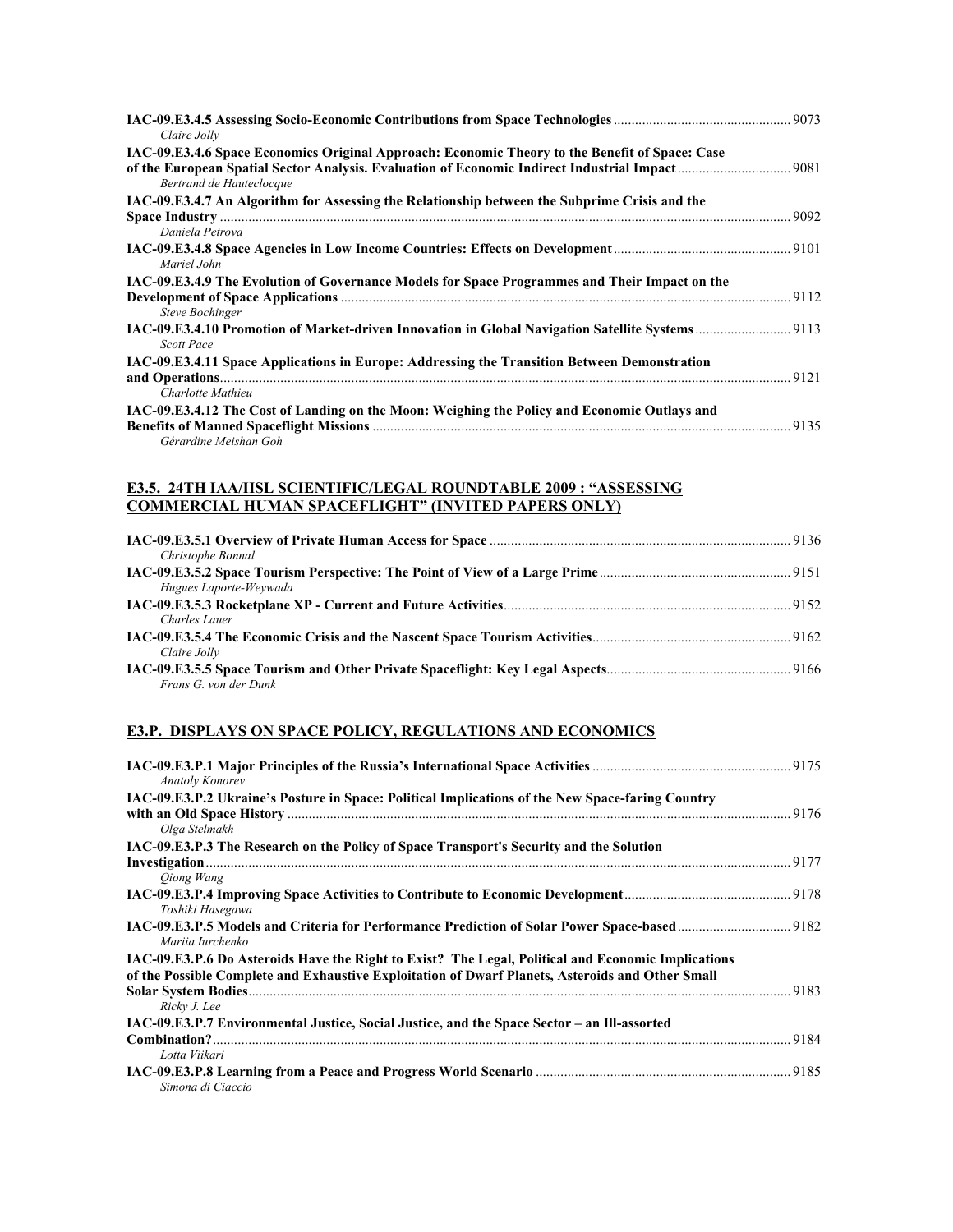| Tal Inbar    |  |
|--------------|--|
|              |  |
| Paul Guthrie |  |

### **E4. 43RD HISTORY OF ASTRONAUTICS SYMPOSIUM**

### **E4.1. MEMOIRS AND ORGANISATIONAL HISTORIES**

| Yasunori Matogawa                                                                                  |      |
|----------------------------------------------------------------------------------------------------|------|
| J. Martin Canales Romero                                                                           |      |
| IAC-09.E4.1.3 Outstripping Time to the 100-Anniversary from Birthday of the Designer of Space      |      |
| Volodymyr Zadontsev                                                                                |      |
| IAC-09.E4.1.4 The SEREB, 1959-1969 - The French Company Which Has Offered Space Access to          |      |
| Hervé Moulin                                                                                       |      |
| IAC-09.E4.1.5 N. F. Gerasyuta and His Scientific and Technical School (to 90-th Anniversary of the |      |
|                                                                                                    | 9240 |
| Irina Fedorenko                                                                                    |      |
| Andrew Erickson                                                                                    |      |
| Alexander MacDonald                                                                                |      |
| IAC-09.E4.1.8 Japanese Space Policy during the 1980s: A Balance between Autonomy and               |      |
|                                                                                                    |      |
| Hirotaka Watanabe                                                                                  |      |

### **E4.2. SCIENTIFIC AND TECHNICAL HISTORY**

| Deganit Paikowsky                                                                                                |  |
|------------------------------------------------------------------------------------------------------------------|--|
| Christophe Rothmund                                                                                              |  |
| Vladimir Prisniakov                                                                                              |  |
| Svenja Stellmann                                                                                                 |  |
| IAC-09.E4.2.5 The XLR-99 Pioneer Rocket Engine - Powering the X-15 Rocket Plane into Air and<br>Frank H. Winter  |  |
| Mudambi Ananthasayanam                                                                                           |  |
| IAC-09.E4.2.7 Challenges in the Mission Management of Polar Satellite Launch Vehicle of ISRO<br>Sudhakara Rao    |  |
| Volodymyr Platonov                                                                                               |  |
| IAC-09.E4.2.9 Scientific Cosmos Strategies and East-West Cosmos Strategy Evolution since IAF,<br>Zdravko Andonov |  |

### **E4.3. HISTORY OF KOREAN CONTRIBUTIONS OT ASTRONAUTICS**

| Hwanil Huh |  |
|------------|--|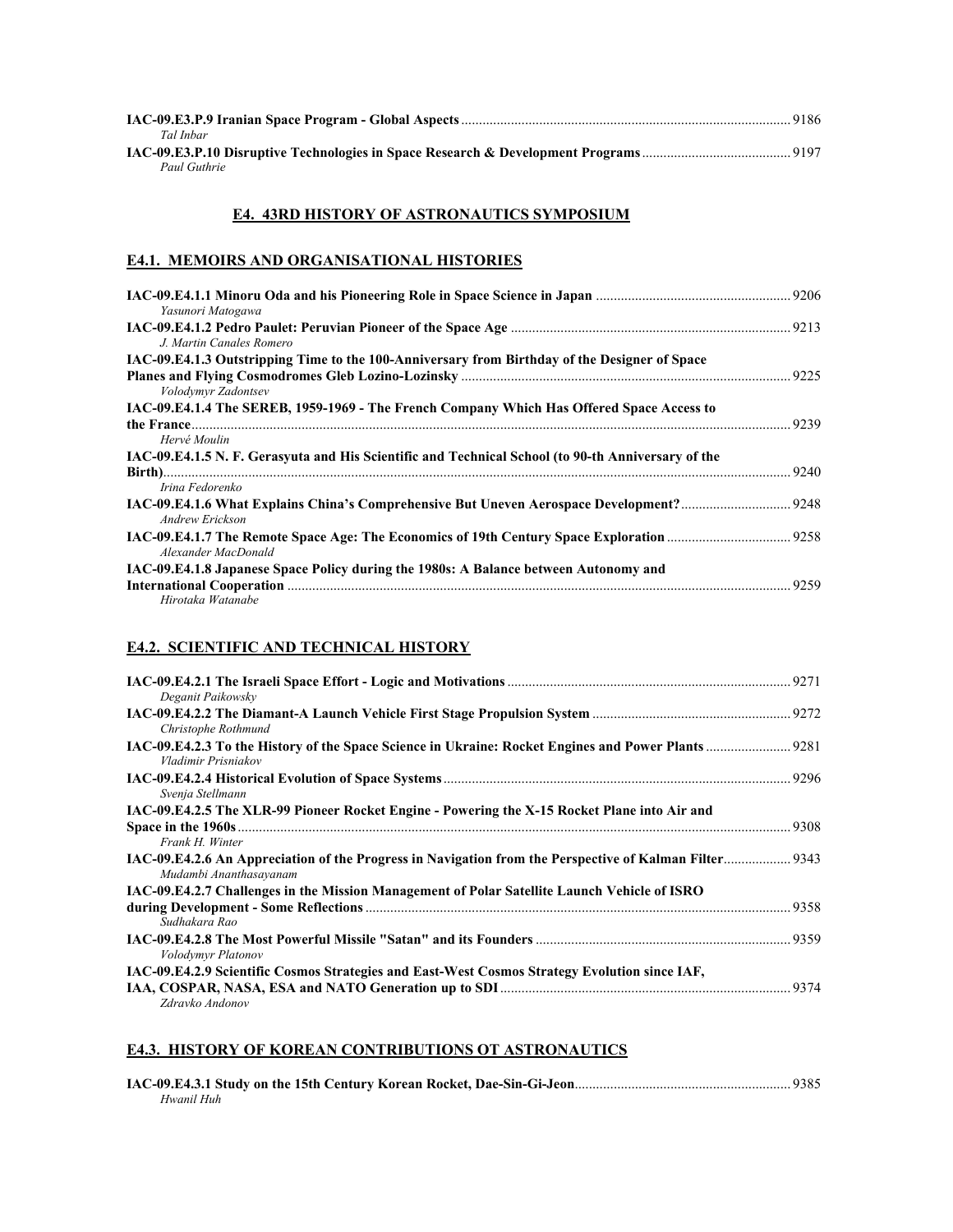| Yeon Seok Chae |  |
|----------------|--|
|                |  |
| Sang-Ryool Lee |  |
| Soon D. Choi   |  |
| Philippe Cosyn |  |

### **E5. SPACE ACTIVITY AND SOCIETY**

## **E5.1. TECHNOLOGY TRANSFER TRENDS**

| Jwalant Vaishnay                                                                                 |  |
|--------------------------------------------------------------------------------------------------|--|
| IAC-09.E5.1.2 Shaping a Technology Transfer System based on Current Innovation and Corporate     |  |
| Dariush Ghatan                                                                                   |  |
| Nona Cheeks                                                                                      |  |
| David Raitt                                                                                      |  |
| Gialt Loots                                                                                      |  |
| Karl Abendschein                                                                                 |  |
| IAC-09.E5.1.7 Successful Spin-off in Bringing Space Down to Earth: Case of Korea's Early Warning |  |
|                                                                                                  |  |
| Tae Hyung Lim                                                                                    |  |
| K. R. Sridhara Murthi                                                                            |  |

### **Volume 12**

| IAC-09.E5.1.9 Tech4People: Sustainable and Efficient Transfer of Space Technology to Aid |      |
|------------------------------------------------------------------------------------------|------|
|                                                                                          | 9469 |
| Jorge Fuentes                                                                            |      |
|                                                                                          |      |
| Douglas Comstock                                                                         |      |

### **E5.2. SPACE EXPECTATIONS: HOW THE PUBLIC VIEWS SPACE ACTIVITIES**

| Nicole Jordan                                                                                 |  |
|-----------------------------------------------------------------------------------------------|--|
| IAC-09.E5.2.2 "ILA Space Pavilion" - Bringing Space to Politicians, Media, General Public and |  |
|                                                                                               |  |
| Mathias Spude                                                                                 |  |
| Carlo Viberti                                                                                 |  |
| David Raitt                                                                                   |  |
| Tahir Merali                                                                                  |  |
| Yoichi Hasegawa                                                                               |  |
| Marta Entradas                                                                                |  |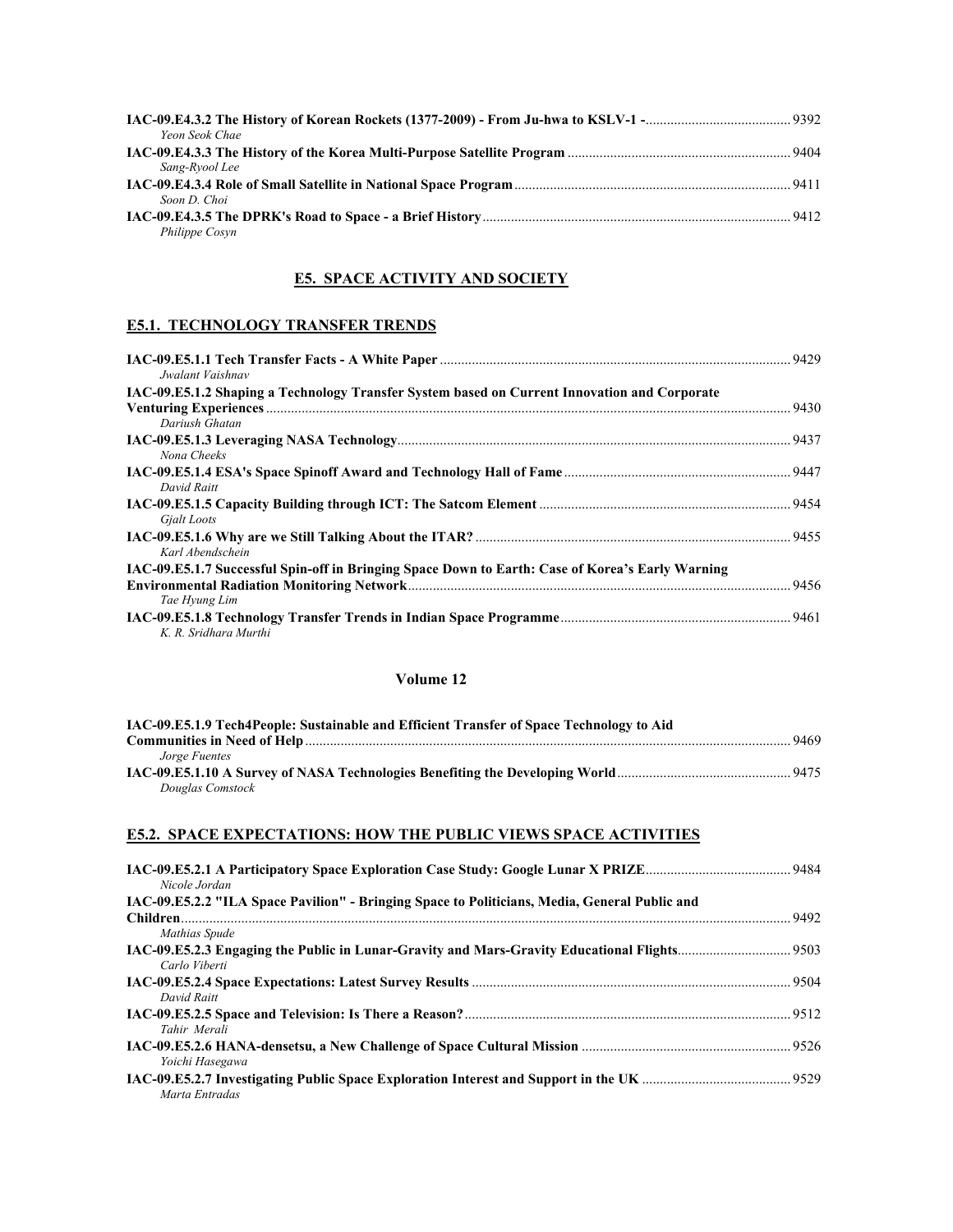| Cristo Peregrín Buldó                                                                             |  |
|---------------------------------------------------------------------------------------------------|--|
| IAC-09.E5.2.9 Impact of Space Activities upon the "Middle Class" of People Populating the Indian  |  |
|                                                                                                   |  |
| P. R. Goutham                                                                                     |  |
|                                                                                                   |  |
| Pascale Ehrenfreund                                                                               |  |
| IAC-09.E5.2.11 Lessons Learned from Using Historic Religion and Science "Conflicts" as a Guide to |  |
|                                                                                                   |  |
| Kevin Stube                                                                                       |  |

### **E5.3. THE ARCHITECTURE OF SPACE: NEW FRONTIERS OF 21ST CENTURY SPACE ARCHITECTURE AND ENTREPRENEURSHIP FOR A NEW GENERATION OF EXPLORERS**

| Olga Bannova                                                                                                         |  |
|----------------------------------------------------------------------------------------------------------------------|--|
| Sandra Haeuplik-Meusburger                                                                                           |  |
| Giovanni De Angelis                                                                                                  |  |
| James Burke                                                                                                          |  |
| IAC-09.E5.3.5 NewSpace Center – A New Central Florida Tourist Attraction Showcasing the<br>Joseph E. Palaia          |  |
| IAC-09.E5.3.6 Architecture, Human and Operations Aspects during EuroGeoMars Campaign at<br><b>Bernard Foing</b>      |  |
| IAC-09.E5.3.7 Unleashing the Industry's Passion and Potential: Empowering Leaders in the Space<br>Loretta Whitesides |  |

### **E5.4. SPACE AND SOCIETY**

| Young-Soo Kim                                                                                                              |      |
|----------------------------------------------------------------------------------------------------------------------------|------|
| Jong-Bum Kim                                                                                                               |      |
| Tariq Al-Marahleh Montes                                                                                                   |      |
| Rahul Suresh                                                                                                               | 9603 |
| Vladimir Prisniakov                                                                                                        |      |
| IAC-09.E5.4.6 A Comparison of the Contribution of Indian and Other Cultures to Space Exploration<br>Mudambi Ananthasayanam |      |
| Oleg Ventskovsky                                                                                                           |      |
| Hugo André Costa                                                                                                           |      |
| Nona Cheeks                                                                                                                |      |
| Stephanie Wan                                                                                                              | 9642 |
| Rahul Suresh                                                                                                               |      |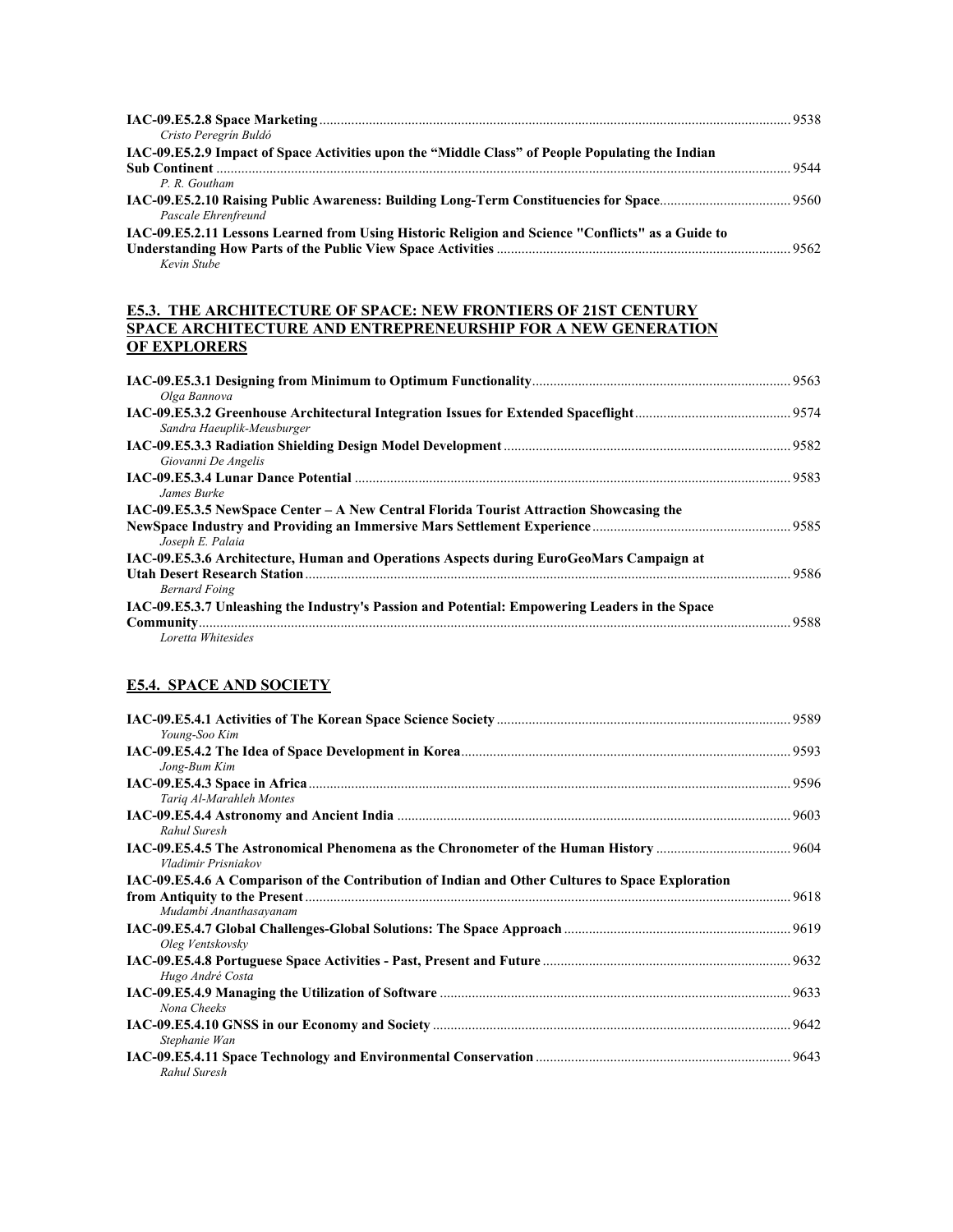# **E6. ENTREPRENEURSHIP & INVESTMENT SYMPOSIUM**

### **E6.1. DYNAMICS OF ENTREPRENEURSHIP**

| Paul Guthrie                                                                                                           |      |
|------------------------------------------------------------------------------------------------------------------------|------|
| IAC-09.E6.1.2 The Role of the International Symposium for Personal and Commercial Spaceflight<br>Patricia Hynes        |      |
| Kevin Stube                                                                                                            |      |
| 146-09.E6.1.4 Applying Lessons Learned from Harvard Business School to a NewSpace Startup 9661<br>Joseph E. Palaia     |      |
| Sethu Nandakumar Menon                                                                                                 |      |
| IAC-09.E6.1.6 Enabling New Business and Research Opportunities with the DragonLab Spacecraft 9663<br>Lawrence Williams |      |
| 146-09.E6.1.7 Operating A Lunar Analog Test Site: Business and Entrepreneurial Considerations  9667<br>Robert Fox      |      |
| Didac Zurita Piñol                                                                                                     |      |
| IAC-09.E6.1.9 Aiming Towards Viable Business Models of Global Hypersonic Point-To-Point Cargo<br>A. C. Charania        |      |
| IAC-09.E6.1.10 Low-cost Space Tourism Opportunities for Ethical Business and Growth of                                 | 9694 |
| Carlo Viberti                                                                                                          |      |
| Yeongju Kim<br>Erik Laan                                                                                               |      |

### **E6.2. ATTRACTING PRIVATE INVESTMENT**

| Paul Eckert                                                                                                          |      |
|----------------------------------------------------------------------------------------------------------------------|------|
| Ken Davidian                                                                                                         |      |
| Christopher Boshuizen                                                                                                |      |
| Paul Guthrie                                                                                                         |      |
| IAC-09.E6.2.5 Forecast and Analyze on the Scale and Structure of the Space Industry in the Next                      |      |
| Cai Hua                                                                                                              |      |
| 14C-09.E6.2.6 Space Business: Leaders in Space Should "Walk the Walk Not Just Talk the Talk"  9737<br>Ji-Young Lee   |      |
| IAC-09.E6.2.7 An Analysis of the Space Technology Market Structure Dynamic in the Context of the                     | 9738 |
| Gabriela Prelipcean                                                                                                  |      |
| IAC-09.E6.2.8 Space Technology Innovative Solution to Increase the Scope of Sustainable Business<br>Bipin B. Agravat |      |
| IAC-09.E6.2.9 Profiting on the "Margins": Investing in Enabling Technologies for Long-term Space                     | 9747 |
| Thomas Olson                                                                                                         |      |
| IAC-09.E6.2.10 Spaceport Development Synergies with Terrestrial Mass-Market Space Themed                             |      |
|                                                                                                                      | 9748 |
| Charles Lauer                                                                                                        |      |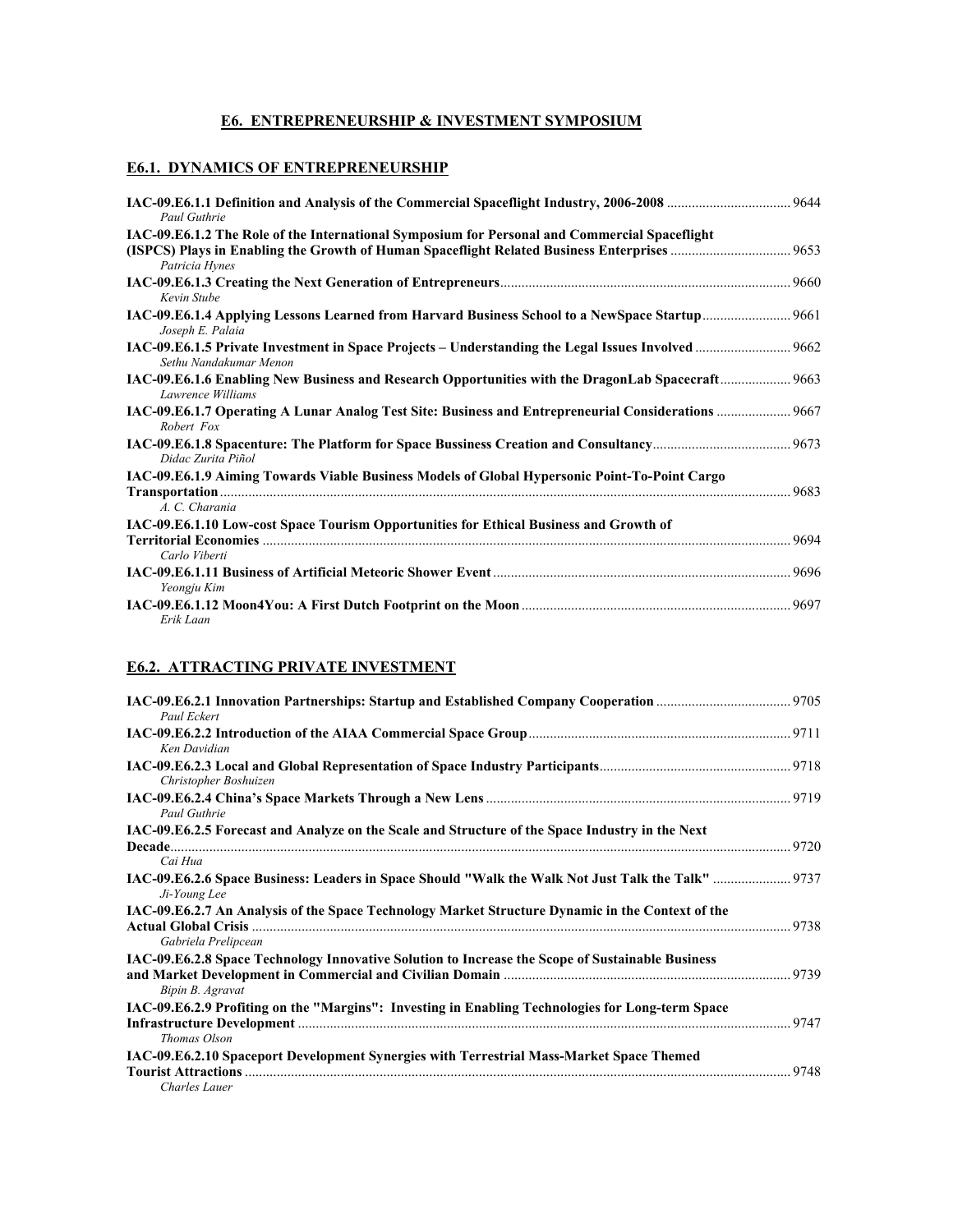| Nicole Jordan                                                                                     |  |
|---------------------------------------------------------------------------------------------------|--|
|                                                                                                   |  |
| Fatoumata Kebe                                                                                    |  |
|                                                                                                   |  |
| Paivi Jukola                                                                                      |  |
| IAC-09.E6.2.14 Synergic Financing Strategies for Investments in Space Technology in the Aftermath |  |
|                                                                                                   |  |
| Mircea Boscoianu                                                                                  |  |

### **E6.3. SYNERGY OF ENTREPRENEURSHIP, INVESTMENT, GOVERNMENT, AND INDUSTRY**

| IAC-09.E6.3.1 Imaginative Partnerships: The Internal and External Realities of a Value Network                                  |  |
|---------------------------------------------------------------------------------------------------------------------------------|--|
|                                                                                                                                 |  |
| Joseph Casas                                                                                                                    |  |
| 14C-09.E6.3.2 What Perpectives for Public-Private Partnerships in the Current Economic Context? 9778<br><b>Steve Bochinger</b>  |  |
| IAC-09.E6.3.3 Evolution of Public Management of Large Investments in Various Economic Sectors,                                  |  |
| Max Grimard                                                                                                                     |  |
| John Olson                                                                                                                      |  |
|                                                                                                                                 |  |
| Dennis Stone                                                                                                                    |  |
| IAC-09.E6.3.7 Spaceports for Space Tourism in Japan –The Nearest Place from Space Which                                         |  |
|                                                                                                                                 |  |
| Misuzu Onuki                                                                                                                    |  |
| K. R. Sridhara Murthi                                                                                                           |  |
| IAC-09.E6.3.9 Definition of the Promotion Role of the FAA Office of Commercial Space                                            |  |
|                                                                                                                                 |  |
| Ken Davidian                                                                                                                    |  |
| 14C-09.E6.3.10 NASA's Innovative Partnerships Program: Bolstering Entrepreneurship in the U.S 9829<br>Douglas Comstock          |  |
| IAC-09.E6.3.11 New Institutional Developments in the Russian Space Program of Today and                                         |  |
| Dmitry Payson                                                                                                                   |  |
| Jean-Christophe de Tauzia                                                                                                       |  |
| 14C-09.E6.3.13 IISC: Responding to the Need for Strategic Thinking in the Commercial Space Sector 9845<br><b>Walter Peeters</b> |  |

### **E8. 52ND COLLOQUIUM ON THE LAW OF OUTER SPACE**

#### **E8.1. NANDASIRI JASENTULIYANA KEYNOTE LECTURE ON SPACE LAW & 1ST YOUNG SCHOLARS SESSION**

| IAC-09.E8.1.1 Nandasiri Keynote Lecture on Space Law: "The Law of Outer Space in the General<br>Vladlen S. Vereshchetin |  |
|-------------------------------------------------------------------------------------------------------------------------|--|
| IAC-09.E8.1.2 Comparing Objectives of the Unidroit Protocols for Aircrafts and Space Objects: An                        |  |
|                                                                                                                         |  |
| Timiebi Aganaba                                                                                                         |  |
| Yukiko Kodachi                                                                                                          |  |
| IAC-09.E8.1.4 Non-Lawyers' Perspectives on the Manfred Lachs Space Law Moot Court                                       |  |
|                                                                                                                         |  |
| Megan Ansdell                                                                                                           |  |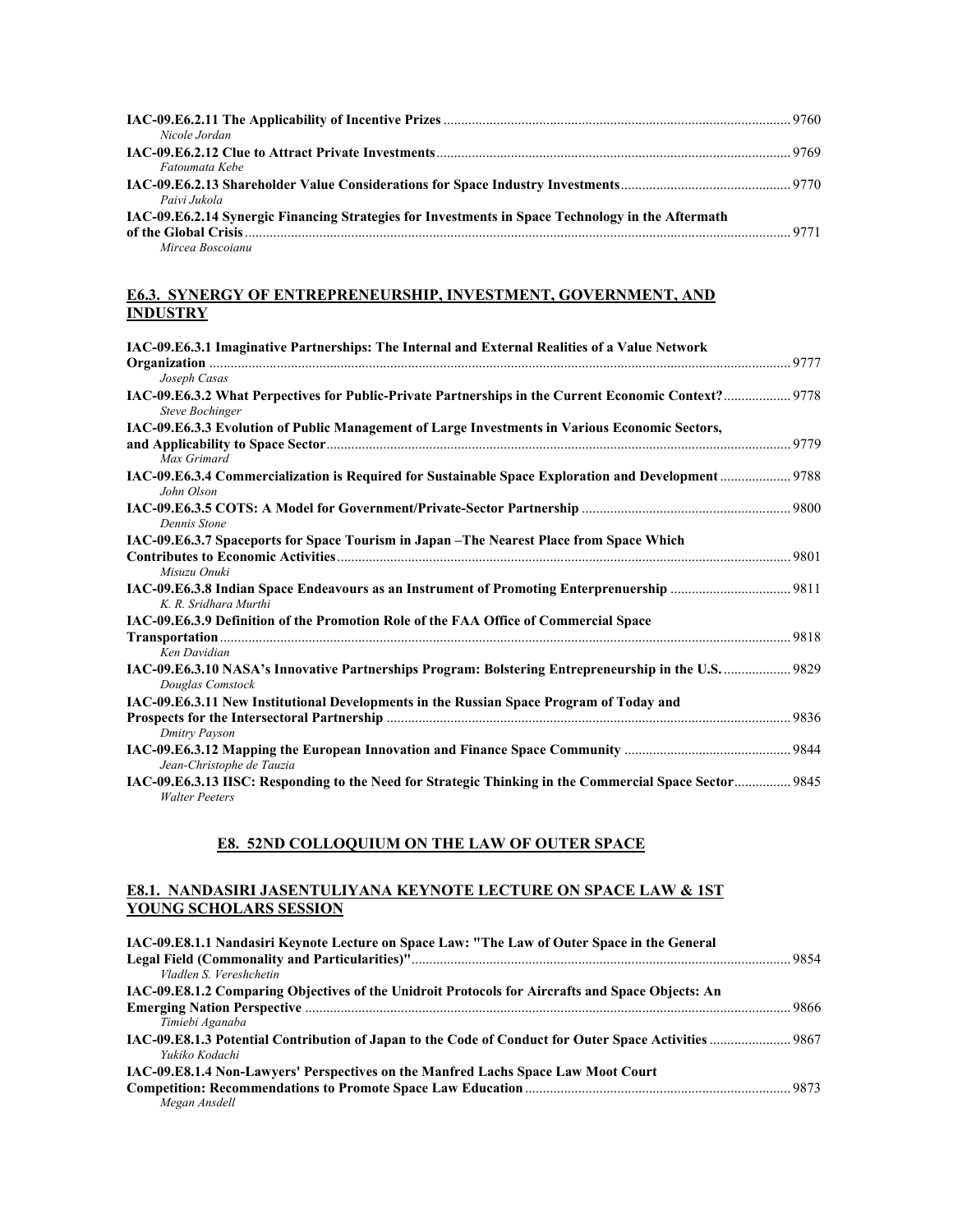| IAC-09.E8.1.5 Responsibility and Liability in International Space Law as a Matter of Sequence and |  |
|---------------------------------------------------------------------------------------------------|--|
|                                                                                                   |  |
| Jason R. Bonin                                                                                    |  |
| IAC-09.E8.1.6 The Development of International Law on Remote Sensing Activities with the          |  |
|                                                                                                   |  |
| Masatoshi Fukunaga                                                                                |  |
|                                                                                                   |  |
| David Kuan-Wei Chen                                                                               |  |
|                                                                                                   |  |
| Jingjing Nie                                                                                      |  |

## **E8.2. PEACE IN SPACE: TRANSPARENCY AND CONFIDENCE BUILDING MEASURES**

| James Rendleman                                                                                 |  |
|-------------------------------------------------------------------------------------------------|--|
| Carl O. Christol                                                                                |  |
| Sang-Myon Rhee                                                                                  |  |
| José Monserrat Filho                                                                            |  |
| Haifeng Zhao                                                                                    |  |
| IAC-09.E8.2.6 Creating Enforcement Mechanisms for the 1976 Registration Convention as a         |  |
| Ricky J. Lee                                                                                    |  |
| Yuri Takaya-Umehara                                                                             |  |
| V. Gopala Krishnan                                                                              |  |
| Valnora Leister                                                                                 |  |
| IAC-09.E8.2.10 The Development of International Norms to Enhance Space Security Law in an       |  |
|                                                                                                 |  |
| P. J. Blount                                                                                    |  |
| IAC-09.E8.2.11 International Development of Space and Prevention of an Arms Race in Outer Space |  |
|                                                                                                 |  |
| Hong Je Cho                                                                                     |  |
| Stefan A. Kaiser                                                                                |  |
| Sylvia Ospina                                                                                   |  |
| Anatoly Y. Kapustin                                                                             |  |
| IAC-09.E8.2.15 Is Current International Humanitarian Law Sufficient to Regulate a Potential     |  |
|                                                                                                 |  |
| Ben Baselev-Walker                                                                              |  |

### **E8.3. THIRD PARTY LIABILITY ISSUES IN COMMERCIAL SPACE ACTIVITIES**

| IAC-09.E8.3.1 Too-Close Encounters of the Third-Party Kind: Will the Liability Convention Stand |  |
|-------------------------------------------------------------------------------------------------|--|
|                                                                                                 |  |
| Frans G. von der Dunk                                                                           |  |
|                                                                                                 |  |
| Doo Hwan Kim                                                                                    |  |
|                                                                                                 |  |
| Paul Dempsey                                                                                    |  |
|                                                                                                 |  |
| Souichirou Kozuka                                                                               |  |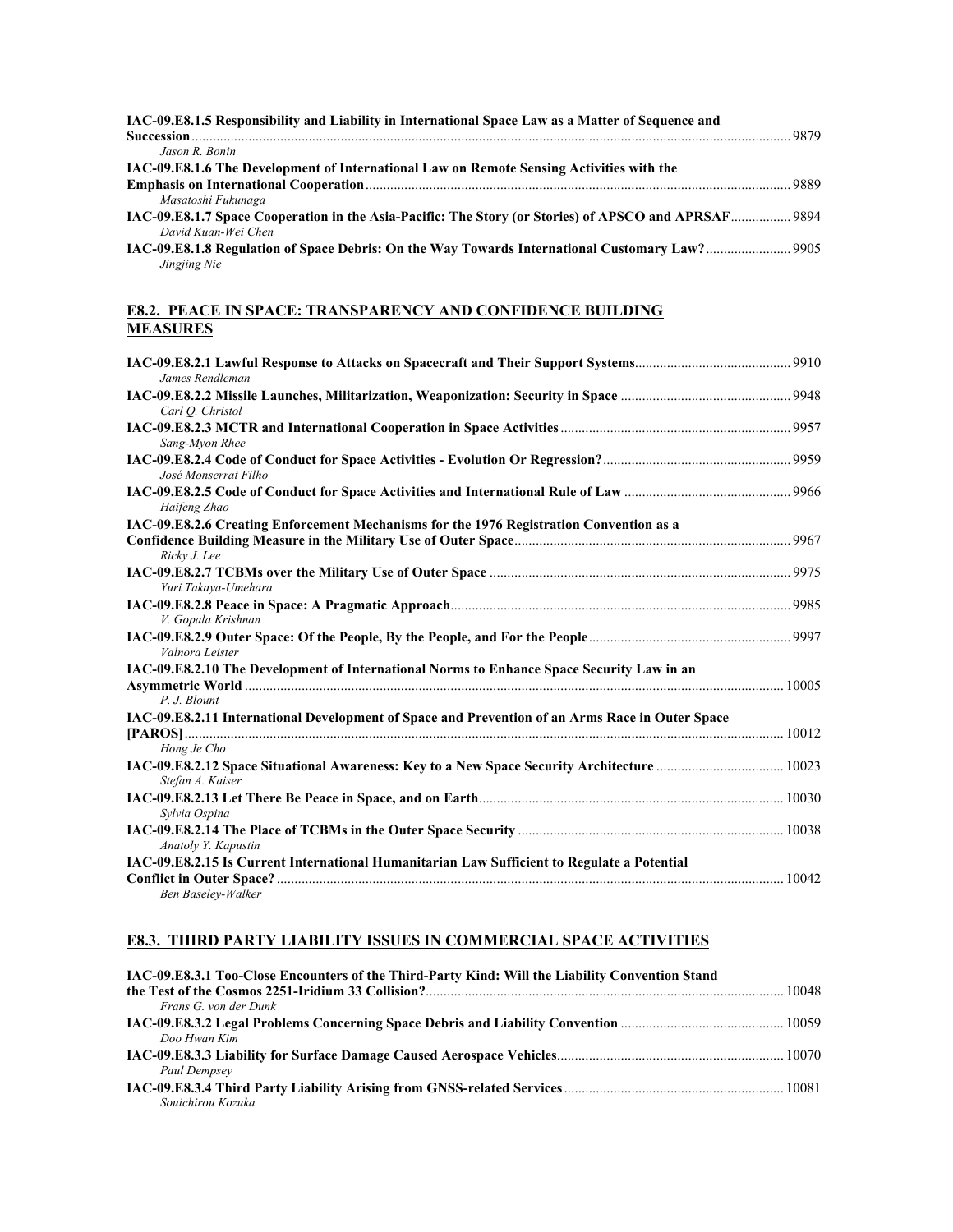| Lotta Viikari                                                                                      |  |
|----------------------------------------------------------------------------------------------------|--|
|                                                                                                    |  |
| Gennady Zhukov<br>Lesley Jane Smith                                                                |  |
| IAC-09.E8.3.8 Interoperability of GNSS, Legal Issues and Implications Under Private International  |  |
| Muhamed Mustaque                                                                                   |  |
| Martha Mejía-Kaiser                                                                                |  |
| IAC-09.E8.3.10 Determining Liability for Damage Caused Due to Debris in Outer Space: - Portal to a |  |
| Utsav Mukherjee                                                                                    |  |

### **E8.4. LEGAL MECHANISMS FOR ENCOURAGING SPACE COMMERCE**

| 10147 IAC-09.E8.4.1 Get Out of My Way! - Insuring Against the Risks Caused by Space Debris  10147<br><b>Steven Freeland</b> |  |
|-----------------------------------------------------------------------------------------------------------------------------|--|
| IAC-09.E8.4.2 A Rightly Balanced Intellectual Property Rights Regime as a Mechanism to Enhance                              |  |
|                                                                                                                             |  |
| Catherine Doldirina                                                                                                         |  |
| IAC-09.E8.4.3 The Advent of a New Era of Commercial Space Tourism and Associated Legal Issues 10159<br>Atsuyo Ito           |  |
| Fruzsina Tari                                                                                                               |  |
| Zeldine Niamh O'Brien                                                                                                       |  |
| Wu Bin                                                                                                                      |  |
| IAC-09.E8.4.7 Mae Govannen: Legal Mechanisms that Encouraged Commercial Satellite Operations<br>Gérardine Meishan Goh       |  |
| IAC-09.E8.4.8 Conditions for the Harmonization of National Mechanisms to Promote Space                                      |  |
| Setsuko Aoki                                                                                                                |  |
| IAC-09.E8.4.9 International Space Cooperation in the Reform and Opening of China over the Past 30                           |  |
|                                                                                                                             |  |
| Shouping Li                                                                                                                 |  |
| Ranjana Kaul                                                                                                                |  |
| IAC-09.E8.4.11 Positing a Concrete Regulatory Framework for Commercialization of Space: The                                 |  |
|                                                                                                                             |  |
| Ketan Mukhija                                                                                                               |  |
| Stephan Hobe                                                                                                                |  |
|                                                                                                                             |  |
| Kai-Uwe Schrogl                                                                                                             |  |
| Leslie I. Tennen                                                                                                            |  |
| Gurbachan Sachdeva                                                                                                          |  |

### **E8.5. LEGAL CHALLENGES TO EARTH OBSERVATION PROGRAMS WITH PARTICULAR EMPHASIS ON DEVELOPING COUNTRIES**

| IAC-09.E8.5.1 Space Law and Science for Sustainable Peace and Biosphere Management through |  |
|--------------------------------------------------------------------------------------------|--|
|                                                                                            |  |
| Saligram Bhatt                                                                             |  |